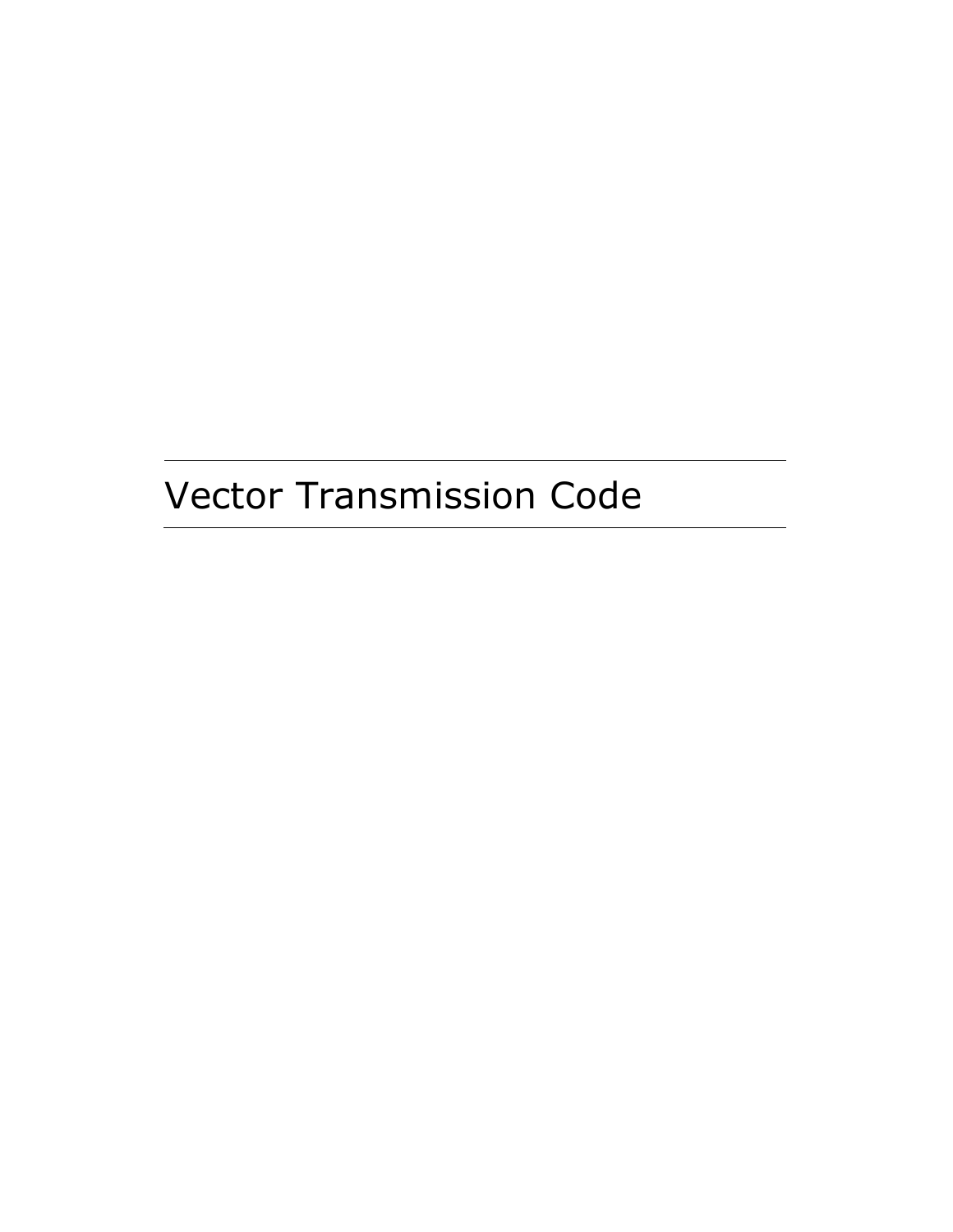# **TABLE OF CONTENTS**

| $\mathbf{1}$            |                                                   |
|-------------------------|---------------------------------------------------|
| $\overline{\mathbf{2}}$ |                                                   |
| 3                       |                                                   |
| 4                       |                                                   |
| 5                       |                                                   |
| 6                       |                                                   |
| 7                       |                                                   |
| 8                       |                                                   |
| 9                       |                                                   |
| 10                      |                                                   |
| 11                      | TECHNICAL STANDARDS / MEASUREMENT AND TESTING  65 |
| 12                      |                                                   |
| 13                      |                                                   |
| 14                      |                                                   |
| 15                      |                                                   |
| 16                      |                                                   |
| 17                      |                                                   |
| 18                      |                                                   |
| 19                      |                                                   |
| 20                      |                                                   |
| 21                      |                                                   |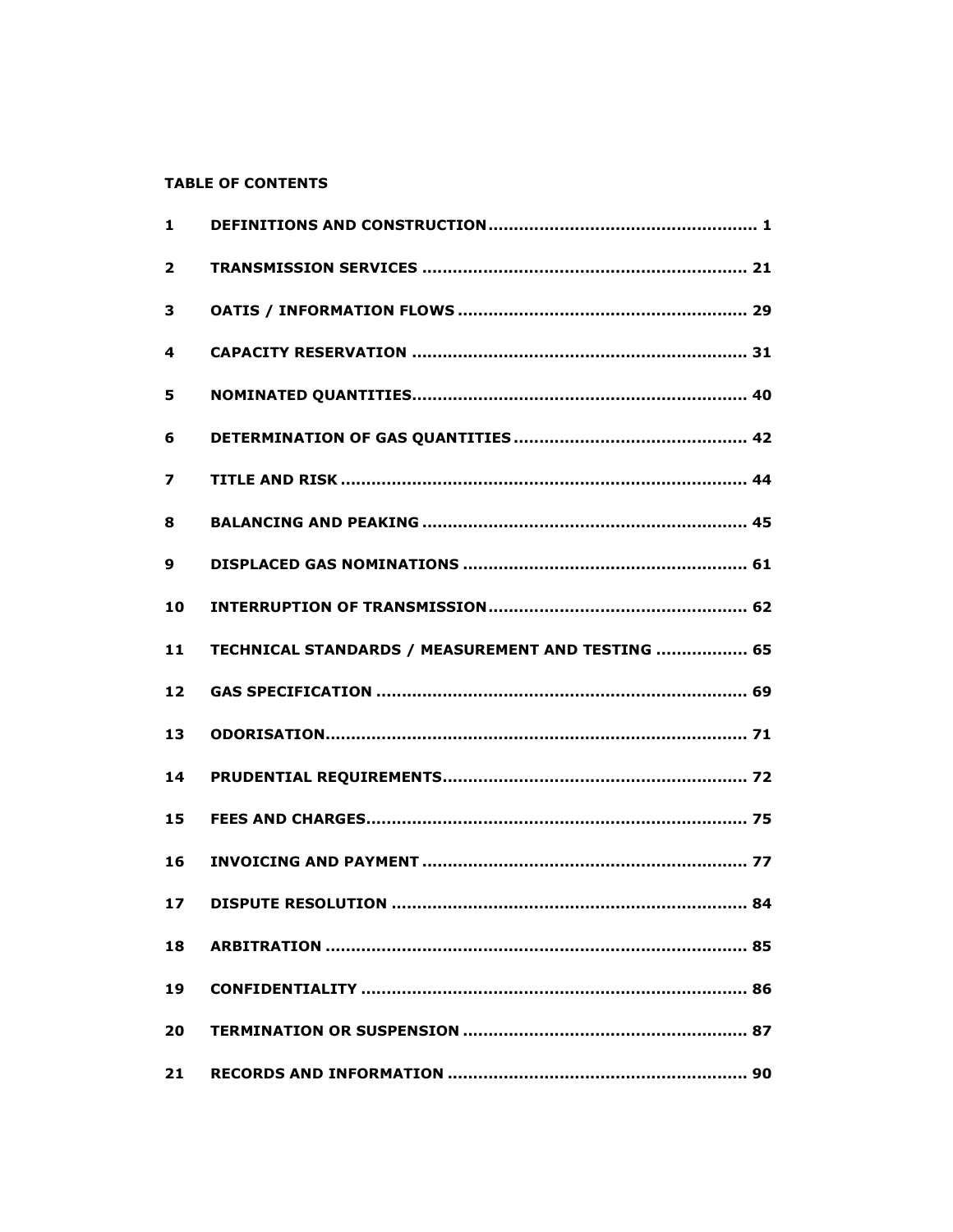| 22                                                           |  |  |
|--------------------------------------------------------------|--|--|
| 23                                                           |  |  |
| 24                                                           |  |  |
| 25                                                           |  |  |
| 26                                                           |  |  |
| 27                                                           |  |  |
| 28                                                           |  |  |
| 29                                                           |  |  |
| 30                                                           |  |  |
| 31                                                           |  |  |
| 32                                                           |  |  |
| 33                                                           |  |  |
| SCHEDULE ONE: TRANSMISSION SERVICES AGREEMENT  112           |  |  |
| SCHEDULE TWO: DISPUTE RESOLUTION PROCEDURE  117              |  |  |
| SCHEDULE THREE: TERMS AND CONDITIONS OF ACCESS TO AND USE OF |  |  |
|                                                              |  |  |
| SCHEDULE FIVE: INFORMATION TO BE AVAILABLE VIA OATIS 126     |  |  |
| SCHEDULE SIX: REQUIREMENTS OF GAS TRANSFER AGREEMENTS 131    |  |  |
| SCHEDULE SEVEN: FORM OF GAS TRANSFER AGREEMENT 135           |  |  |
| SCHEDULE EIGHT: CONFIDENTIALITY COMMITMENT 141               |  |  |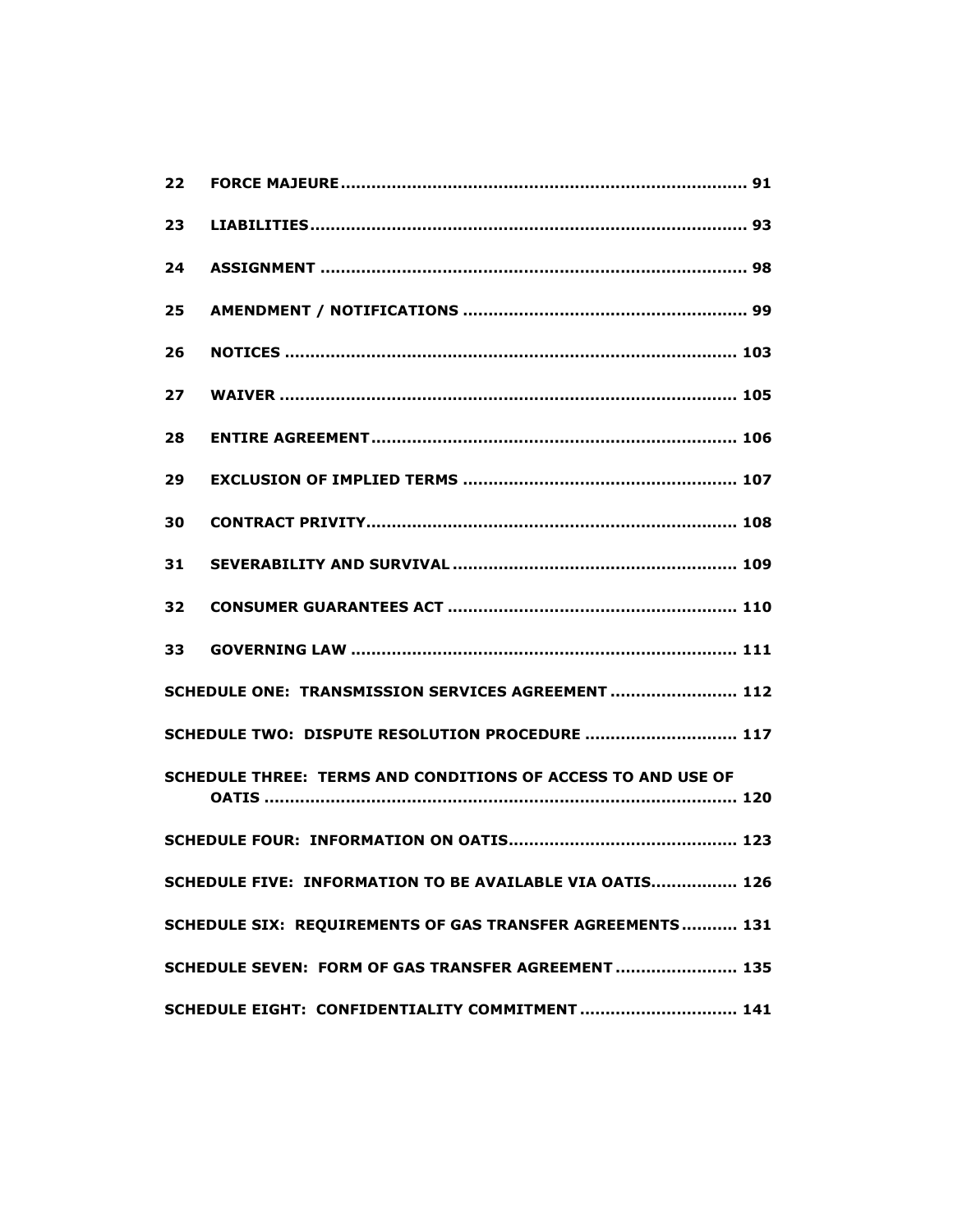# 1 DEFINITIONS AND CONSTRUCTION

## Defined Terms

1.1 In this Code:

Acceptable Operational Limits means, for a Pipeline, the upper and lower Line Pack limits for that Pipeline notified by Vector to each Shipper in accordance with Schedule Five;

Accumulated Excess Operational Imbalance has the meaning given to it by the MPOC;

Accurate means, in relation to any gas measurement device forming part of Metering, a state wherein the Uncertainty of any such gas measurement device falls within the respective limits set out in Part 2 of the Metering Requirements;

Adjusted Verified Claim has the meaning set out in section 8.16(a);

Affected Day has the meaning set out in section  $8.21(a)$ ;

Allocation Agent means the person referred to as such in the Downstream Reconciliation Rules or (where relevant) an Allocation Agreement;

Allocation Agreement means, for Delivery Points which are used by more than one Shipper and at which Delivery Quantities are not allocated under the Downstream Reconciliation Rules, an agreement between all Shippers who take Gas at that Delivery Point and the allocation agent named in that agreement, and which sets out, among other things, the methodology to be used by that allocation agent to apportion the total metered quantity of Gas taken at the Delivery Point between such Shippers who are party to the allocation agreement, as well as the terms of appointment of the allocation agent;

Allocation Result means:

- (a) for Delivery Points which are used by more than one Shipper and at which Gas is not allocated under the Downstream Reconciliation Rules, the quantities of Gas calculated and advised by the Allocation Agent (from time to time) as being delivered to that Shipper; and
- (b) for Delivery Points at which Gas is allocated under the Downstream Reconciliation Rules, the meaning given to it in the Downstream Reconciliation Rules;

Alternative Transmission Services or ATS has the meaning set out in section 2.20;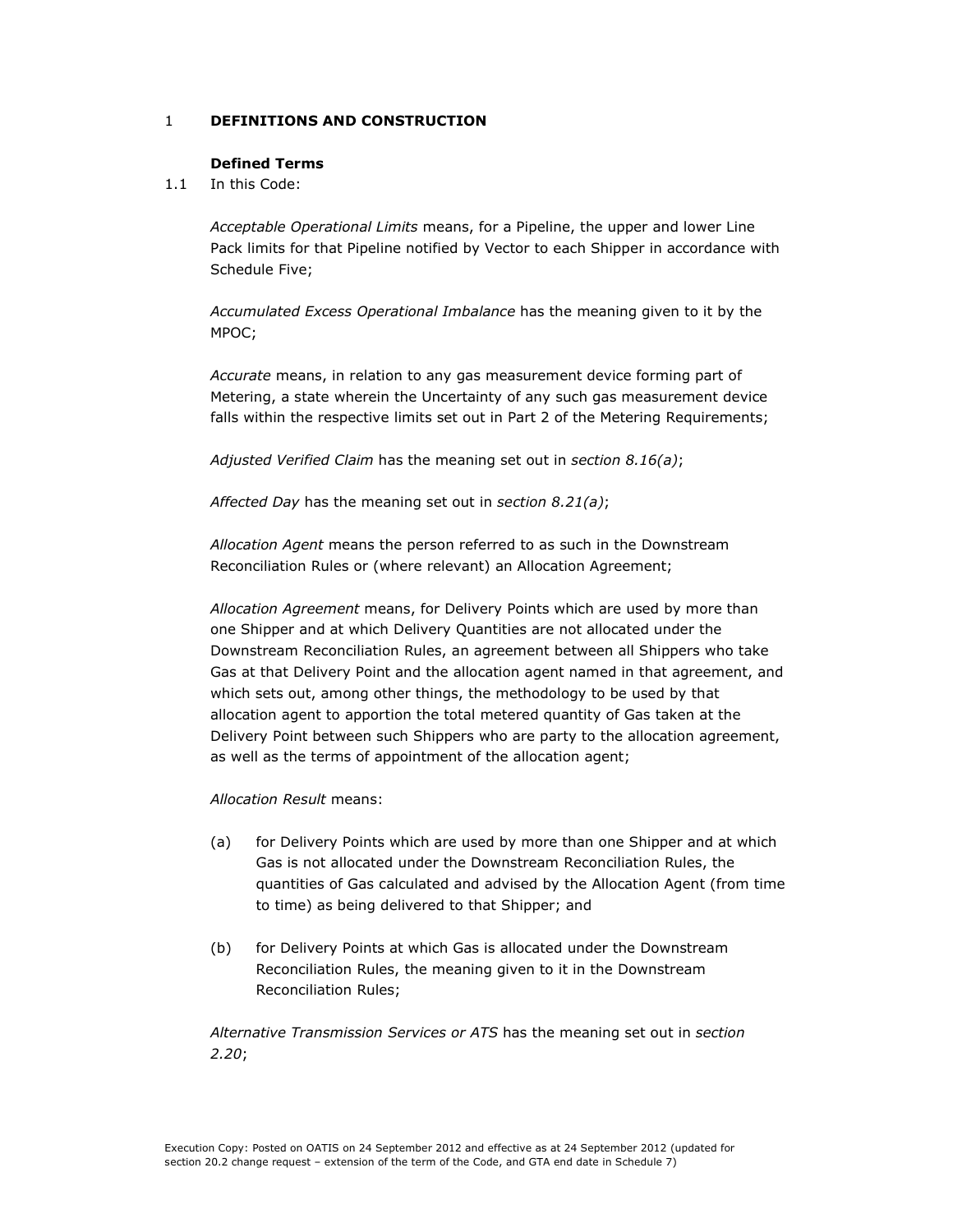Alternative Transmission Services Charge or ATS Charge means the charge for ATS calculated in accordance with the ATS Notice;

Alternative Transmission Services Notice or ATS Notice means the notice of ATS issued in accordance with section 2.20;

Approved Nomination has the meaning given to it by the MPOC;

Authorised Overrun Charge is the charge calculated in accordance with clause 7.4 of Part A of the relevant TSA;

Authorised Overrun Quantity means the quantity of Gas on any Day in excess of a Shipper's Reserved Capacity which Vector notifies to that Shipper that it accepts under section 4.22;

Arbitration Notice has the meaning set out in section 18.2;

Balancing Gas means, in relation to each Pipeline, any Gas bought or sold by Vector in accordance with section 8.4;

Balancing and Peaking Pool or BPP means the pool for each Pipeline to be operated by the BPP Trustee in the manner described in section 8;

Bill Rate means, on any Business Day, the average (reasonably determined by Vector and rounded up to the nearest fifth decimal place) of the individual bid rates, expressed as a percentage per annum, quoted by entities (each a bank) on the Reuters Screen Pages "BKBL" and "BKBM" (or such other pages as may replace those pages on that service for displaying quotations for bank bills of exchange having a tenor of three months) at or about 10.45 a.m. on the relevant Business Day for bills of exchange having a tenor of three months which have been drawn, accepted or endorsed by such banks and for each non-Business Day, the Bill Rate on the most recent Business Day;

BOP Pipeline has the meaning given to it on OATIS;

BPP Account means the bank account described in section 8.24;

#### BPP Allocation Day means:

- (a) where a purchase or sale of Balancing Gas has occurred, the Day on which the obligation to buy or sell Balancing Gas, as the case may be, becomes unconditional; or
- (b) where a Cash-out applies under the MPOC, the last Day of the ILON Compliance Period to which the Cash-out relates;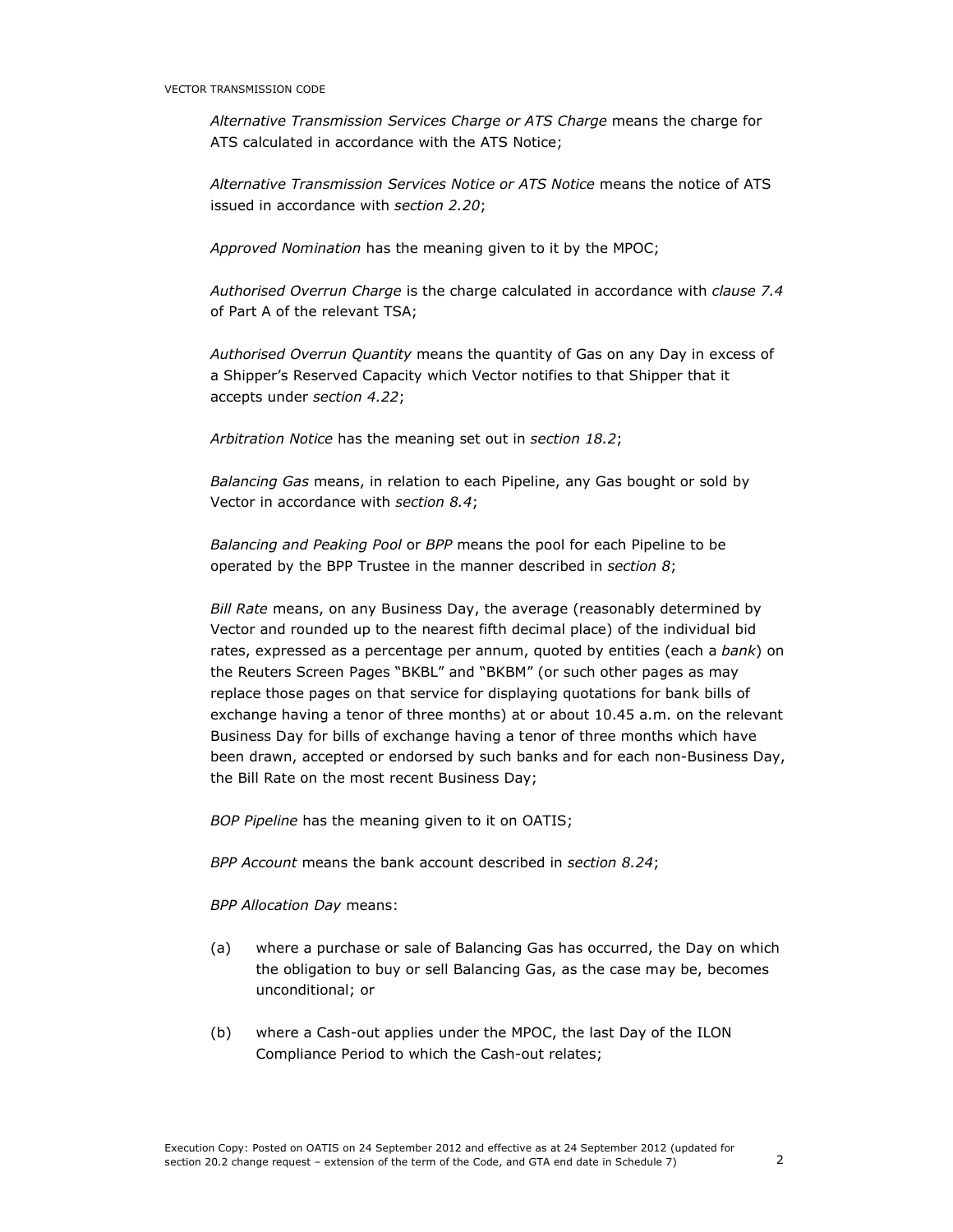BPP Amounts means all amounts payable to, by, or at the direction of, the BPP Trustee in accordance with section 8;

BPP Commencement Day means the Day on which Vector gives Shippers written notice that it has sufficient information required in order for Vector to commence the process for determining each Shipper's and each Non-Code Shipper's Mismatch position on each Day in respect of the prior Month, apply the allocation mechanisms in section 8 and allocate BPP Amounts to Shippers;

BPP Trustee means Vector, as trustee of the BPP Account;

BPP Schedule has the meaning set out in section 16.3;

Business Day means any day (other than a Saturday, Sunday or a public holiday) on which registered banks are open for business in Wellington and Auckland;

Capacity Reservation Charge means the charge calculated in accordance with clause 7.1 of Part A of the relevant TSA;

Capped Amounts has the meaning described in section 23.4;

Cash-out means where MDL buys from or sells to Vector a quantity of Gas pursuant to section 12.11 of the MPOC where Vector has not reduced or eliminated the Accumulated Excess Operational Imbalance at a Welded Point in accordance with the relevant Imbalance Limit Overrun Notice;

CCM Regulations means the Gas Governance (Critical Contingency Management) Regulations 2008;

Change Request has the meaning set out in section 25.4;

Claimant means a Shipper or third party who makes a claim against Vector, where the claim is caused by a purported breach of the relevant TSA by a Shipper;

Claiming Shipper has the meaning set out in section 8.14;

Code means this Vector Transmission Code;

Commencement Date means the commencement date specified in clause 2 of Part A of the relevant TSA;

Confirmed Reservation Requirements has the meaning set out in section  $4.1(c)$ ;

Contingency Imbalance has the meaning set out in the CCM Regulations;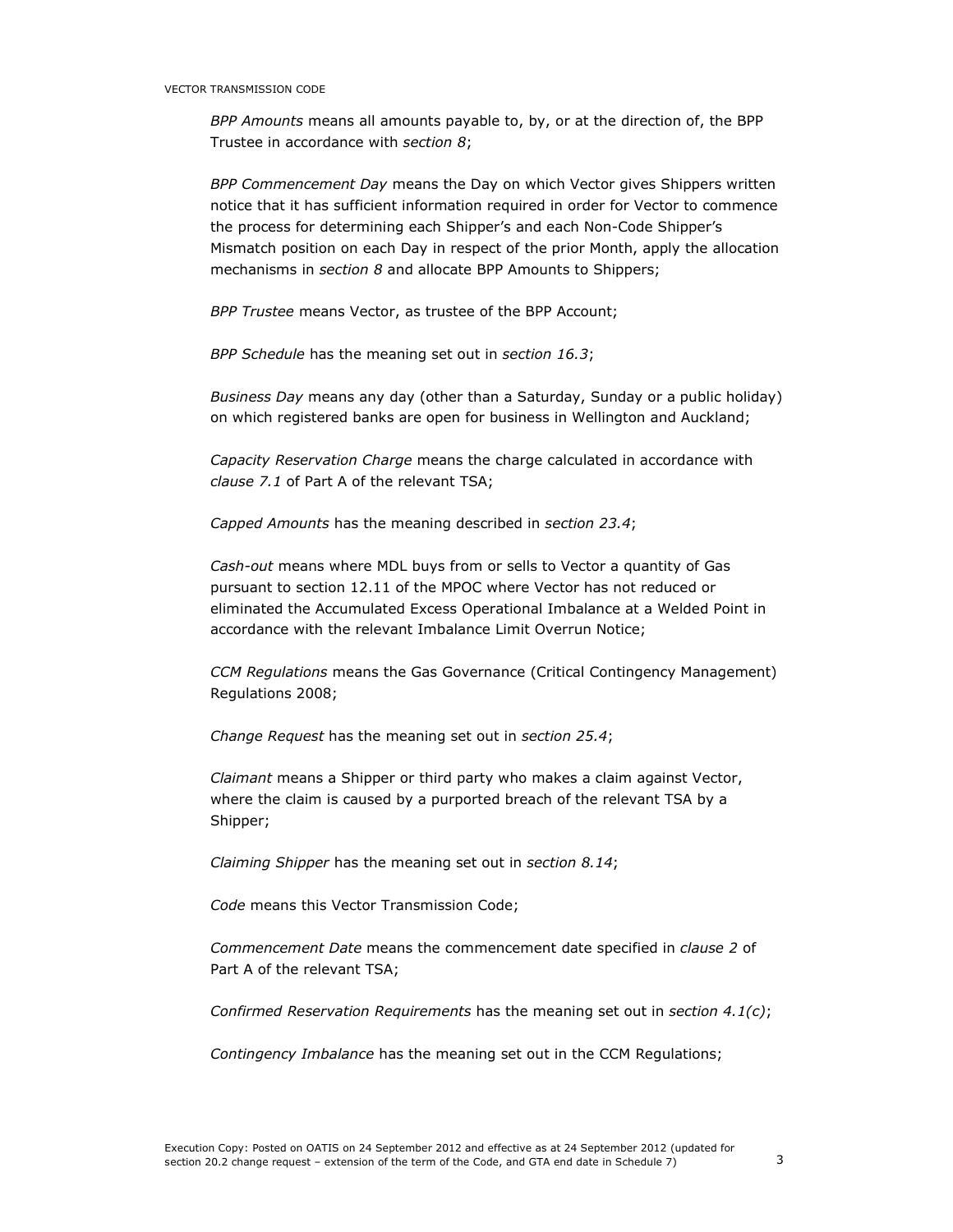Correction Charges means the correction charges calculated in accordance with section 15.5;

Correction Date has the meaning set out in section 8.21(a);

Credit Support means the credit support arrangements set out in section 14.2(b) or  $(c)$ ;

Critical Contingency has the meaning set out in the CCM Regulations;

Critical Contingency Management Plan means Vector's critical contingency management plan approved in accordance with the CCM Regulations (with a copy of the plan being posted on OATIS);

Critical Contingency Operator has the meaning set out in the CCM Regulations;

Day means a period of 24 consecutive hours, beginning at 0000 hours (New Zealand standard time) and Daily shall be construed accordingly;

Default Rate means the Bill Rate plus 5% per annum;

Defending Party means a Shipper who purportedly breaches its TSA, in circumstances where a Claimant makes a claim against Vector arising out of or in connection with that purported breach;

Delivery Point means a point at which a Shipper's Gas is taken (or made available to be taken) from a Pipeline into another Pipeline, another transmission pipeline (whether owned by a Shipper or a third party), a Shipper's gas consuming facility or a Distribution System;

Delivery Quantity means the quantity of Gas taken by a Shipper at a Delivery Point in respect of the relevant TSA, as determined in accordance with section 6.5;

DIP means the daily incentive price for that Day, where "Daily Incentive Price" has the meaning given to it by the MPOC (or any replacement or substitute of that price);

Displaced Gas Nomination has the meaning given to it by the MPOC;

Dispute has the meaning set out in sections 16.17 and 17.1;

Dispute Notice has the meaning set out in section 16.17;

Distribution System means any pipeline system (excluding the Transmission System) which ordinarily operates at a pressure of less than 20 bar gauge and is used to convey Gas to one or more consumers;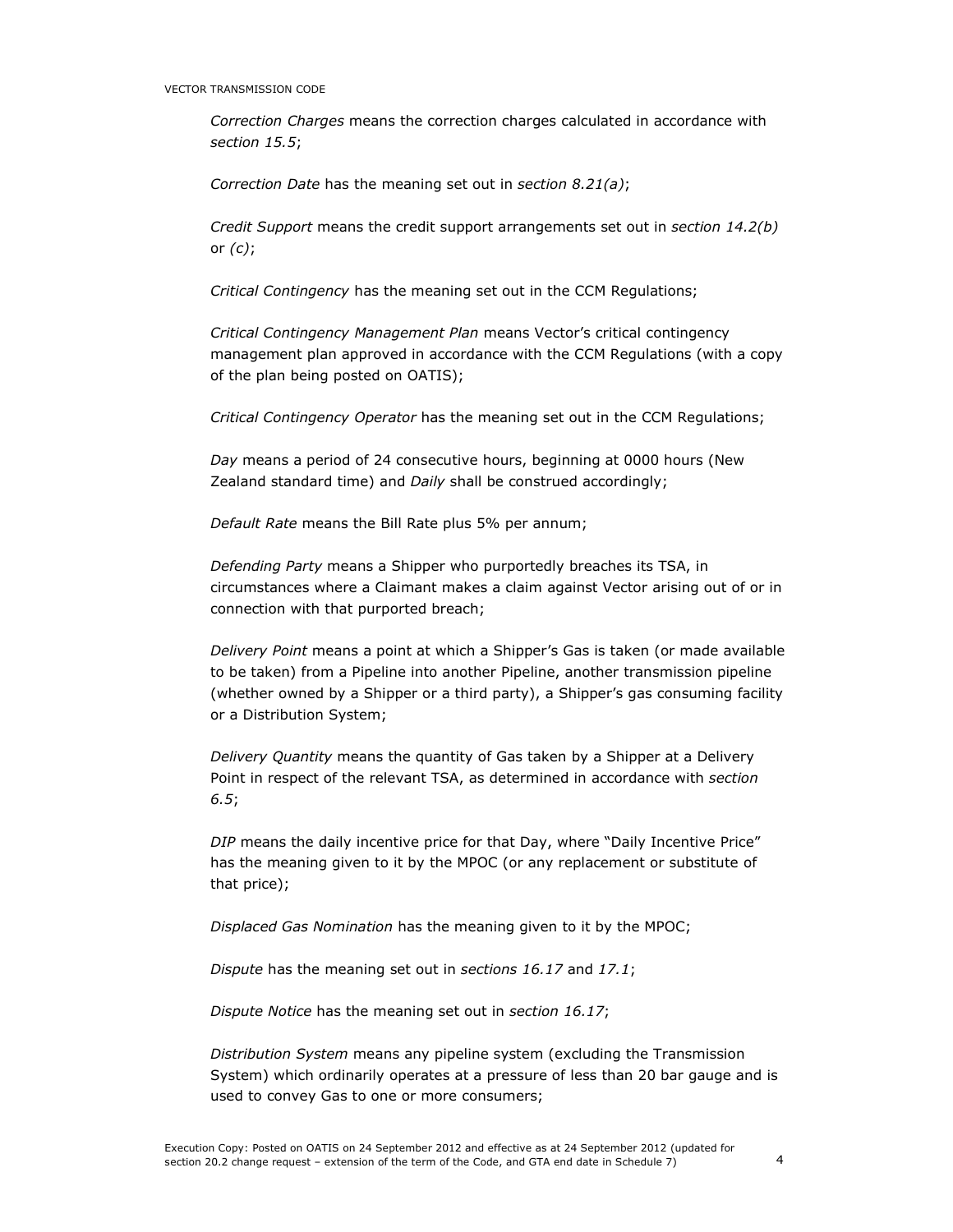Downstream Reconciliation Rules means the Gas (Downstream Reconciliation) Rules 2008;

Effective Date has the meaning set out in section 4.8;

Emergency means a state of affairs, or an event or circumstance that gives rise to that state of affairs, that Vector, acting as a Reasonable and Prudent Operator, determines to be an emergency, irrespective of the cause of the emergency and whether Vector or any other person may have caused or contributed to the emergency. Such a state of affairs may exist:

- (a) by reason of an escape, or reasonably suspected escape, of Gas from a Pipeline;
- (b) in circumstances in which, in Vector's opinion, acting as a Reasonable and Prudent Operator:
	- (i) the safety of the Transmission System is significantly at risk; or
	- (ii) the safe transportation of Gas by a Pipeline is significantly at risk;
- (c) where Gas received into, transported by or delivered from, a Pipeline is at such a pressure or of such a quality as to constitute, when supplied to a Distribution System or premises, a danger to life, a Station, metering, property or the environment;
- (d) where there exist any other circumstances reasonably believed by Vector to constitute an emergency (which, for the avoidance of doubt, may include circumstances upstream or downstream of the Transmission System); or
- (e) in particular, but without limitation, where Vector's ability to maintain safe pressures within a Pipeline is affected or threatened by:
	- (i) an interruption or disruption to the operations of a Pipeline;
	- (ii) an insufficiency of injections of Gas to a Pipeline;
	- (iii) any actual or potential failure of, or damage to, any part of a Pipeline; or
	- (iv) any off-take of Gas from a Pipeline which exceeds the relevant Maximum Design Flow Rate or exceeds the quantity or offtake rate specified in an Operational Flow Order;

Excess Daily Imbalance has the meaning given to it by paragraph (a) of that definition in the MPOC;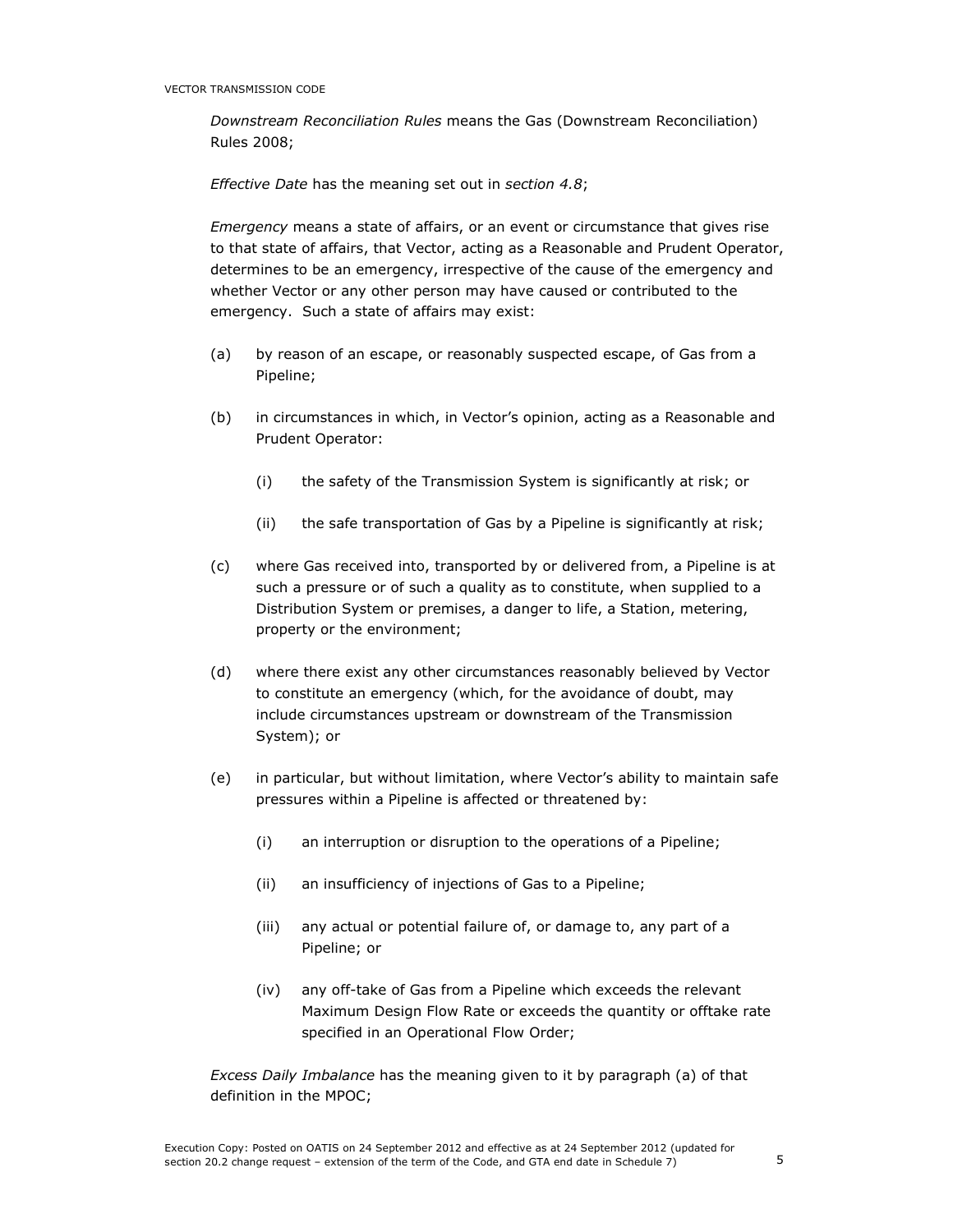Existing Supplementary Agreement means a valid and binding supplementary agreement entered into between Vector and a shipper of Gas prior to 1 December 2007 in respect of a specific end-user of Gas and/or a specific site and which, except as provided in section 2.7 $(e)$ , incorporates or is deemed to incorporate all the terms and conditions of this Code and no other terms or conditions other than the necessary individual information required to complete the equivalent of Part A of the form set out in Schedule One;

Expiry Date means the expiry date specified in clause 3 of Part A of the relevant TSA;

FM Loss has the meaning set out in section 4.23;

Force Majeure means an event or circumstance beyond the reasonable control of a Party which results in or causes a failure or inability by such Party in the performance of any obligations imposed on it by its TSA and/or (in the case of a Shipper) an inability of that Shipper to deliver or to take delivery of Gas pursuant to that Shipper's TSA notwithstanding the exercise by such Party of reasonable care and, subject to the foregoing, shall include any such event or circumstance which causes a Critical Contingency to be determined under the CCM Regulations and/or any action or inaction of a Party necessary to comply with the CCM Regulations;

Gas means gas that complies with the Gas Specification;

Gas Provider means a person who buys or sells a quantity of Balancing Gas or MDL when acting in its capacity as the buyer or seller of Gas in a Cash-out, as the case may be;

Gas Specification means the New Zealand Standard NZS 5442:2008: Specification for Reticulated Natural Gas;

Gas Transfer Agent means Vector in its capacity as a gas transfer agent or a person approved by Vector pursuant to section 6.3 and named as a gas transfer agent in the relevant Gas Transfer Agreement;

Gas Transfer Agreement means a gas transfer agreement in respect of a Receipt Point or Inter-Pipeline Point between a transferor and transferee of Gas (who, for the avoidance of doubt, may be the same person) and the gas transfer agent named in that agreement, which complies with the requirements of Schedule Six;

Gigajoule or GJ means the energy equivalent of a quantity of gas, on a "Gross calorific value" (also known as "Higher Heating Value") basis;

GST means Goods and Services Tax payable pursuant to the Goods and Services Tax Act 1985;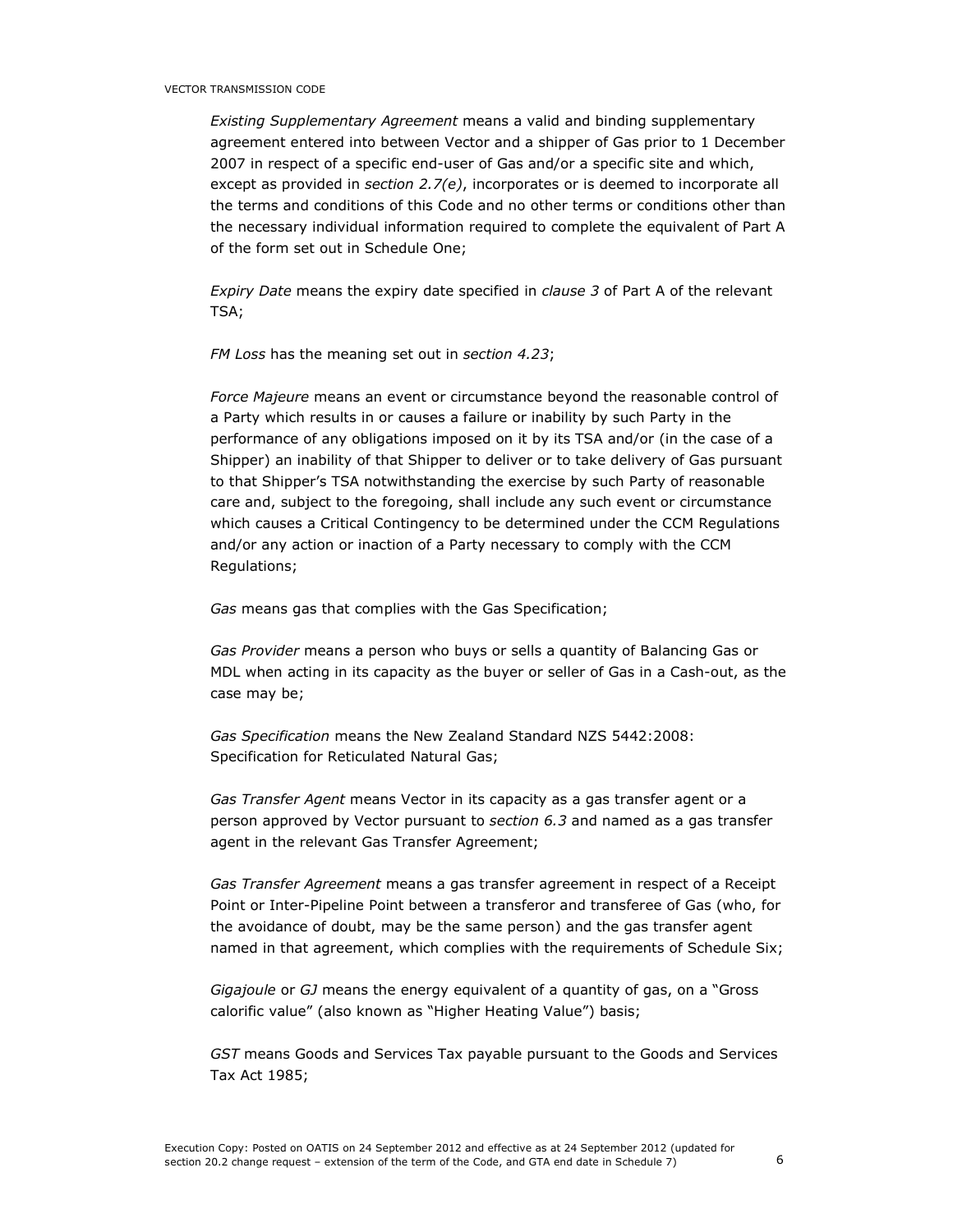GST Amount has the meaning set out in section 16.8;

Hour means a period of 60 consecutive minutes beginning on the hour and Hourly shall be construed accordingly;

ICP number means the installation control point unique alpha-numeric identifier assigned to each point on a Distribution System where a Shipper's customer takes gas from that Distribution System;

ILON AEOI has the meaning set out in section  $8.5(b)(i)$ ;

ILON Compliance Period means the period between the date the Imbalance Limit Overrun Notice is posted on OATIS and the time at and date on which the Imbalance Limit Overrun Notice states that Vector is required to remove the Accumulated Excess Operational Imbalance stated in the Imbalance Limit Overrun Notice (both dates inclusive);

Imbalance Limit Overrun Notice has the meaning given to it by the MPOC;

Inaccurate means, in relation to any gas measuring device forming part of the Metering, that it is not Accurate;

Incentives Pool has the meaning given to it by the MPOC;

Incentives Pool Claim has the meaning given to it by the MPOC;

Incentives Pool Debit has the meaning given to it by the MPOC;

Incentives Pool Payment has the meaning set out in section 8.15;

Incentives Pool Trustee has the meaning given to it by the MPOC;

Information means any information used by Vector to calculate any BPP Amounts;

Information Error has the meaning set out in section 8.21(a);

Interconnected Party means a party whose pipeline, Distribution System or gas consuming, gas producing or gas processing facility is physically connected to a Pipeline at a Receipt Point or a Delivery Point;

Interconnection Agreement means an agreement between Vector and a party whose pipeline, Distribution System or Gas consuming, gas producing or gas processing facility are physically connected to a Pipeline at either a Receipt Point or a Delivery Point, which sets out the terms and conditions applicable to such connection;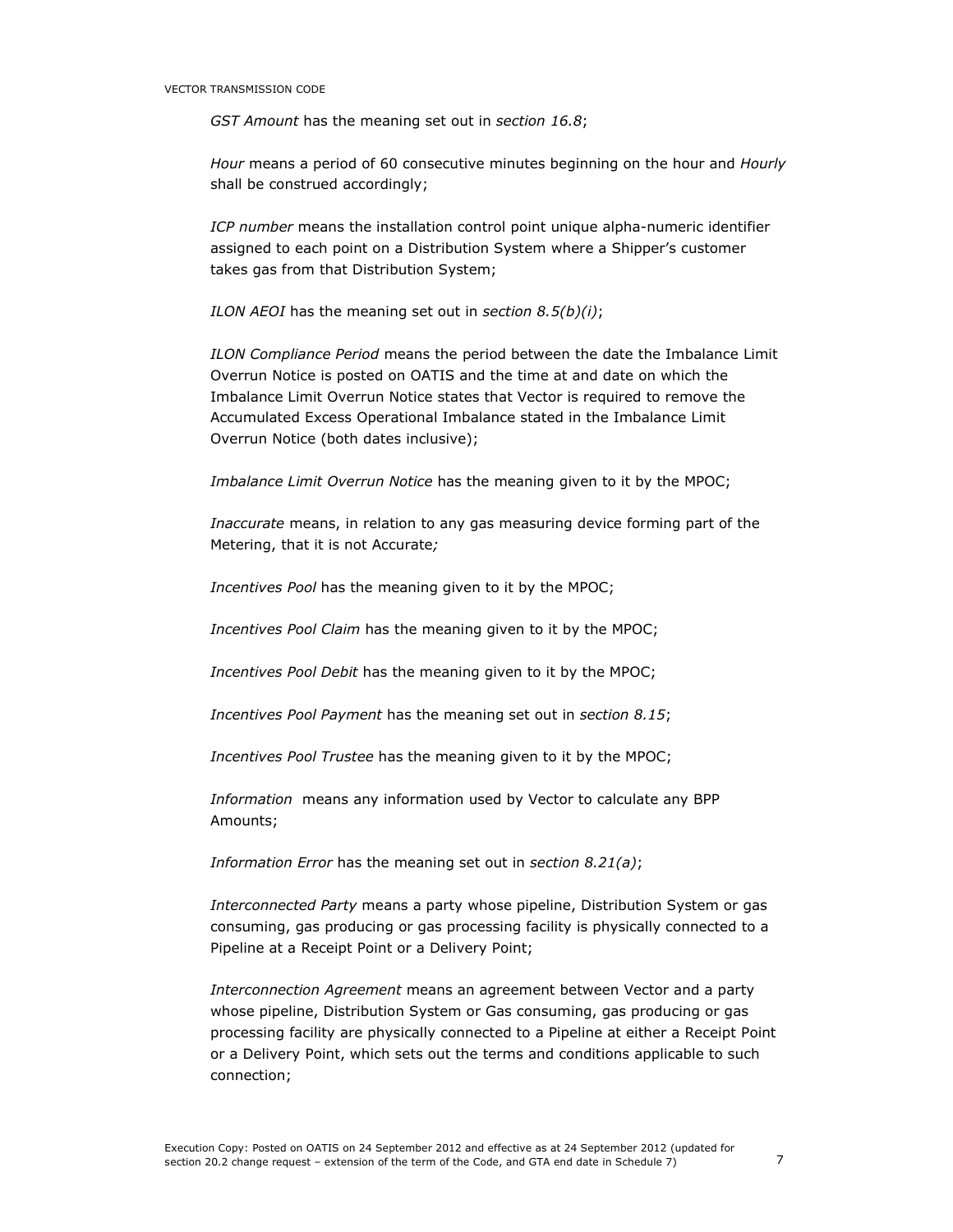Interconnection Point means a point identified by Vector at which a Pipeline is physically connected to an Interconnected Party's pipeline, Distribution System or Gas consuming, gas producing or gas processing facility, being located within a Receipt Point or a Delivery Point, as the case may be;

Interest Rate means the Bill Rate plus 2% per annum;

Inter-Pipeline Point means:

- (a) the point at which two Pipelines interconnect; or
- (b) any bi-directional point at which a Pipeline interconnects with the Maui Pipeline,

such that the point is simultaneously a Delivery Point on one Pipeline and a Receipt Point on the other Pipeline (where, for the avoidance of doubt, such point may be referred to by either of the respective Delivery Point and Receipt Point names in OATIS and elsewhere depending on the context), as Vector may, from time to time, designate and describe on OATIS;

Interruptible Agreement means an agreement under which Vector provides transmission services on the Transmission System which are interruptible in Vector's sole discretion for any reason at any time;

Large Consumer has the meaning set out in the CCM Regulations;

Large Station means a Station having a Maximum Design Flow Rate equal to, or greater than, 5000 standard cubic metres per hour;

Large Welded Point means a Welded Point that is a large station, where large station has the meaning given to large station by the MPOC;

Liable Party has the meaning set out in section 23.1;

Liable Third Parties has the meaning set out in section 23.4(e);

Line Pack means, in relation to a Pipeline, the total quantity of Gas in that Pipeline at any time;

Loss means any loss, damage, expense, cost, liability or claim;

Maui Gas Contract has the meaning given to it by the MPOC;

Maui Pipeline means the high pressure pipeline for Gas and running from the outlet of the Maui Production Station metering at Oaonui to Rotowaro and including the laterals to the New Plymouth and Huntly power stations as well as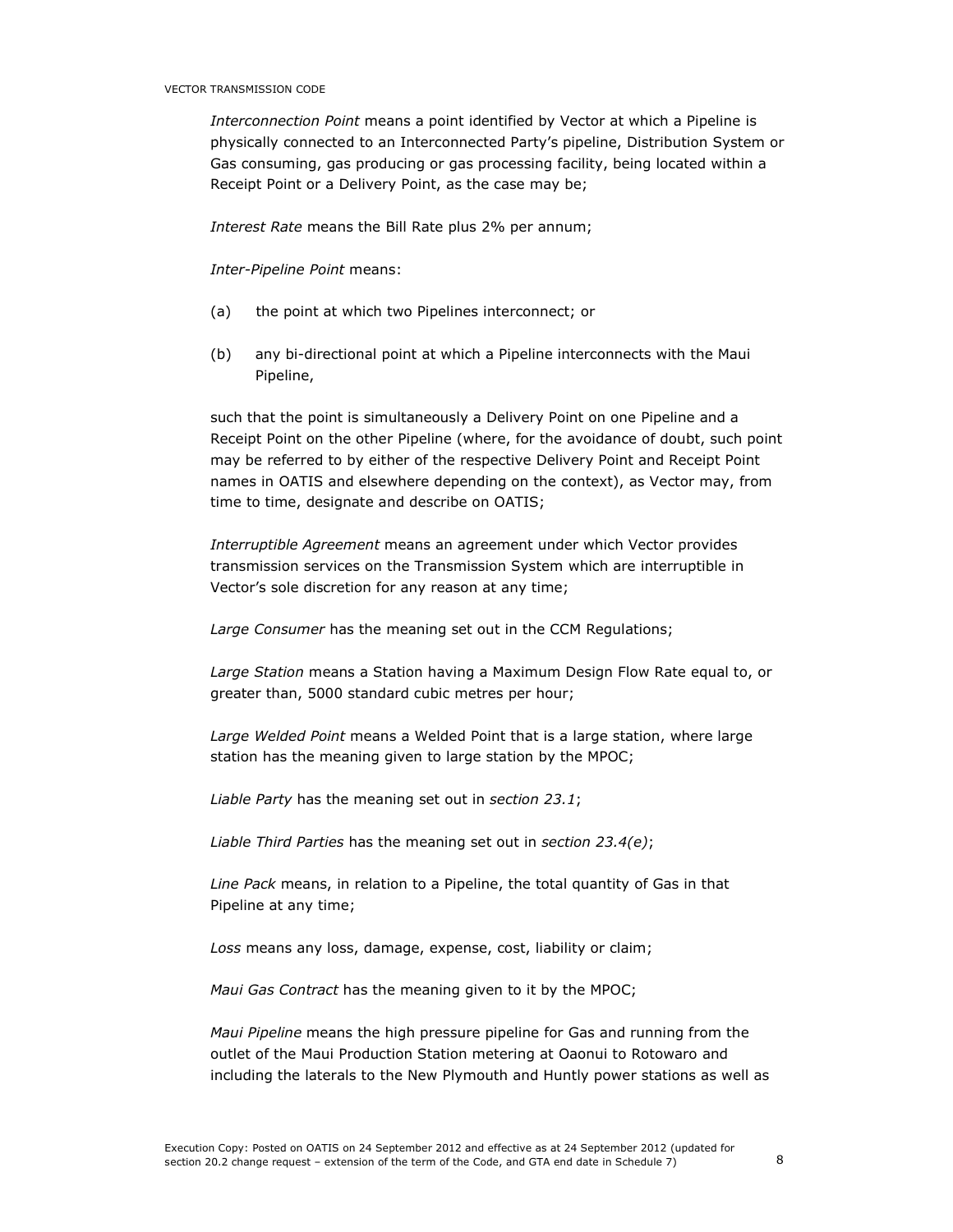other items of plant, equipment, fixtures and fittings forming part of such pipeline;

Maui Quantity has the meaning set out in section 8.15;

Maximum Daily Quantity or MDQ means, in respect of a TSA and a Day, the maximum quantity of Gas (being the aggregate of the relevant Reserved Capacity plus any relevant Authorised Overrun Quantity) which the Shipper named in that TSA can require Vector to make available for that Shipper to take, and which that Shipper is entitled to take, on that Day at a Delivery Point;

Maximum Design Flow Rate means the maximum flow rate of Gas that the relevant Station, Receipt Point, Delivery Point or Metering is designed to have flow through it;

Maximum Hourly Quantity or MHQ means, in respect of a TSA, the maximum quantity of Gas which the Shipper named in that TSA can require Vector to make available for that Shipper to take, and which that Shipper is entitled to take, in any Hour at a Delivery Point in respect of that TSA which, unless otherwise agreed between the Parties and set out in the relevant Supplementary Agreement or Existing Supplementary Agreement, shall be 1/16th of the applicable Maximum Daily Quantity for that Delivery Point;

MDL means Maui Development Limited, at Wellington, including its successors and permitted assigns, being the current owner of the Maui Pipeline and any reference to MDL shall be deemed to include reference to any other owner of the Maui Pipeline in the event the Maui Pipeline is not operated or controlled by MDL;

MDL Correction Date has the meaning set out in section 8.21(b);

MDL Information Error has the meaning set out in section 8.21(b);

Methanex 20/20 Agreement has the meaning given to it by the MPOC;

Metering means the equipment installed at or near a Receipt Point or Delivery Point to measure the quantities of Gas received into a Pipeline at that Receipt Point or taken from a Pipeline at that Delivery Point, as the case may be;

Metering Owner means the party who owns the Metering;

Metering Requirements means the document entitled "Metering Requirements for Receipt Points and Delivery Points" posted on OATIS;

Mismatch means, in relation to a Day, a Pipeline and:

(a) a Shipper and a TSA, that Shipper's aggregate Receipt Quantity on that Pipeline under that TSA minus that Shipper's aggregate Delivery Quantity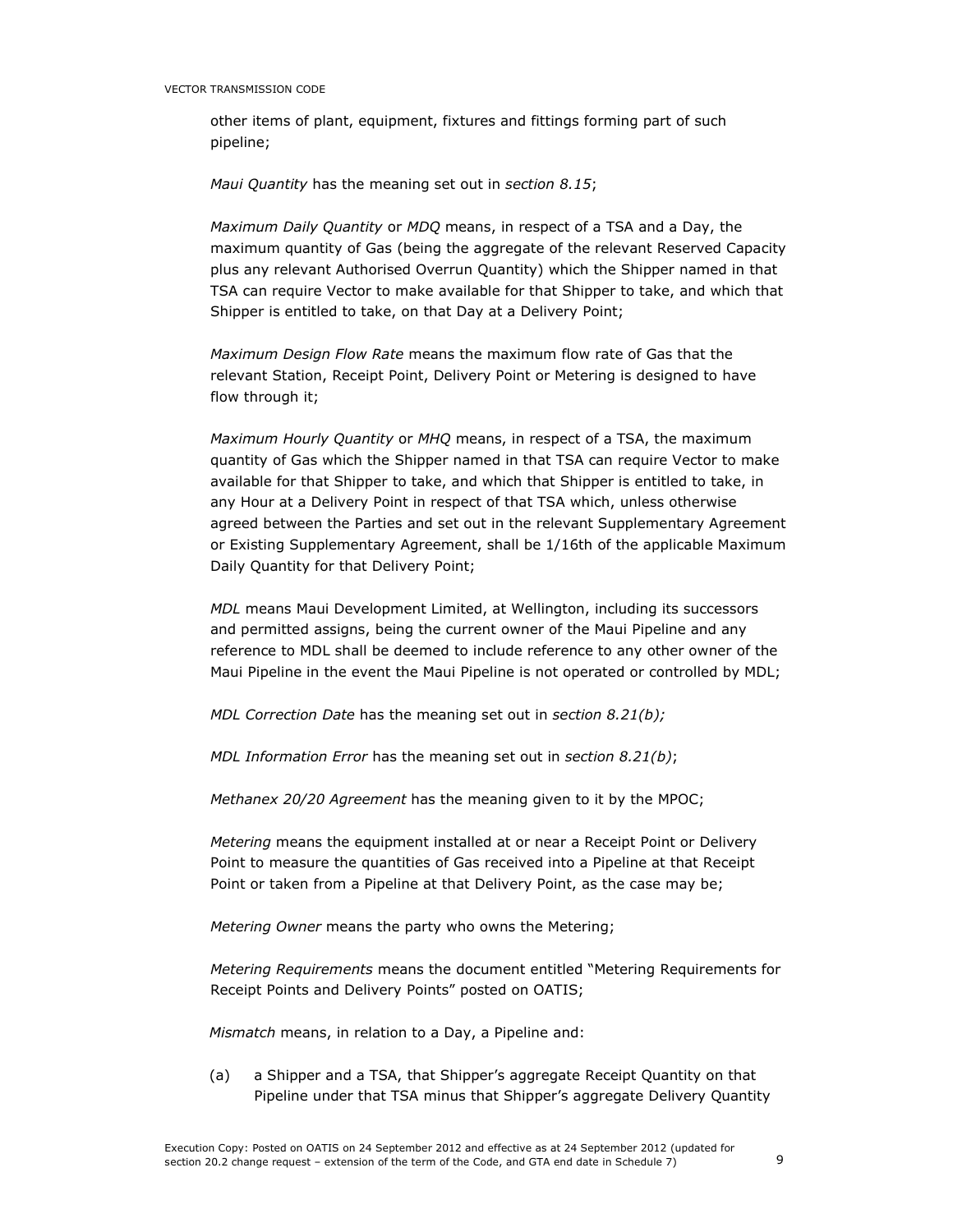on that Pipeline under that TSA, provided that where a Shipper has more than one TSA on the same Pipeline and it is allowable in accordance with section 8.8, the Shipper's Mismatch on a Day shall be calculated as the aggregate mismatch across all of that Shipper's TSAs for such Pipeline; or

(b) a Non-Code Shipper and its transmission services agreement with Vector, that Non-Code Shipper's aggregate quantity of Gas received by Vector on that Pipeline at any Receipt Point specified to be a receipt point under that transmission services agreement (as determined in accordance with that transmission services agreement) minus that Non-Code Shipper's aggregate quantity of Gas taken by that Non-Code Shipper at the Delivery Point specified to be a delivery point in that transmission services agreement (as determined in accordance with that transmission services agreement), in each case, for that Pipeline under that transmission services agreement;

Month means the period beginning at 0000 hours (New Zealand standard time) on the first Day of a calendar month and ending at the end of the last Day of that month, and Monthly shall be construed accordingly;

MPOC means the Maui Pipeline Operating Code released by the Ministry of Economic Development on 17 August 2005 (called the "Final Operating Code 8 August 2005"), as amended from time to time in accordance with its terms (and includes any replacement Code, agreement or document as well as any regulatory substitution for or supplement to that Code in the event that a Maui Pipeline open access regime is provided for wholly or partly by statute or regulation);

Negative Mismatch Price means the negative mismatch price posted by MDL on OATIS;

Nomination Day means the day of the Week on which a Shipper is required to submit its Nominated Quantities to Vector under its TSA for the following Week, being the last Business Day of each Week;

Nominated Quantity means the quantity of Gas under a TSA which a Shipper expects to require Vector to receive into a Pipeline at a particular Receipt Point or to take from a Pipeline at a particular Delivery Point, as the case may be;

Non-Code Shipper means any party with whom Vector has a transmission services agreement with a commencement date prior to 1 December 2007, the terms of which are consistent with the principles set out in Schedule 9 of the MPOC, and which contains a provision that is substantially the same as the Balancing and Peaking section in Vector's immediately preceding transmission services agreements prior to 1 December 2007, but which does not include all of the same provisions as section  $8$  of this Code in substantially the same form as they appear in section 8;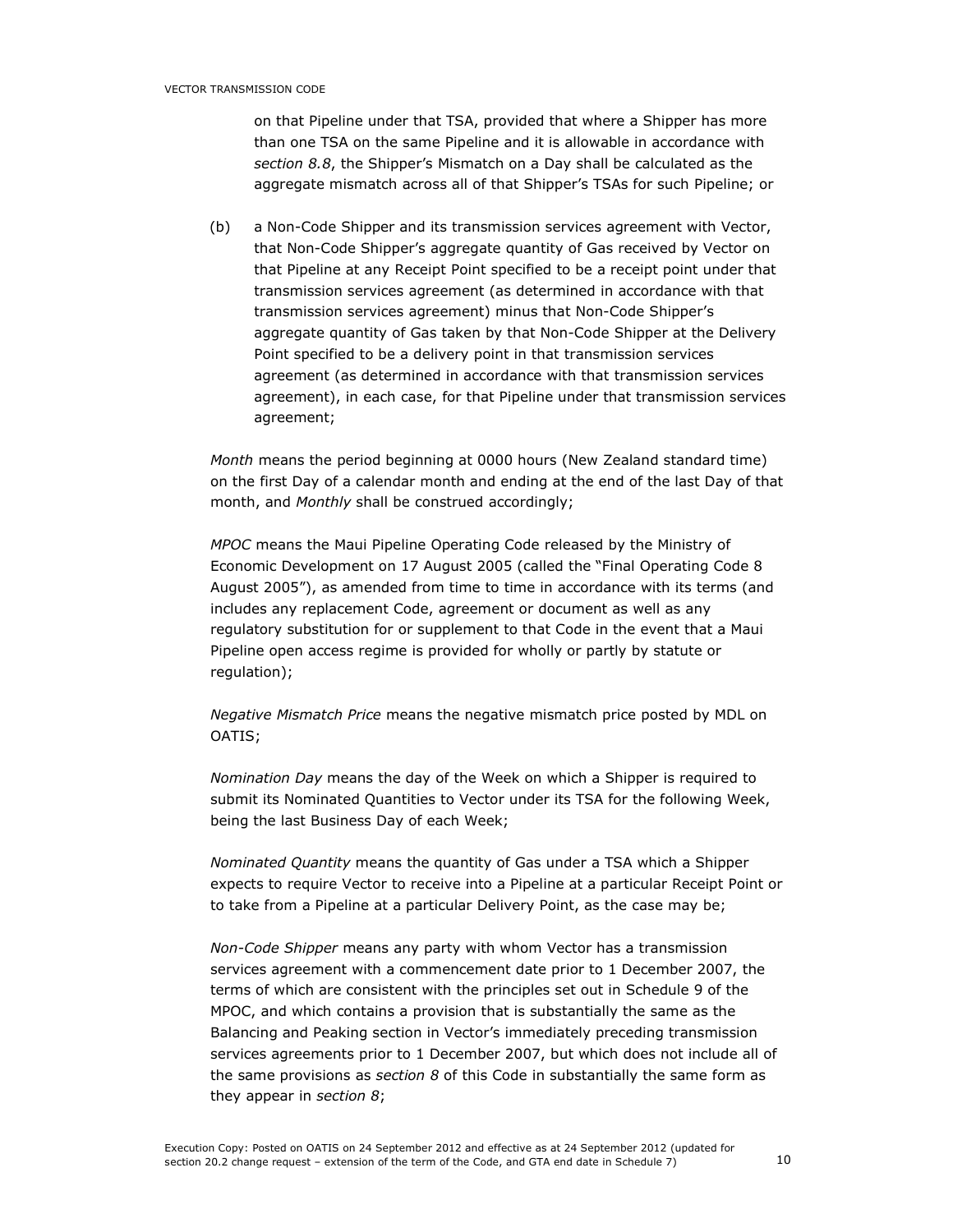Non-Code Shipper Verified Claim has the meaning set out in section 8.14(f);

Non-Specification Gas means gas that does not comply with the Gas Specification;

OATIS means the internet-based open access transmission information system, whose homepage is located at http://www.oatis.co.nz (or such other homepages as Vector may notify to the Shipper in writing from time to time), when accessed using a username provided by Vector and the relevant password (if any);

Operational Flow Order means a notice issued pursuant to section 10.2;

Operational Imbalance has the meaning given to it by paragraph (a) of that definition in the MPOC;

Other Party has the meaning set out in section 23.1;

Overrun Authorisation Charge means the charge calculated in accordance with clause 7.3 of Part A of the relevant TSA;

Party means each of Vector and the other party to the relevant TSA and Parties means both of them collectively;

Peaking Limit has the meaning given to it by the MPOC;

Physical Point Welded Party has the meaning given to it by the MPOC;

Physical Welded Point has the meaning given to it by the MPOC;

Pipeline means a high pressure pipeline for Gas (or group of high pressure pipelines, as the case may be), being part of the Transmission System, as more specifically described and posted on OATIS from time to time;

Positive Mismatch Price means the positive mismatch price posted by MDL on OATIS;

Posted Terms and Conditions for Displaced Gas Nominations means the document entitled "Posted Terms and Conditions for Displaced Gas Nominations" posted on OATIS which contains the terms and conditions that a Shipper agrees to comply with for each Displaced Gas Nomination in respect of a Welded Point on a Pipeline, as may be amended by Vector from time to time solely to reflect any change to Vector's obligations as a Welded Party under the MPOC as a result of an amendment to the MPOC;

Provisional Reservation Requirements has the meaning set out in section 4.1(a);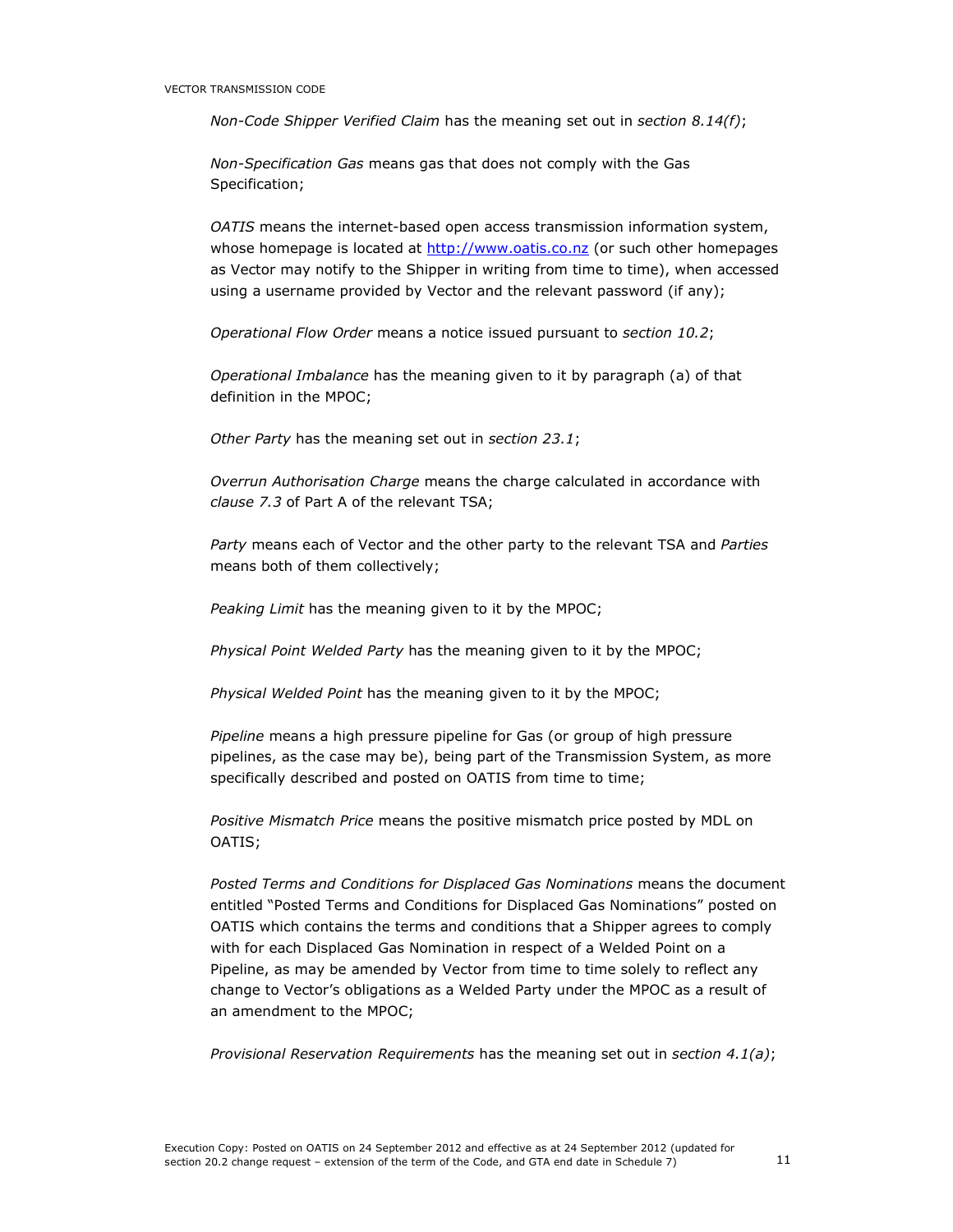Reasonable and Prudent Operator means, in relation to the performance of obligations under a TSA:

- (a) for Vector, an operator of a high pressure gas transmission system whose standard of performance is equal to or better than good high pressure gas transmission system operating practice as determined by reference to proper and prudent practices recognised internationally as applying to the operation of such systems; and
- (b) for a Shipper, a shipper of gas whose standard of performance is equal to or better than good gas shipping practice as determined by reference to proper and prudent practice recognised internationally as applying to shippers of gas;

Receipt Point means a point at which Vector is able to receive a Shipper's Gas into a Pipeline from another Pipeline, another party's transmission pipeline, gas producing or gas processing facility;

Receipt Quantity means the quantity of Gas received by Vector at a Receipt Point in respect of the relevant TSA, as determined in accordance with section 6.1;

Regional Critical Contingency has the meaning set out in the CCM Regulations;

Request has the meaning set out in section 4.20;

Reserved Capacity means, in relation to a Shipper and a TSA with that Shipper, the amount of that Shipper's reserved capacity under that TSA in the Transmission System, at a specified Delivery Point and for a specified Receipt Point, which capacity Vector notifies it accepts under section 4, as set out in that Shipper's Tracking Table and as amended from time to time in accordance with section 4;

Retailer has the meaning set out in the CCM Regulations;

RFT has the meaning set out in section  $8.4(c)(i)$ ;

ROI means running operational imbalance, where "Running Operational Imbalance" has the meaning given to it by the MPOC;

Running Mismatch means, in relation to a Day, a Pipeline and:

(a) a Shipper and a TSA, the aggregate of the relevant Shipper's Mismatch on that Pipeline on that and each previous Day (as calculated at the end of that Day) under that TSA, plus the quantity of any Gas to which title is deemed to have passed to the Shipper under section  $8.18(a)$  or  $8.19(a)$  for any previous Day, less the quantity of any Gas in respect of which the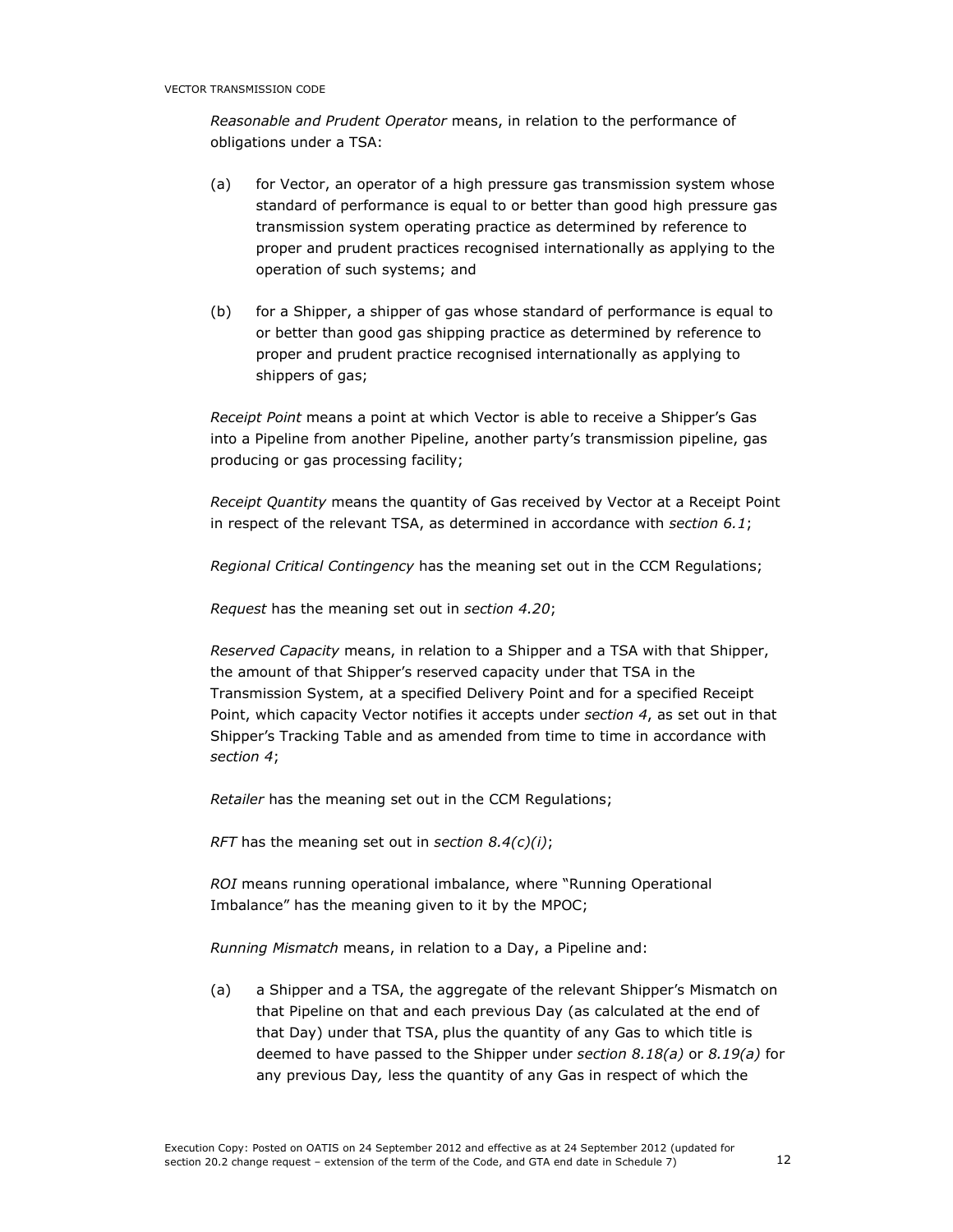Shipper is deemed to have passed title pursuant to section 8.18(b) or 8.19(b) for any previous Day, as may be adjusted pursuant to section 8; or

(b) a Non-Code Shipper and its transmission services agreement with Vector, the aggregate of the relevant Non-Code Shipper's Mismatch on that Pipeline on that and each previous Day (as calculated at the end of that Day) under that transmission services agreement, plus the quantity of any Gas to which title is deemed to have passed to the Non-Code Shipper pursuant to a provision in its transmission services agreement equivalent to section 8.18(a) or 8.19(a) for any previous Day, less the quantity of any Gas in respect of which the Non-Code Shipper is deemed to have passed title pursuant to a provision in its transmission services agreement equivalent to section 8.18(b) or 8.19(b) for any previous Day, as may be adjusted pursuant to the section equivalent to section 8 in its transmission services agreement;

SCADA means Vector's "System Control and Data Acquisition" system which allows Vector to monitor Metering and other equipment, retrieve data, and control equipment such as compressors;

Scheduled Maintenance has the meaning described in section 10.1(i);

Shipper means a person named as a shipper in a TSA with Vector (including, for the avoidance of doubt, a TSA which has been supplemented and amended by an Existing Supplementary Agreement or a Supplementary Agreement), and includes its successors and permitted assigns (and where applicable includes the extended meaning provided for in section 1.2(i);

Shipper Allocation Formula means the following formula:

Amount Payable by a Shipper = Shipper's negative RM x (Vector Costs – NCS Costs)  $(\Sigma$  SRM + VRI)

where, in respect of that Pipeline and on the relevant Day:

Shipper's negative RM means the Shipper's negative Running Mismatch;

∑ SRM means the aggregate of all Shippers' negative Running Mismatch;

VRI means negative Vector Running Imbalance;

Vector Costs means the costs paid by Vector in relation to the purchased Gas, the amount of the indemnity payments under section 8.12 or payment to the Incentives Pool Trustee under section 8.13 (as applicable); and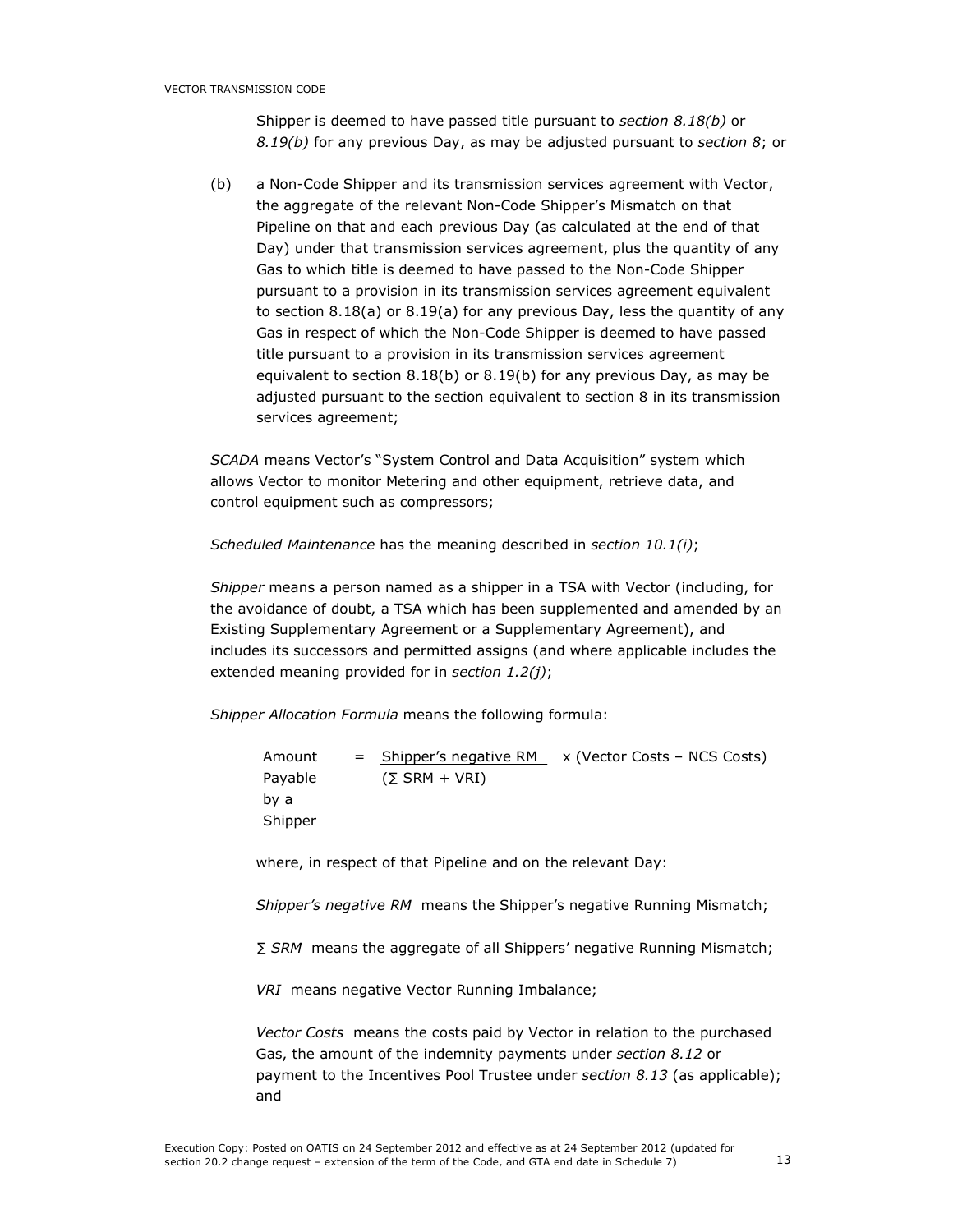NCS Costs means the Non-Code Shippers' costs, calculated as follows:

$$
NCS \text{ Costs} = \frac{\Sigma \text{ NCSRM}}{(\Sigma \text{ SRM} + \Sigma \text{ NCSRM})} \times \text{Vector Costs}
$$

where, in respect of that Pipeline and the relevant Day:

∑ NCSRM means the aggregate of all Non-Code Shippers' negative Running Mismatch;

SKF Pipeline has the meaning given to it on OATIS;

Small Station means any Station that is not a Large Station;

Small Welded Point means a Welded Point that is a small station, where small station has the meaning given to it by the MPOC;

SOE means a Shipper who is a State enterprise under the State Owned Enterprises Act 1986;

Station means a fenced compound containing equipment that is used in or associated with the interconnection of a Pipeline with another pipeline, gas consuming, gas producing or gas processing facility;

STOS means Shell Todd Oil Services Limited, and includes its successors and permitted assigns;

Supplementary Agreement means a valid and binding supplementary agreement (including an Interruptible Agreement) entered into between Vector and a shipper of Gas that has a Commencement Date after 1 December 2007 and that supplements and amends a TSA in compliance with section  $2.7(e)$  for the purposes of delivery of Gas to:

- (a) a specific end-user and/or a specific site; or
- (b) a specific Delivery Point;

Surplus Capacity has the meaning set out in section 4.14;

Tax has the meaning set out in section 16.9;

Tender Terms means the document entitled "Standard Terms for the Sale and Purchase of Gas by Tender" posted on OATIS, as amended from time to time in accordance with its terms;

Third Party Shippers has the meaning set out in section 23.4(b);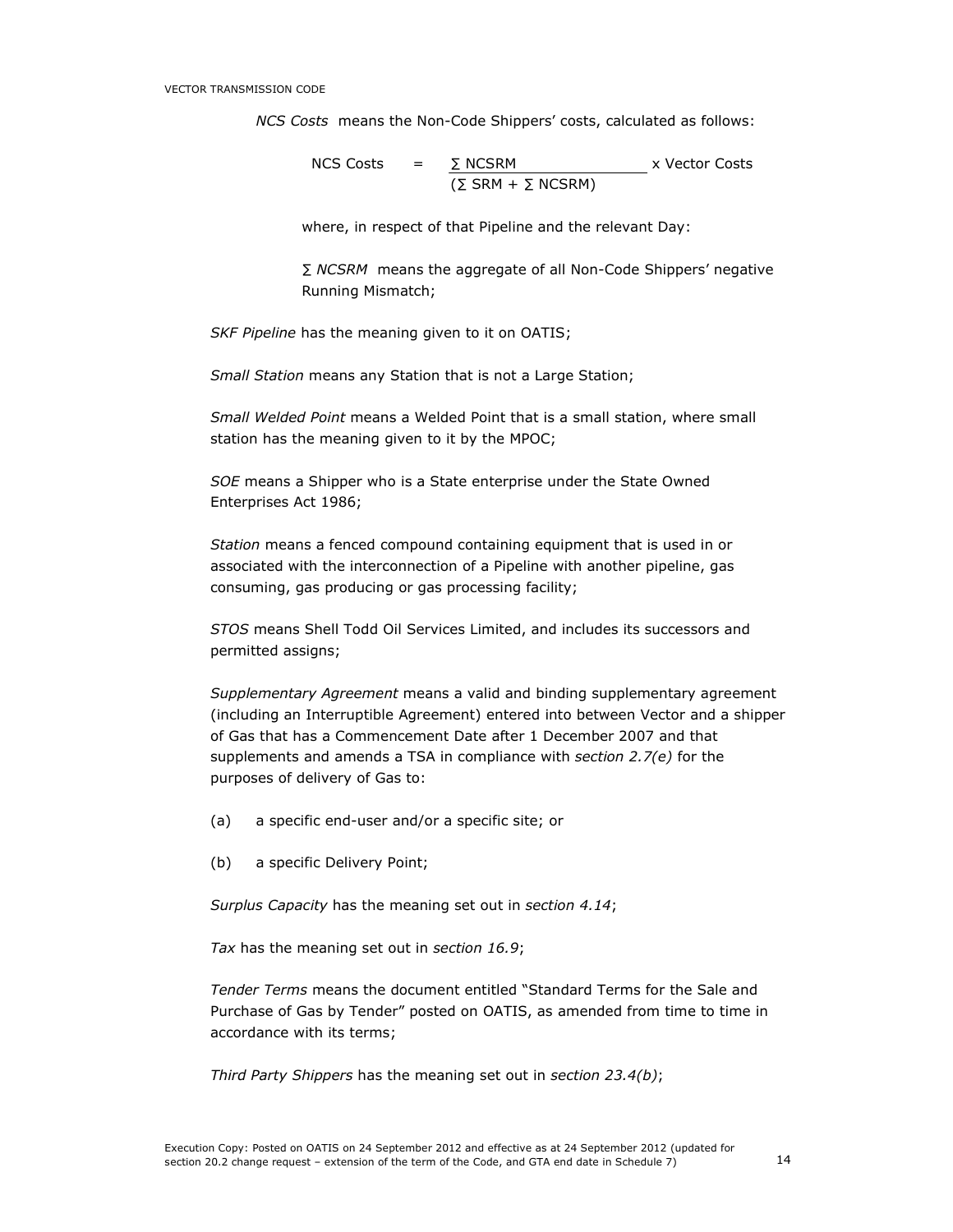Throughput Charge means the charge calculated in accordance with clause 7.2 of Part A of the relevant TSA;

TOU Device means a device (such as a data logger or pressure-and-temperature correcting instrument incorporating electronic data storage) forming part of a gas measurement system that records the volume of gas that passes through a meter in pre-determined time periods (usually hourly);

Tracking Table means, in relation to each Shipper and a TSA, the record of that Shipper's Reserved Capacity between each Receipt Point and Delivery Point at any time, as amended from time to time in accordance with that TSA and posted on OATIS;

Transfer Date has the meaning set out in section 4.27;

Transmission Charges means each of the Capacity Reservation Charge, Throughput Charge, Overrun Authorisation Charge, Authorised Overrun Charge Unauthorised Overrun Charge, and, where applicable, Alternative Transmission Services Charge:

Transmission Services Agreement or TSA means a valid and binding transmission services agreement:

- (a) in the form set out in Schedule One (including, for the avoidance of doubt, as such agreement may be supplemented and amended under section  $2.7(e)$ ) that is duly completed and executed by Vector and the shipper named in that agreement, which incorporates this Code and has a Commencement Date on or after 1 December 2007; or
- (b) which is deemed to apply between Vector and a shipper of Gas by virtue of a valid and binding Existing Supplementary Agreement,

and, where applicable, includes the extended meaning provided for in section  $1.2(j)$ ;

Transmission System means the high pressure Gas transmission system owned and operated by Vector and used by Vector to transport Gas, as more particularly described on OATIS;

Unaccounted-For-Gas or UFG means the quantity of Gas calculated in accordance with the following formula:

UFG = ∑Receipts - ∑Offtakes + Line Pack<sub>start</sub> – Line Pack<sub>end</sub> – Fuel – Gas Vented

where, in respect of the relevant given time period: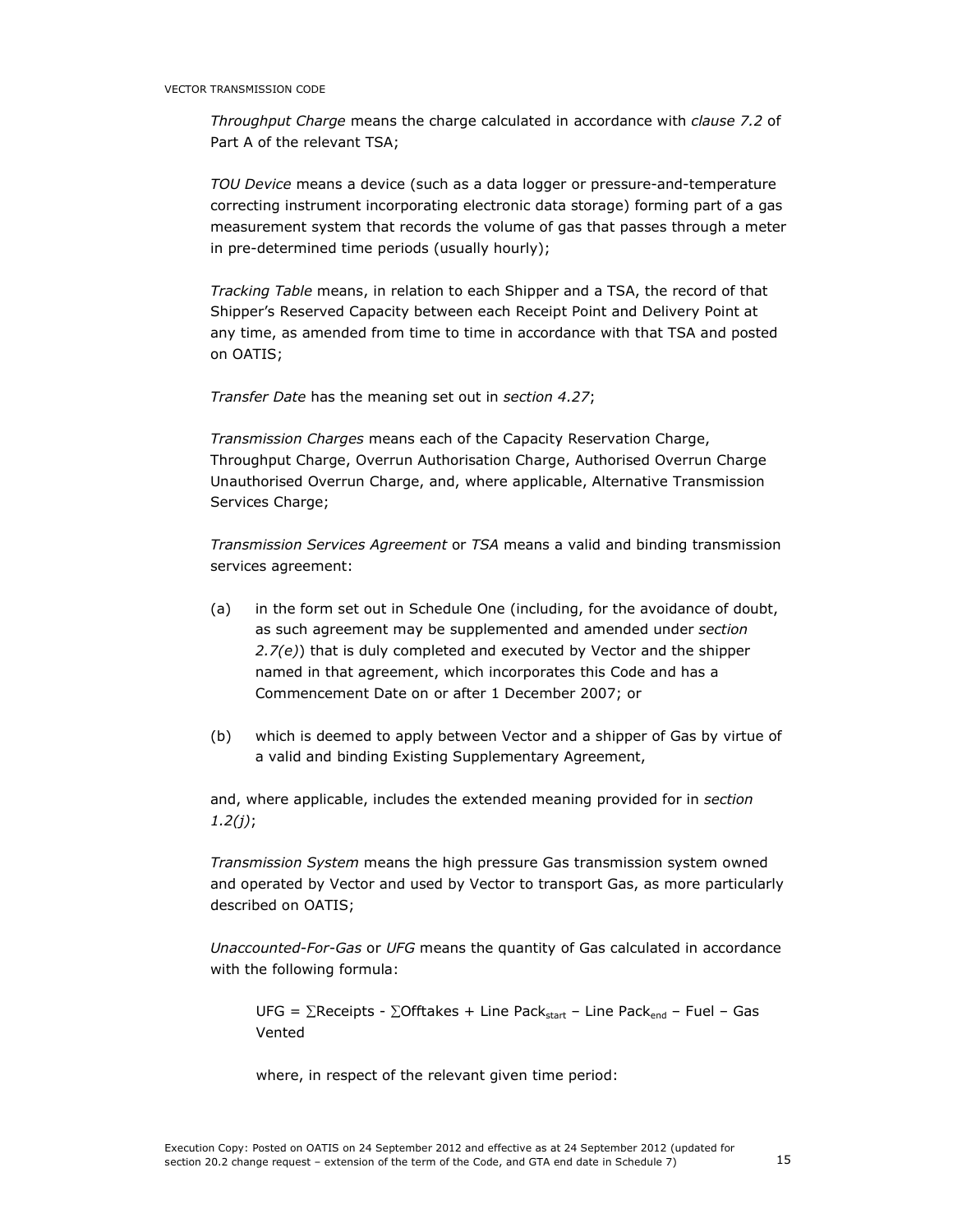Receipts means the aggregate quantities of Gas measured as having entered a Pipeline at all Receipt Points on that Pipeline within that period;

Offtakes means the aggregate quantities of Gas measured as having been taken at all Delivery Points on that Pipeline within that period;

Line Pac $k_{start}$  means the Line Pack at the start of that period;

Line Pac $k_{end}$  means the Line Pack at the end of that period;

Fuel means the quantity of Gas used in the operation of equipment on or near a Pipeline (including compressors and line heaters) during that period; and

Gas Vented means any quantity of Gas estimated to have been (deliberately or otherwise) vented during that period;

Unauthorised Overrun Charge is the charge calculated in accordance with clause 7.5 of Part A of the relevant TSA;

Unauthorised Overrun Quantity means, in relation to a TSA, that part of the relevant Shipper's Delivery Quantity at a Delivery Point (or if a Delivery Point is within a zone described in the Transmission Posted Prices Schedule posted on OATIS (the Transmission Zone), the relevant Shipper's Delivery Quantity within that Transmission Zone, on any Day that exceeds that Shipper's MDQ under that TSA for that Delivery Point (or for all Delivery Points within the Transmission Zone, as applicable) for that Day;

Uncertainty means the difference between the output reading or signal of any gas measurement device forming part of Metering and that of a verification device, or calibration standard as the case may be, expressed as a percentage;

Unvalidated, in relation to data, means data that is not Validated;

User Contract has the meaning given to it by the MPOC;

Validated, in relation to data, means data that Vector, acting as a Reasonable and Prudent Operator, has used reasonable endeavours to verify is accurate taking into account the time available and the information reasonably available at that time;

Vector means Vector Gas Limited at Wellington, and includes its successors and permitted assigns;

Vector's Contribution has the meaning set out in section  $8.5(b)(ii)$ ;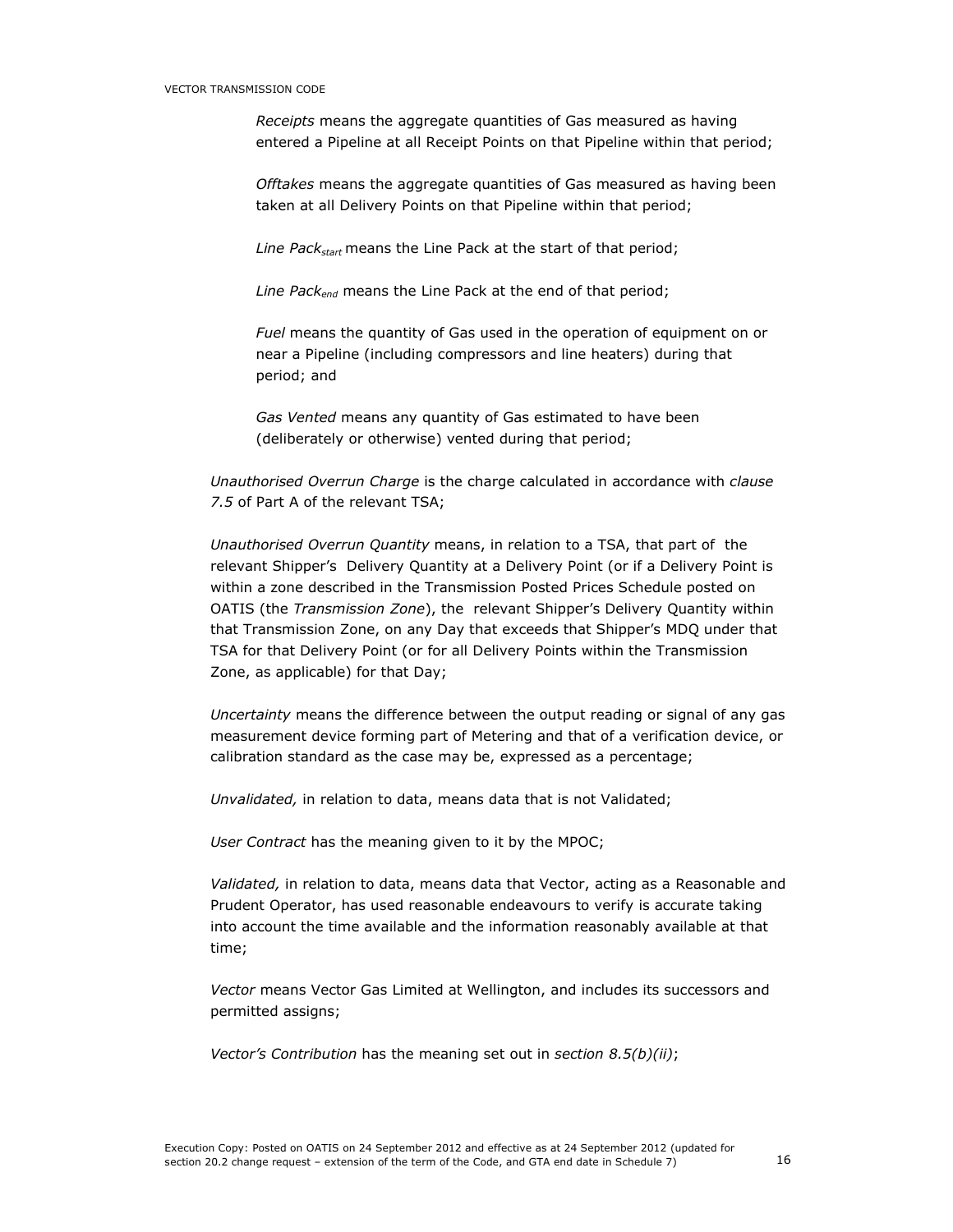Vector Imbalance means, in respect of a Day and a Pipeline, the aggregate of (a), (b) and (c) of this definition (as calculated at the end of that Day):

- (a) any difference between the aggregate of Vector's receipt quantities associated with Fuel and Gas Vented on a Pipeline minus the aggregate of the Fuel consumed by Vector and Gas Vented on that Pipeline (where "Fuel" and "Gas Vented" have the meanings given to them in the definition of UFG);
- (b) for the purposes of the SKF Pipeline and the BOP Pipeline, any quantified imbalance in respect of the Inter-Pipeline Point known as Pokuru 2 Delivery, which imbalance is the result of Vector not being able to take receipt of Gas or make Gas available for delivery in accordance with the aggregate of all Nominated Quantities notified pursuant to section 5.6, in each case, in respect of that Inter-Pipeline Point; and
- (c) UFG in respect of that Pipeline;

Vector Running Imbalance means in respect of a Day, a Pipeline and each previous Day, the aggregate of (a), (b), (c) and (d) less the difference in (e) of this definition, in each case, on that Day (as calculated at the end of that Day):

- (a) any difference between the aggregate of Vector's receipt quantities associated with Fuel and Gas Vented on a Pipeline minus the aggregate of the Fuel consumed by Vector and Gas Vented on that Pipeline (where "Fuel" and "Gas Vented" have the meanings given to them in the definition of UFG);
- (b) for the purposes of the SKF Pipeline and the BOP Pipeline, any quantified imbalance in respect of the Inter-Pipeline Point known as Pokuru 2 Delivery, which imbalance is the result of Vector not being able to take receipt of Gas or make Gas available for delivery in accordance with the aggregate of all Nominated Quantities notified pursuant to section 5.6, in each case, in respect of that Inter-Pipeline Point;
- (c) UFG in respect of that Pipeline;
- (d) the difference between the quantity of Gas that Vector purchases pursuant to a Cash-out in respect of a Welded Point on that Pipeline and the aggregate quantity of Gas to which all Shippers are deemed to take title pursuant to section  $8.19(a)$  as a result of that Cash-out (and each Non-Code Shipper is deemed to take title pursuant to the section equivalent to section 8.19(a) in its transmission services agreement); and
- (e) the difference between the quantity of Gas that Vector sells pursuant to a Cash-out in respect of a Welded Point on that Pipeline and the aggregate quantity of Gas to which title is deemed to have passed to Shippers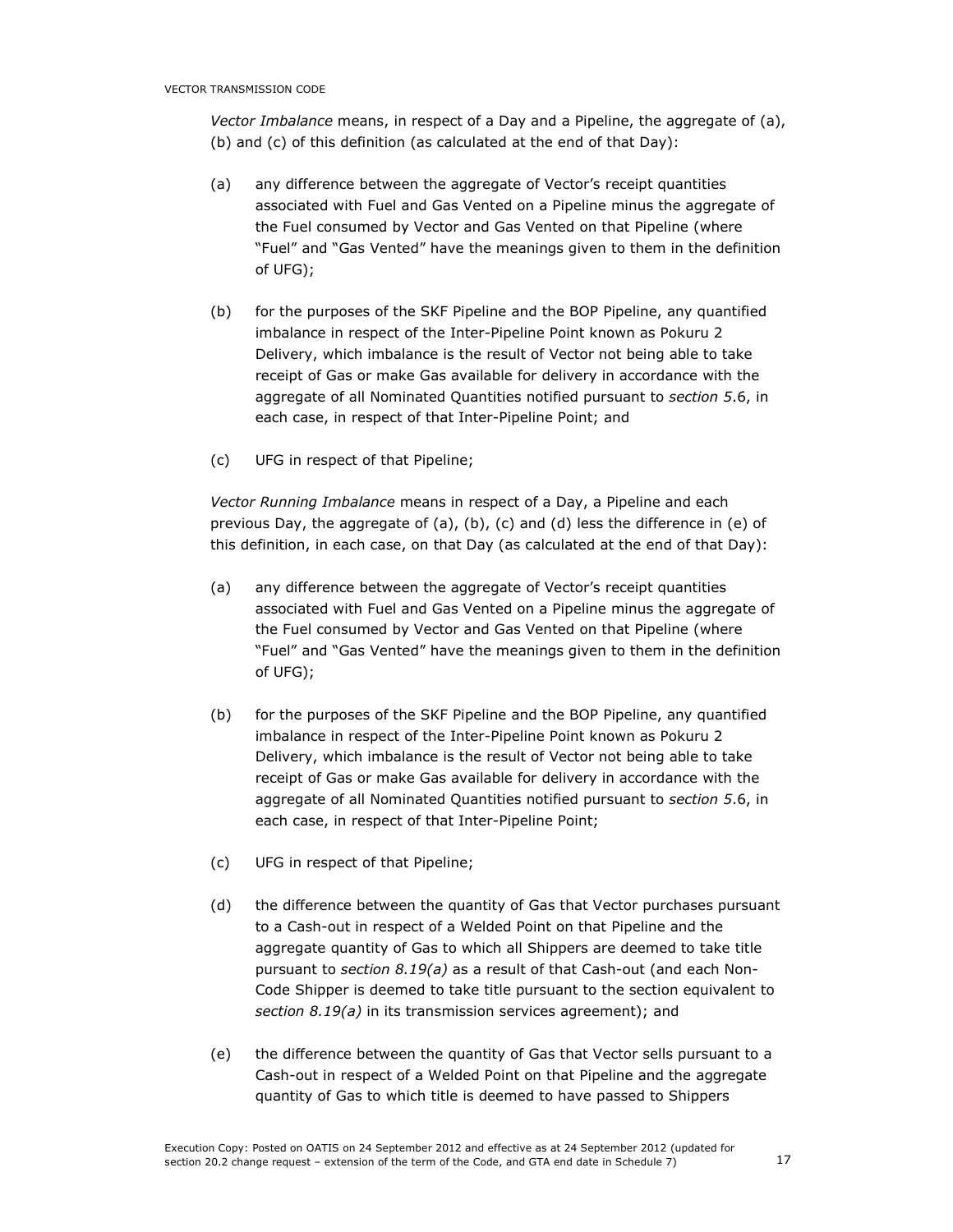pursuant to section 8.19(b) as a result of that Cash-out (and each Non-Code Shipper is deemed to take title pursuant to the section equivalent to section 8.19(b) in its transmission services agreement);

Week means a period of 7 Days beginning at 0000 hours (New Zealand standard time) on Monday;

Welded Party means a Physical Point Welded Party;

Welded Point means a Physical Welded Point; and

Year means a period of 365 (or 366 in a leap Year) consecutive Days beginning at 0000 hours (New Zealand standard time) on the 1st day of October in each Year and ending at the end of the  $30<sup>th</sup>$  Day of September in the following Year PROVIDED THAT the first Year shall be the broken period from 0000 hours on the Commencement Date (if not 1 October) to the end of the  $30<sup>th</sup>$  Day of September immediately following the Commencement Date.

# Construction

- 1.2 In this Code and each TSA, unless the context otherwise requires:
	- (a) for the purposes of every section (other than sections  $8$  and  $14$  and any definition as it is used in those sections), a reference to Vector means Vector acting in each of its capacities under a TSA as a provider of transmission services and as the BPP Trustee;
	- (b) sections 1 (excluding the definition of Non-Specification Gas), 2 to 11, 13 to 33 and the schedules of the relevant TSA shall apply to Non-Specification Gas as if it was Gas;
	- (c) headings appear as a matter of convenience and do not affect the interpretation of this Code;
	- (d) all of the annexed schedules form part of this Code;
	- (e) a reference to a section is to a section of this Code, a reference to Part A is to Part A of the relevant TSA, a reference to a schedule is to a schedule attached to this Code, a reference to a clause is to a clause in Part A of a TSA, and a reference in any schedule to a paragraph is a reference to a paragraph in that schedule;
	- (f) the singular includes the plural and vice versa;
	- (g) in interpreting any provision of this Code, each TSA shall be deemed to be between Vector and the Shipper named in that TSA;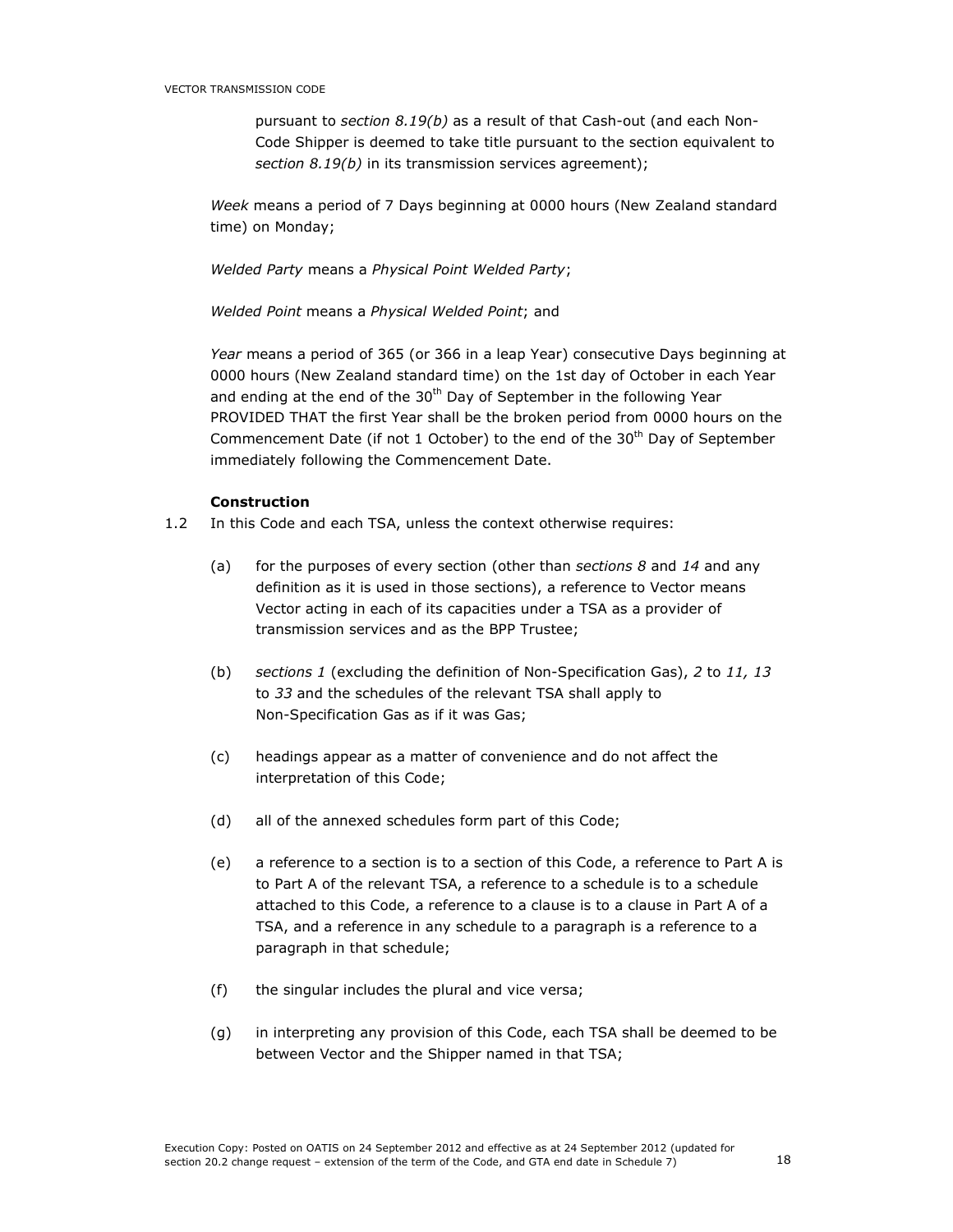- (h) for the avoidance of doubt, nothing in this Code shall apply to, amend or be deemed to amend an Existing Supplementary Agreement or a transmission services agreement (as may be amended) executed by Vector and a shipper of Gas that had a commencement date before 1 December 2007 unless, and only to the extent that, such transmission services agreement or Existing Supplementary Agreement provides for such application or amendment;
- (i) for the purposes of interpreting a TSA, unless the context requires otherwise, any reference to a Shipper shall be the shipper stated in that TSA;
- (j) for the purposes of sections 2.10, 2.17, 8, 16.6(b) and  $16.6(c)(iii)$  and any definition used in those sections, a reference to:
	- (i) a Shipper includes a reference to a Shipper (as defined in this Code) and to any party with whom Vector has a transmission services agreement that includes all of the same provisions as those in section 8 in substantially the same form as they appear in section 8, but does not include a party acting in its capacity as a Non-Code Shipper; and
	- (ii) a TSA includes a reference to a TSA and any transmission services agreement between a Shipper (as construed in accordance with this section  $1.2(j)(i)$ ) and Vector, that includes all of the same provisions as those in section 8 in substantially the same form as they appear in section 8, but does not include a transmission services agreement with a party acting in its capacity as a Non-Code Shipper;
- (k) references to persons shall be deemed to include references to individuals, companies, corporations, firms, partnerships, joint ventures, associations, organisations, trusts, states or agencies of state, government departments and local and municipal authorities in each case whether or not having separate legal personality;
- (l) a reference to a prohibition against doing anything is to be regarded as including a reference to not permitting, suffering or causing that thing to be done;
- (m) the rule of construction known as the contra proferentem rule does not apply to this Code;
- (n) a reference to any document, including this Code and a TSA, includes a reference to that document as amended or replaced from time to time, except that any reference to a defined term in the MPOC means a reference to the definition of that term as defined in the MPOC at 1 December 2007;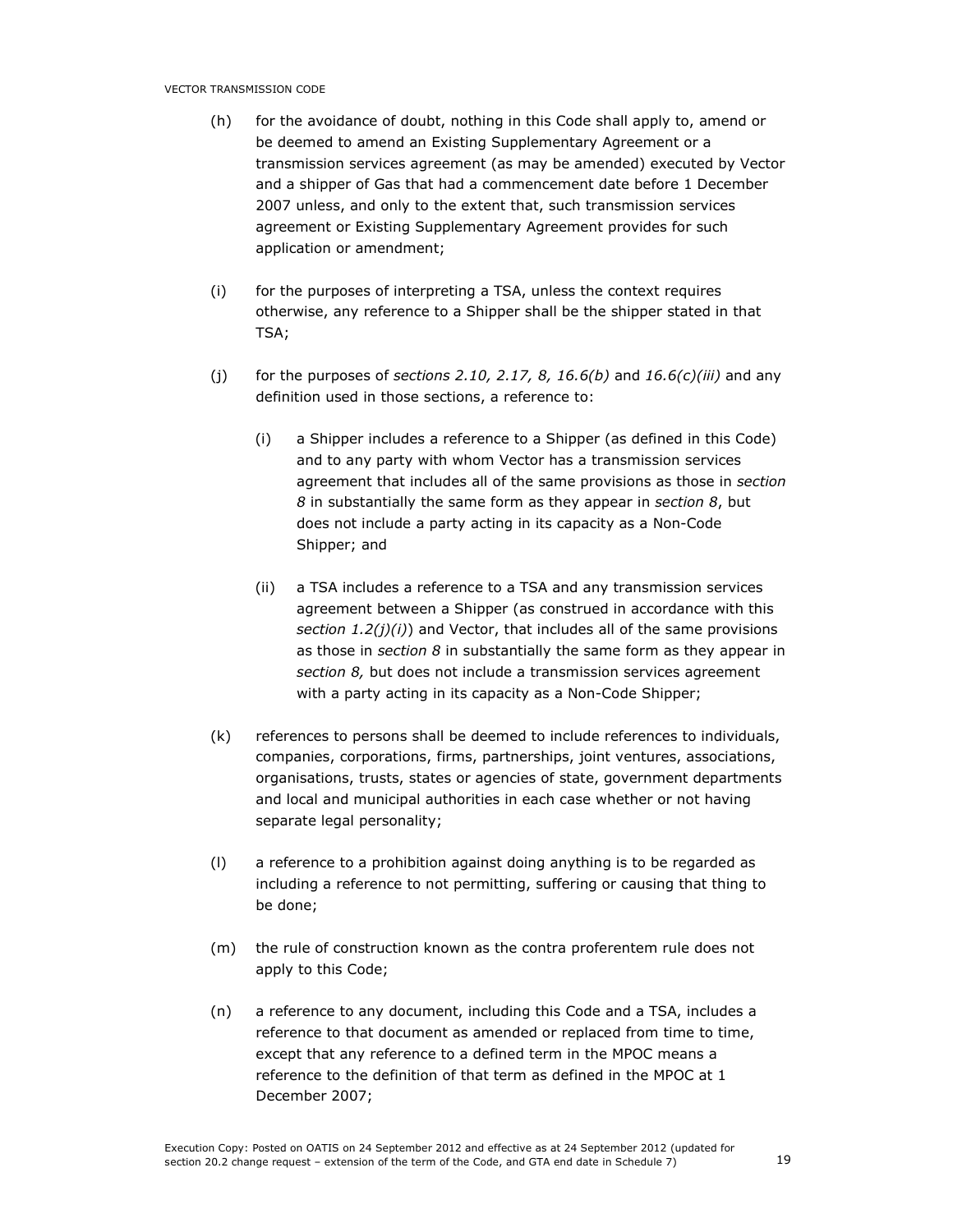- (o) where there is a reference to a definition of a term in the MPOC, any defined term used within that definition shall have the meaning given to it by the MPOC;
- (p) a reference to an enactment, New Zealand Standard, any regulation or any section of the MPOC is a reference to that enactment, New Zealand Standard, regulation or section as amended, or to any enactment, New Zealand Standard, regulation, or section substituted for that enactment, New Zealand Standard, regulation, or section;
- (q) any reference to the word "including" shall mean "including without limitation", and "include" and "includes" shall be construed accordingly;
- (r) any reference to a "quantity of Gas" is a reference to Gigajoules of Gas unless otherwise stated;
- (s) any reference to a range of sections is inclusive of the first and last sections referenced;
- (t) any reference to a standard cubic meter means a cubic meter of gas at standard conditions of temperature and pressure, being 15 degrees Celsius and 1.01325 bar absolute;
- (u) all references to any time of the day in this document shall, unless expressly referring to New Zealand standard time (that is, GMT + 1200 hours), be references to New Zealand statutory time (that is, including adjustments for New Zealand daylight savings time), and any reference to a month, shall be a calendar month;
- (v) all references to monetary values shall refer to New Zealand currency; and
- (w) any reference to a party acting as a Reasonable and Prudent Operator shall not be construed or relied on to limit in any way the general obligation of each Party to act as a Reasonable and Prudent Operator when exercising any of its rights, powers, obligations and duties under the relevant TSA.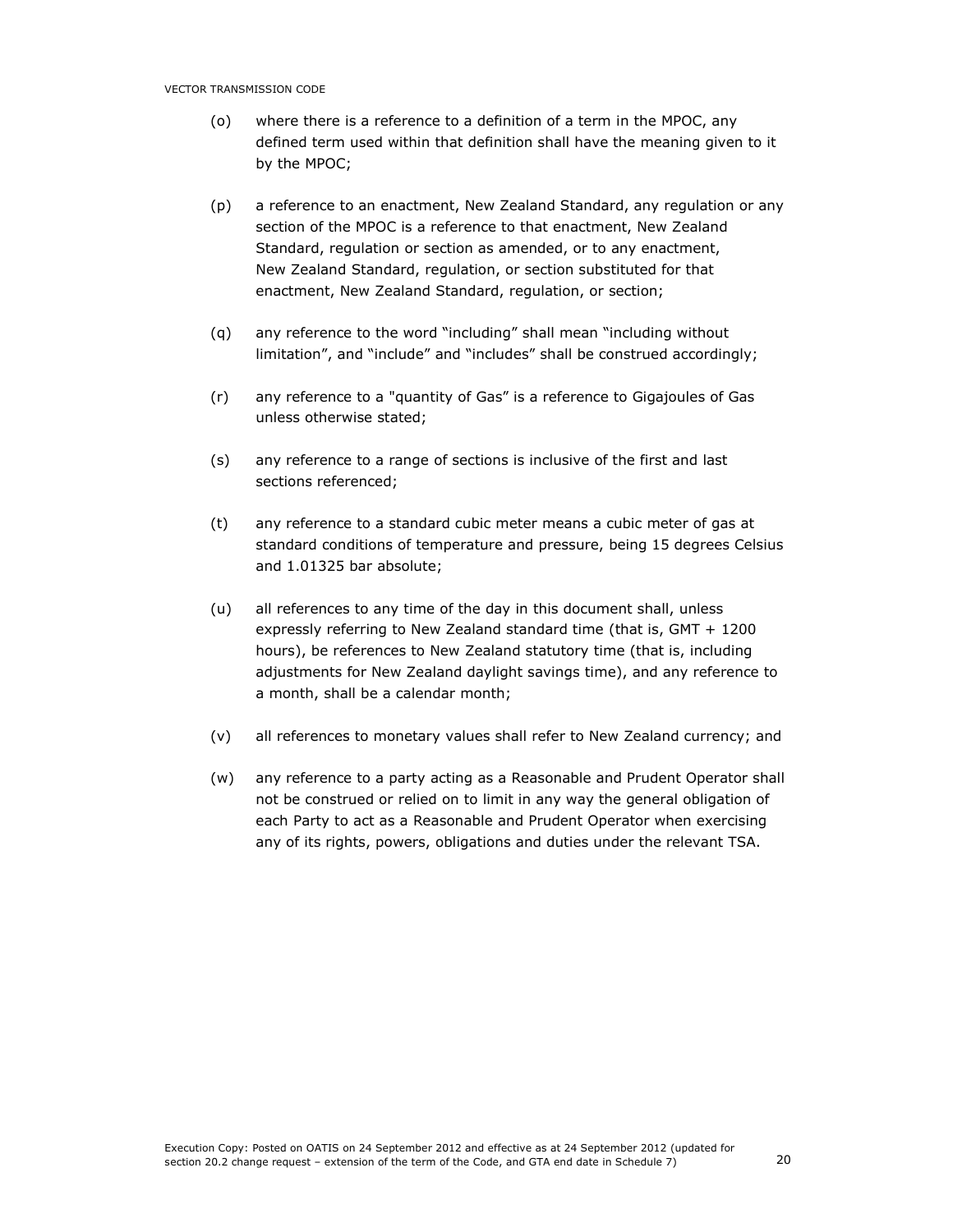# 2 TRANSMISSION SERVICES

### Transmission Services

2.1 Vector shall provide, and each Shipper shall accept the provision of, transmission services on the Transmission System on a 24 Hours per Day, 7 Days per Week basis, subject to the terms and conditions of the relevant TSA.

## Transmission Rights

- 2.2 Subject to sections 2.3 to 2.6, 2.20 to 2.25, 10.1, 10.2 and 20, in relation to each TSA, Vector shall receive the quantity of Gas required by a Shipper at the Receipt Point specified as a Receipt Point under that Shipper's TSA and make an equivalent quantity of Gas available for that Shipper to take or transfer at a Delivery Point specified as a Delivery Point under that Shipper's TSA, to the extent that such quantity of Gas is not:
	- (a) in excess of that Shipper's MDQ for that Delivery Point; and/or
	- (b) in excess of that Shipper's MHQ for that Delivery Point.
- 2.3 Without limiting section 4, Vector, in its sole discretion, may (but shall not be obliged to) make available to a Shipper at a Delivery Point any quantity of Gas in excess of that Shipper's MDQ or MHQ for that Delivery Point.

## Uneconomic Transmission Services

- 2.4 Vector shall be under no obligation to:
	- (a) enter into a transmission services agreement; or
	- (b) provide additional transmission services under an existing TSA,

where it would involve the construction and/or commissioning of new assets and Vector's transmission charges from the arrangement will not (in Vector's reasonable opinion) cover Vector's capital and operating costs relating to that construction and/or commissioning.

- 2.5 Vector reserves the right, on 12 months' prior written notice, to discontinue providing transmission services to any Delivery Point at which Vector's revenue for providing transmission services over the preceding 12 months was less than \$10,000. Where this right is exercised:
	- (a) all references in Tracking Tables to the Delivery Point will be deleted on the expiry of the notice period;
	- (b) for the period after the expiry of that notice period, a Shipper shall be relieved of any obligation to pay any Capacity Reservation Charges for that Delivery Point; and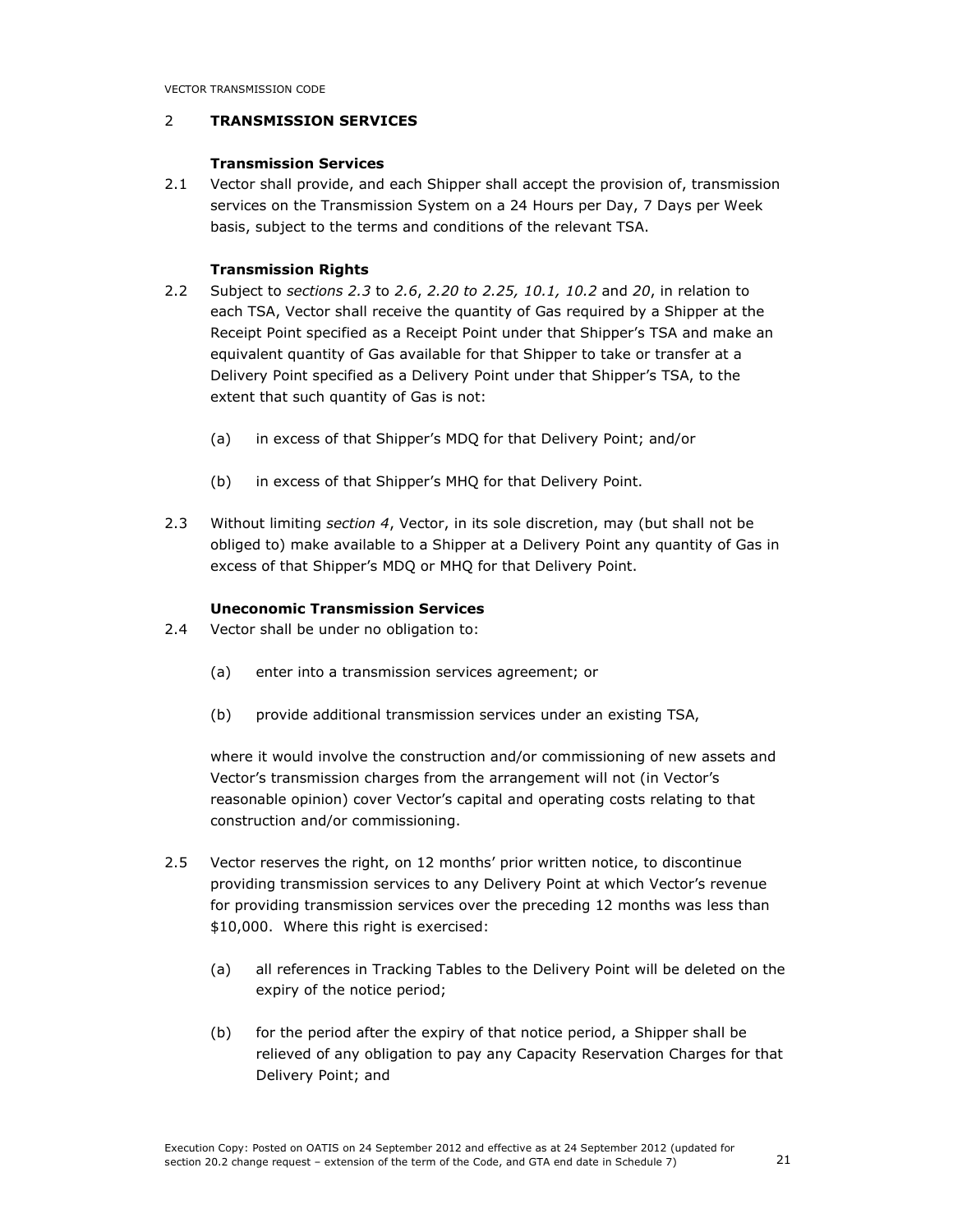- (c) Vector shall consult with each affected Shipper prior to the end of that 12 month notice period.
- 2.6 Notwithstanding the notice requirement in section 2.5, where no Shipper reserves capacity to a Delivery Point at the start of any Year (except in the case of a Delivery Point where offtake of Gas is seasonal and Vector reasonably considers that such reservation is unnecessary) and Vector's revenue for providing transmission services to that Delivery Point over the preceding 12 months was less than \$5,000, Vector may discontinue provision of transmission services to such Delivery Point immediately and will give notice of discontinuation in respect of that Delivery Point to Shippers by posting a notice on OATIS as soon as reasonably practicable thereafter.

# Vector's Rights and Obligations

- 2.7 Vector shall:
	- (a) act as a Reasonable and Prudent Operator when exercising any of its rights, powers, obligations and duties under a TSA;
	- (b) deal with all shippers and interconnected parties on the Transmission System on an arms' length basis;
	- (c) not enter into a transmission services agreement after 1 December 2007 to provide transmission services on the Transmission System to any person except in the form of a valid and binding TSA;
	- (d) except as provided in section 2.7(e), ensure that every TSA with a Shipper includes all of the terms and conditions of this Code and no other terms or conditions (other than the necessary individual information required to complete Part A of a TSA);
	- (e) be entitled to enter into or amend a Supplementary Agreement which supplements and amends an underlying TSA or be entitled to amend an Existing Supplementary Agreement, in each case only in relation to any or all of the following:
		- (i) the term of the Supplementary Agreement or Existing Supplementary Agreement, with or without rights of renewal (and including amending the date specified in section 20.2), provided that a Supplementary Agreement or Existing Supplementary Agreement entered into any time prior to 30 September 2009 may have an expiry date after 30 September 2009. A Supplementary Agreement or Existing Supplementary Agreement with an expiry date after 30 September 2009 will:
			- (A) survive expiry or termination of this Code and the underlying TSA that it supplements and amends and shall continue in full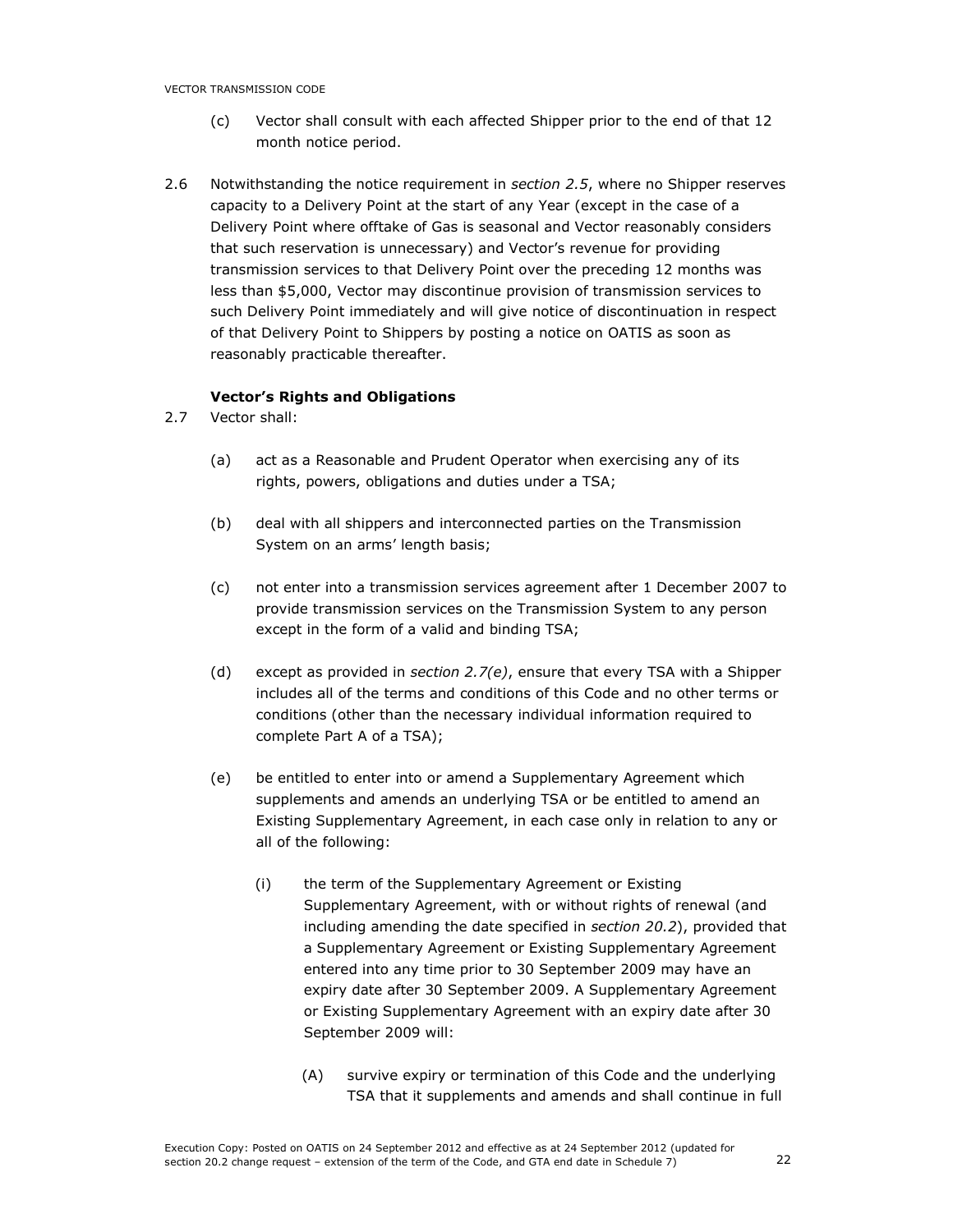force and effect after 30 September 2009 for the term specified in it (subject to any early termination as provided for in it); and

- (B) incorporate the provisions of any replacement transmission code or regulations and any replacement underlying TSA, provided that to the extent there is any inconsistency between their terms and any terms of the Supplementary Agreement or Existing Supplementary Agreement which expressly supplement and amend the expired or terminated underlying TSA in compliance with section 2.7(e), those supplementing and amending terms shall prevail;
- (ii) the setting and fixing of the amount of transmission capacity (including a maximum daily quantity and/or a maximum hourly quantity) available to the Shipper;
- (iii) the specifying of a Receipt Point and/or a Delivery Point to which the Supplementary Agreement or Existing Supplementary Agreement applies;
- (iv) the removal of any ability to transfer or trade the transmission capacity available to that Shipper;
- (v) the liability to pay Transmission Charges for the duration of the term of the agreement, notwithstanding earlier termination;
- (vi) whether there is a fixed daily fee, a variable throughput fee or an overrun fee;
- (vii) the process for redetermining transmission fees and adjusting transmission fees for inflation;
- (viii) in relation to an Interruptible Agreement only, providing for transmission services to be interruptible at Vector's sole discretion for any reason at any time;
- (ix) the procedure for obtaining, increasing or decreasing the amount of transmission capacity available to the Shipper, including prohibiting the Shipper increasing or decreasing the amount of transmission capacity;
- (x) charging for making Gas available at a Delivery Point at a pressure greater than 20 bar gauge;
- (xi) providing for the conversion of transmission capacity available under a Supplementary Agreement or Existing Supplementary Agreement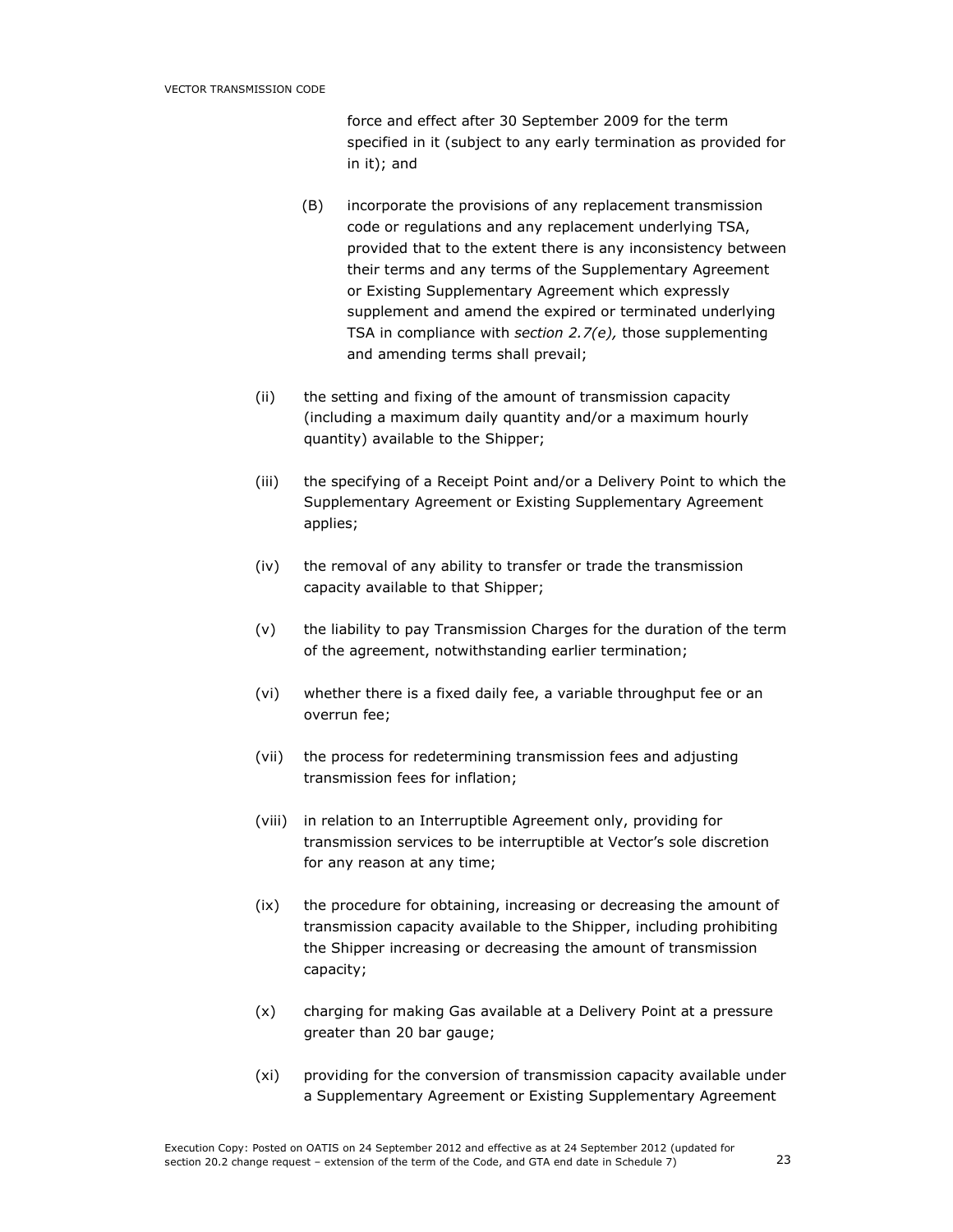to Reserved Capacity under a TSA in the event of plant failure caused by natural disaster or equipment failure beyond the reasonable control of the relevant party;

- (xii) arrangements and contributions by the Shipper of a financial nature (or otherwise) as a condition of access to transmission services;
- (xiii) the making available of land necessary for Vector to construct necessary facilities (such as a new Delivery Point) as a condition of Vector providing transmission services;
- (xiv) making execution of any Supplementary Agreement or Existing Supplementary Agreement conditional on the end-user signing a transmission pricing agreement committing that end-user to use Gas transported through the Transmission System for a period of time longer than the term of the Shipper's Supplementary Agreement or Existing Supplementary Agreement relating to that end-user; and/or
- (xv) making the Supplementary Agreement or Existing Supplementary Agreement contingent on corporate and/or statutory approvals in relation to that Supplementary Agreement or Existing Supplementary Agreement;
- (f) where a person can demonstrate to Vector's reasonable satisfaction that it will meet the requirements of a Shipper set out in this Code, not unreasonably withhold or delay Vector's execution of a proposed TSA (with a duly completed transmission services agreement in the form set out in Schedule One) that has been validly executed by that person, except that Vector's execution will not be unreasonably withheld if the proposed TSA would have the purpose of undermining the Yearly capacity reservation regime; and
- (g) subject to sections 2.7(a) to 2.7(f), have absolute discretion as to how it conducts the operation of the Transmission System, so long as it does not act in a manner inconsistent with its obligations under the relevant TSA.

#### Shipper RPO Obligation

2.8 Each Shipper shall act as a Reasonable and Prudent Operator when exercising any of its rights, powers, obligations and duties under the relevant TSA.

#### Transfer of Gas into or from the Transmission System

- 2.9 Each Shipper who:
	- (a) delivers Gas to, receives Gas from, or trades Gas at, a Receipt Point or an Inter-Pipeline Point; and/or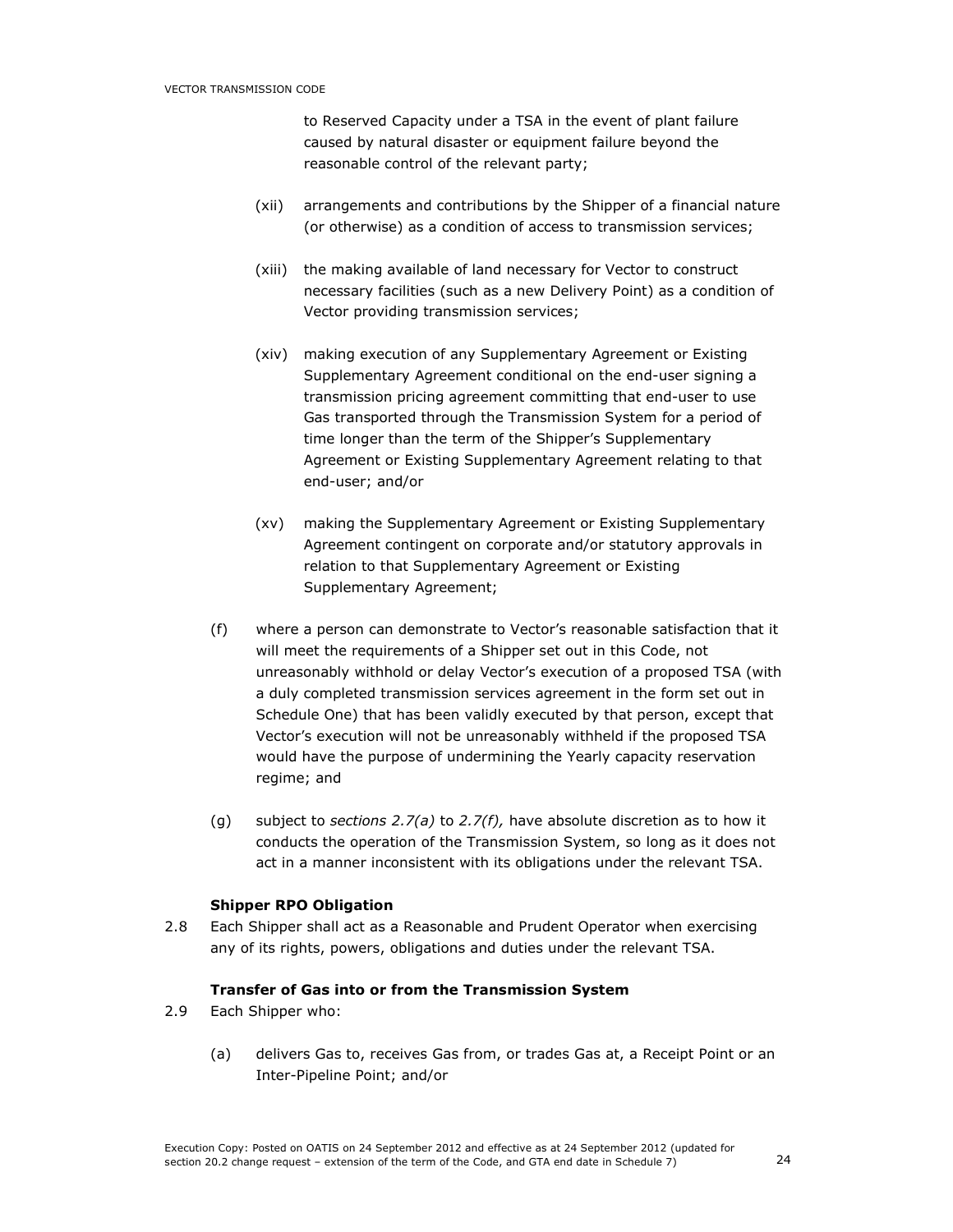(b) delivers Gas to the Inter-Pipeline Point which is the Delivery Point known as Frankley Road (but not into the Maui Pipeline),

shall document each such transaction pursuant to a valid and binding Gas Transfer Agreement (regardless of whether the Gas is to be transmitted through or from that Pipeline or the Transmission System, and regardless of whether the transferor and transferee of that Gas are the same person or not).

## Sale of Gas on the Transmission System

- 2.10 A Shipper shall not sell Gas to any person at a point on the Transmission System where that Gas will be transmitted through any part of the Transmission System, unless that other person is a Shipper or a Non-Code Shipper (or has that Gas transmitted on its behalf by a person who is such a shipper) in relation to both that point and the TSA (or, in respect of a Non-Code Shipper, a transmission services agreement with Vector) under which that Gas will be transmitted and has a valid and binding Gas Transfer Agreement (or, in respect of a Non-Code Shipper, a valid and binding gas transfer agreement that complies with its transmission services agreement) in respect of that transaction. Vector shall be entitled to disclose (including by posting on OATIS) who is a Shipper, whether the relevant TSA is suspended, valid or terminated, the expiry date (if any) of the relevant TSA within a three month period before that expiry date, and the Receipt Point and Delivery Point (if any) to which that TSA relates, without Vector being in breach of section 19.
- 2.11 If an industry-wide market for trading Gas develops where buyers and sellers of Gas can trade at a Receipt Point (or any other point) on the Transmission System without knowing who is the counter-party to such trade, then each such buyer and seller shall be a Shipper for the purposes of section 2.10 in respect of each such trade, but only if the terms and conditions for participation in that market include provisions that Vector determines, acting reasonably, satisfy the principles of Schedule 9 of the MPOC in a manner consistent with this Code.
- 2.12 A Shipper shall be entitled to rely on information posted on OATIS from time to time as to who are current Shippers and to which Receipt Points and Delivery Points each such Shipper's TSA relates. Vector will give notice to each Shipper via OATIS if the relevant TSA with a Shipper is suspended or terminated.
- 2.13 Vector will notify MDL that each TSA, until it expires or terminates, is a valid and binding transmission services agreement for the purposes of section 2.14(b) of the MPOC, is consistent with the principles set out in Schedule 9 of the MPOC and achieves the outcomes described in section 2.13 of the MPOC.

### Allocation Agreement

2.14 At each Delivery Point which is used by more than one Shipper and at which Delivery Quantities are not allocated under the Downstream Reconciliation Rules, each such Shipper agrees to be party to a valid Allocation Agreement in respect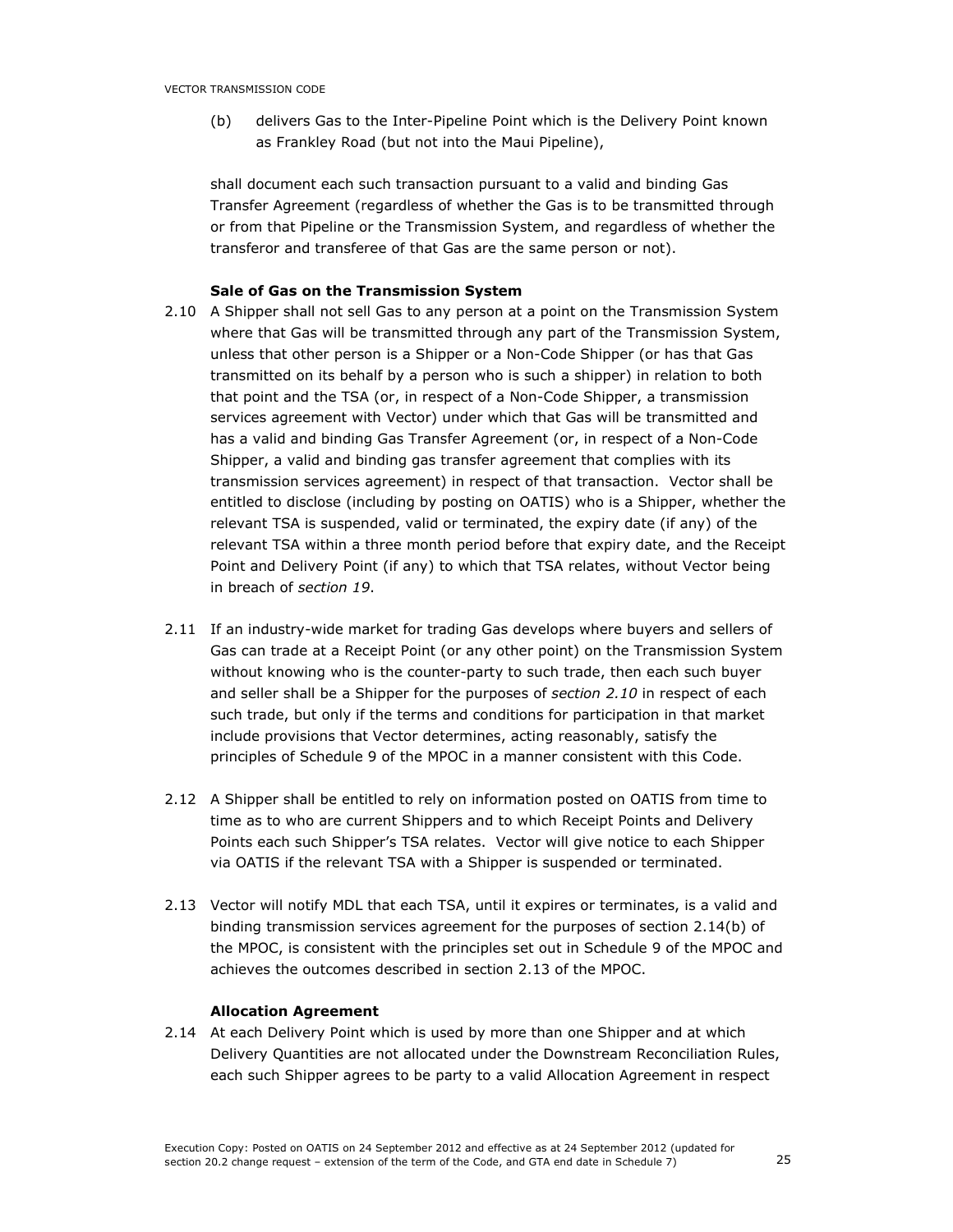of that Delivery Point. Such Allocation Agreement must be with all other Shippers who use that Delivery Point.

#### No Preference or Priority

- 2.15 Without limiting the ordinary meaning of section  $2.7(b)$ , Vector shall, in all of its dealings (including when exercising it rights or enforcing its obligations), relationships and transactions relating to the provision of transmission services on the Transmission System:
	- (a) not prefer or give any priority to any particular shipper over other shippers except as expressly provided for in this Code; and
	- (b) not enter into any transactions, agreements, understandings or arrangements of any kind (whether in writing or not) which may have the purpose or effect, or likely effect, of giving rise to, or maintaining, any preference or priority of the type prohibited under section 2.16(a).

## Use of Transmission System

- 2.16 Vector:
	- (a) shall only provide transmission services on the Transmission System to Shippers and Non-Code Shippers; and
	- (b) acknowledges that the same person may be a Shipper in respect of one transmission services agreement it has entered into with Vector and be a Non-Code Shipper in respect of a separate transmission services agreement it has entered into with Vector.

# CCM Regulations

- 2.17 The terms of the Code must be read subject to the CCM Regulations.
- 2.18 Vector's obligations under this Code are separate and distinct from any obligations Vector has under the CCM Regulations in its capacity as Critical Contingency Operator.

## Downstream Reconciliation Rules

2.19 To the extent that the Downstream Reconciliation Rules apply, Vector and all Shippers shall comply with the Downstream Reconciliation Rules.

#### Alternative Transmission Services

2.20 Vector may, in its sole discretion, offer to provide temporary transmission services to a Shipper through alternative Pipelines (including where Vector redefines existing Pipelines in connection with the temporary transmission service) to transport Gas under that Shipper's TSA (Alternative Transmission Services) by providing each Shipper with an ATS Notice: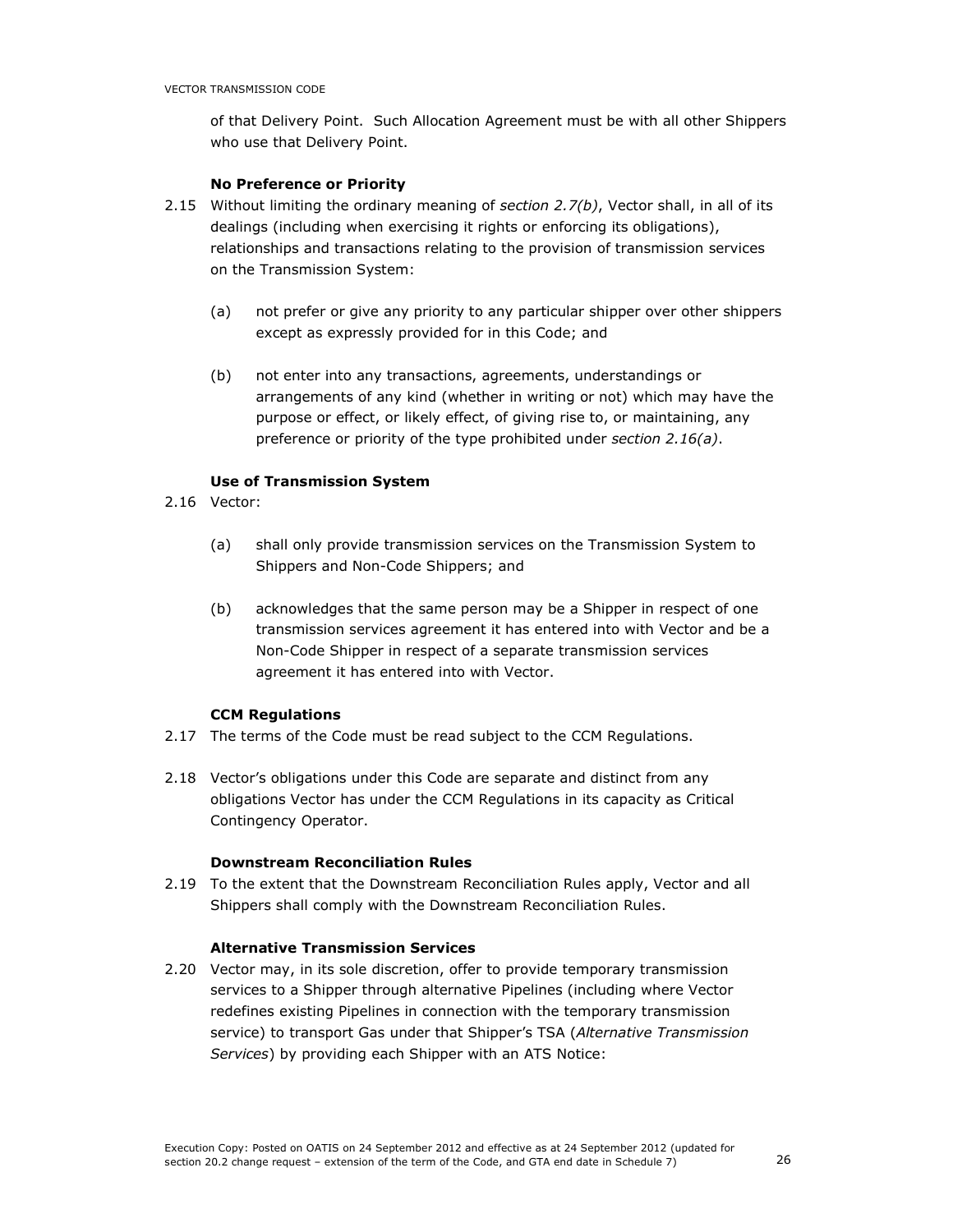- (a) as soon as reasonably practicable where transmission services are curtailed or shutdown under:
	- (i) section  $10.1(a)$ ; or
	- (ii) section  $10.1(c)$  for Maintenance (other than Scheduled Maintenance); or
- (b) at the same time as a 30 Day notice is published under section  $10.1(i)$  for Scheduled Maintenance.
- 2.21 Each ATS Notice must be posted on OATIS as a critical notice and must include the following information (which may be detailed in a separate note referred to in the critical notice):
	- (a) a description of the ATS, including the affected Receipt Points, Delivery Points and the affected Pipelines;
	- (b) whether the ATS will be interruptible;
	- (c) the expected duration of the ATS (which may be amended by Vector by further notice if required);
	- (d) any procedural requirements in relation to the ATS, including requirements for the Shipper to provide Nominated Quantities and the status and use of those Nominated Quantities;
	- (e) the methodology for determining the Delivery Quantity at any affected Delivery Point;
	- (f) the fees and the methodology to be used to calculate the ATS Charge, subject to section 2.22;
	- (g) the treatment of Receipt Quantities and Delivery Quantities in the BPP for the affected Pipelines (including Pipelines that have been redefined by Vector in connection with the Alternative Transmission Services); and
	- (h) any other relevant matters.
- 2.22 Where practicable, Vector will use reasonable endeavours to provide Shippers with not less than 12 Hours notice of the termination of an ATS, by critical notice posted on OATIS.
- 2.23 Provided a Shipper complies with the terms of an ATS Notice, the ATS Charge on each day will not exceed the total charges the Shipper would have been liable to pay MDL and Vector for transmission services on that day had transmission services under the Shipper's TSA not been curtailed or shutdown and the ATS not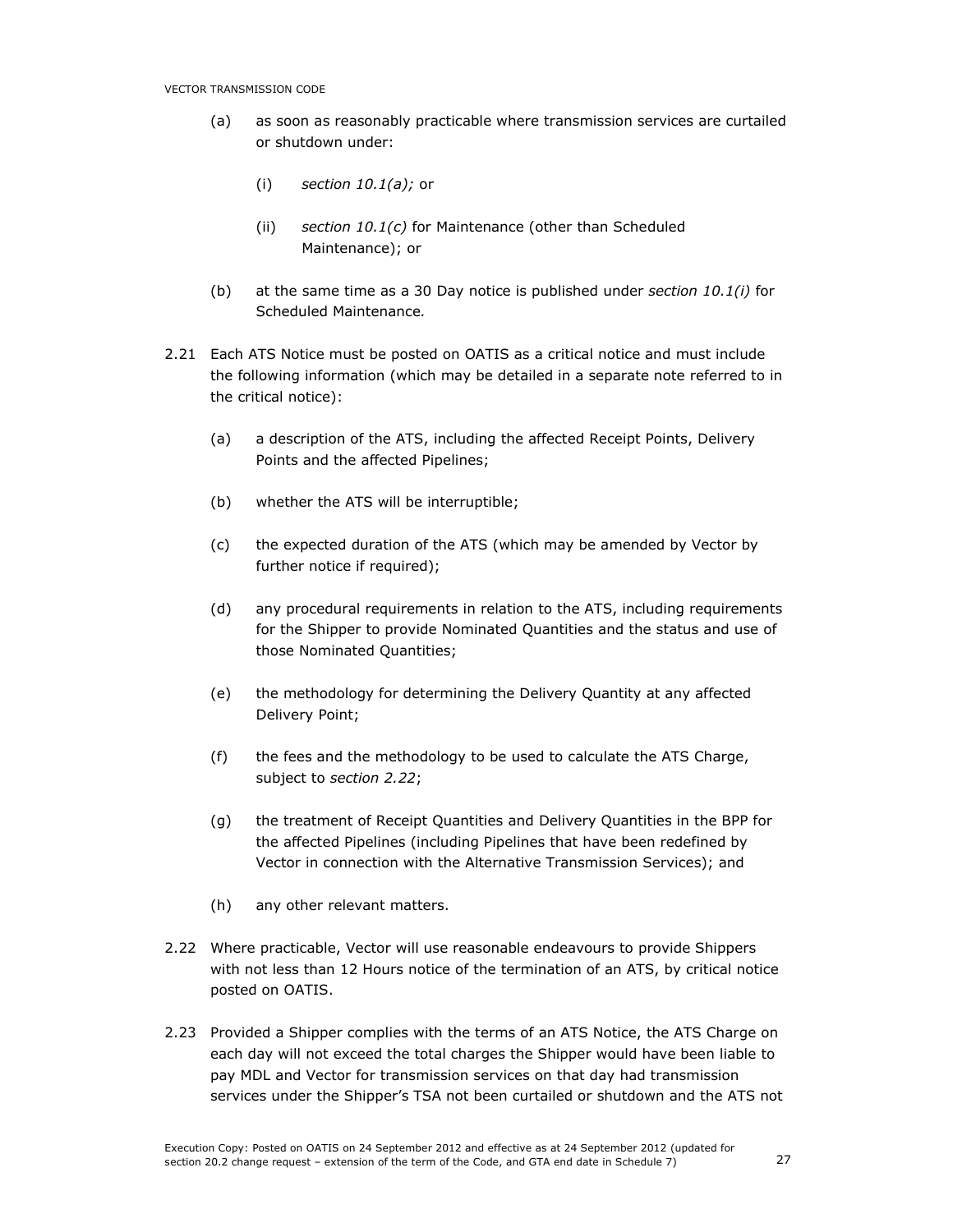been put in place. In determining the fees for the provision of the ATS and/or the ATS Charge, Vector may take into account any charge a Shipper would not be liable to pay MDL for transmission services on that day as a consequence of using the ATS.

- 2.24 Each Shipper will be deemed to have accepted the ATS and will be required to comply with the ATS Notice unless that Shipper notifies Vector by email that it does not wish to use the ATS within:
	- (a) 24 Hours of the time of the ATS Notice under section  $2.20(a)$ ; and
	- (b) 10 Days of the date of the ATS Notice under section 2.20(b).
- 2.25 The provisions of the Code will apply to any ATS, except as follows:
	- (a) nothing in sections 4 or 5 will apply to an ATS, but a Shipper must comply with any procedural requirements in the ATS Notice;
	- (b) section 6 will continue to apply, except to the extent specified otherwise in the notice of the Alternative Transmission Services.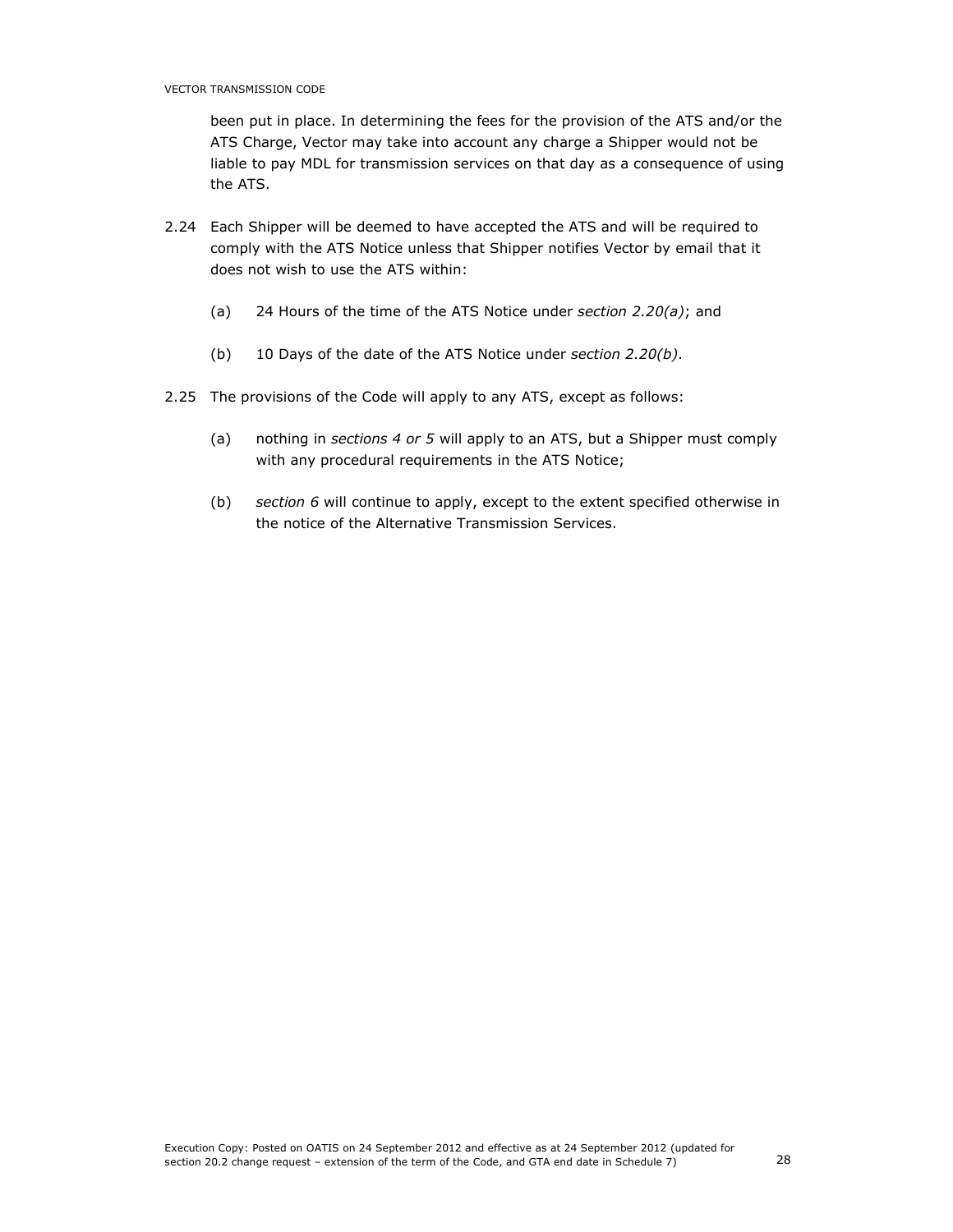# 3 OATIS / INFORMATION FLOWS

- 3.1 Each Shipper agrees to the terms and conditions of access and use for OATIS, as set out in Schedule Three.
- 3.2 Each Shipper shall be solely responsible (at its cost) for ensuring it has the appropriate information technology systems in place, as set out in Schedule Three, in order to access OATIS. If Vector considers a change is required to the format of the information that is able to be uploaded or downloaded by the Shipper from OATIS for use in conjunction with the Shipper's information technology systems, then where Vector considers that such change may affect that Shipper's ability to upload or download that information, Vector will give written notice of that change and consult with each Shipper during a period of fifteen consecutive Business Days (the Consultation Period) from the date of such notice. Vector will provide each Shipper with not less than 3 months' prior written notice from the end of the Consultation Period of the change that Vector will implement.
- 3.3 Vector will provide each Shipper with the information set out in Schedules Four and Five:
	- (a) via OATIS; or
	- (b) if OATIS is not available, by:
		- (i) communicating with the Shipper by whatever means are reasonably available to Vector; and
		- (ii) notifying the Shipper:
			- A of the information set out in Schedule Five at the frequency specified in Schedule Five; and
			- B where practicable, of the Energy Quantity, Operational Imbalance, ROI, Line Pack and Acceptable Operational Limit information specified in Schedule Four, in each case on the Business Day that follows the Day to which such Energy Quantity, Operational Imbalance, ROI, Line Pack and Acceptable Operational Limit information relates and all via whatever means are reasonably available to Vector,

to the extent that Vector, acting reasonably, is able to provide such information.

- 3.4 Notwithstanding any other provision of a TSA, as:
	- (a) Vector's ability to determine the Energy Quantity, Operational Imbalance, ROI, Line Pack and Acceptable Operational Limit information referred to in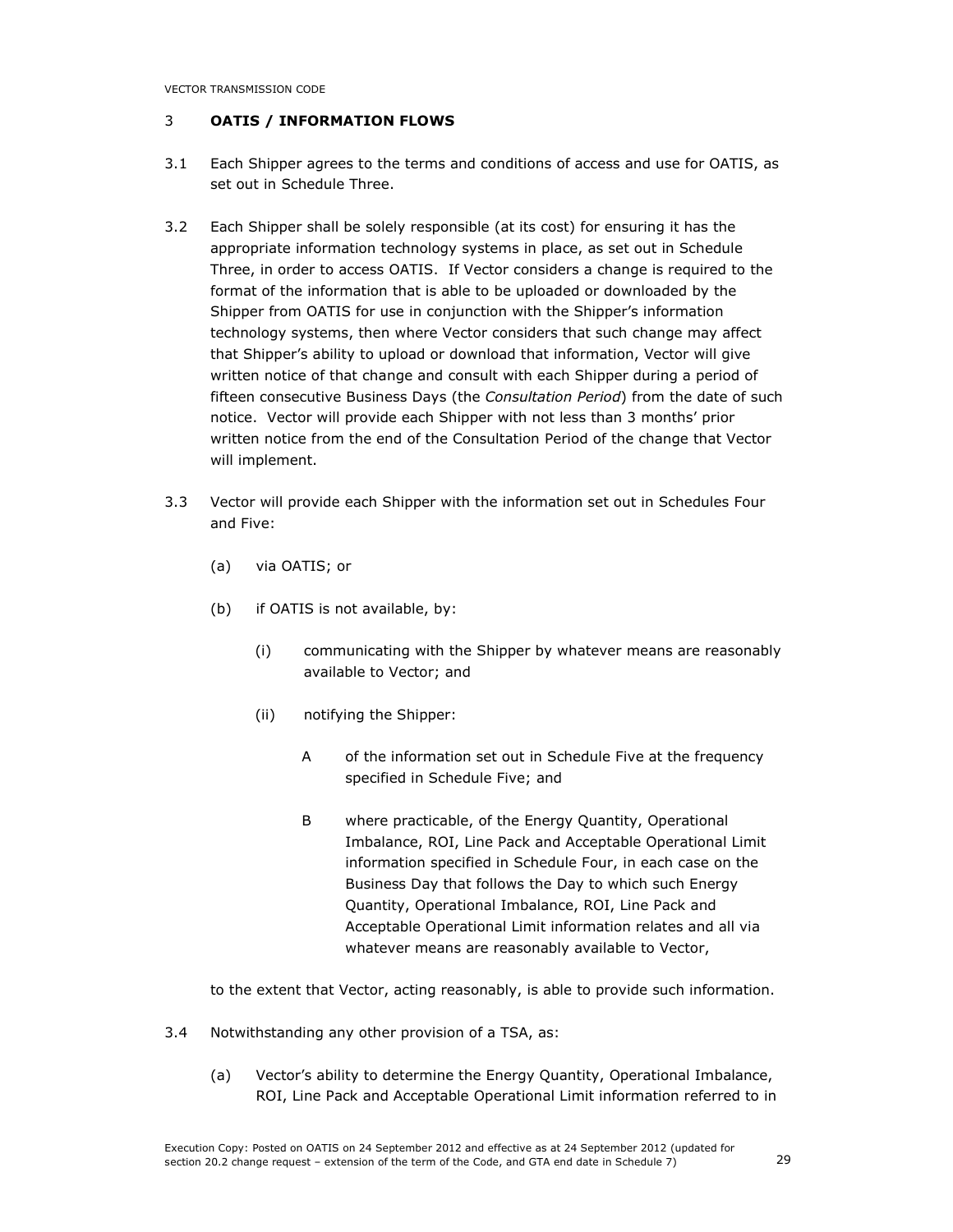Schedule Four is dependent on Vector's availability to obtain metering data via SCADA and/or other telecommunications systems or on MDL providing Vector with such information; and

(b) OATIS is dependent on an electronic information system that will be accessed via the internet,

Vector makes no warranty about the availability of the Energy Quantity, Operational Imbalance, ROI, Line Pack and Acceptable Operational Limit information referred to in Schedule Four on OATIS at any time.

3.5 To the extent that a Shipper fails to comply with its obligations under its TSA as a direct result of the information identified as "Necessary Information" in Schedule Five not being available to that Shipper within a period of time to allow that Shipper to comply with its TSA, then, to the extent of such failure, the Shipper shall be relieved of liability.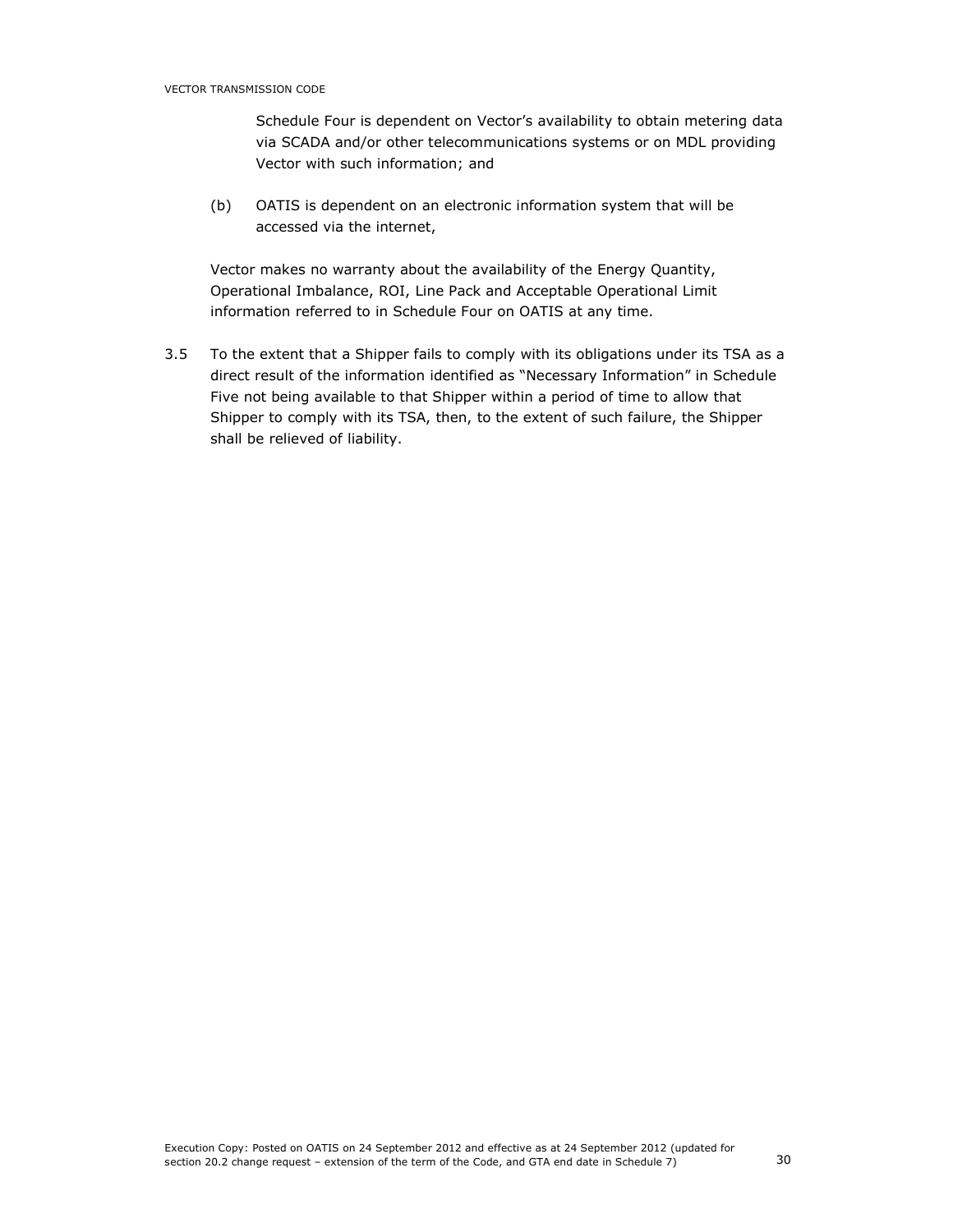# 4 CAPACITY RESERVATION

# Capacity Reservation Procedure

- 4.1 Every Shipper shall reserve capacity in the Transmission System for a Year in accordance with the procedure set out in this section 4.1:
	- (a) by 5pm on the second Friday in August in each Year, the Shipper shall give notice to Vector in good faith of its expected reserved capacity requirements between each Receipt Point and each Delivery Point specified in that notice for the next Year (the Provisional Reservation Requirements);
	- (b) by 5pm on the third Friday in August in each Year, Vector will notify the Shipper of the extent to which Vector accepts the Provisional Reservation Requirements;
	- (c) by 5pm on the second Friday in September in each Year, the Shipper will notify Vector of its confirmed reserved capacity requirements between each Receipt Point and each Delivery Point specified in that notice for the next Year (the Confirmed Reservation Requirements);
	- (d) by 5pm on the third Friday in September in each Year, Vector will notify the Shipper of the extent to which Vector has accepted the Confirmed Reservation Requirements; and
	- (e) if Vector does not accept all or part of the Shipper's Provisional Reservation Requirements or Confirmed Reservation Requirements, Vector will notify the Shipper in writing of the reason.
- 4.2 If, in respect of a Delivery Point, the aggregate of the Provisional Reservation Requirements received by Vector for a Year is zero, then Vector shall notify Shippers that section 2.6 may be invoked by posting a notice on OATIS.
- 4.3 Where at the start of the Year there is insufficient transmission capacity in a Pipeline to meet the Confirmed Reservation Requirements of all Shippers for that Pipeline, Vector shall first allocate the capacity in accordance with section 4.5 and then allocate the remaining capacity in the Pipeline to Shippers in each case based on the proportion that the Shipper's request for increased capacity from the previous Year on that Pipeline bears to the aggregate of all Shippers' requests for increased capacity from the previous Year on that Pipeline.

# Reserved Capacity Rights

- 4.4 Once a Shipper's Reserved Capacity for a Year has been established through compliance with the procedures set out in sections 4.1 and 4.3:
	- (a) the Shipper shall have the right to require Vector to receive and make available for the Shipper to take in that Year a quantity of Gas: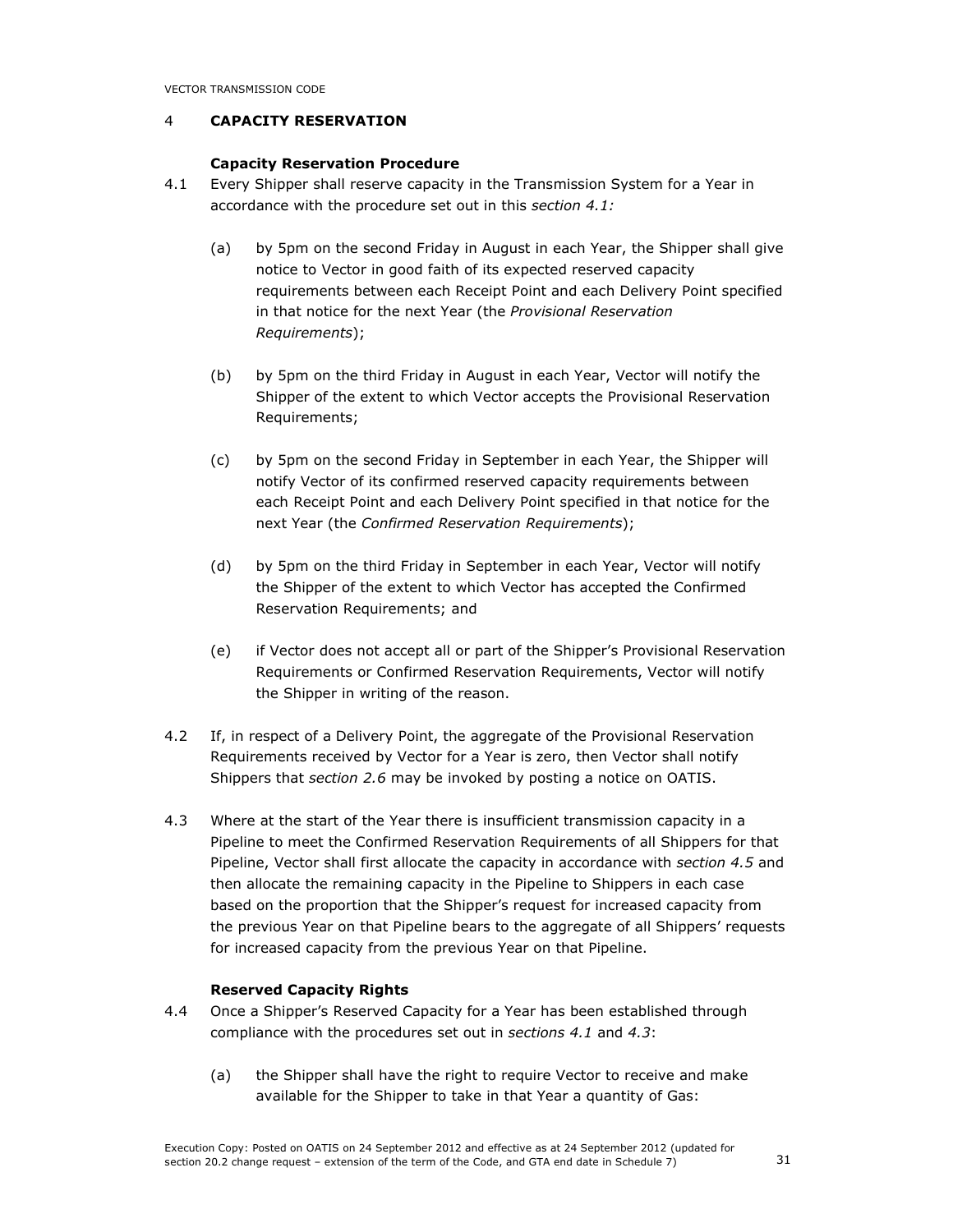- (i) on each Day up to the aggregate of the Shipper's Reserved Capacity and Authorised Overrun Quantity for the relevant Receipt Point and Delivery Point; and
- (ii) in each Hour up to the Shipper's MHQ,

in each case, subject to the terms and conditions contained in that Shipper's TSA;

- (b) Vector will not change the Shipper's Reserved Capacity except as a result of the process contained in this section 4;
- (c) Vector will record any changes to the Shipper's Reserved Capacity made in accordance with this section 4 in the Shipper's Tracking Table; and
- (d) if the Shipper believes there is an error in its Tracking Table, it shall notify Vector thereof as soon as reasonably practicable. If Vector agrees the Tracking Table is in error, Vector will correct such error as soon as reasonably practicable. In any event Vector will advise the Shipper of Vector's response to the Shipper's notice and, if a correction is made, that correction.

### Reserved Capacity in the Following Year

- 4.5 If a Shipper has Reserved Capacity between a Receipt Point and a Delivery Point for any Year (Year<sub>(n)</sub>), that Shipper may request reserved capacity in accordance with section 4.1 for the immediately following Year (Year $(n+1)$ ) equal to, or less than, that Shipper's Reserved Capacity for that Receipt Point and that Delivery Point on the second Friday in September in Year $(n)$ . Upon receiving such request in writing, Vector shall confirm the reserved capacity requested for Year $(n+1)$  within the timeframes set out in section 4.1.
- 4.6 Nothing in this section 4 shall prevent a Shipper from requesting more reserved capacity for a following Year than it had at the end of the preceding Year.

#### Reservation of Additional Capacity during a Year

- 4.7 A Shipper shall be entitled to request Vector to provide additional reserved capacity between a Receipt Point and a Delivery Point during a Year, where:
	- (a) that Shipper acquires a new customer that was previously supplied with Gas by another shipper at that Delivery Point during that Year;
	- (b) the Shipper proposes to supply Gas from that Delivery Point to a customer of the Shipper that has not previously used Gas;
	- (c) an existing customer of the Shipper proposes to install new plant or appliances during that Year such that the Shipper's take of Gas at that Delivery Point will increase; or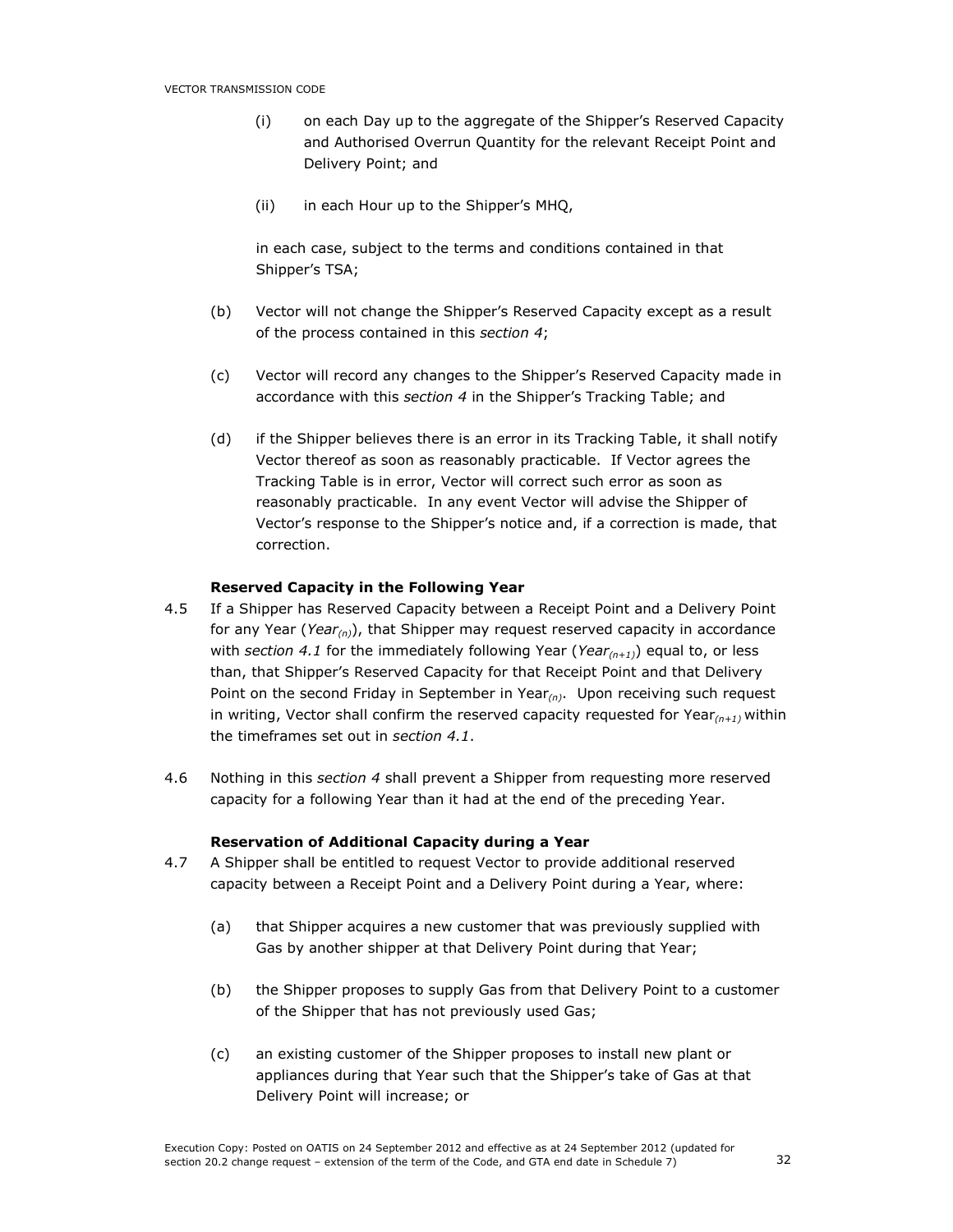(d) an existing customer of the Shipper proposes to increase the utilisation of its existing plant (excluding seasonal increases in that Shipper's customer's take) such that the Shipper will increase the quantity of Gas it takes at that Delivery Point for the remainder of that Year,

provided that the Shipper shall not be obliged to reserve additional capacity and, where it does request additional reserved capacity, may request Vector to provide such additional reserved capacity with an effective date later than:

- (e) in the case of sections 4.7(a) and (b), the date on which the customer of the Shipper becomes a customer of that Shipper;
- (f) in the case of section  $4.7(c)$ , the date on which the Shipper's customer commissions its new plant or appliances; or
- (g) in the case of section 4.7(d), the date on which the Shipper anticipates its customer's plant utilisation will increase.
- 4.8 Vector will provide the additional reserved capacity requested under section 4.7 to the requesting Shipper where Vector, acting reasonably, considers there is sufficient uncommitted capacity in the relevant Pipeline. The Shipper shall be liable to pay all applicable Transmission Charges from the date on which Vector agrees to make such additional Reserved Capacity available (the Effective Date) until the end of the then current Year. For the purposes of this section 4.8 and section 4.9, Vector will determine the uncommitted capacity in a Pipeline taking into account all current Reserved Capacity and Authorised Overrun Quantities and all other shippers' reserved capacity and authorised overrun quantities on that Pipeline.
- 4.9 Where a Shipper requests additional reserved capacity for any reason other than those set out in sections 4.7(a) to 4.7(d), Vector, where it reasonably determines that sufficient uncommitted capacity is available in the relevant Pipeline, will provide such additional reserved capacity to that Shipper and the Shipper will pay for the additional Reserved Capacity back-dated to the start of the then current Year. For the avoidance of doubt, Vector shall not be required to re-calculate or refund any Authorised Overrun Charges or Unauthorised Overrun Charges previously paid or payable by a Shipper since the start of the then current Year.
- 4.10 In response to any request from a Shipper for additional reserved capacity during a Year, Vector may request and, if so requested, the Shipper shall provide such information as Vector considers to be reasonably necessary to allow it to determine whether any of the circumstances set out in section 4.7 apply, or whether section 4.9 applies. Such information being, in relation to each customer on whose account additional reserved capacity is being requested:
	- (a) the name, street address and ICP number of each customer;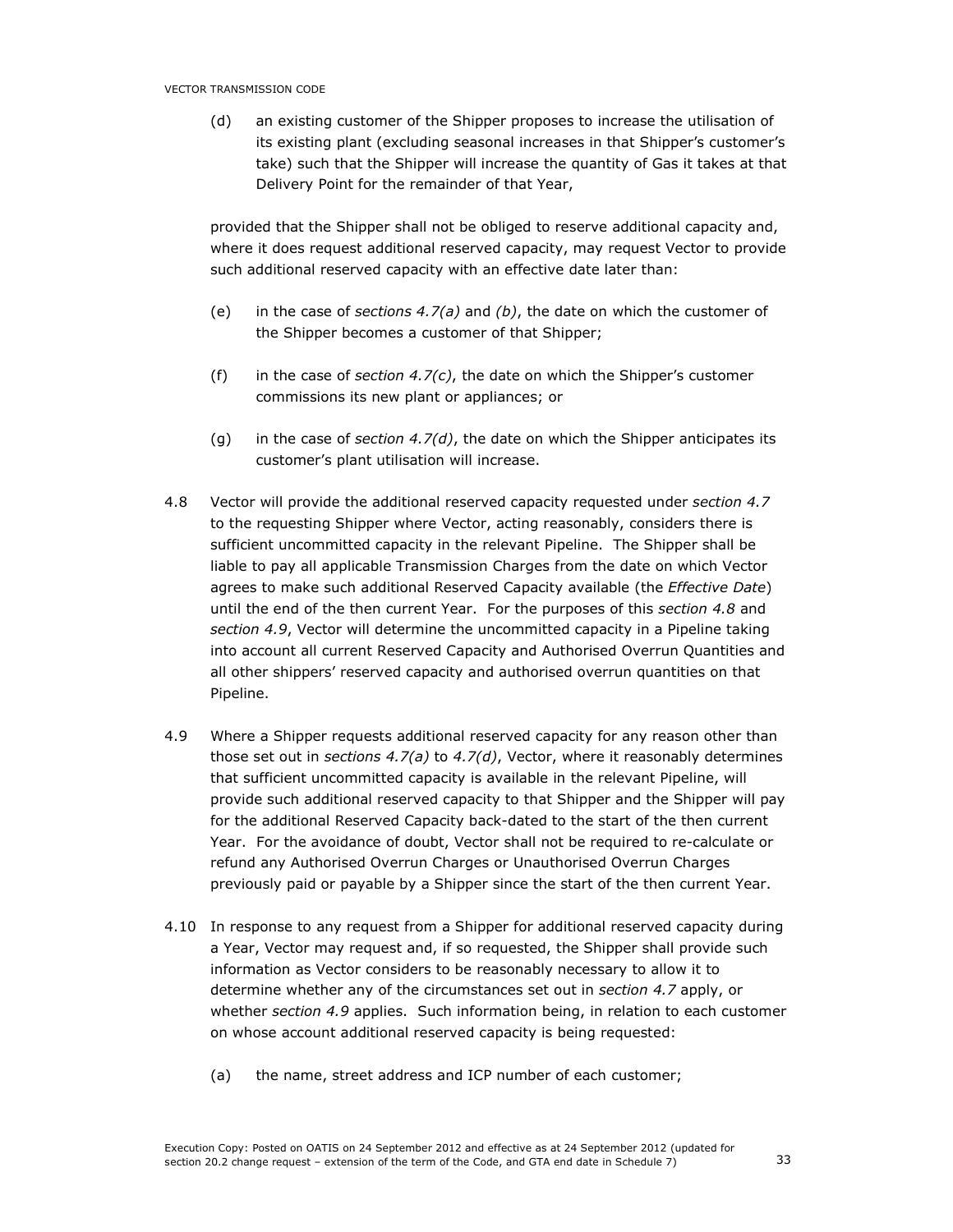- (b) the date on which the Shipper commenced (or reasonably expects to commence) supplying Gas to that customer;
- (c) except in the case where the customer has not previously used Gas, Monthly consumption quantities for the preceding 12 Months and, where that customer's meter was fitted with a TOU Device, Daily consumption quantities recorded by such TOU Device for the preceding 12 Months (or such period that the TOU Device has been installed for, if less than 12 Months);
- (d) estimated consumption quantities of Gas (such consumption quantities to be Monthly where the customer's annual consumption is expected to be less than 10 TJ, otherwise to be Daily) for the 12 Months following the requested effective date for the provision of that additional reserved capacity; and/or
- (e) a detailed calculation showing how the customer's Gas consumption contributes to the total additional reserved capacity requested.
- 4.11 A Shipper requesting additional reserved capacity shall give Vector as much notice as practicable to allow Vector reasonable time to analyse any information provided by the Shipper pursuant to section 4.10. Vector will not be required to perform such analysis until Vector has all the information requested (if any) pursuant to section 4.10. As soon as reasonably practicable after the analysis is complete, Vector shall notify the Shipper as to the extent to which Vector accepts or declines the Shipper's request. Where Vector is unable to complete its analysis before the requested effective date (for example, where Vector has not received the information requested under section 4.10), Vector will, to the extent that it subsequently agrees to provide additional Reserved Capacity, back-date such provision to the requested effective date for that additional reserved capacity.
- 4.12 Where Vector is unable to agree to a request under section 4.7 or 4.9 in full as a result of there being insufficient capacity in the relevant Pipeline, Vector shall allocate the available capacity in the relevant Pipeline on a first-in time priority queuing basis. Vector shall notify the Shipper of its allocation and the Shipper shall promptly notify Vector whether the Shipper accepts the quantity of reserved capacity notified by Vector and, if the Shipper does, Vector shall amend the Shipper's Tracking Table accordingly.

# Cancellation of Reserved Capacity

4.13 Subject to section 4.15, the Shipper acknowledges that Vector's transmission regime is based on reservations of capacity by Shippers for a full Year and that, to the extent it has agreed to a Shipper's Confirmed Reservation Requirements for a Year, Vector shall not be obliged during that Year to cancel any amount of Reserved Capacity other than in accordance with this Code.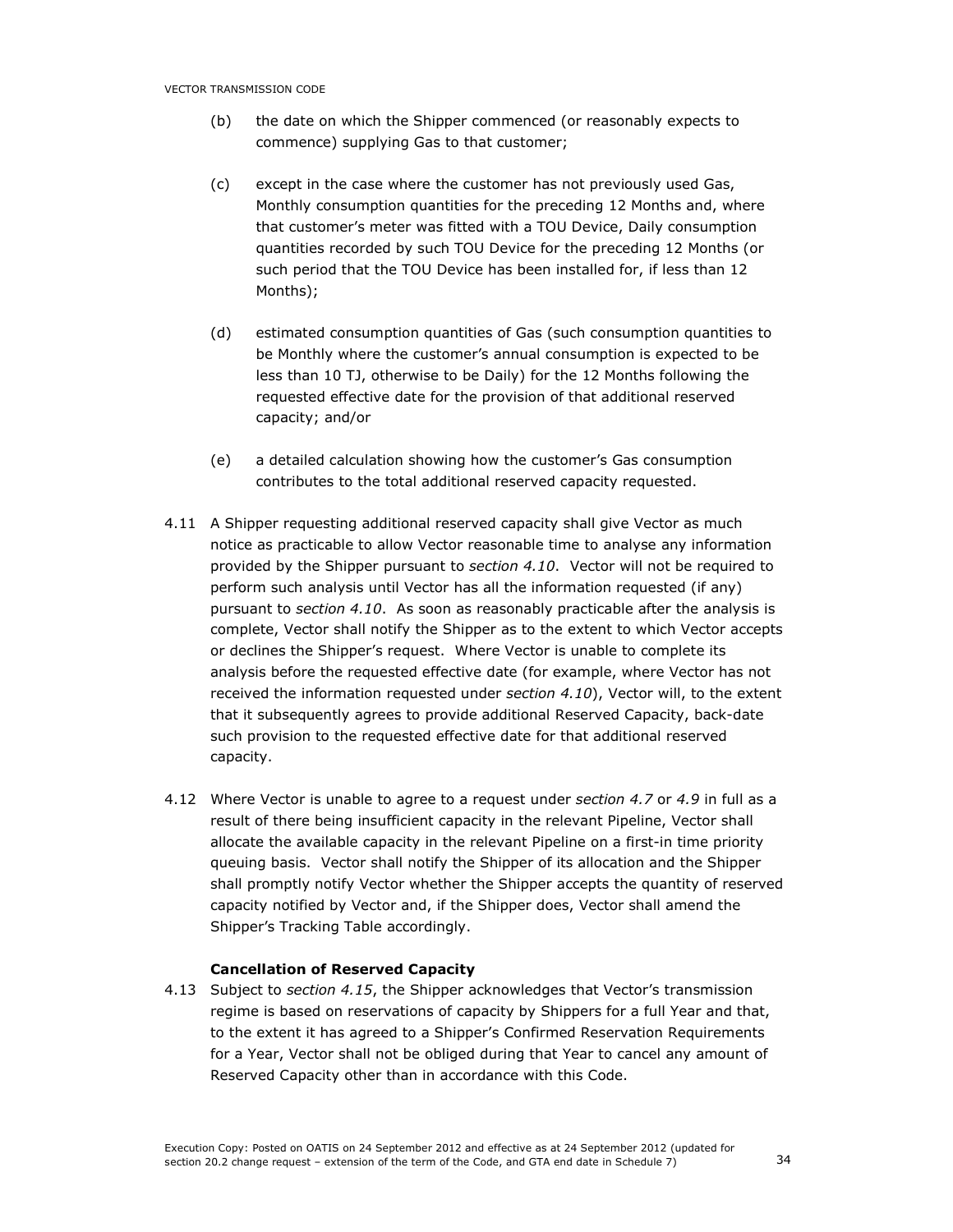- 4.14 Subject to sections 4.15 and 4.16, the Shipper may request Vector to cancel any amount of Reserved Capacity that the Shipper believes it no longer requires on any Pipeline at any time during a Year (the Surplus Capacity).
- 4.15 Vector shall agree to a request under section 4.14 where:
	- (a) the Shipper is able to demonstrate, by providing to Vector such information as Vector may reasonably require which, for the avoidance of doubt, may include the customer's name, street address, ICP number and Monthly (and if recorded, Daily) consumption in the preceding 12 Months that the Surplus Capacity results from a previous customer of that Shipper switching to another Gas supplier;
	- (b) the Shipper is able to demonstrate, by providing to Vector such information as Vector may reasonably require, that that Shipper has not acquired additional customers during the Year, for the supply to whom the Shipper will reasonably require at least some part of the capacity in question; and
	- (c) the Shipper offers the Surplus Capacity for sale to other shippers by placing a notice to that effect using the trade opportunity functionality on OATIS for a period not exceeding 30 Business Days but no other shipper (or shippers) acquires the capacity offered within such 30 Business Day period,

but only to the extent that Vector agrees to one or more other shippers reserving additional reserved capacity on the same Pipeline of up to an equivalent monetary value (to Vector) and with an Effective Date not later than 90 Days from the Reserved Capacity cancellation date requested by the Shipper pursuant to section 4.14, and provided that the Shipper shall not be entitled to request Vector to cancel Surplus Capacity where that Surplus Capacity represents a Yearly aggregate of Transmission Charges of less than \$30,000.

- 4.16 A Shipper shall not be entitled to request Vector to cancel Surplus Capacity that arises from:
	- (a) any customer of the Shipper using less Gas than the Shipper anticipated, or ceasing operations during a Year for any reason, whether temporarily or permanently; or
	- (b) seasonal variations in Gas usage by any of the Shipper's customers.
- 4.17 Vector shall notify the Shipper of the extent to which Vector agrees to a request made under section 4.14 and amend the Shipper's Tracking Table accordingly with effect from the date (or dates, where the cancellation relates to more than one shipper reserving additional reserved capacity under section 4.15) the Shipper so accepts or such other date(s) as Vector and the Shipper agree in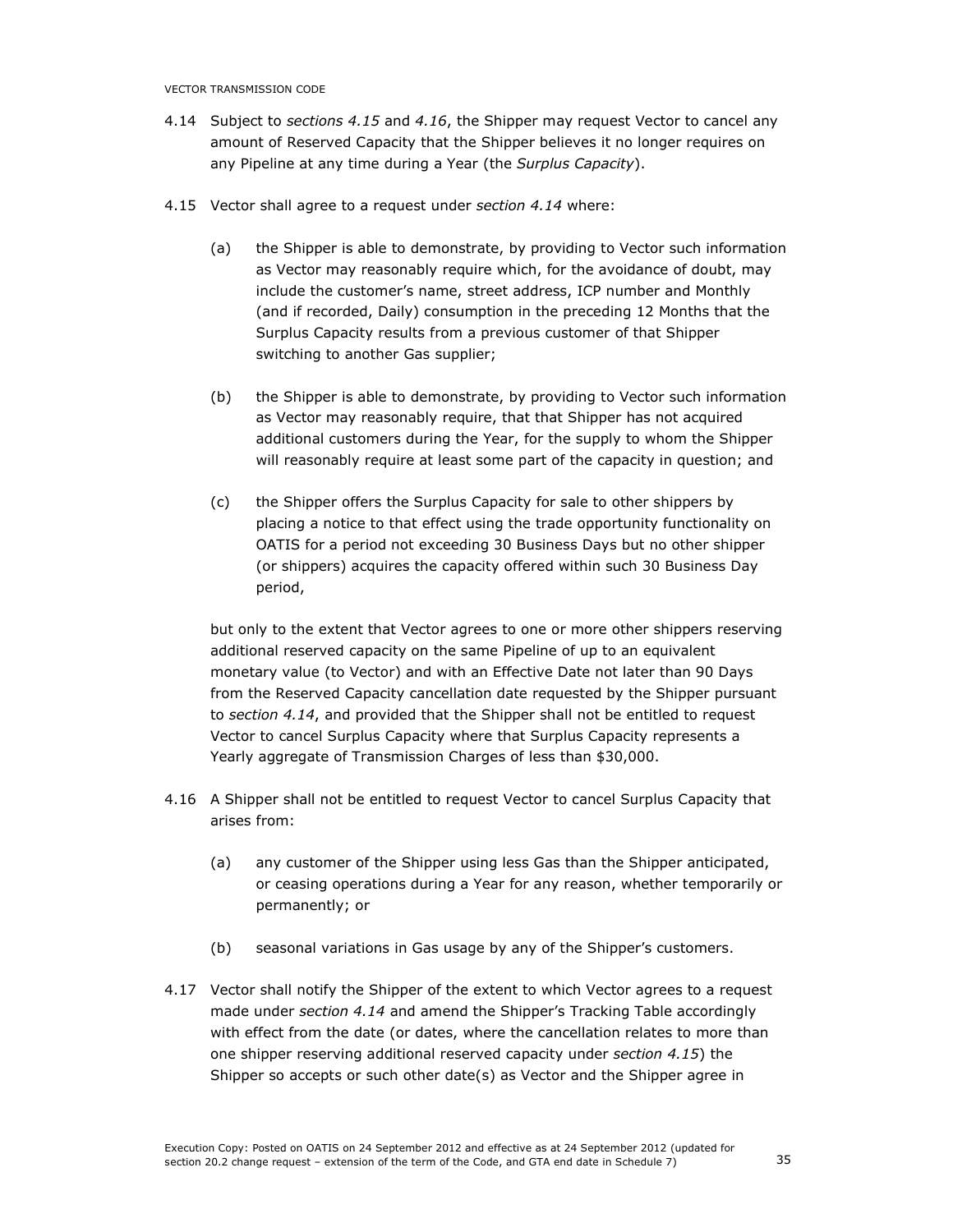writing. If Vector does not agree to a request in full, it shall notify the relevant Shipper in writing of the reason for agreeing a lesser quantity.

4.18 If, in respect of more than one shipper requesting cancellation of Surplus Capacity on the same Pipeline in accordance with this section 4 (the Cancelling Shippers), the reason Vector gives under section 4.17 for agreeing that lesser quantity is that no equivalent monetary value of additional reserved capacity on that Pipeline has been reserved by any other shipper, then Vector shall apply the quantity of any subsequently agreed additional reserved capacity on that Pipeline in accordance with this section 4 among the Cancelling Shippers on a first in time priority queuing basis.

### Provision of information to any Shipper acquiring a customer

- 4.19 Each Shipper agrees that, when a customer to whom it previously supplied Gas switches to another shipper (the *Incoming Shipper*), it will:
	- (a) provide to the Incoming Shipper any of the information that the Incoming Shipper may be requested to provide to Vector in accordance with sections 4.10(a) to (d), if that customer requests and agrees in writing to provision of that information to Vector; and
	- (b) not do anything to prevent or delay that customer from obtaining that information or disclosing that information to the Incoming Shipper.

### Authorised Overrun Quantities

- 4.20 If, in respect of any future Day, a Shipper believes that the quantity of Gas it will take at a Delivery Point may exceed the aggregate of its Reserved Capacity plus any Authorised Overrun Quantity existing at that time, that Shipper may request Vector in writing to approve an Authorised Overrun Quantity (or an additional Authorised Overrun Quantity) for such Day (the Request).
- 4.21 Vector may accept all or part of any Request from a Shipper in respect of any Day where, in Vector's opinion, acting as a Reasonable and Prudent Operator, it is reasonable to do so.
- 4.22 Vector shall notify the Shipper as soon as reasonably practicable, but in any event within five Business Days, after receiving any Request of the extent to which Vector accepts such Request, if at all. If Vector does not accept all or part of the Request, Vector will inform the Shipper in writing of its reasons.

### Unauthorised Overrun Quantities

4.23 Each Shipper (*Indemnifying Shipper*) shall indemnify Vector for the amount of Capacity Reservation Charges (or any fixed charge which is not calculated by reference to the throughput of any quantity of Gas) to which a Shipper is relieved of its obligation to pay as a result of section 22.2 or any force majeure clause that provides relief of such charges in a transmission services agreement (FM Loss), to the extent that such FM Loss is a direct result of that Indemnifying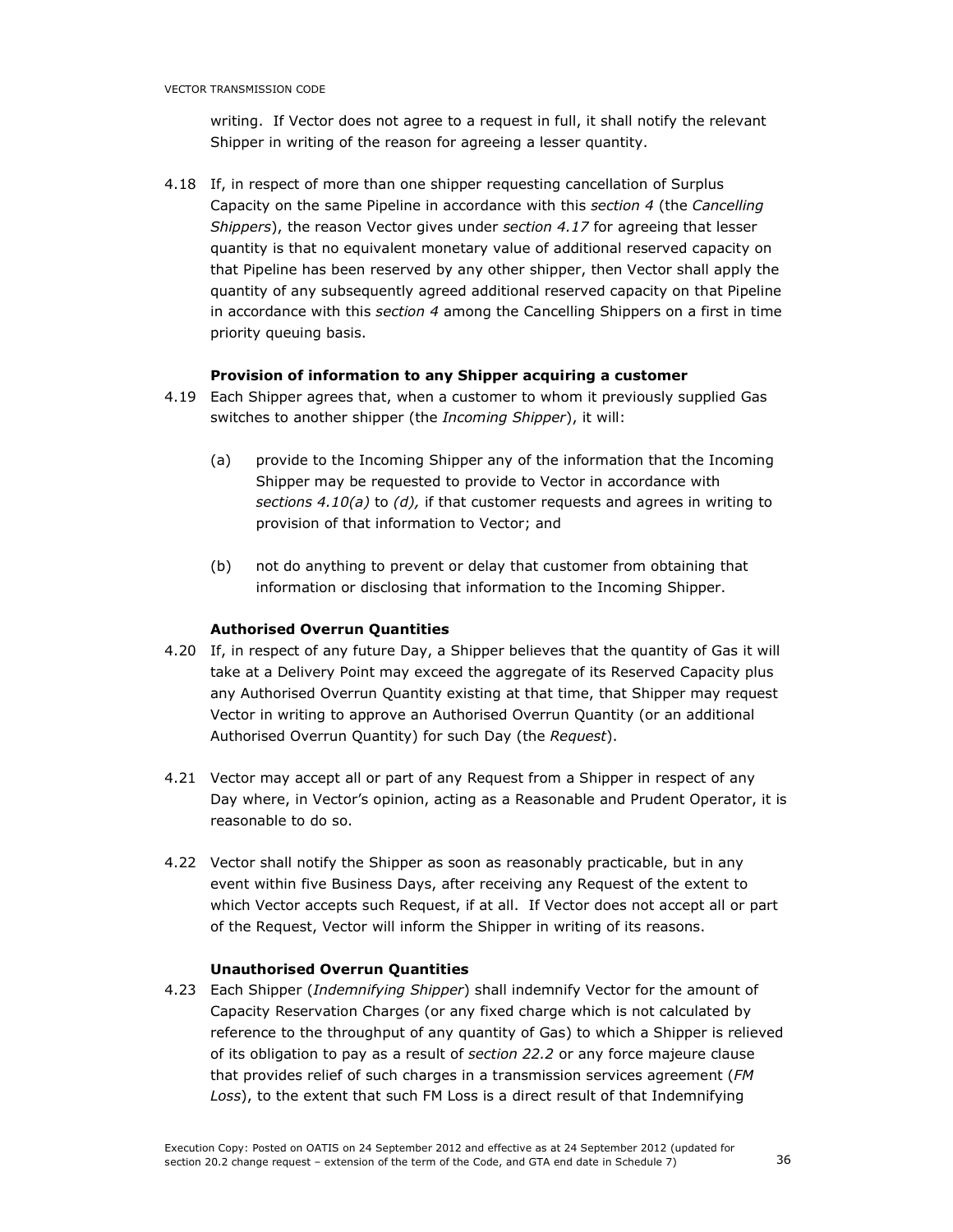Shipper receiving or taking any Unauthorised Overrun Quantity which directly caused or directly contributed to the Force Majeure event (or any force majeure event in the relevant transmission services agreement) to which Vector's FM Loss relates. Vector shall use all reasonable endeavours in the circumstances to mitigate the FM Loss. The maximum amount for which an Indemnifying Shipper shall be liable to indemnify Vector under this section 4.23 shall be \$10,000,000 (ten million dollars) in respect of any single event or series of related events, and \$30,000,000 (thirty million dollars) in respect of any Year, irrespective of the number of events in such period. The limitations expressed in section 23 (but not section 23.4, or in respect of a Shipper, not section 23.1) shall apply in respect of this indemnity and any claim made under this section 4.23 shall be without prejudice to any other rights or remedies available to Vector.

4.24 For the avoidance of doubt, the indemnity in section 4.23 applies only to FM Loss incurred by Vector.

### Shipper may transfer Reserved Capacity to other locations

4.25 Subject to the following provisions of this section 4, where a Shipper has Reserved Capacity between a Receipt Point and a Delivery Point, that Shipper may transfer all or part of that Reserved Capacity to another Receipt Point and/or Delivery Point to which that Shipper's TSA applies.

#### Shipper may transfer Reserved Capacity to another Shipper

4.26 If a transfer of Reserved Capacity under section 4.25 is to another Shipper, any Reserved Capacity transferred will be subject to the terms of each relevant Shipper's TSA with Vector.

#### Vector's consent required

- 4.27 All transfers of Reserved Capacity are subject to Vector's prior written consent, not to be unreasonably withheld. Such consent shall be deemed to be reasonably withheld where (but only where):
	- (a) Vector believes, on reasonable grounds, that a transfer could result in Vector being unable to provide any quantity of another Shipper's Reserved Capacity or in Vector being unable to perform its obligations under this Code, any TSA or any transmission services agreement;
	- (b) the transferor, where it wishes to transfer Reserved Capacity for its own use, is unable to provide prior written evidence that it is party to:
		- (i) a Gas Transfer Agreement at the proposed Receipt Point or Inter-Pipeline Point; and/or
		- (ii) an Allocation Agreement at the proposed Delivery Point (if that Delivery Point is used by more than one Shipper and at which Delivery Quantities are not allocated under the Downstream Reconciliation Rules);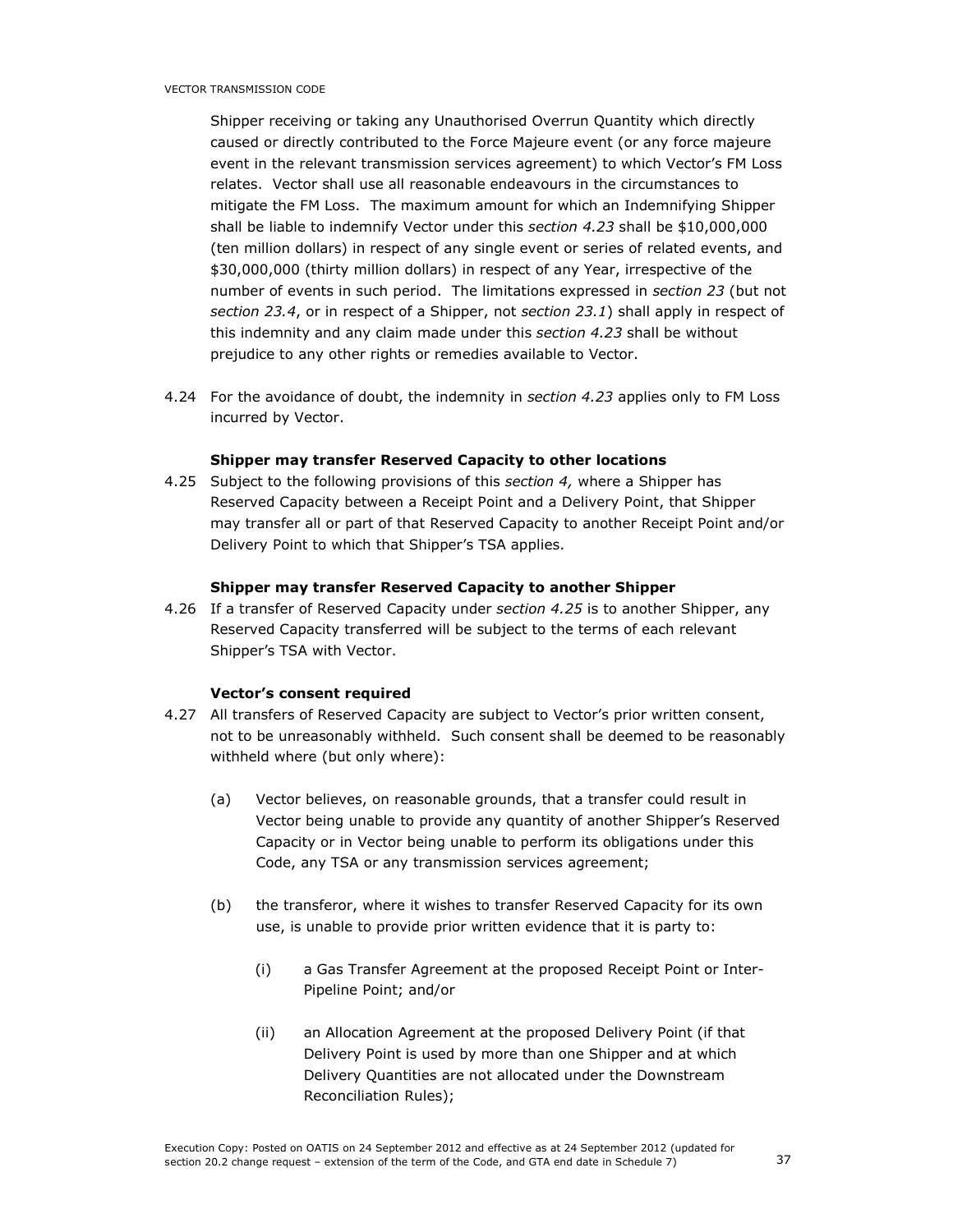- (c) the transferor, where it wishes to transfer Reserved Capacity to another Shipper, is unable to provide prior written evidence that the transferee is party to:
	- (i) a Gas Transfer Agreement at the proposed Receipt Point or Inter-Pipeline Point; or
	- (ii) an Allocation Agreement at the proposed Delivery Point (if that Delivery Point is used by more than one Shipper and at which Delivery Quantities are not allocated under the Downstream Reconciliation Rules);
- (d) the transferor wishes to transfer Reserved Capacity to another Shipper, but the transferor's and/or transferee's transmission services agreement with Vector expressly prohibits such transfers;
- (e) the proposed transferee is not a Shipper in respect of the Receipt Point and the Delivery Point to which the proposed transfer of Reserved Capacity relates; or
- (f) the transferor has given Vector less than one Business Day's notice of the proposed transfer prior to the proposed effective date of such transfer, provided that Vector may, at its sole discretion, consent to such transfer notwithstanding the lack of required notice.

Vector will give its decision on the proposed transfer as soon as reasonably practicable, but in any event within 5 days of receiving the request for the transfer from the Shipper. If Vector consents to that transfer, then that transfer will be effective from the date specified in the request for that transfer (the Transfer Date). In the absence of Vector's consent to a transfer, any purported transfer of capacity shall be void and of no effect.

### Effect of a Reserved Capacity transfer

4.28 A transfer of Reserved Capacity to which Vector has consented under this section 4 will add to or subtract from a Shipper's Reserved Capacity for the relevant Receipt Point(s) and Delivery Point(s) in accordance with the following formula:

 $RC_{NRPDP} = RC_{ORPDP} \times CRF_{ORPDP} \div CRF_{NRPDP}$ 

Where:

 $RC<sub>NRPDF</sub>$  = the quantity of Reserved Capacity transferred to the new receipt point and delivery point;

 $RC<sub>ORDER</sub>$  = the quantity of Reserved Capacity transferred from the originating Receipt Point and Delivery Point;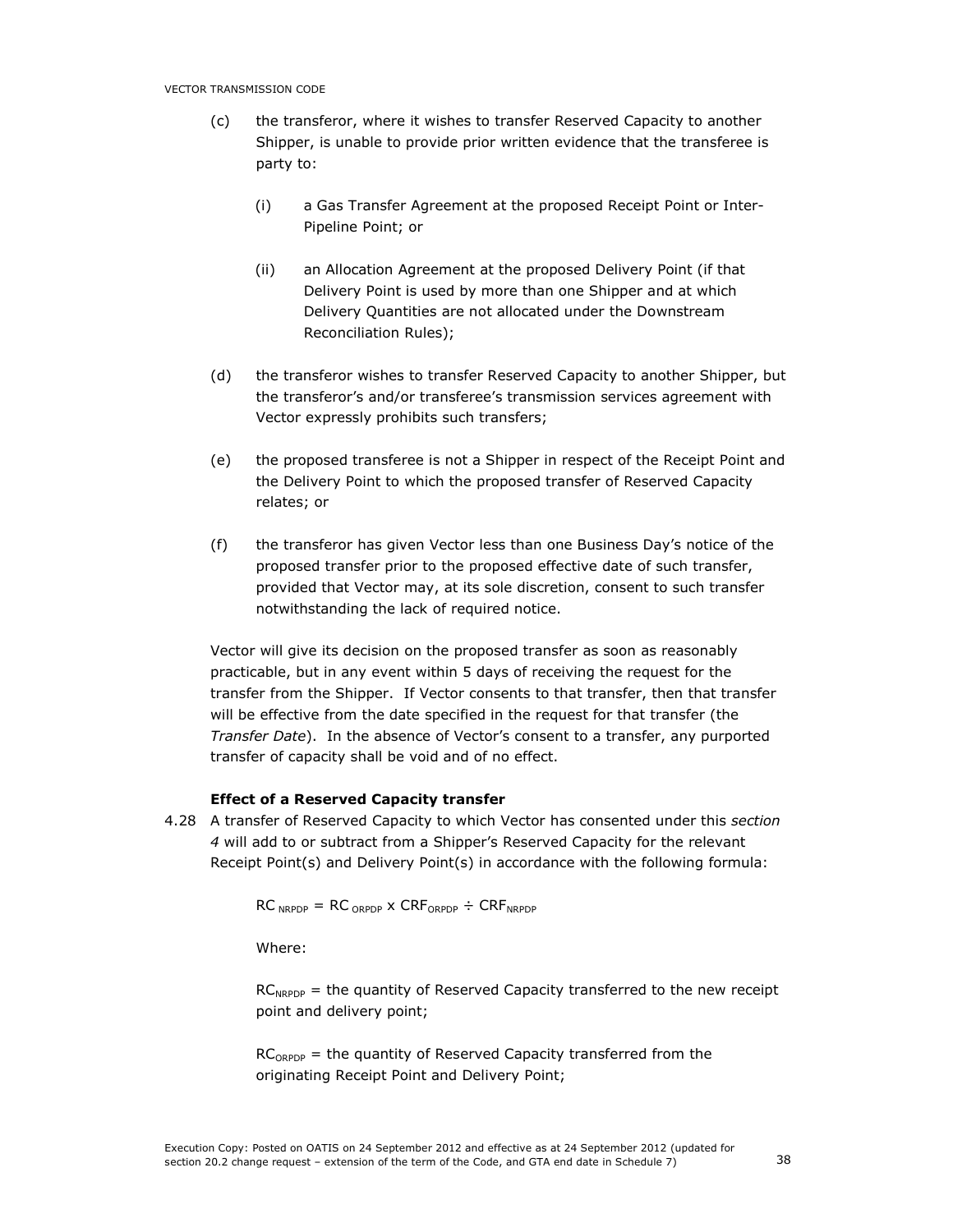$CRF<sub>ORPDF</sub>$  = the Capacity Reservation Fee at the originating Receipt Point and Delivery Point; and

 $CRF_{NRPDP}$  = the Capacity Reservation Fee at the new receipt point and delivery point.

Any transfer of Reserved Capacity to which Vector has consented in accordance with this section 4 will apply from the Transfer Date for the balance of the Year (subject to any subsequent valid transfer).

### Responsibility for Capacity Reservation Charges

4.29 From and including the Transfer Date of any transfer of Reserved Capacity in accordance with this section 4, the Tracking Table that relates to the TSA of any Shipper who was party to that transfer will be amended, and each Shipper's respective Transmission Charges will thenceforth be based on their amended Reserved Capacity calculated pursuant to section 4.28.

# No Reserved Capacity transfer charge

4.30 Vector will not charge a Shipper any fee in relation to the process of transferring Reserved Capacity.

# Use of OATIS

- 4.31 All requests for additional reserved capacity, to cancel Reserved Capacity or to transfer Reserved Capacity, will be notified to Vector using the appropriate screen on OATIS.
- 4.32 Vector will consent to or decline, as the case may be, all requests for additional reserved capacity, to cancel Reserved Capacity, or to transfer Reserved Capacity using OATIS.

### Other transfers prohibited

- 4.33 Except as expressly set out in sections 4 and 24, no transfer of any rights in relation to Reserved Capacity is permitted.
- 4.34 No transfer of any rights in relation to Authorised Overrun Quantity is permitted.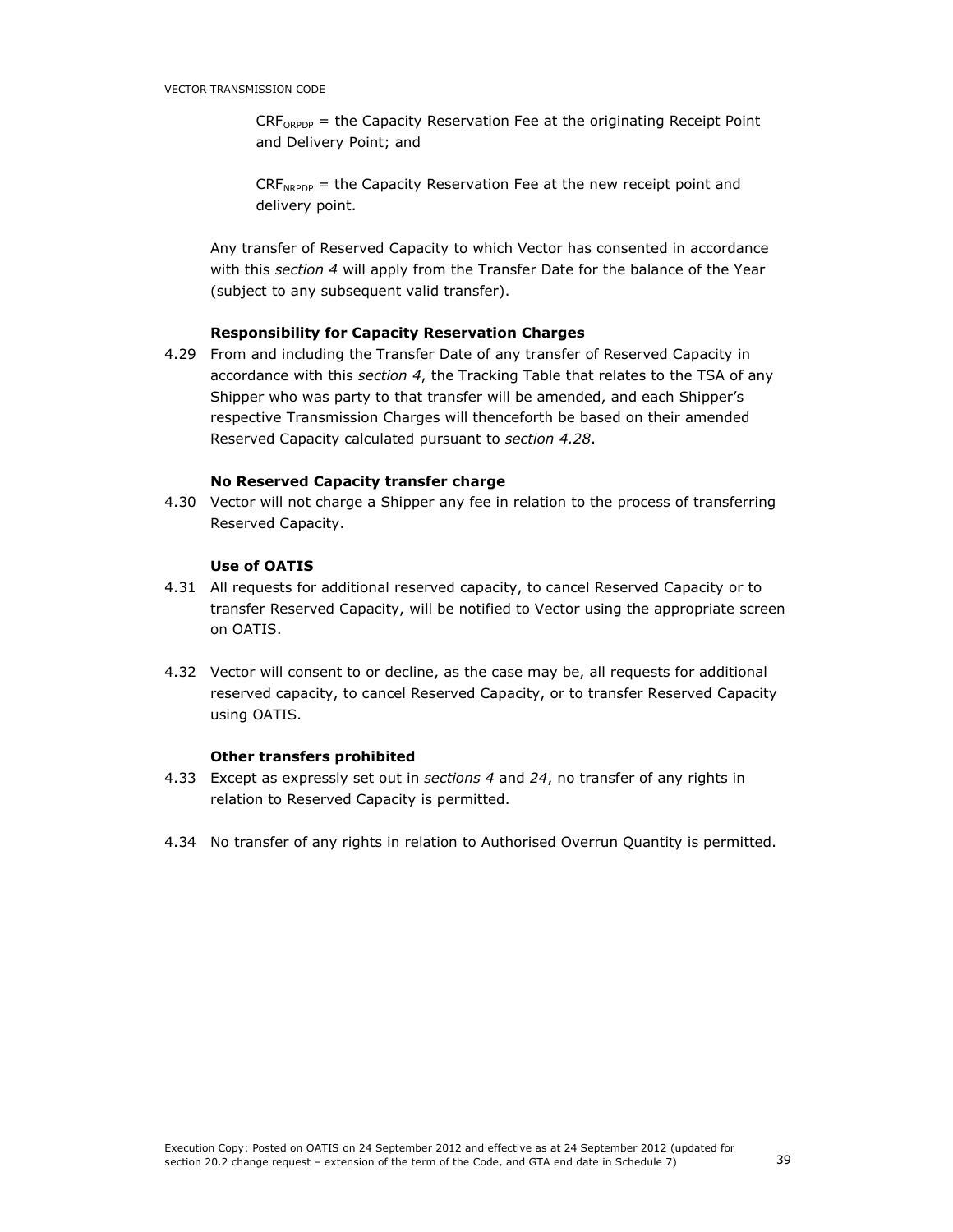# 5 NOMINATED QUANTITIES

# General Provision of Nominated Quantities

- 5.1 Where a Receipt Point or a Delivery Point has a Maximum Design Flow Rate of equal to or greater than 1,000 GJ per Day, Vector, acting reasonably, may on 3 months' prior written notice to a Shipper, require that Shipper to provide Nominated Quantities in respect of that Receipt Point or that Delivery Point, respectively.
- 5.2 If Vector gives notice pursuant to section 5.1, then from the Nomination Day which falls immediately after the date three months from the day on which the Shipper receives such notice, the Shipper shall:
	- (a) by 1400 hours on the Nomination Day, notify Vector of its Nominated Quantities for each Receipt Point and Delivery Point specified in Vector's notice under section 5.1 for each Day of the following Week (that is, the following Monday to Sunday inclusive);
	- (b) notify Vector of any amendment to a Nominated Quantity as soon as reasonably practicable where that Shipper considers that such Nominated Quantity is, or will be, no longer accurate, but in any case, prior to the period to which that Nominated Quantity relates;
	- (c) provide all Nominated Quantities (and any amendments to them) in good faith; and
	- (d) notify Vector of each Nominated Quantity, and any amendment to it, in the manner reasonably requested by Vector, including by using the appropriate screen on OATIS.
- 5.3 For the avoidance of doubt, the nominations given by a Shipper to Vector in accordance with sections  $5.2(a)$  and (b) are for informational purposes only and a Shipper shall not be liable for any Loss arising from a difference between a Nominated Quantity given pursuant to sections  $5.2(a)$ , (b) and (c) and the actual quantity of Gas received at a Receipt Point or taken at a Delivery Point.
- 5.4 Notwithstanding section 5.2, Vector may, at its election, specify that the period to which the Nominated Quantity relates shall be an Hour and, if Vector so elects, the words "each Hour of" shall be deemed to be inserted before the words "each Day" in section 5.2(a).
- 5.5 Unless otherwise agreed in writing between the Parties, nothing in this section 5 derogates from section 2.2 or 4, or any requirements or process for nominations already in effect between the relevant Shipper and Vector at the Commencement Date.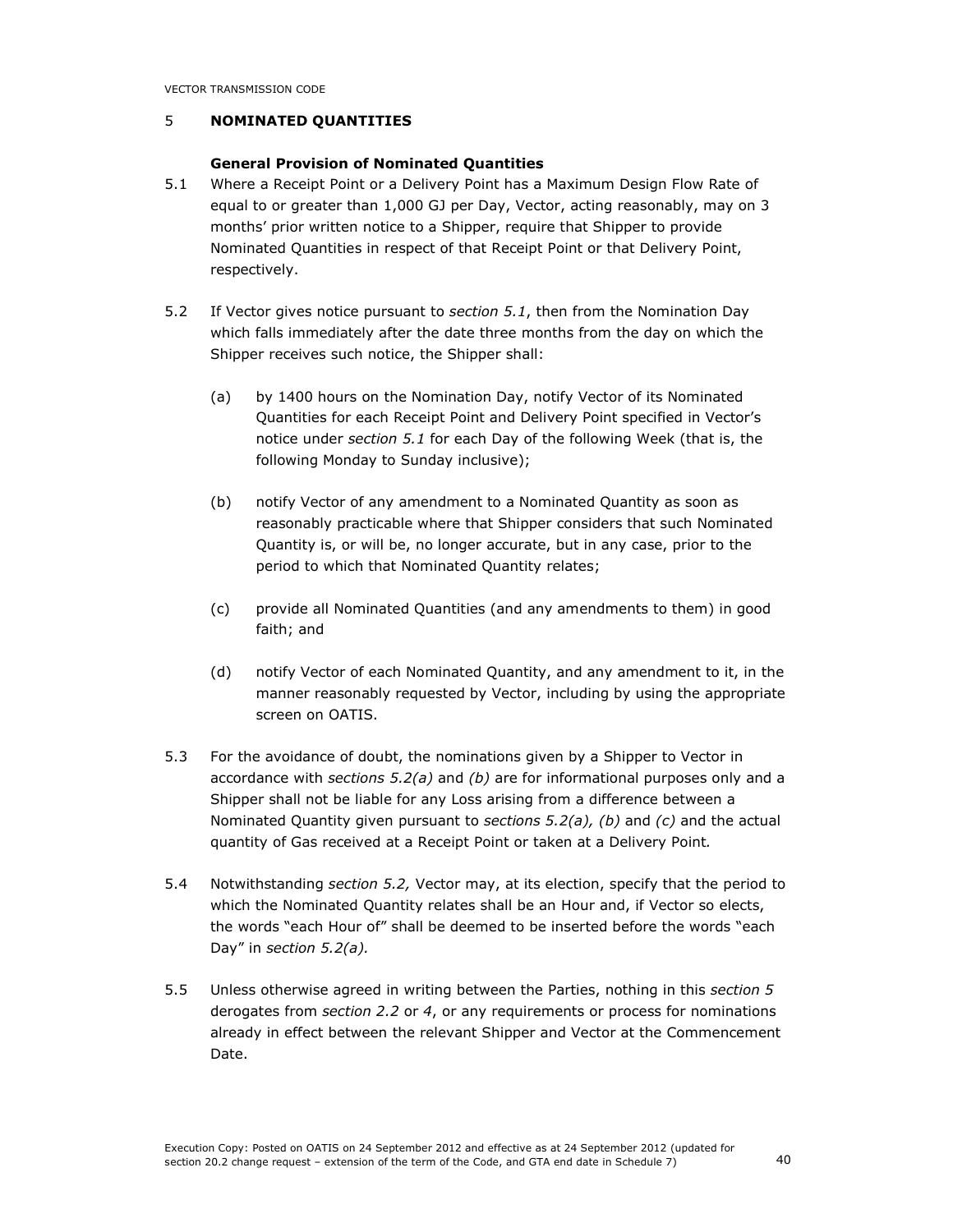# Provision and use of Nominated Quantities for transmission between Pipelines

5.6 Notwithstanding section 5.1, if a Shipper wishes Vector to deliver a quantity of Gas from the SKF Pipeline into the BOP Pipeline at the Delivery Point known as Pokuru 2 Delivery on a Day on or after the Commencement Date then the Shipper shall comply with the nomination requirements set out in the Shipper's current Interruptible Agreement for the Kapuni to Pokuru 2 pipeline.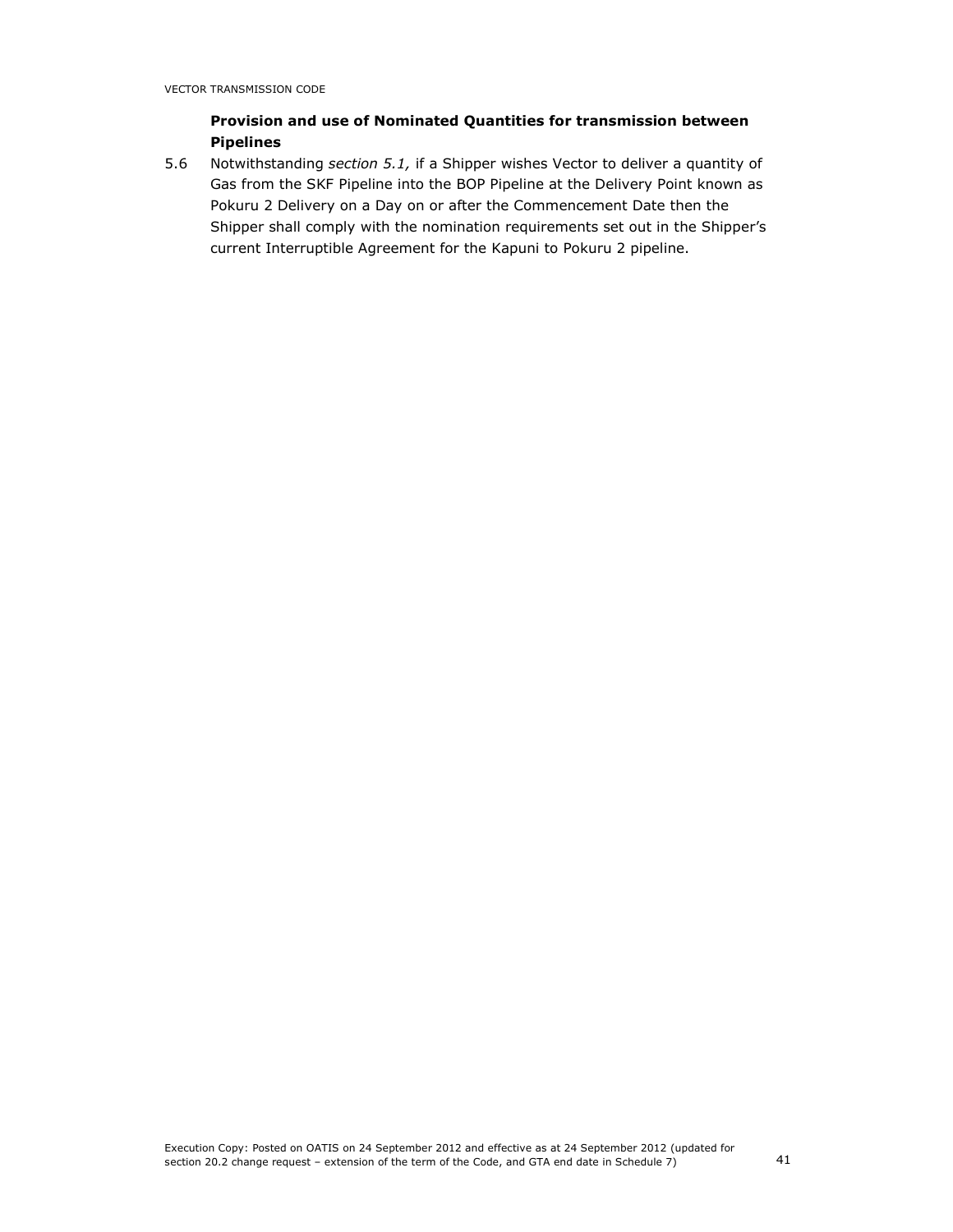# 6 DETERMINATION OF GAS QUANTITIES

### Determination of Receipt Gas Quantities

- 6.1 A Shipper's Receipt Quantity on a Day at each relevant Receipt Point will be as calculated and advised by the Gas Transfer Agent in respect of each such Receipt Point.
- 6.2 Each Shipper and (where Vector is the Gas Transfer Agent) Vector, shall ensure that each Gas Transfer Agreement to which it is a party includes a commitment on the Gas Transfer Agent to notify Vector in writing of each Shipper's Receipt Quantities at each relevant Receipt Point and Inter-Pipeline Point and to use reasonable endeavours to make that disclosure within two Business Days after the Gas Transfer Agent receives the input information required under that Gas Transfer Agreement.
- 6.3 At any Receipt Point or Inter-Pipeline Point on the Transmission System, Vector will be the Gas Transfer Agent unless all Shippers in respect of whom that Receipt Point or Inter-Pipeline Point is specified in a TSA agree in writing to appoint a replacement Gas Transfer Agent and Vector, in its reasonable opinion, considers that replacement to be suitable to fulfil the Gas Transfer Agent role. Vector shall consider any proposed replacement Gas Transfer Agent unsuitable to fulfil the Gas Transfer Agent role if that proposed Gas Transfer Agent does not agree to the terms set out in Schedule Six that apply to a Gas Transfer Agent. If a replacement Gas Transfer Agent is appointed in accordance with this section 6.3, that person will remain the Gas Transfer Agent unless all the relevant Shippers and Vector further agree in writing to appoint another replacement in accordance with this section 6.3. Without limiting the foregoing sentences, any Shipper requiring a Gas Transfer Agreement for a Receipt Point or Inter-Pipeline Point where an existing Gas Transfer Agreement is in place shall agree to the appointment of the then current Gas Transfer Agent at that Receipt Point or Inter-Pipeline Point.

### Gas Transfer Agent's agreement

- 6.4 Where Vector is the Gas Transfer Agent, it:
	- (a) shall agree to and execute a Gas Transfer Agreement if it is in the form set out in Schedule Seven; and
	- (b) may, acting reasonably, agree to a Gas Transfer Agreement other than in the form set out in Schedule Seven.

### Determination of the Delivery Quantity

- 6.5 A Shipper's Delivery Quantity on a Day at:
	- (a) a Delivery Point on a Pipeline that is not used or available to be used by more than one Shipper, will be the metered quantity at that Delivery Point;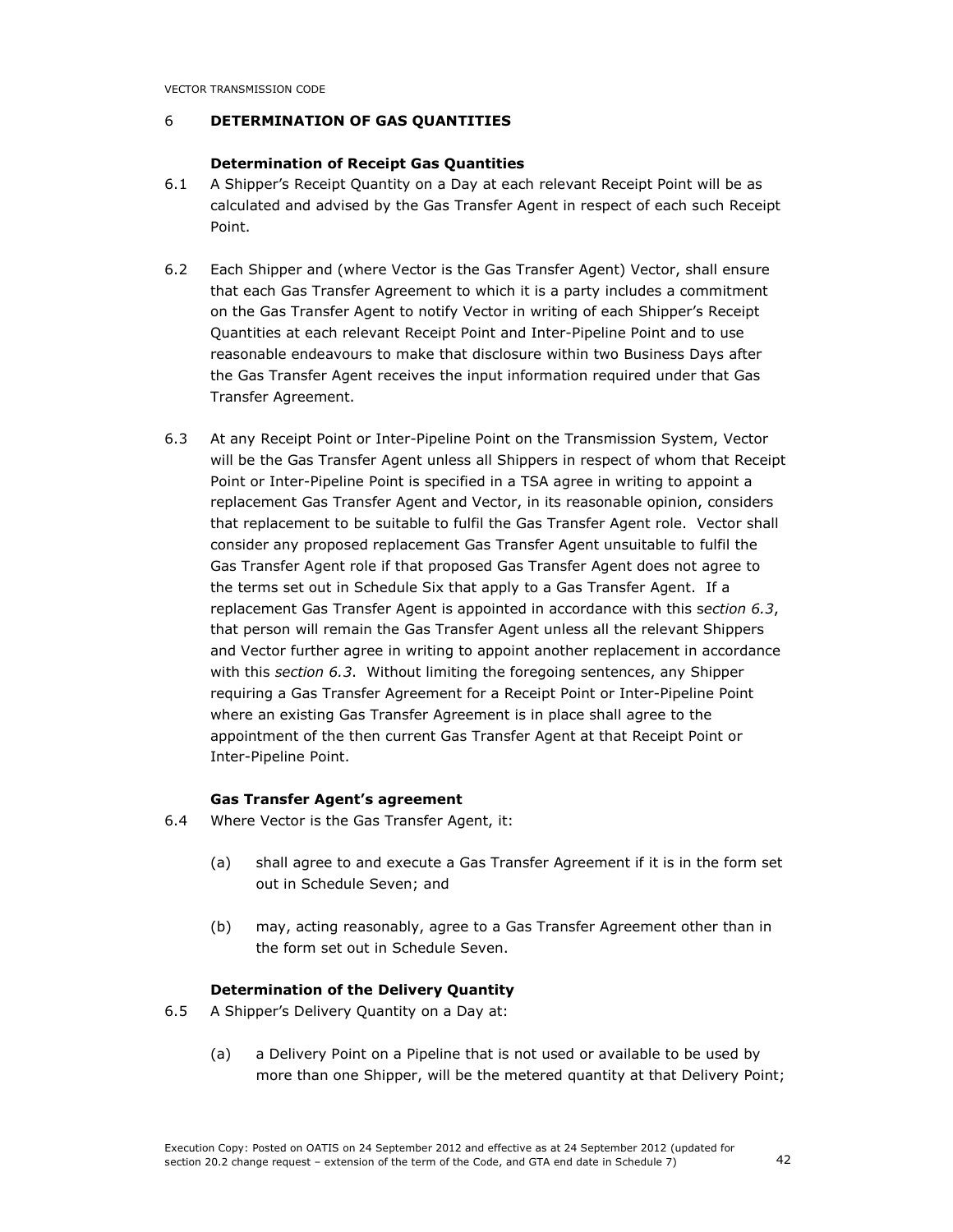- (b) a Delivery Point on a Pipeline that is used by (or available to be used by) more than one Shipper, will be the Allocation Result;
- (c) the Delivery Point known as Frankley Road will be the sum of:
	- (i) the Shipper's Approved Nomination for delivery into the Maui Pipeline at that Welded Point; and
	- (ii) where a Shipper requires delivery of a quantity of Gas to that Delivery Point but does not require that Gas to be delivered into the Maui Pipeline, as calculated and advised by the relevant Gas Transfer Agent;
- (d) the Delivery Point known as Kapuni, will be all of the Shipper's Receipt Quantities on the Frankley Road to Kapuni pipeline (including at Frankley Road and Kapuni) minus all of the Shipper's Delivery Quantities on the Frankley Road to Kapuni pipeline (including each Delivery Quantity determined in accordance with section  $6.5(c)$  but excluding Kapuni); and
- (e) the Delivery Point known as Pokuru 2 Delivery, will be a quantity of Gas equal to the Interruptible Capacity (or the Reduced Interruptible Capacity, as the case may be) as defined under the Shipper's current Interruptible Agreement for the Kapuni to Pokuru 2 pipeline.
- 6.6 At each Delivery Point at which an Allocation Agreement applies, each Shipper shall ensure that such Allocation Agreement includes a commitment that, within two Business Days of the Allocation Agent receiving the input information from Vector for that Delivery Point, that Allocation Agent will notify Vector in writing of each Shipper's Delivery Quantities at that Delivery Point, but in any event shall not be obliged to provide those Delivery Quantities earlier than the timeframe required for Delivery Quantities under the Downstream Reconciliation Rules.

### Finality of Allocation Results and Delivery Quantities

6.7 Except to the extent of any metering corrections or manifest error by Vector or the Gas Transfer Agent in determining any Delivery Quantity under sections 6.5(c), (d) or (e), Vector shall be entitled to rely on the Allocation Result and shall not be obliged to check or correct any Delivery Quantity.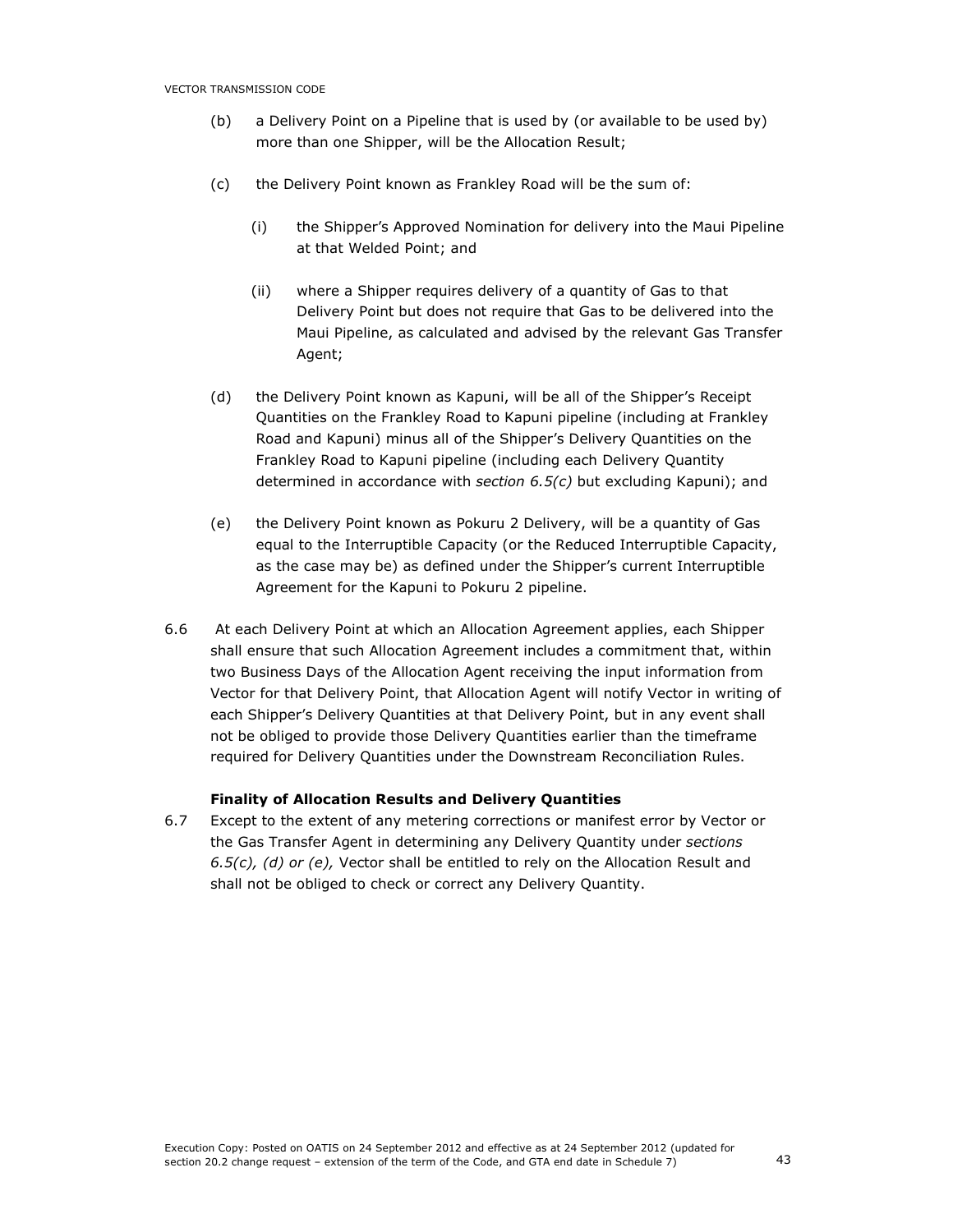### 7 TITLE AND RISK

# Title to Gas

- 7.1 The relevant Shipper shall at all times retain title to each Receipt Quantity and each Shipper hereby warrants to Vector that, at the time that Vector receives that Shipper's Receipt Quantity, the Shipper has good title to such Receipt Quantity, free and clear of all liens and encumbrances. For the purposes of this section 7.1, the reference to a Shipper shall, where applicable, include any principal on whose behalf that Shipper may be acting as agent, and that Shipper is and will be warranting as to that principal's unencumbered title to the Gas. In no circumstances shall title to Gas pass from a Shipper to Vector under a TSA other than pursuant to section 8.18(b) or 8.19(b).
- 7.2 Vector shall have the right to co-mingle a Shipper's Gas with other Gas in its Transmission System during transmission and to subject the Gas in its Transmission System to compression, cleaning and other processes consistent with Vector's operation of its Transmission System.

### Control, Possession and Risk

7.3 The control and possession of, and risk in, Gas received by Vector under each TSA shall pass from the relevant Shipper to Vector at the Interconnection Point within the Receipt Point and shall pass from Vector to the relevant Shipper when Gas is delivered in accordance with section 7.4, at which time the control and possession of, and risk in, such Gas shall revert to that Shipper.

# Deemed Delivery of Gas

7.4 Vector will be deemed to have delivered a Shipper's Gas to that Shipper when the Shipper takes delivery of the equivalent quantity of Gas at the relevant Interconnection Point within the relevant Delivery Point in accordance with the terms of its TSA.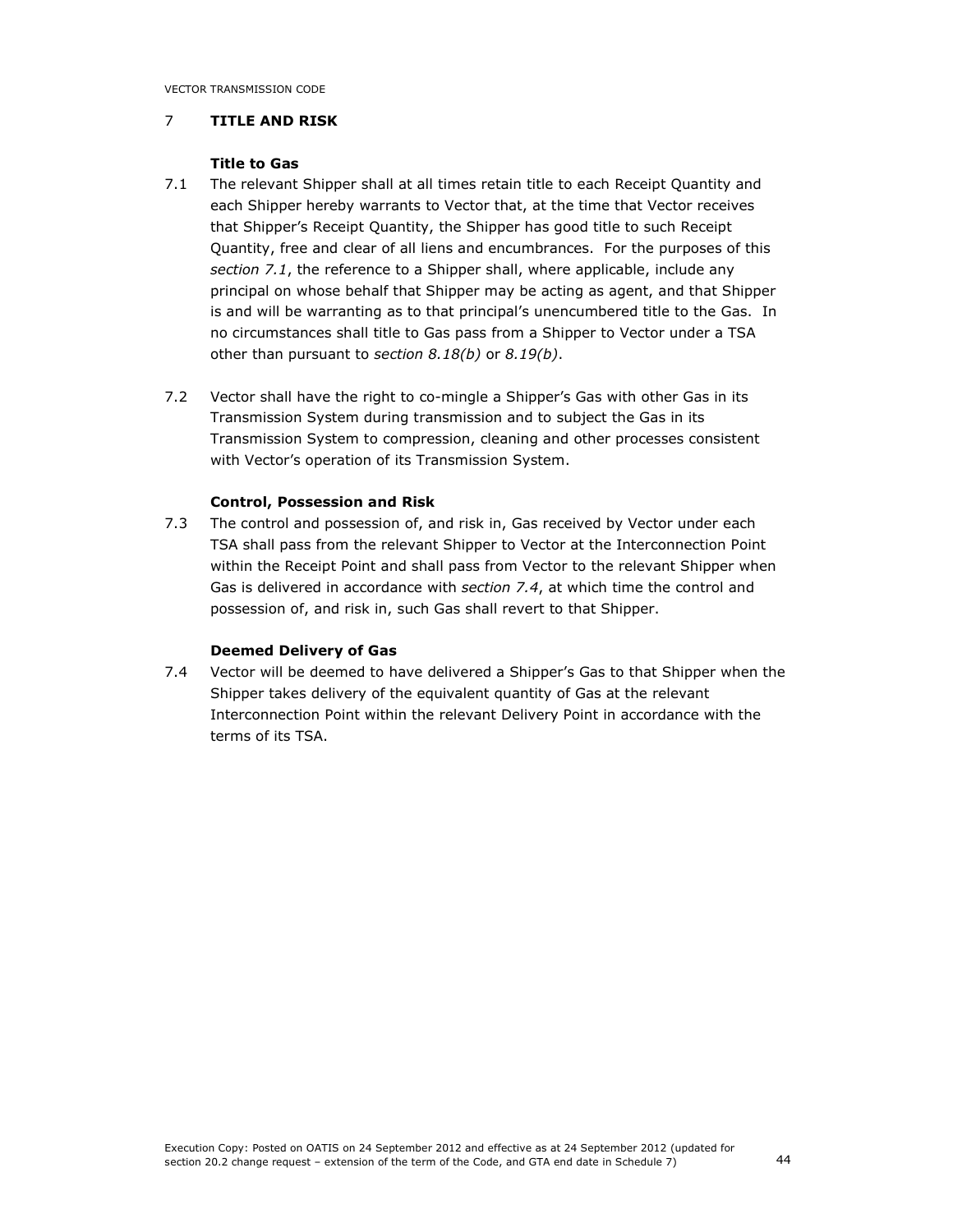# 8 BALANCING AND PEAKING

# Matching Receipt and Delivery

- 8.1 Subject to the next sentence in this section 8.1, each Shipper shall use all reasonable endeavours to ensure that, in respect of each Day, the aggregate of its Receipt Quantities on a Pipeline matches the aggregate of its Delivery Quantities on that Pipeline. Vector acknowledges that, in respect of each Day, a Shipper may cause the aggregate of its Receipt Quantities on a Pipeline to be different to the aggregate of its Delivery Quantities on that Pipeline for the purpose of causing its Running Mismatch to tend towards zero.
- 8.2 In respect of an Imbalance Limit Overrun Notice notified to Vector, each Shipper shall use its reasonable endeavours to manage its Running Mismatch for the Pipeline connected to the Welded Point to which that Imbalance Limit Overrun Notice relates so that such Running Mismatch tends towards zero over a reasonable period of time.

### Line Pack to Remain within Acceptable Operational Limits

- 8.3 Vector will use its best endeavours to manage the Line Pack in respect of each Pipeline to ensure that such Line Pack remains within the Acceptable Operational Limits for that Pipeline, which Acceptable Operational Limits shall be set by Vector at levels that are sufficient to enable Vector to comply with sections 2.2 and 2.3.
- 8.4 If the Line Pack reaches or is outside of the relevant Acceptable Operational Limit, Vector will (except during the period of any Critical Contingency which shall commence at the time a Critical Contingency is determined by the Critical Contingency Operator under regulation 48 of the CCM Regulations and end at the time the Critical Contingency is terminated as determined by the Critical Contingency Operator under regulation 61 of the CCM Regulations):
	- (a) take steps to ensure that the Line Pack is returned within the relevant Acceptable Operational Limits;
	- (b) without limiting sections 2.2 and 2.3, use reasonable endeavours to minimise the cost of such return; and
	- (c) if Vector considers it has a reasonable period of time to complete the following process:
		- (i) issue a request for tenders  $(RFT)$  to Shippers and relevant gas industry members seeking tenders to buy or sell a quantity of Gas which it estimates to be sufficient to return the Line Pack within the Acceptable Operational Limits;
		- (ii) post on OATIS the price, quantity and delivery point from each tender received in response to the RFT, but not who submitted the tender; and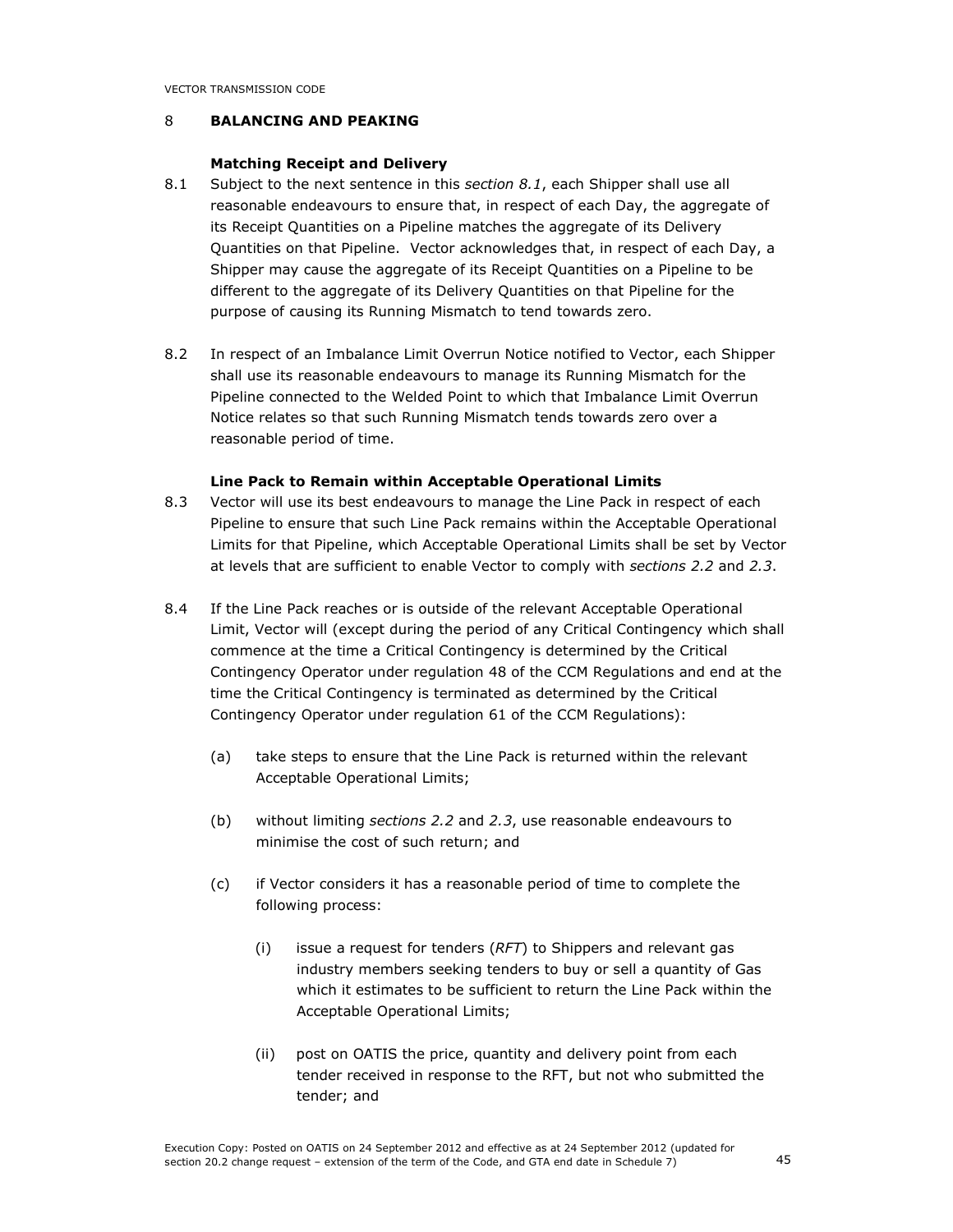(iii) if Vector accepts a tender at all, accept the lowest price tendered (if buying) or the highest price tendered (if selling) in response to the RFT,

and apply such Gas bought or sold to return the Line Pack within the Acceptable Operational Limits.

# Process for Compliance with Imbalance Limit Overrun Notices

- 8.5 If Vector receives an Imbalance Limit Overrun Notice from MDL in respect of a Welded Point, Vector shall:
	- (a) post the Imbalance Limit Overrun Notice on OATIS as soon as reasonably practicable after such receipt, but in any event, within 24 hours after such receipt; and
	- (b) as soon as reasonably practicable, but in any event, on the Day after Vector receives the Imbalance Limit Overrun Notice, post on OATIS:
		- (i) Vector's estimate, acting reasonably, of the contribution that the Vector Running Imbalance has had to the ROI at that Welded Point (if any) as at the date (the ILON AEOI Date) to which the Accumulated Excess Operational Imbalance specified in that Imbalance Limit Overrun Notice (the ILON AEOI) relates; and
		- (ii) Vector's estimate of the contribution that the Vector Running Imbalance has had to the ILON AEOI (Vector's Contribution), which shall be calculated as follows:

| Vector Running Imbalance |  | x the ILON AEOI |
|--------------------------|--|-----------------|
|--------------------------|--|-----------------|

ROI

where Vector Running Imbalance shall be calculated as at the ILON AEOI Date, provided that if the estimate is of an opposite sign to the ILON AEOI specified in that Imbalance Limit Overrun Notice, Vector's Contribution will be deemed to be zero.

- 8.6 In evaluating the price tendered for, and determining the cost of, Balancing Gas under section 8.4, Vector shall be entitled to take into account the direct cost of transporting that Gas to the relevant Welded Point and such transportation costs shall be allocated to the BPP along with the cost of the Balancing Gas.
- 8.7 All RFTs requested under section 8.4 shall be requested in accordance with the Tender Terms and shall be via a critical notice posted on OATIS. All notices given by Vector under this section 8 shall be posted on OATIS, or where OATIS is not available, in the manner set out under section 3.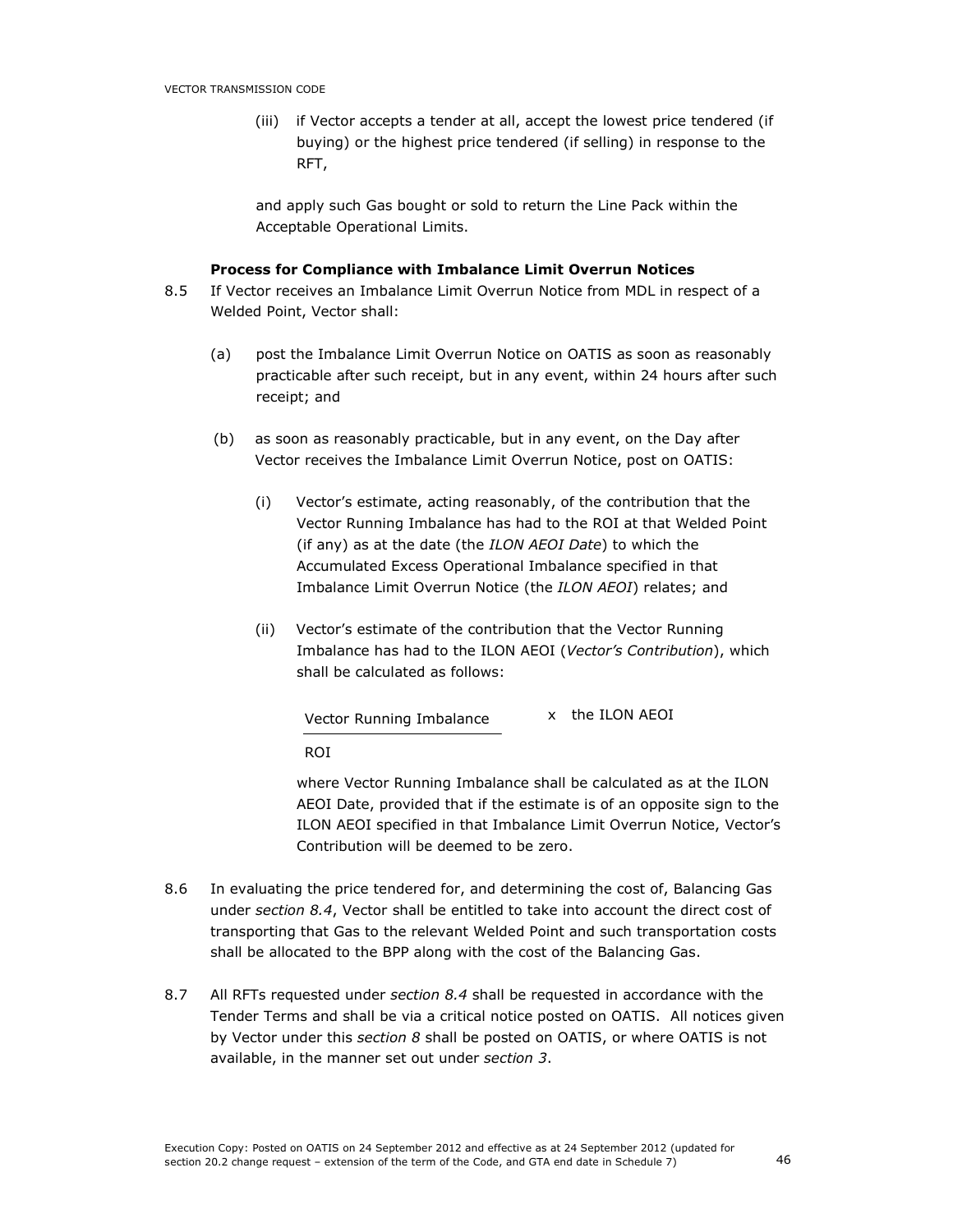# Aggregation of Mismatch

8.8 Where a Shipper has more than one TSA in respect of the same Pipeline, until 30 September 2009 Vector will, if requested in writing by that Shipper, calculate the Shipper's Mismatch as the aggregate Mismatch across all TSAs of that Shipper that relate to the same Pipeline. To avoid doubt, nothing in this section 8.8 shall entitle a Non-Code Shipper to aggregate its Mismatch under any transmission services agreement with Mismatch under any of its other transmission services agreements or TSAs.

### Balancing at Small Welded Points

- 8.9 Where MDL requires Vector to transfer any Accumulated Excess Operational Imbalance in accordance with section 12.5 of the MPOC, Vector will:
	- (a) determine each Shipper's Running Mismatch at the Small Welded Point in question at the end of the relevant Month;
	- (b) subject to sections  $8.10$  and  $8.11$  and any restrictions that MDL may impose, transfer (in relation to a Shipper) to a Large Welded Point an amount of Operational Imbalance at the Small Welded Point equivalent to that Shipper's Running Mismatch at the end of the relevant Month that is the same sign (being negative or positive) as the Accumulated Excess Operational Imbalance of the Small Welded Point at the end of that Month;
	- (c) effect the transfer of a Shipper's Running Mismatch as calculated under section 8.9(b) by:
		- (i) adjusting the amount of the relevant Shipper's Running Mismatch that relates to the Pipeline for which the Large Welded Point is a Receipt Point (Adjustment Amount) with effect from the end of the Day on which that transfer is made; and
		- (ii) adjusting the amount of that Shipper's Running Mismatch in relation to the Small Welded Point by the Adjustment Amount with effect from the end of the Day on which that transfer is made; and
	- (d) notify the relevant Shipper that a transfer has occurred under section 8.9(b), specifying the quantum of that transfer and to which Welded Point that quantum was transferred.
- 8.10 For the purposes of section 8.9, where the aggregate of all Shippers' and all Non-Code Shippers' Running Mismatch of the same sign as the Accumulated Excess Operational Imbalance at the Small Welded Point that MDL requires Vector to transfer in accordance with section 12.5 of the MPOC is greater than that Accumulated Excess Operational Imbalance, Vector will allocate the Accumulated Excess Operational Imbalance based on each such Shipper's Running Mismatch of that sign in the proportion that such Running Mismatch bears to the aggregate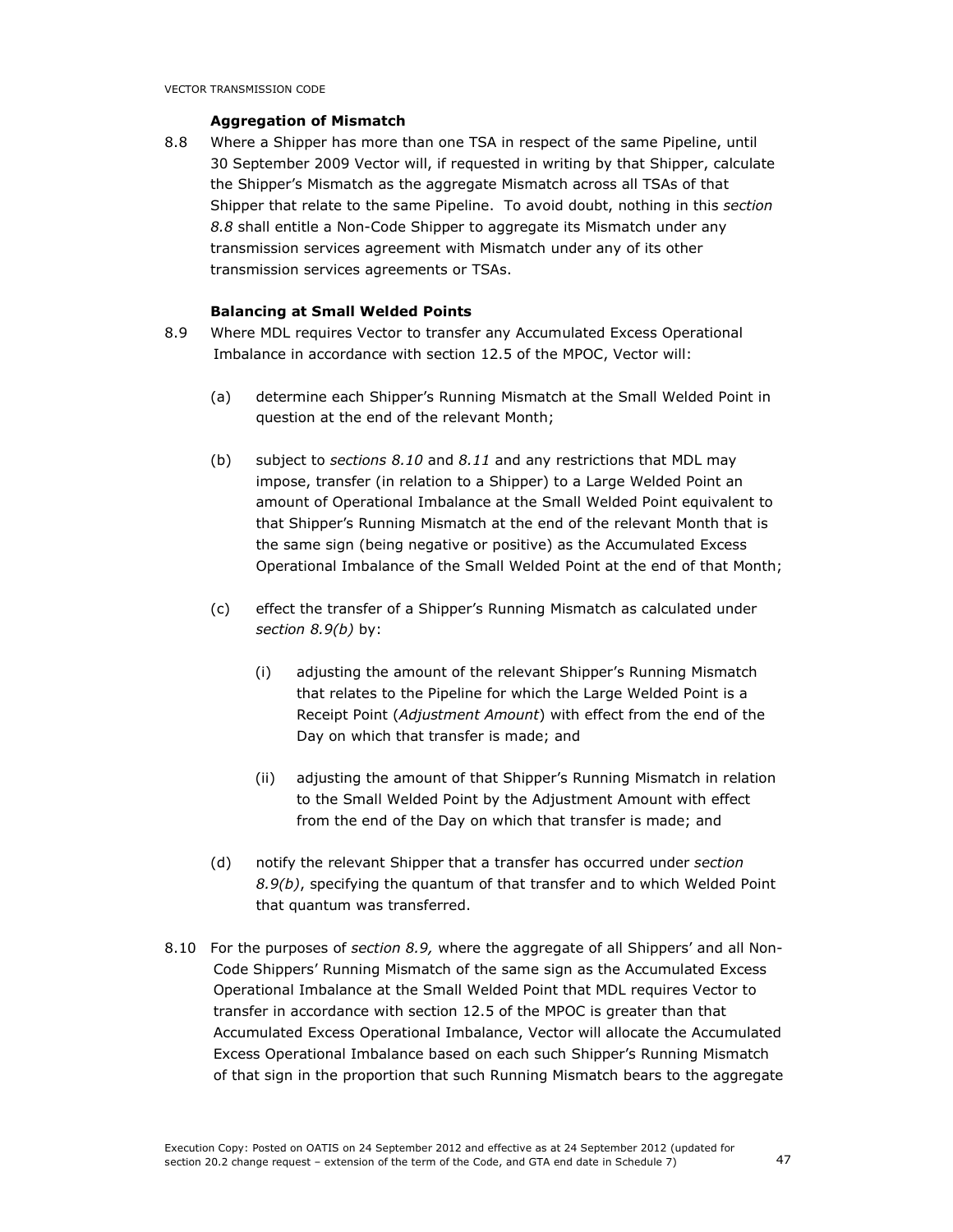of all such Shippers' Running Mismatch and all such Non-Code Shippers' Running Mismatch of that same sign.

8.11 Vector will not transfer a Shipper's Running Mismatch to any Large Welded Point on a Pipeline not used by that Shipper. Otherwise, Vector may, at its sole discretion (subject to any restrictions that MDL may impose), effect a transfer under section 8.9 or 8.10 to any Large Welded Point.

### Recovery of MPOC indemnity costs

- 8.12 To the extent that Vector, as a Welded Party, makes any payment to MDL pursuant to the indemnity in section 12.13 of the MPOC and has acted as a Reasonable and Prudent Operator:
	- (a) each Shipper who has a negative Running Mismatch on the Pipeline with the relevant Welded Point at the time to which that indemnity relates shall pay into the BPP Account the proportion of that indemnity payment allocated to them as calculated pursuant to the Shipper Allocation Formula, where, for the purposes of that formula, the relevant Day is the time to which that indemnity relates. The BPP Trustee will pay such amounts out of the BPP Account to Vector; and
	- (b) where Vector has a negative Vector Running Imbalance on the Pipeline with the relevant Welded Point at the time to which that indemnity relates, it shall be allocated and pay into the BPP Account an amount equal to the Vector Costs less the NCS Costs (each as defined in the Shipper Allocation Formula) then multiplied by the proportion that any negative Vector Running Imbalance on that Pipeline bears to the aggregate of any negative Vector Running Imbalance plus all Shipper's negative Running Mismatch on that Pipeline on the Day to which that indemnity relates.

Vector shall use its reasonable endeavours to cause Non-Code Shippers to pay into the BPP Account the relevant proportion of the indemnity payment attributable to them.

### Allocation of payments into and out of the BPP Pool

Payments to the Incentives Pool Trustee

- 8.13 If Vector, as a Welded Party, makes any payment to the Incentives Pool Trustee under the MPOC as a result of:
	- (a) an Incentives Pool Debit arising from an Excess Daily Imbalance in respect of a Day (the Claim Day) then the BPP Trustee shall make a payment out of the BPP Account to Vector or, if Vector requests, the Incentives Pool Trustee. The amount payable by Vector to the Incentives Pool Trustee will, in relation to a Pipeline, be allocated to Shippers and Vector as follows:
		- (i) to each Shipper who has a negative Mismatch on that Pipeline on the Claim Day in the proportion calculated pursuant to the Shipper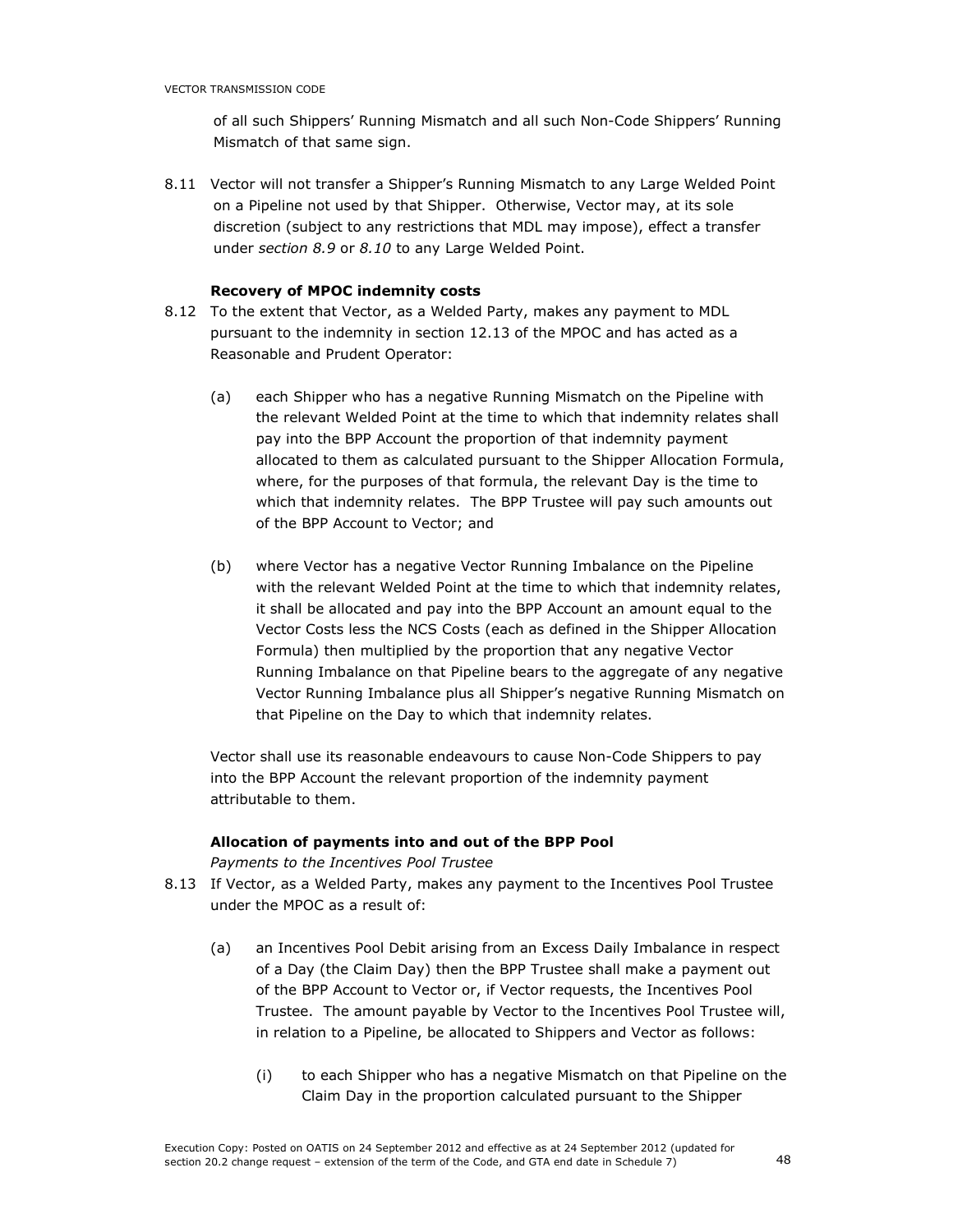Allocation Formula, where for the purposes of that formula, the relevant Day is the Claim Day, each reference to Running Mismatch is deemed to be replaced by a reference to Mismatch and each reference to Vector Running Imbalance is deemed to be replaced by a reference to Vector Imbalance; and

(ii) where Vector has a negative Vector Imbalance on that Pipeline on the Claim Day, the amount allocated to Vector shall be equal to the Vector Costs less the NCS Costs (each as defined in the Shipper Allocation Formula) then multiplied by the proportion that any negative Vector Imbalance on that Pipeline bears to the aggregate of any negative Vector Imbalance plus all Shippers' negative Mismatch on that Pipeline on that Claim Day,

and Vector and each such Shipper shall pay the amount so allocated to it into the BPP Account; or

- (b) a Peaking Limit being exceeded on a Day, the BPP Trustee shall make a payment out of the BPP Account to Vector or, if Vector requests, to the Incentives Pool Trustee. Where Vector, acting reasonably, determines such cost is on account of Gas delivered to:
	- (i) one Shipper only and not to a Non-Code Shipper, that Shipper shall pay the total amount of such cost into the BPP Account;
	- (ii) more than one Shipper, or one or more Shippers and any Non-Code Shipper(s), Vector shall divide such cost among those Shippers and the Non-Code Shippers (if applicable) in the proportion that Vector identifies each Shipper's or Non-Code Shipper's Gas contributed to that cost, and each Shipper shall pay into the BPP Account any part of such cost so allocated to it; or
	- (iii) more than one Shipper, or one or more Shippers and any Non-Code Shipper(s), but Vector is unable to identify to which of them the cost should be allocated under paragraph (b)(ii) above, Vector will divide the cost among all those Shippers and the Non-Code Shipper(s) (if applicable) on the Pipeline on which the Welded Point is located and for which that cost was paid, in the proportion that each Shipper's and Non-Code Shipper's quantity of Gas delivered on that Day on that Pipeline bears to the aggregate quantity of Gas so delivered on that Day on that Pipeline, and each Shipper shall pay into the BPP Account any part of the cost allocated to it,

except that, to the extent that Vector has contributed to the Peaking Limit being exceeded by failing to act as a Reasonable and Prudent Operator, Vector shall pay the amount of such cost into the BPP Account (and the amount payable by a Shipper under section  $8.13(b)(i)$ , (ii) or (iii) shall be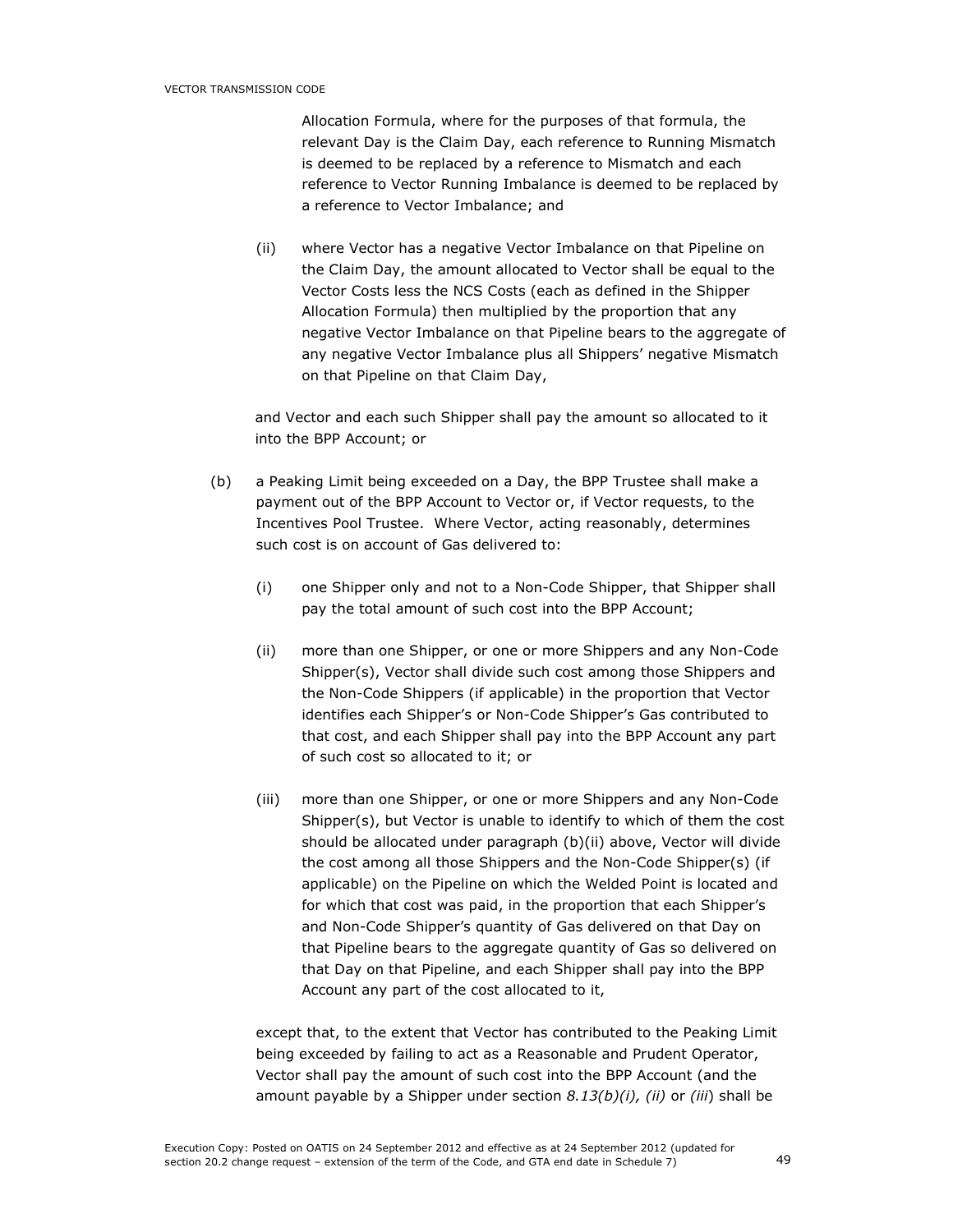reduced accordingly). For the purpose of section  $8.13(b)$ , a reference to a "Shipper" will not include any Shipper (and a reference to a "Non-Code Shipper" will not include any Non-Code Shipper) who has demonstrated to Vector's reasonable satisfaction that it did not cause Vector to incur, or contribute to Vector incurring, that cost.

# Claims for non-delivery

- 8.14 If, in respect of a Pipeline and a Day, a Shipper (Claiming Shipper) was not able to take all of the Gas to which it was entitled (prior to any Operational Flow Order or curtailment or shutdown effected by Vector pursuant to section 10.3 reducing that Shipper's entitlement) under its TSA and that Claiming Shipper considers, acting reasonably, that it has a bona fide claim and should be entitled to receive a payment under sections 8.15 and/or 8.16, that Claiming Shipper may make a claim in writing to Vector by the end of the Month following the Month in which that Gas was not able to be taken and, if that Claiming Shipper does make such a claim, it shall:
	- (a) state the quantity of Gas that it was unable to take on that Day; and
	- (b) provide (including if reasonably requested by Vector) sufficient information to enable Vector to:
		- (i) verify whether that quantity of Gas was not able to be taken by that Claiming Shipper; and
		- (ii) if applicable, make an Incentives Pool Claim,

and Vector shall:

- (c) verify the extent to which the claim by that Claiming Shipper was bona fide;
- (d) verify the quantity of the claim by that Claiming Shipper;
- (e) to the extent the quantity of the claim by that Claiming Shipper is verified under this section 8.14 (the Verified Claim), action that Verified Claim under sections 8.15 and/or 8.16, as applicable; and
- (f) verify the quantity of any bona fide claim from a Non-Code Shipper that the Non-Code Shipper was not able to take all of the Gas to which it was entitled under its transmission services agreement on that same Day (Non-Code Shipper Verified Claim).
- 8.15 It is agreed that:
	- (a) any recovery of payment from the Incentives Pool in respect of a Verified Claim and a Non-Code Shipper Verified Claim, in each case, that arises in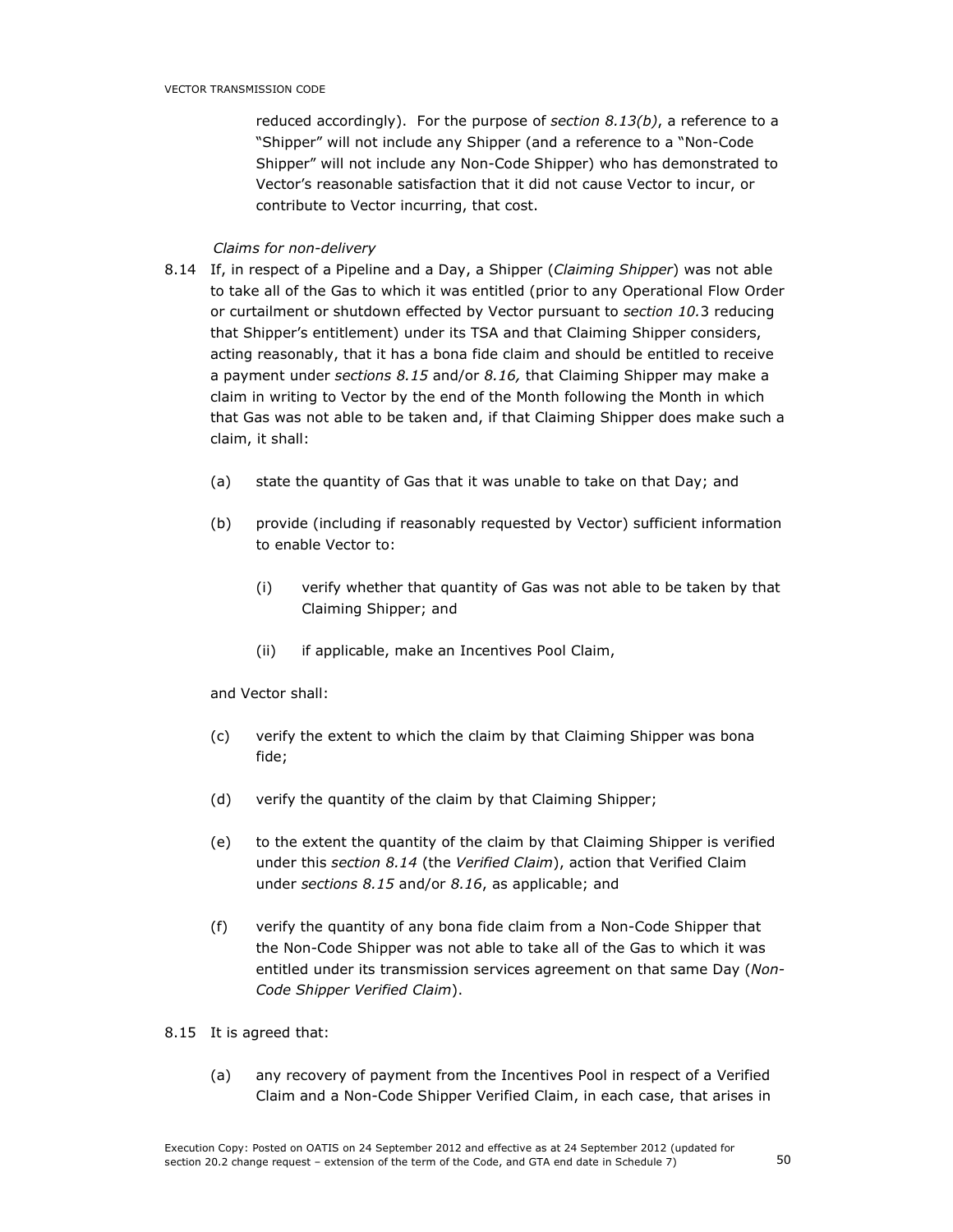whole or in part as a result of the same event or circumstance on the Maui Pipeline shall be allocated between Shipper(s) and Non-Code Shipper(s) in the proportion that each such verified claim bears to the aggregate of all such verified claims in respect of that same event or circumstance on the Maui Pipeline; and

- (b) if Vector determines that the Verified Claim arises in whole or in part as a result of the same event or circumstance on the Maui Pipeline (the Maui Quantity), Vector shall use all reasonable endeavours to pursue and seek recovery of payment from the Incentives Pool in respect of that Maui Quantity. To the extent payment for any Maui Quantity from the Incentives Pool is recovered from MDL (the Incentives Pool Payment), Vector shall make such Incentives Pool Payment into the BPP Account. The BPP Trustee shall pay each Claiming Shipper who made a Verified Claim in respect of which that Incentives Pool Payment was made, an amount of the Incentives Pool Payment that was allocated to Shippers pursuant to section  $8.15(a)$ , such amount to be allocated to each Claiming Shipper in the proportion that its Maui Quantity bears to the aggregate of all such Claiming Shippers' Maui Quantities.
- 8.16 The BPP Trustee shall pay each Claiming Shipper with a Verified Claim (in addition to any amount payable to that Claiming Shipper pursuant to section 8.15) an amount based on the following calculation:

Shipper's Verified Claim x DIP

provided that:

- (a) the Shipper's Verified Claim shall be deemed to be reduced by that Shipper's Maui Quantity (if any) (Adjusted Verified Claim), regardless of whether an Incentives Pool Payment in relation to that Maui Quantity is received by Vector;
- (b) the BPP Trustee's liability (after the application of section  $8.16(a)$ ) to pay that Claiming Shipper under this section 8.16 shall be limited to the aggregate amount recovered under section 8.17 and any amount recovered by Vector from a Non-Code Shipper (which amount Vector shall pay to the BPP Trustee) as a result of that Non-Code Shipper's negative Mismatch giving rise or contributing to the Claiming Shipper's Verified Claim (and the BPP Trustee and Vector, as applicable, shall use all reasonable endeavours to recover such amounts as soon as reasonably practicable). Where the aggregate amount recovered under this section 8.16(b) and section 8.17 is less than the aggregate of the amount payable to all Claiming Shippers under this section 8.16 (after the application of section  $8.16(a)$ ), the BPP Trustee shall pay the amount so recovered to each such Claiming Shipper that is entitled to receive a payment under this section 8.16 based on the proportion that the BPP Trustee's liability to that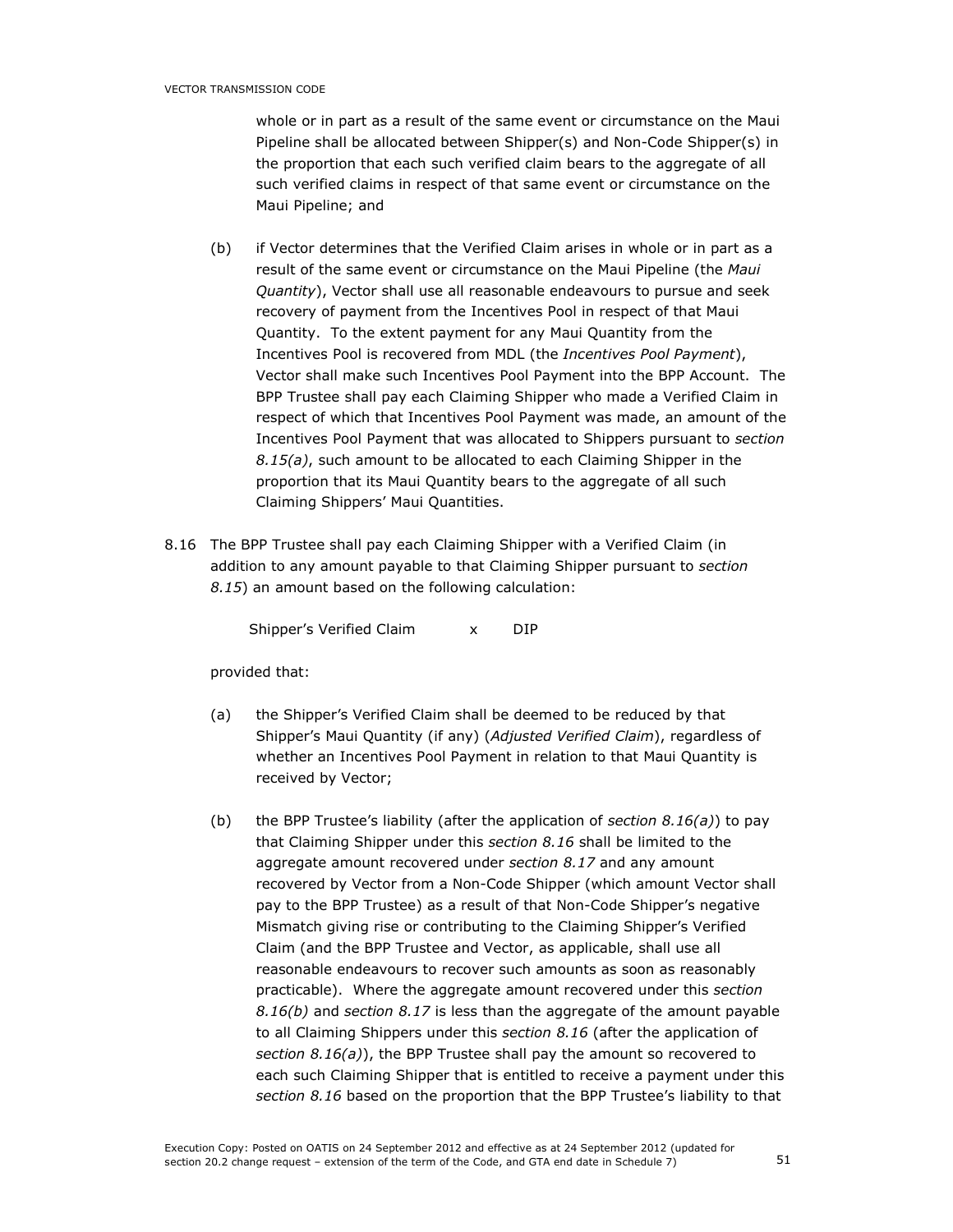Claiming Shipper under this section 8.16 bears to the aggregate of the BPP Trustee's liability to all such Claiming Shippers with Adjusted Verified Claims under this section 8.16; and

(c) in respect of each amount to be paid or recovered under section 8.15, 8.16 or 8.17, such amount arises in whole or in part as a result of the same event or circumstance.

# Payment for causing non-delivery

8.17 Where, in respect of a Pipeline and a Day on which a Claiming Shipper has a Verified Claim, Vector has negative Vector Imbalance or a Shipper has a negative Mismatch then, Vector (if applicable) and/or each such Shipper shall pay an amount directly into the BPP Account calculated as follows:

| (a) | Amount Payable<br>by a Shipper for a                              | $=$ | that Shipper's Negative<br>Mismatch                                                      | x DIP x ( $\Sigma$ Adjusted Verified<br>Claims) |
|-----|-------------------------------------------------------------------|-----|------------------------------------------------------------------------------------------|-------------------------------------------------|
|     | Shipper's                                                         |     | $(\Sigma$ Negative Mismatch +                                                            |                                                 |
|     | Negative<br>Mismatch                                              |     | Vector Negative Imbalance)                                                               |                                                 |
| (b) | Amount Payable<br>by Vector for a<br>negative Vector<br>Imbalance | =   | Vector Negative Imbalance<br>$(\Sigma$ Negative Mismatch +<br>Vector Negative Imbalance) | x DIP x ( $\Sigma$ Adjusted Verified<br>Claims) |

where:

∑ Adjusted Verified Claims means the sum of all Shippers' relevant Adjusted Verified Claims in respect of that Pipeline on that Day;

∑ Negative Mismatch means the sum of all Shippers' negative Mismatch on that Pipeline on that Day;

Shipper's Negative Mismatch means the relevant Shipper's negative Mismatch for that Pipeline on that Day; and

Vector Negative Imbalance means any negative Vector Imbalance for that Pipeline on that Day,

provided that, for that Pipeline for that Day:

(c) subject to section  $8.17(d)$  and (e), the aggregate liability of Vector and/or each such Shipper to pay into the BPP Account under this section 8.17 shall be limited to the amount payable for the aggregate Adjusted Verified Claims of all Claiming Shippers under section  $8.16(a)$  less any amounts recovered from the Non-Code Shippers pursuant to section 8.16(b);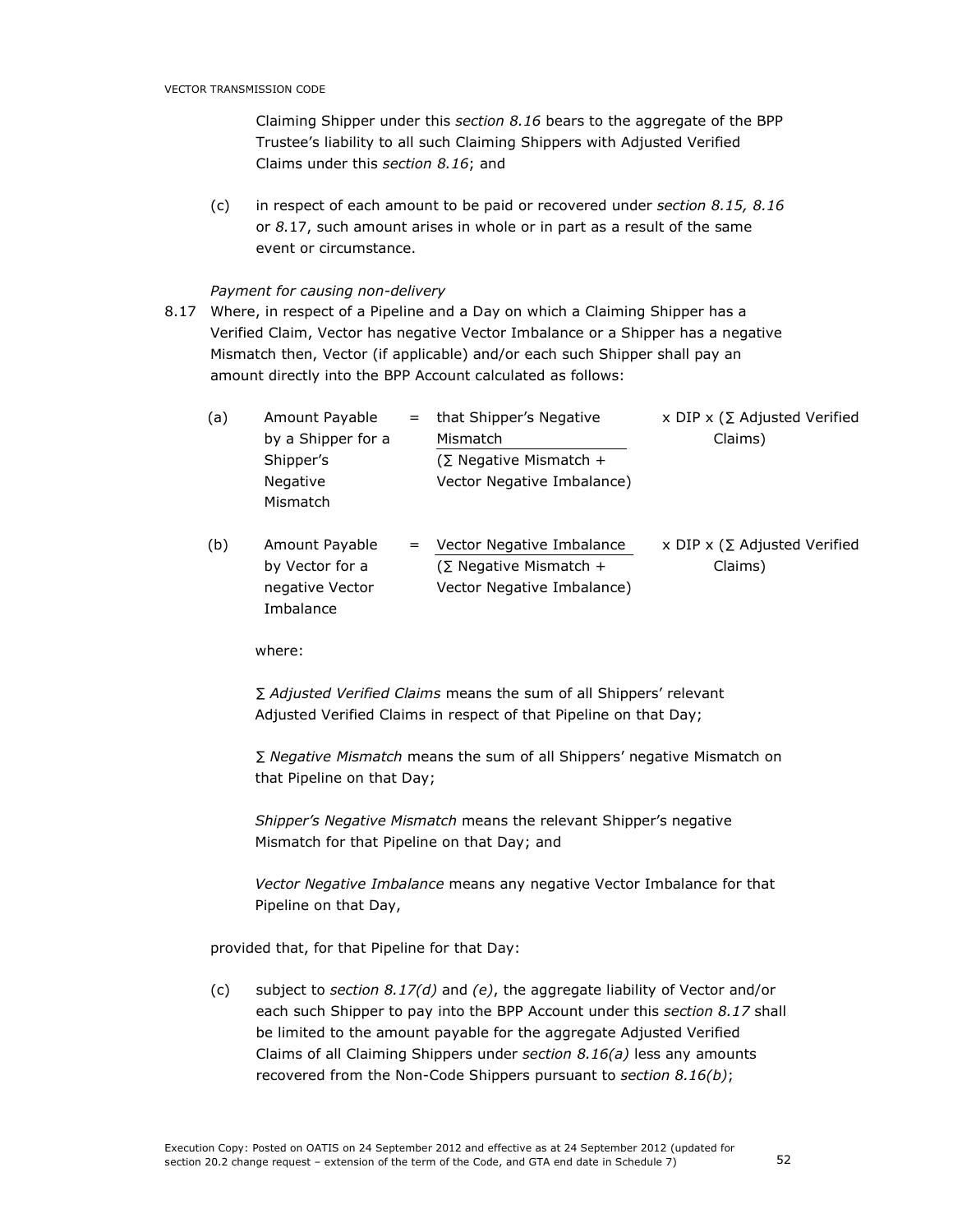- (d) the liability of a Shipper shall be limited to that Shipper's Negative Mismatch on that Day; and
- (e) the liability of Vector shall be limited to any negative Vector Imbalance on that Day.

# Where a sale or purchase of Balancing Gas occurs

- 8.18 If, for a Day, a payment is required as a result of a sale or purchase of Balancing Gas under section 8.4 (which, to avoid doubt, will not include payments associated with Vector Running Imbalance) then:
	- (a) where Vector purchases Gas, the BPP Trustee shall make a payment out of the BPP Account to Vector or, if Vector requests, the Gas Provider who sold such Gas. Each Shipper who has a negative Running Mismatch on the relevant Pipeline on the BPP Allocation Day shall purchase a quantity of Gas from Vector. Such quantity shall be calculated by dividing the quantity of Gas so purchased by Vector among all Shippers and Non-Code Shippers with a negative Running Mismatch on the relevant Pipeline on the BPP Allocation Day in accordance with this section  $8.18(a)$ . Title to such Gas shall be deemed to have passed on the BPP Allocation Day. Each such Shipper shall pay into the BPP Account the proportion of costs paid by Vector in relation to the purchased Gas that such Shipper's negative Running Mismatch on that Pipeline on the BPP Allocation Day bears to the aggregate of all Shippers' and all Non-Code Shippers' negative Running Mismatch, in each case on that Pipeline and on the BPP Allocation Day;
	- (b) where Vector sells Gas, Vector shall pay the proceeds of such sale into the BPP Account. Each Shipper who has a positive Running Mismatch on the relevant Pipeline on the BPP Allocation Day shall sell a quantity of Gas to Vector. Such quantity shall be calculated by dividing the quantity of Gas so sold by Vector among all Shippers and Non-Code Shippers who have a positive Running Mismatch on the relevant Pipeline on the BPP Allocation Day in accordance with this section  $8.18(b)$ . Title to such Gas shall be deemed to have passed on the BPP Allocation Day. Each Shipper shall be entitled to receive from the BPP Account the proportion of funds received by Vector for the sale of such Gas that such Shipper's positive Running Mismatch bears to the aggregate of all Shippers' and all Non-Code Shippers' positive Running Mismatch, in each case on that Pipeline and on the BPP Allocation Day.

### Where a Cash-out occurs

- 8.19 If, for a day, a payment is required as a result of a Cash-out then:
	- (a) where Vector purchases Gas, the BPP Trustee shall make a payment out of the BPP Account to Vector or, if Vector requests, the Gas Provider who sold such Gas. Each Shipper who has a negative Running Mismatch on the relevant Pipeline on the BPP Allocation Day shall purchase a quantity of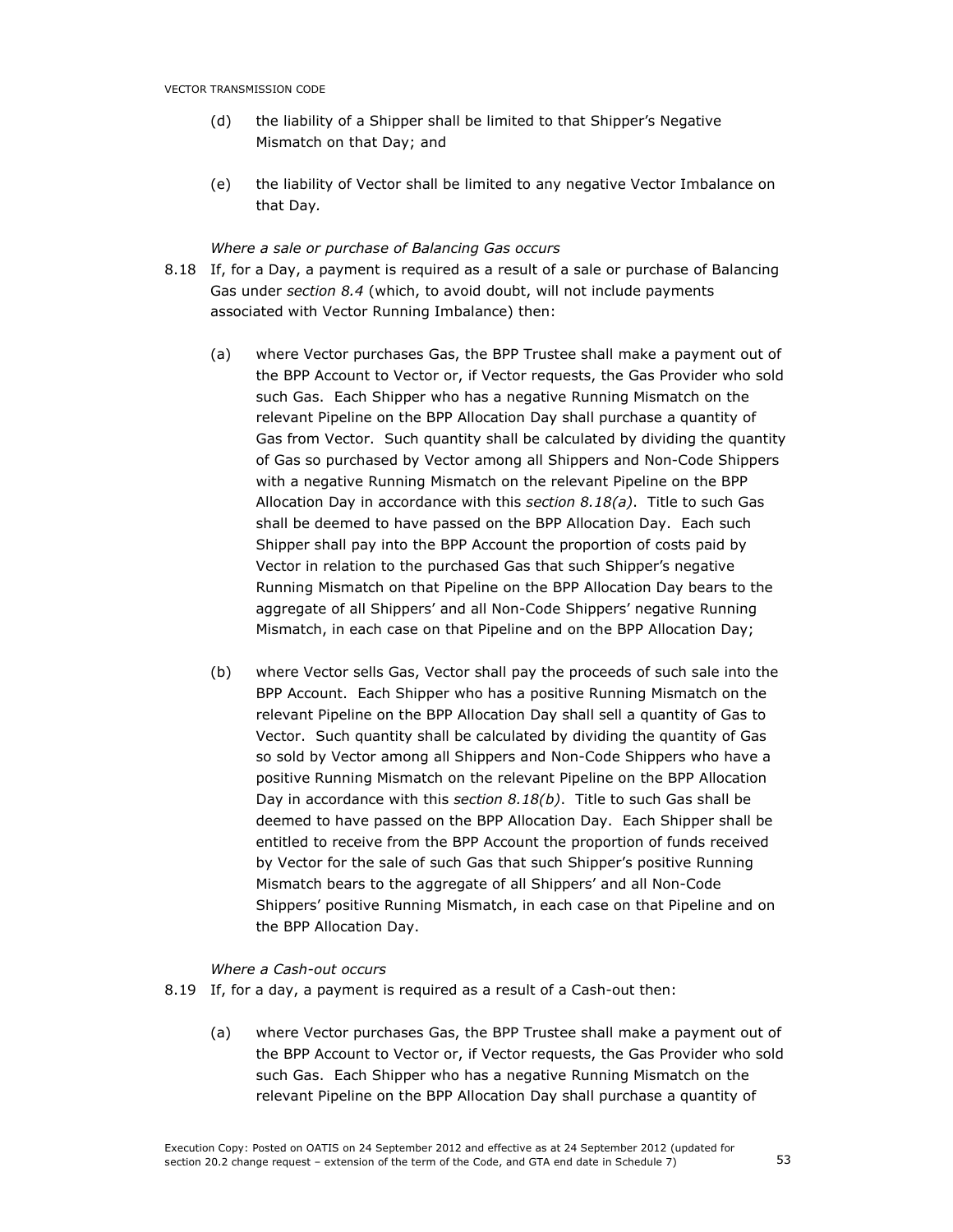Gas from Vector. Such quantity shall be calculated and allocated by dividing the quantity of Gas so purchased by Vector from the Gas Provider among all Shippers with a negative Running Mismatch and Vector, if it has a negative Vector Running Imbalance, in each case on the relevant Pipeline on the BPP Allocation Day, in accordance with sections  $8.19(a)(i)$  and (ii). Title to such Gas shall be deemed to have passed on the BPP Allocation Day. The costs paid by Vector in relation to the purchased Gas shall be allocated to Shippers and Vector as follows:

- (i) each such Shipper with a negative Running Mismatch on the relevant Pipeline on the BPP Allocation Day shall be allocated and pay into the BPP Account an amount calculated pursuant to the Shipper Allocation Formula, where, for the purposes of that formula, the relevant Day is the BPP Allocation Day; and
- (ii) where Vector has a negative Vector Running Imbalance on the relevant Pipeline, Vector shall be allocated an amount equal to the Vector Costs less the NCS Costs (each as defined in the Shipper Allocation Formula) then multiplied by the proportion that the negative Vector Running Imbalance on that Pipeline on that BPP Allocation Day bears to the aggregate of any such negative Vector Running Imbalance plus all Shippers' negative Running Mismatch on that Pipeline on that BPP Allocation Day;
- (b) where Vector sells Gas, Vector shall pay the proceeds of such sale into the BPP Account. Each Shipper who has a positive Running Mismatch on the relevant Pipeline on the BPP Allocation Day shall sell a quantity of Gas to Vector. Such quantity shall be calculated by dividing the quantity of Gas so sold by Vector among all Shippers who have a positive Running Mismatch and Vector, if it has a positive Vector Running Imbalance, in each case on the relevant Pipeline on the BPP allocation Day, in accordance with sections  $8.19(b)(i)$  and (ii). Title to such Gas shall be deemed to have passed on the BPP Allocation Day. The proceeds of such sale shall be allocated to Shippers and Vector and paid out of the BPP Account as follows:
	- (i)each Shipper shall be entitled to receive from the BPP Account an amount calculated as follows:

| Amount       | $=$ | Shipper's positive RM | x (Vector Funds – NCS |
|--------------|-----|-----------------------|-----------------------|
| Payable to a |     | $(\Sigma$ SRM + VRI)  | Funds)                |
| Shipper      |     |                       |                       |

where, in respect of that Pipeline and on the BPP Allocation Day:

Shipper's positive RM means the Shipper's positive Running Mismatch;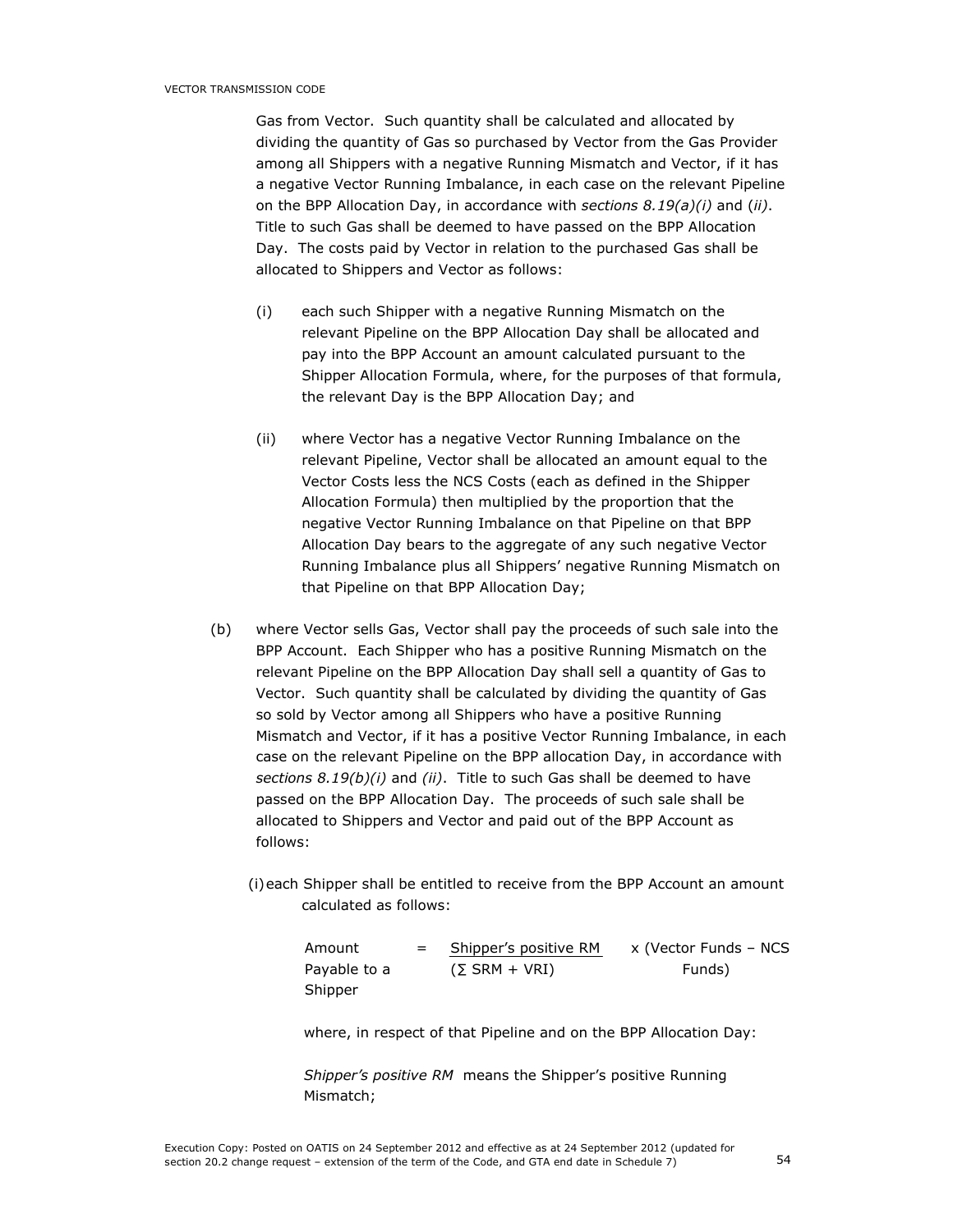∑ SRM means the aggregate of all Shippers' positive Running Mismatch;

VRI means positive Vector Running Imbalance;

Vector Funds means the funds received by Vector for the sale of such Gas; and

NCS Funds means the Non-Code Shippers' funds, calculated as follows:

NCS Funds

\n
$$
= \frac{\Sigma \text{ NCSRM}}{(\Sigma \text{ SRM} + \Sigma \text{ NCSRM})} \times \text{Vector Funds}
$$

where, in respect of that Pipeline and on the BPP Allocation Day:

∑ NCSRM means the aggregate of all Non-Code Shippers' positive Running Mismatch.

(ii) where Vector has a positive Vector Running Imbalance on the relevant Pipeline, Vector shall be entitled to receive from the BPP Account an amount equal to the Vector Funds less the NCS Funds (each as defined in section  $8.19(b)(i)$  above) then multiplied by the proportion that any positive Vector Running Imbalance on that Pipeline on that BPP Allocation Day bears to the aggregate of any positive Vector Running Imbalance plus all Shippers' positive Running Mismatch, in each case on that Pipeline on that BPP Allocation Day.

# Financially neutral

8.20 Vector, in its capacity as pipeline owner and operator, shall only recover direct costs in relation to, and will not add a margin in respect of, the sale and purchase of Balancing Gas or a Cash-out (to avoid doubt, this does not prevent Vector from making a profit from Transmission Charges relating to Balancing Gas). However, Vector shall be entitled to recover costs paid to a third party for the administration of Vector's operation of the BPP Account, including audit fees and bank charges (net of any interest earned). Vector shall recover such administration costs from each Shipper, and each Shipper shall pay such administration costs, in the proportion that the quantity of each Shipper's aggregate deliveries of Gas bears to the quantity of all Shippers' aggregate deliveries of Gas over the relevant period.

### **Corrections**

- 8.21 Subject to section 16.17, if, on or after the BPP Commencement Day:
	- (a) Vector becomes aware that any Information (other than MDL-supplied Information) is incorrect (Information Error), it shall: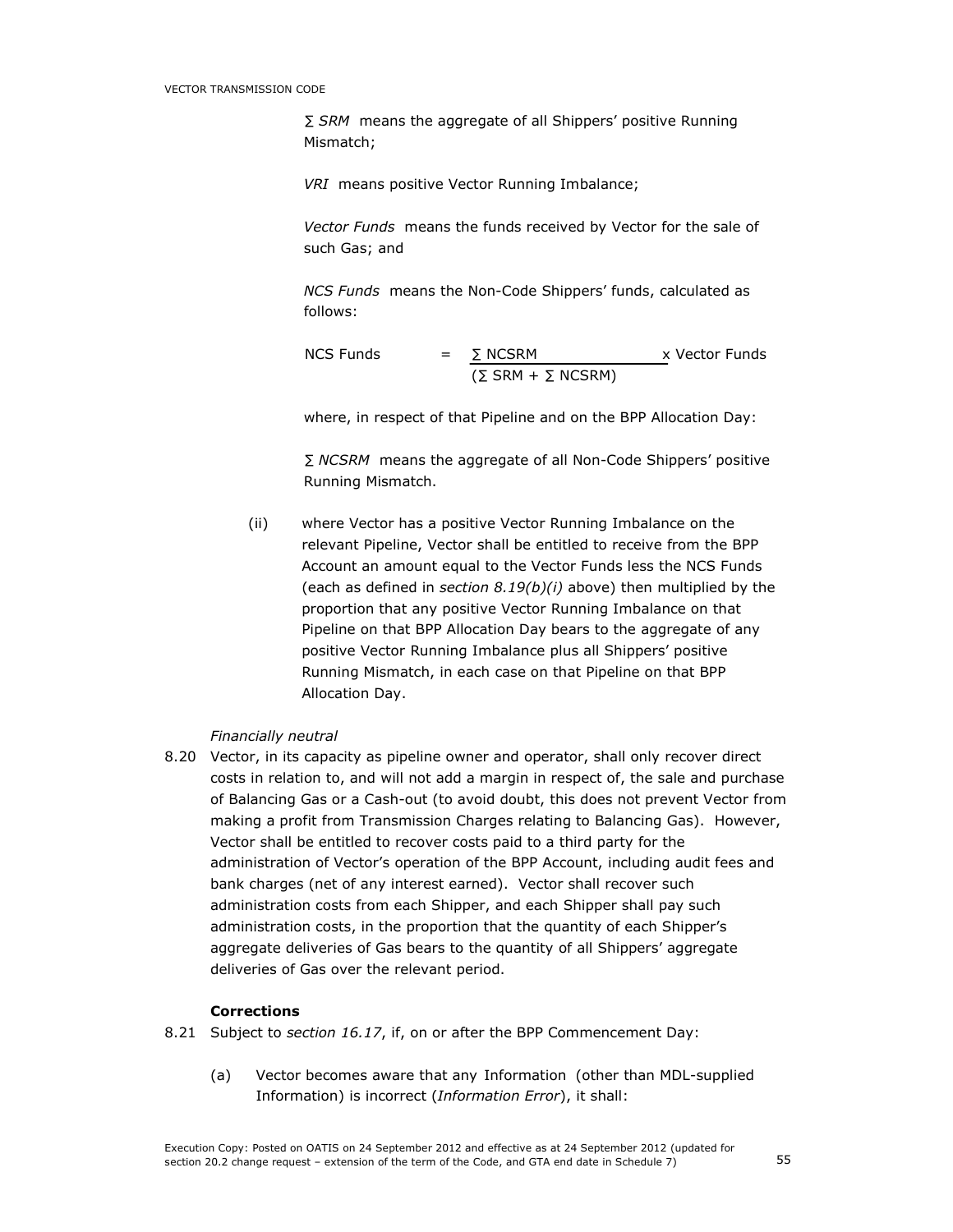- (i) not be required to alter or undo any allocation or transfer based on that Information; and
- (ii) within two Business Days of becoming aware of the Information Error, post on OATIS notification of that Information Error; and
- (iii) in respect of each Day affected by the Information Error (each an Affected Day), with effect from the start of the first day of the Month following the Month in which Vector becomes aware of the Information Error (the Correction Date);
	- (A) for each Shipper, correct its Receipt Quantities (as notified by the Gas Transfer Agent) and/or Delivery Quantities and Mismatch; and
	- (B) for Vector, correct the Vector Imbalance,

in each case so as to remove the effect of the Information Error on each Affected Day; and

(C) recalculate each Shipper's Running Mismatch and the Vector Running Imbalance for each Affected Day and each following Day, to effect a correction to the opening Running Mismatch and opening Vector Running Imbalance positions at the start of the Correction Date; and then

as soon as reasonably practical after the completion of the corrections and recalculations described in paragraphs (A)-(C) above, post on OATIS a notification of the correction of the Information Error. For the avoidance of doubt Vector shall not be required to correct any BPP Amount paid or payable by any Party affected by the Information Error;

- (b) Vector receives a notice that any Information supplied by MDL is incorrect (MDL Information Error), it shall:
	- (i) within two Business Days of becoming aware of an MDL Information Error post on OATIS notification of the MDL Information Error;
	- (ii) settle the MDL Information Error with MDL as soon as reasonably practicable following notification in accordance with section  $8.21(b)(i)$  and within two Business Days of that settlement post on OATIS notification that the MDL Information Error has been settled and the impact of the settlement on the Shippers Receipt Quantities and/or Delivery Quantities;
	- (iii) in respect of each Day affected by the MDL Information Error, with effect from no earlier than the start of the first day of the Month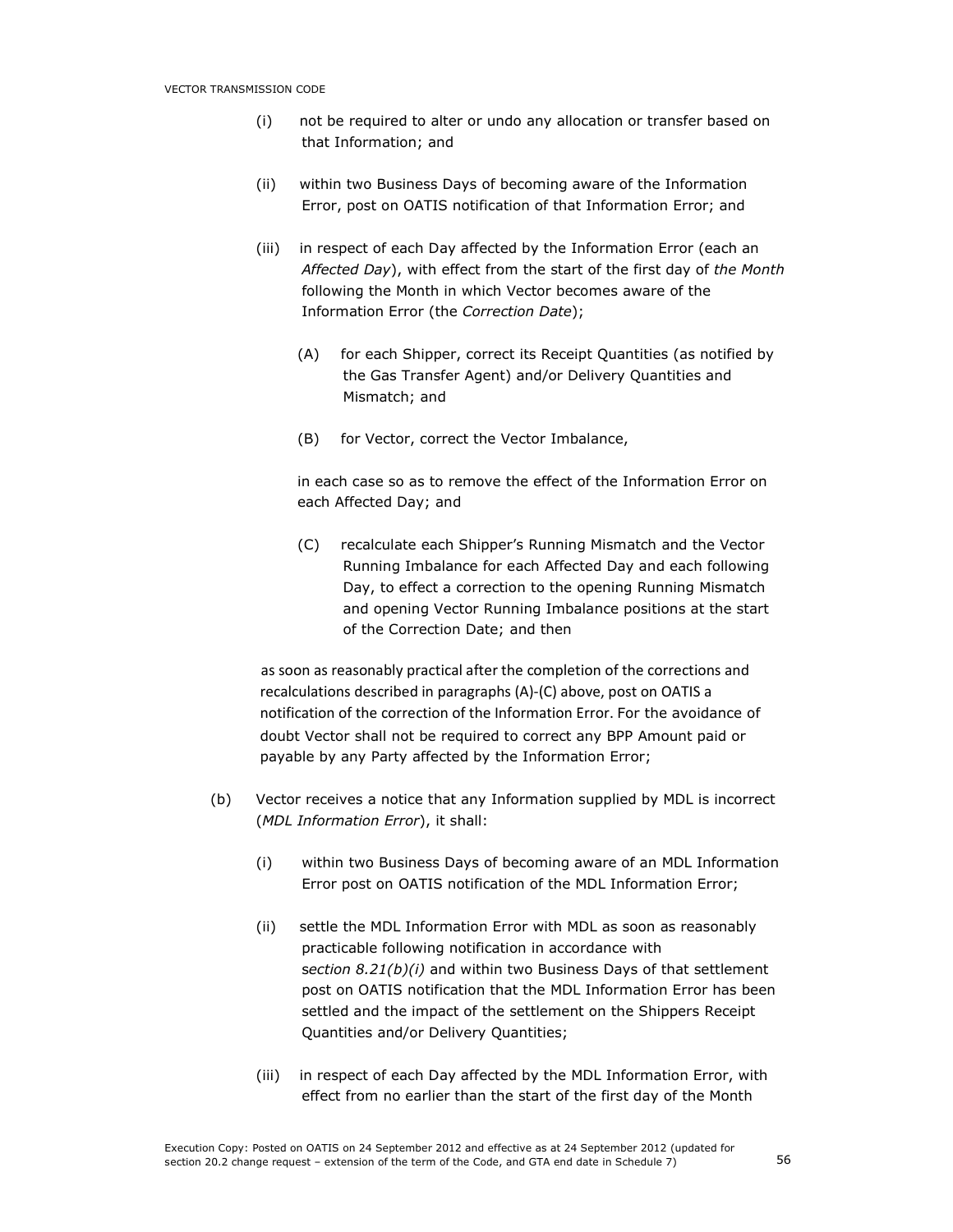following the Month in which Vector settles the MDL Information Error (the MDL Correction Date);

- (A) for each Shipper, correct its Receipt Quantities and/or Delivery Quantities and Mismatch; and
- (B) for Vector, correct the Vector Imbalance,

 in each case so as to remove the effect of the MDL Information Error, and then;

- (C) recalculate each Shipper's Running Mismatch and Vector's Vector Running Imbalance for each Affected Day and each following day to effect a correction to the opening Running Mismatch and opening Vector Running Imbalance positions at the start of the MDL Correction Date; and
- (iv) as soon as reasonably practicable after the completion of the corrections and recalculations described in paragraphs (A)-(C) above, post on OATIS a notification of the correction of the MDL Information Error; and
- (v) as soon as is reasonably practicable following notification in accordance with section  $8.21(b)(iv)$ , issue a debit note or credit note in accordance with the Goods and Services Tax Act 1985 for any BPP Amounts where appropriate to give effect to the settlement of the MDL Information Error.

### Peaking

- 8.22 If a Shipper suspects that it will take a quantity of Gas in an Hour at a Delivery Point at a rate which may cause a Peaking Limit to be exceeded, then that Shipper may give written notice to Vector specifying the:
	- (a) Hours during which it expects to take such Gas;
	- (b) quantity of such Gas it expects to take in each such Hour; and
	- (c) relevant Delivery Point and Receipt Point.

Upon receipt of such notice, Vector shall seek MDL's consent to exceed the relevant Peaking Limit under section 13.2 of the MPOC. If MDL does not give its consent to a Shipper exceeding a Peaking Limit, the Shipper shall not cause the Peaking Limit to be exceeded. Nothing in this section 8 shall imply any approval or acknowledgement by Vector of a Shipper exceeding a Peaking Limit.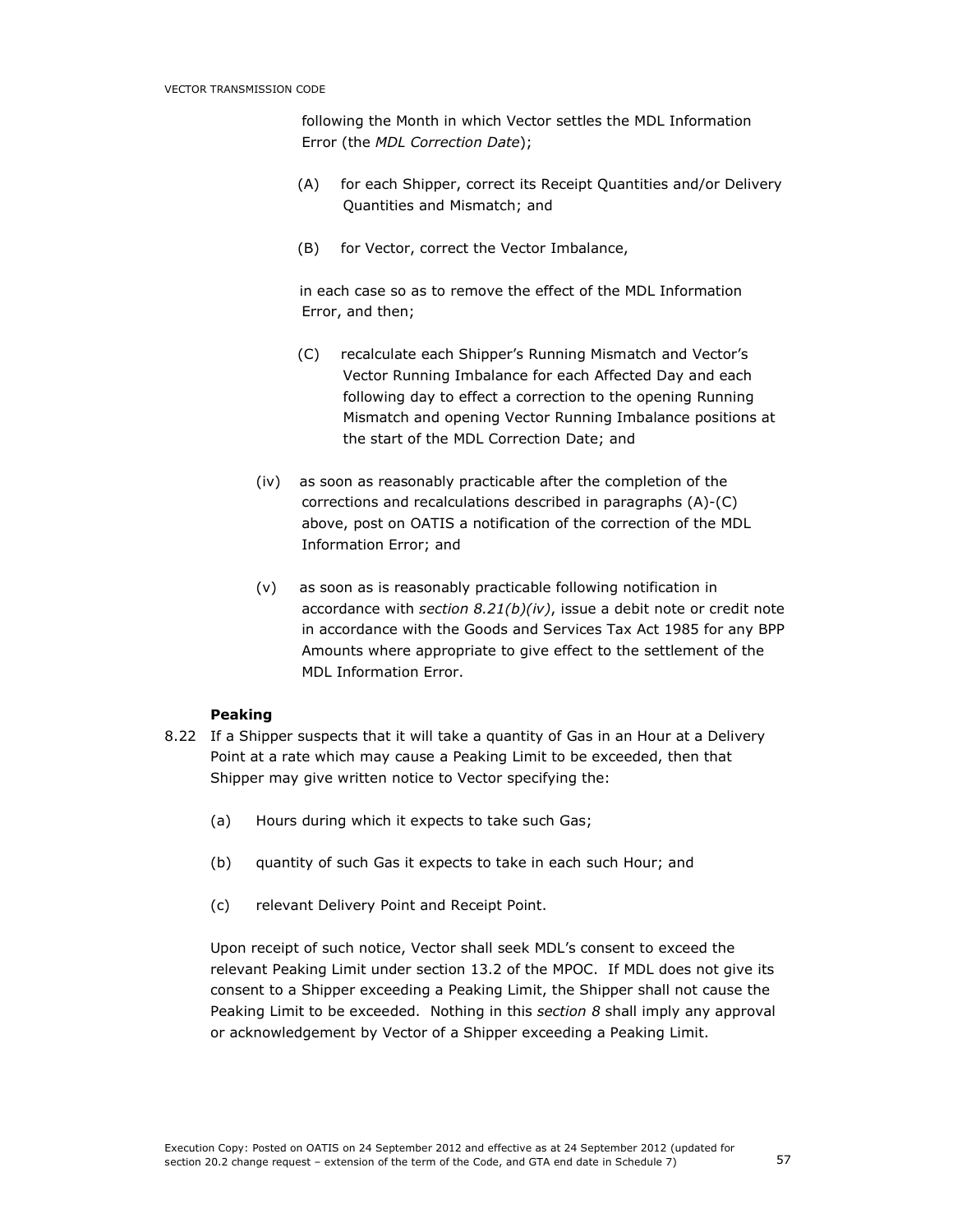8.23 If Vector reasonably considers that a Peaking Limit will be exceeded, Vector will give notice to each Shipper via OATIS of the anticipated excess as soon as reasonably practicable.

### Balancing and Peaking Pool

- 8.24 Vector shall open an interest-bearing bank account with a registered bank in New Zealand known as the "BPP Account". All money held in the BPP Account (including any interest earned on such money) will be held by the BPP Trustee for payment in accordance with this section 8 for the benefit of Shippers, Non-Code Shippers and Vector or, if Vector makes a request under sections 8.13, 8.18(a) and/or 8.19(a), the Incentives Pool Trustee and/or the Gas Provider. Vector warrants that:
	- (a) the BPP Account is an account separate from all of Vector's other bank accounts;
	- (b) the amounts in the BPP Account will not be subject to any charge or encumbrance in favour of any bank or third party; and
	- (c) where requested by a Shipper who is required to make or entitled to receive payment into or from the BPP Account under this section 8, Vector shall procure from the bank with which the BPP Account is maintained a written acknowledgement that the funds in it are held on trust by Vector and are not funds of Vector, or to be commingled with funds of Vector, except as expressly provided for in this section 8.

### Payments from BPP Account

- 8.25 The BPP Trustee shall:
	- (a) make any payments from the BPP Account in accordance with:
		- (i) this section 8 only to Shippers and Vector or, if Vector makes a request under sections 8.13, 8.18(a) and/or 8.19(a), the Incentives Pool Trustee and/or the Gas Provider; and
		- (ii) the equivalent section to section  $8$  in a Non-Code Shipper's transmission services agreement only to Non-Code Shippers and Vector or, if Vector makes a request under the equivalent sections to sections 8.13, 8.18(a) and/or 8.19(a), the Incentives Pool Trustee and/or the Gas Provider;
	- (b) have, and may exercise, the power to borrow for the purpose of enabling payments from the BPP Account to be made pursuant to *paragraph (a)* above.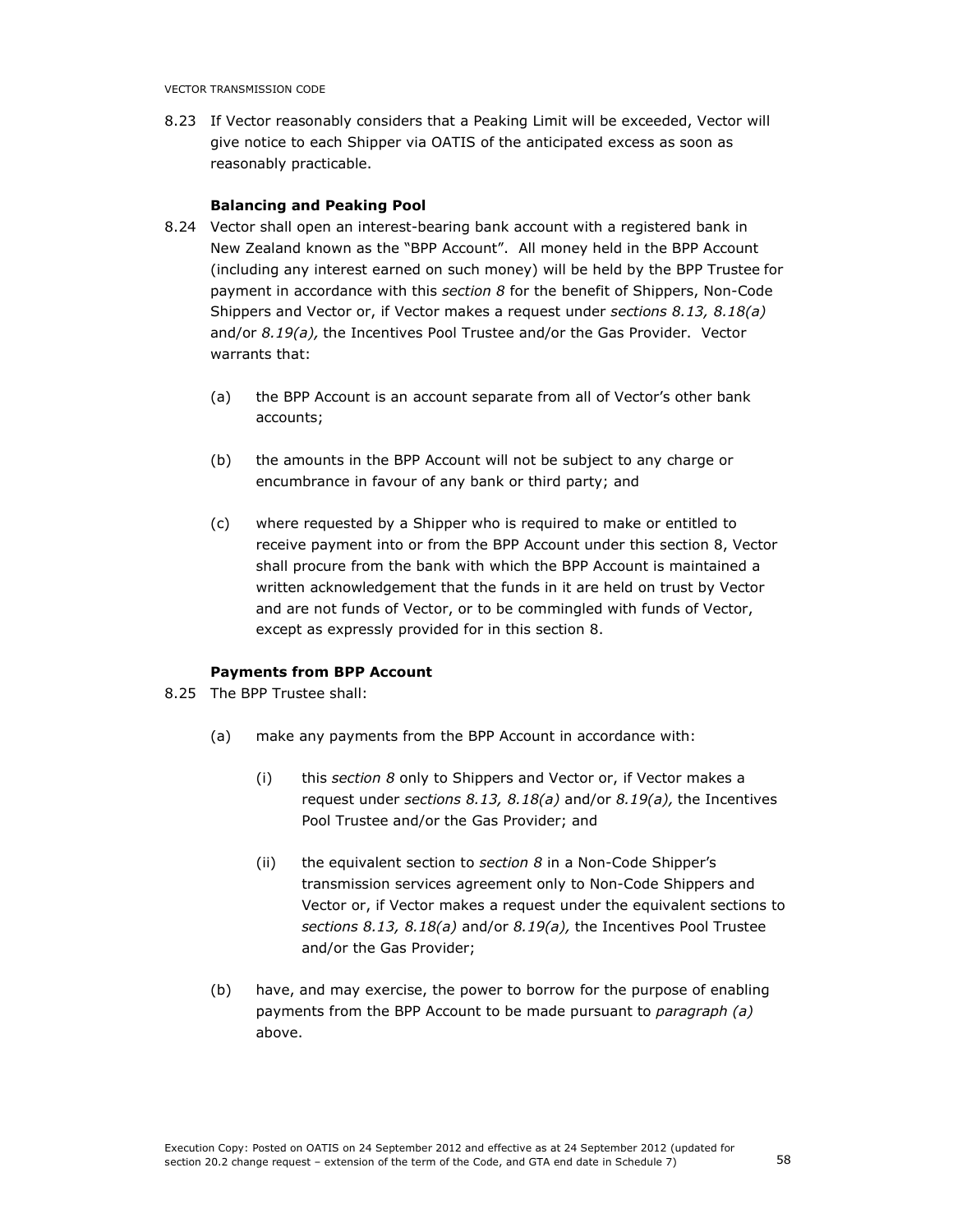# Books and Records

8.26 The BPP Trustee shall keep full, complete and current records of all money paid into and out of the BPP Account.

# Trustee's Liability

8.27 The BPP Trustee's liability shall be limited to the funds for the time being in, or payable to, the BPP Account (the Funds), unless the BPP Trustee has been negligent or is in wilful default of its obligations under the relevant TSA, in which case, the BPP Trustee's liability shall not be limited to the Funds but the limitations and exclusions set out in section 23 shall apply.

# Audit

- 8.28 The BPP Trustee shall ensure that the BPP is audited within three Months following the end of each Year in respect of that Year by a duly qualified, independent auditor against the BPP Trustee's obligations under this section 8 and shall post that independent auditor's report on OATIS.
- 8.29 A Shipper may request the BPP Trustee to have the BPP audited by a duly qualified, independent auditor, against the BPP Trustee's obligations in this section 8 and the BPP Trustee shall do so unless an audit of the BPP has been initiated (whether by the BPP Trustee or at any Shipper's request) within the 6 months prior to the then current request. The BPP Trustee shall post that independent auditor's report on OATIS. The costs of such audit and auditor will be at that Shipper's sole cost unless the auditor finds an error with a value that is greater than \$10,000.

## No Limitation

8.30 The limitations arising under section 23 shall not apply to any liability to make a payment into or out of the BPP arising under this section 8.

### Liquidated Damages Regime

- 8.31 Subject to section 8.32, Vector and each Shipper acknowledges that any amount payable under this section 8 does not constitute a penalty and is a reasonable and genuine pre-estimate of Loss that may be suffered in the circumstances.
- 8.32 To the extent that Vector has failed to act as a Reasonable and Prudent Operator and a Shipper is not able to take all of the Gas to which it was entitled under its TSA, nothing in this section 8 will limit the rights and remedies of a Shipper against Vector (except where the exception in section  $8.13(b)$  applies, in which case the Shipper's sole remedy against Vector shall be as set out in that section  $8.13(b)$ ).

# Contingency Imbalances

8.33 Vector shall calculate the Contingency Imbalances (volume and value) for each Day on which a Critical Contingency exists, in accordance with the Critical Contingency Management Plan.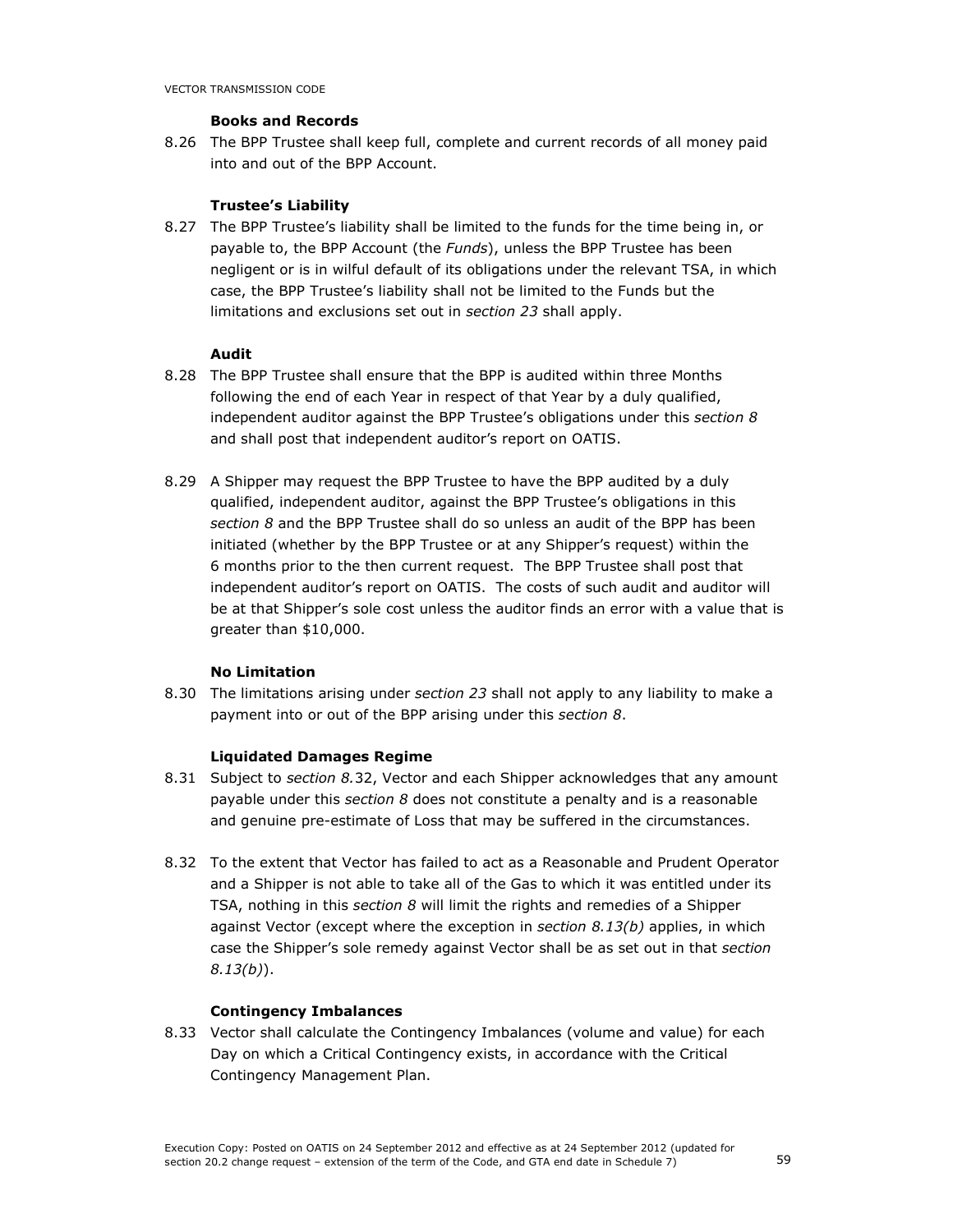VECTOR TRANSMISSION CODE

- 8.34 Except as provided in the Critical Contingency Management Plan, all Mismatch and Vector Imbalance arising on a Day on which a Critical Contingency exists shall be treated as Contingency Imbalance in accordance with the Critical Contingency Management Plan and shall not be taken into account in determining Running Mismatch or Vector Running Imbalance, after the time the Critical Contingency is terminated, as determined by the Critical Contingency Operator. Additional payments required following termination of a Critical Contingency, as set out in the Critical Contingency Management Plan, shall be treated as BPP Amounts and made in accordance with sections 15 and 16.
- 8.35 Sections 8.33 and 8.34 do not apply to a Regional Critical Contingency.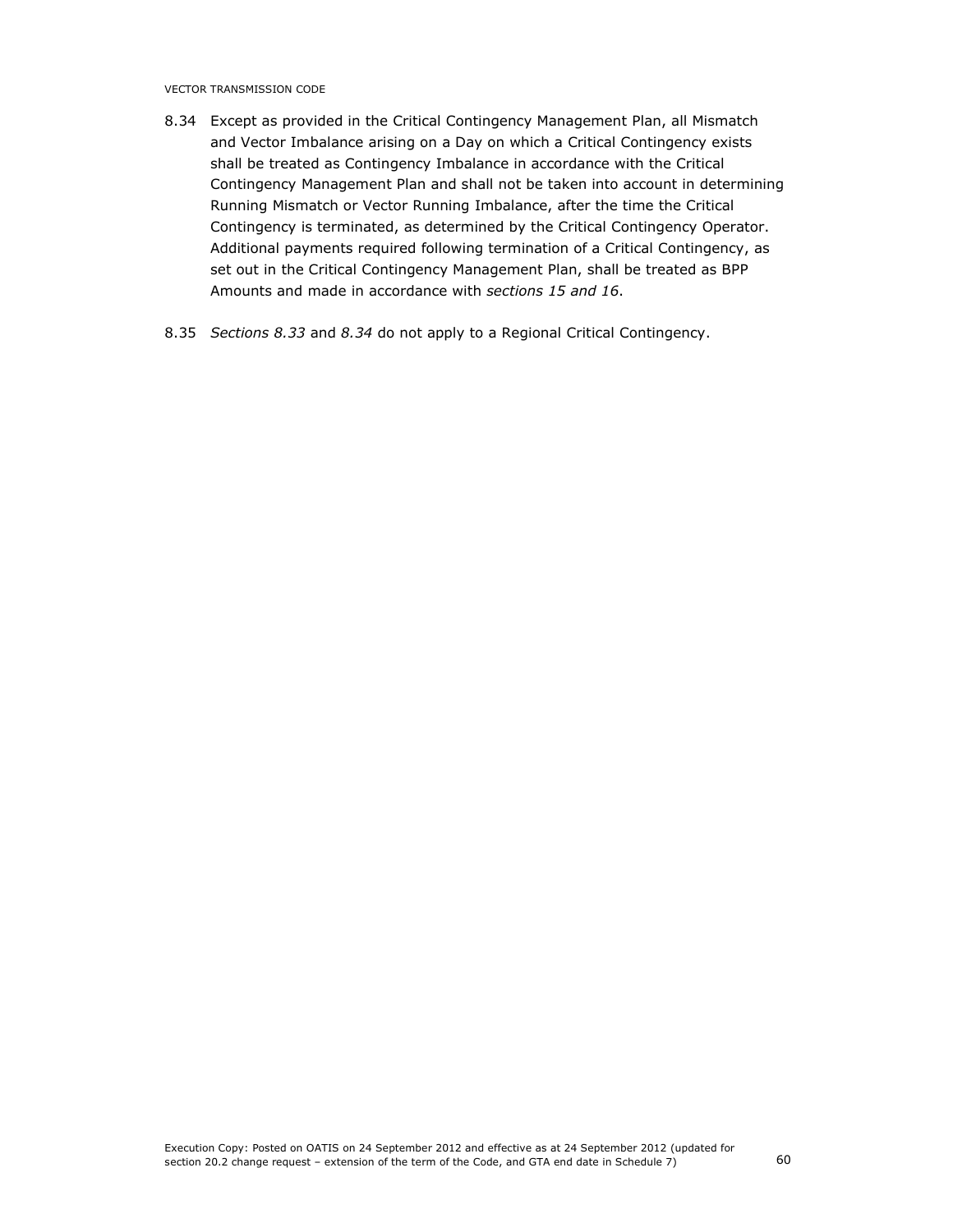# 9 DISPLACED GAS NOMINATIONS

- 9.1 A Shipper may only make a Displaced Gas Nomination in respect of a Welded Point on a Pipeline if that Shipper has obtained the prior written consent of Vector in accordance with this section 9.
- 9.2 Vector will consent in writing to a Displaced Gas Nomination notified by a Shipper if (but only if) that Shipper:
	- (a) has submitted to Vector a completed consent application in the form available to all Shippers on OATIS under the heading "Consent Form – Displaced Gas Nominations" (the Consent Form); and
	- (b) agrees to be bound by the Posted Terms and Conditions for Displaced Gas Nominations for each Displaced Gas Nomination that occurs pursuant to a Consent Form.

Vector will notify that Shipper in writing of that consent within one Business Day of receiving that Shipper's application.

- 9.3 The Parties acknowledge that Vector's consent is only given under this section 9 in order to satisfy the requirements of section 8.1(d) of the MPOC, and does not imply any additional approval, or additional acknowledgement, by Vector of the direct or indirect effects of a Displaced Gas Nomination.
- 9.4 Any Displaced Gas Nomination to which Vector consents shall always (and only) be governed by the then current relevant terms of the MPOC and the then current Posted Terms and Conditions for Displaced Gas Nominations, as at the time the Displaced Gas Nomination was made.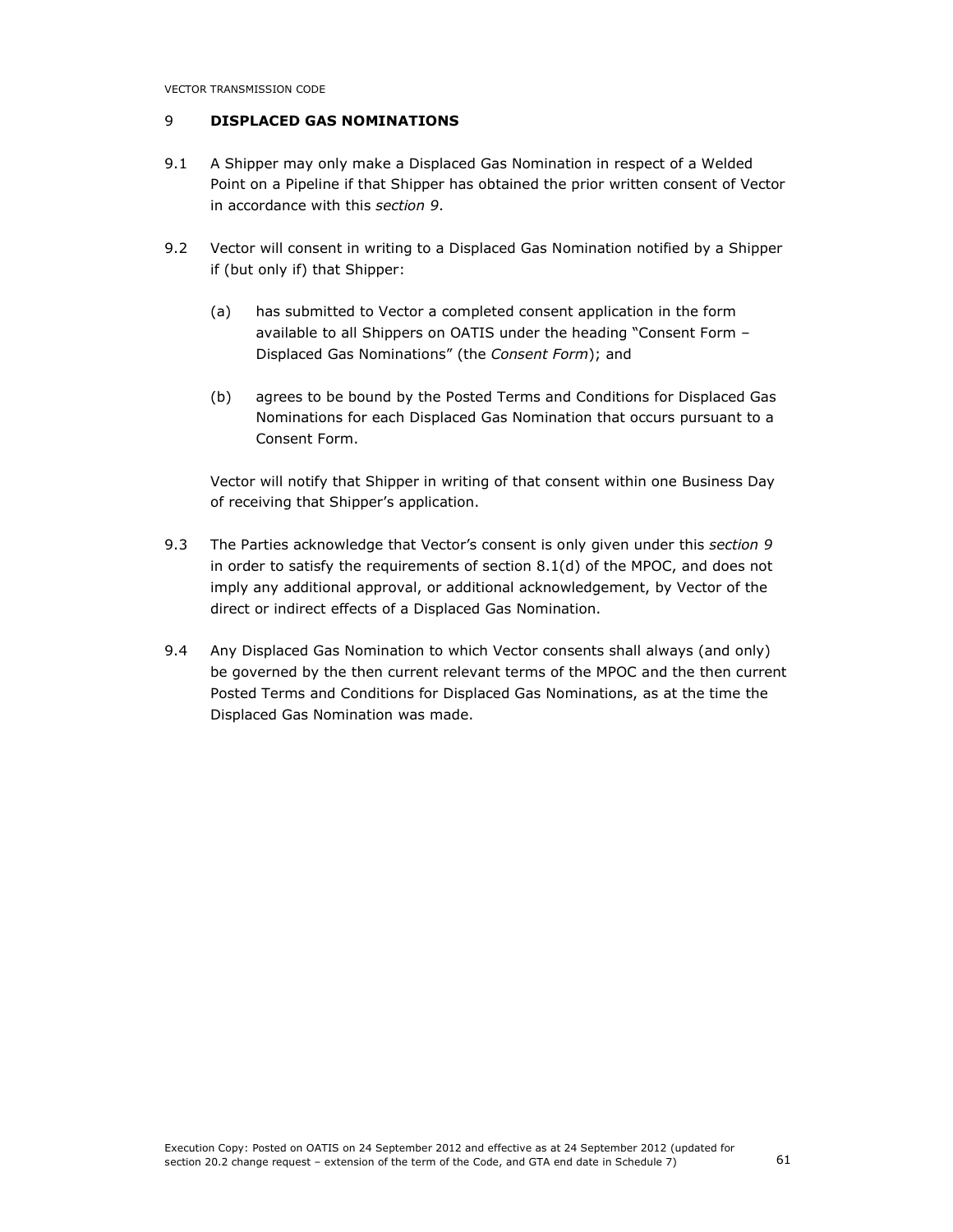### 10 INTERRUPTION OF TRANSMISSION

### Curtailment and Shutdown

- 10.1 Vector may, without incurring any liability to a Shipper under the relevant TSA, curtail or shutdown the receipt of Gas at a Receipt Point, transmission of Gas through a Pipeline, or the quantity of Gas made available at a Delivery Point, to the extent and for the duration that Vector, acting as a Reasonable and Prudent Operator, determines is necessary where:
	- (a) Vector detects or suspects that:
		- (i) an Emergency is occurring or will occur;
		- (ii) Force Majeure is in effect; or
		- (iii) such a curtailment or shutdown is necessary to avoid a Critical Contingency being determined by the Critical Contingency Operator;
	- (b) Vector's ability to make Gas available for delivery to any shipper on the Transmission System is impaired, or the safe and reliable operation of a Pipeline, another pipeline or Distribution System, is at risk, as a result of:
		- (i) a Shipper exceeding its relevant MDQ on a Day, or MHQ in an Hour, for a Delivery Point;
		- (ii) an Operational Imbalance between that Pipeline and the Maui Pipeline; or
		- (iii) a depletion in Line Pack outside the Acceptable Operational Limits;
	- (c) Vector is performing maintenance on a Pipeline or associated equipment, including for the purposes of testing, adding to, altering, repairing, replacing, inspecting, cleaning, maintaining or removing any part of its Transmission System (including any Pipeline, compressor, valve, monitoring or metering equipment) (Maintenance);
	- (d) an Interconnected Party ceases to have a valid Interconnection Agreement in respect of the Relevant Receipt Point or Delivery Point; and/or
	- (e) a Shipper ceases to have a valid:
		- (i) Gas Transfer Agreement in respect of the relevant Receipt Point or Inter-Pipeline Point; or
		- (ii) Allocation Agreement in respect of the relevant Delivery Point,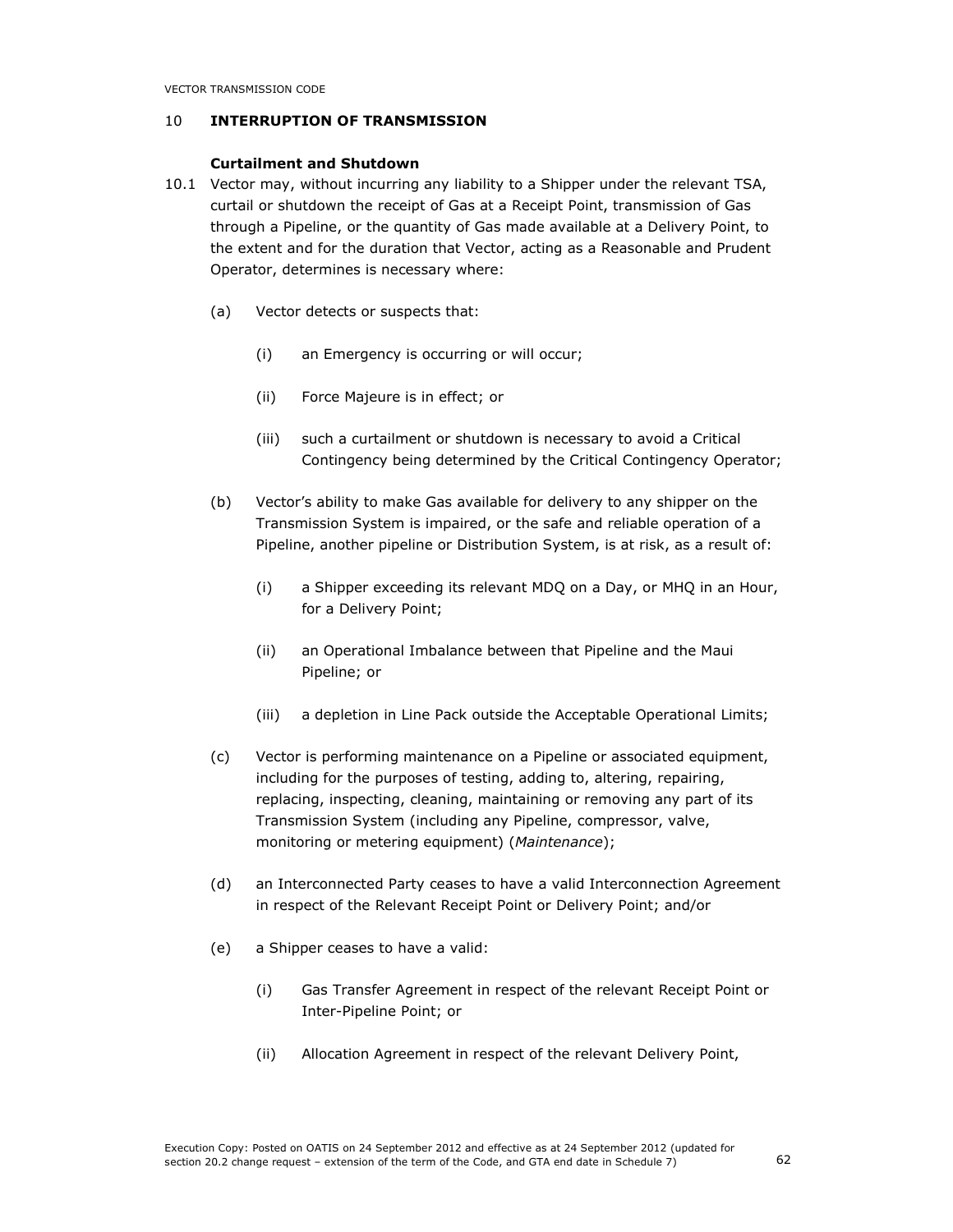provided that Vector shall:

- (f) use all reasonable endeavours to curtail or shutdown the receipt of Gas at a Receipt Point, transmission of Gas through a Pipeline, or the quantity of Gas made available at a Delivery Point, in each case, under any Interruptible Agreement prior to any other such curtailment or shutdown under a TSA, but except where sections  $10.1(a)(i)$  and/or (iii) apply, Vector shall do so only to the extent reasonably practicable;
- (g) curtail or shutdown the receipt of Gas at a Receipt Point, transmission of Gas through a Pipeline, or the quantity of Gas made available at a Delivery Point in a way that ensures that the remaining allocation (if any) is on a fair basis determined by Vector, acting as a Reasonable and Prudent Operator, taking into account the requirements of the Shipper, other affected shippers and affected Interconnected Parties;
- (h) without limiting section  $10.1(i)$ , give each Shipper notice as early as reasonably practicable prior to such curtailment or shutdown of Vector's intention to curtail or shutdown the receipt, transmission or making available of Gas of the reason, likely duration and extent of the curtailment or shutdown;
- (i) where the curtailment or shutdown is for Scheduled Maintenance, give each Shipper at least 30 days' notice of such Maintenance and the likely times of such Maintenance. For the purpose of this section  $10.1(i)$ , Scheduled Maintenance means Maintenance that will affect Vector's ability to receive Gas from, or make Gas available to, a Shipper in accordance with a TSA and of which Vector is aware at least 30 days prior to the date on which such Maintenance will occur;
- (j) minimise the period of curtailment or shutdown to the extent reasonably practicable and resume making Gas available at a Delivery Point as soon as reasonably practicable; and
- (k) consult, if reasonably practicable, with each Shipper regarding the timing of the curtailment or shutdown so as to minimise the disturbance to that Shipper's and other Shippers' businesses.

# Operational Flow Order

10.2 If any of the events described in sections  $10.1(a)$  to  $10.1(d)$  occur, Vector may give a Shipper an "Operational Flow Order", being a notice requiring that Shipper to ensure that its offtake of Gas at a Delivery Point is curtailed and/or that its Nominated Quantities are reduced at a Receipt Point, as the case may be, and that Shipper shall use its best endeavours to comply with such Operational Flow Order immediately (acknowledging in the case of major plant the need to shut down in accordance with safe operating procedures). Vector will minimise the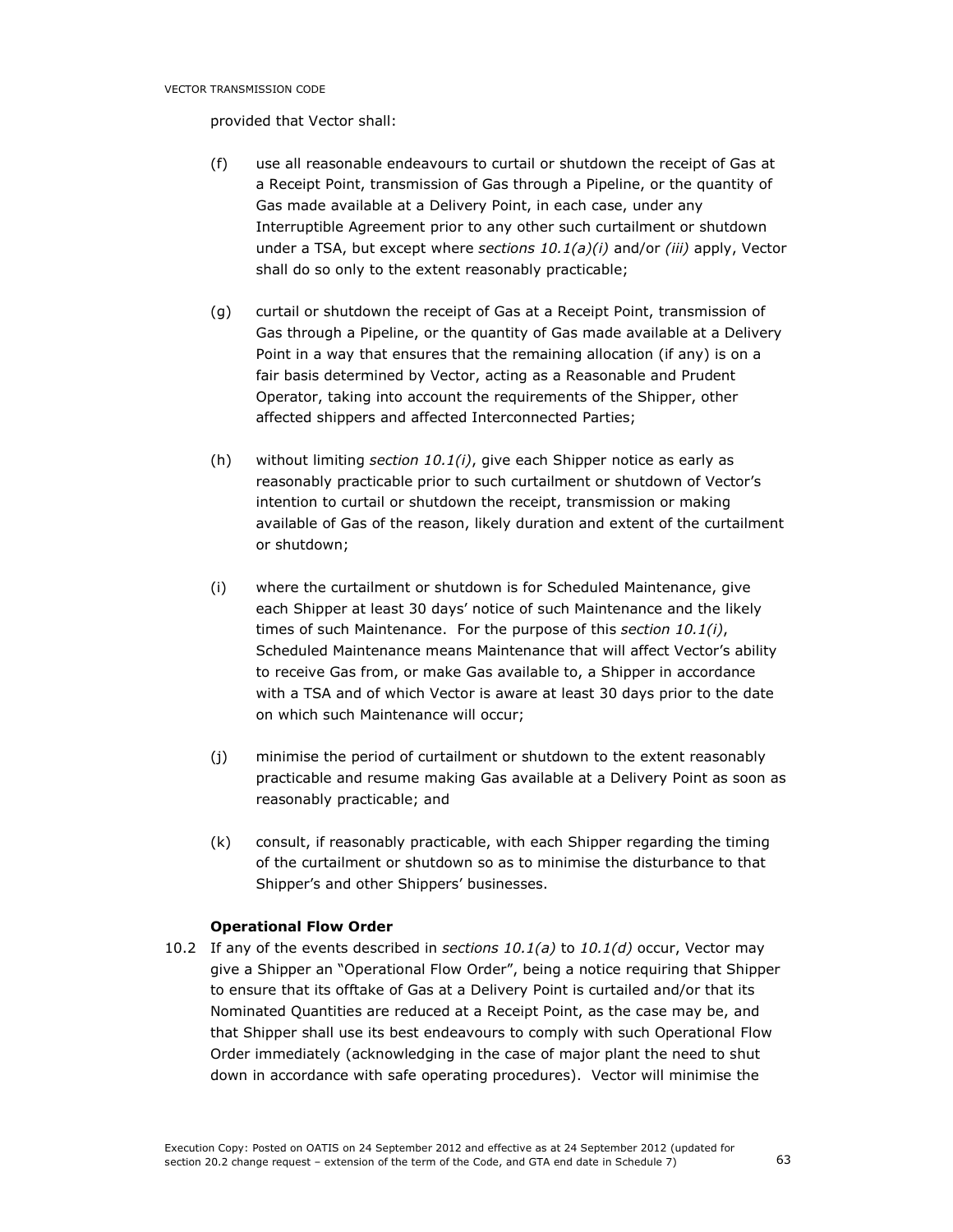period of curtailment or shutdown required under an Operational Flow Order to the extent reasonably practicable.

### Critical Contingency

10.3 Vector may, without incurring any liability to a Shipper under the relevant TSA, curtail or shut down the receipt of Gas at a Receipt Point, transmission of Gas through a Pipeline, or the quantity of Gas made available at a Delivery Point, as required to comply with the CCM Regulations.

# Rebate of Charges

10.4 In any case of curtailment or shutdown under sections 10.1, 10.2 or 10.3, Vector shall provide each Shipper with an appropriate rebate of the Capacity Reservation Charge and any fixed charge which is not calculated by reference to the throughput of any quantity of Gas in an Existing Supplementary Agreement, Supplementary Agreement or pursuant to an ATS Notice, paid by that Shipper for the loss or reduction of transmission service as a result of the period of curtailment or shutdown, except to the extent that the Shipper has caused or contributed to any event or circumstance giving rise to such curtailment or shutdown.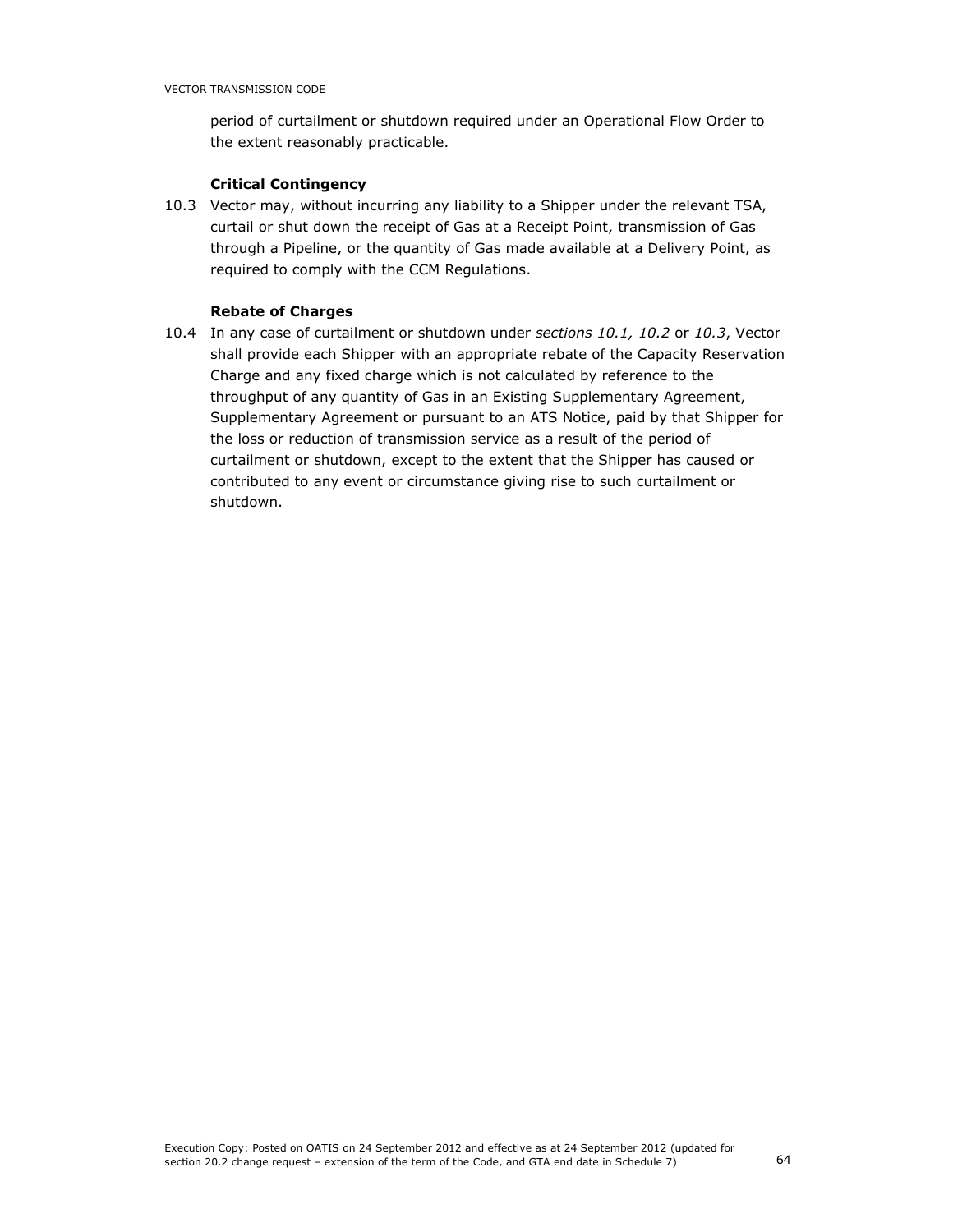# 11 TECHNICAL STANDARDS / MEASUREMENT AND TESTING

# Metering Standards

- 11.1 Vector shall ensure that all gas that flows through any Receipt Point or any Delivery Point is measured:
	- (a) by Metering for that Receipt Point or for that Delivery Point (as the case may be);
	- (b) if no Metering existed at a Delivery Point as at 30 November 2005, by the arrangements for determining gas quantities as at (and prior to) that date; or
	- (c) if no Metering exists at a Delivery Point at the date a Shipper first starts using such Delivery Point and there are existing arrangements for determining gas quantities at such Delivery Point, by the arrangements for determining gas quantities as at that date.
- 11.2 Subject to section 11.3, Vector shall:
	- (a) where Vector is the Metering Owner, ensure that the installation, operation and maintenance of Metering at:
		- (i) a Welded Point interconnected with a Pipeline complies with section 16 of the MPOC; or
		- (ii) a Receipt Point or a Delivery Point that is not a Welded Point complies with the Metering Requirements; or
	- (b) where Vector is not the Metering Owner, exercise any contractual rights it has to ensure that the installation, operation and maintenance of Metering at:
		- (i) a Welded Point interconnected with a Pipeline complies with section 16 of the MPOC; or
		- (ii) a Receipt Point or a Delivery Point that is not a Welded Point complies with the Metering Requirements,

and if a Shipper can exercise similar contractual rights against the Metering Owner, whether in its capacity as a shipper or otherwise, it will do so.

11.3 In relation to Metering in existence on 30 November 2005, the Metering Owner shall be relieved of the need to comply with the requirements set out in Parts 1 and 2 of the Metering Requirements, provided that: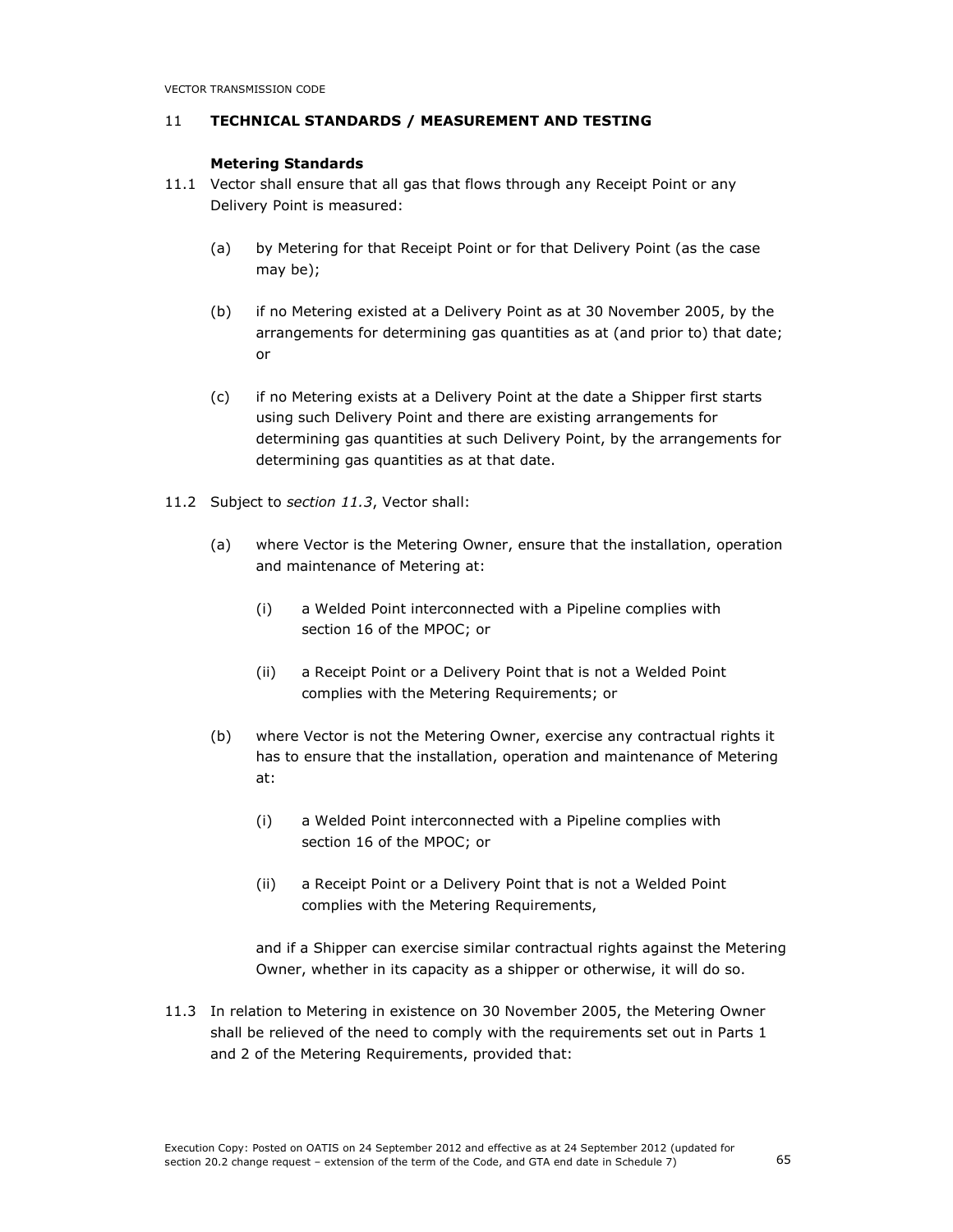- (a) to the extent that such Metering complies with Parts 1 and 2 of the Metering Requirements, where Vector is the Metering Owner it shall, and, where the Metering Owner is a third party, Vector shall exercise any contractual rights it has to ensure that the Metering Owner shall, continue to maintain such compliance;
- (b) all gas measurement devices of the types set out below that form part of Metering shall be subject to As-Found Testing (as that term is described in the Metering Requirements) either in-situ or off-site, at the frequency stated in Part 2 of the Metering Requirements:
	- (i) meters;
	- (ii) pressure, temperature and density transducers that are separate from and external to any other gas measurement device;
	- (iii) gas chromatographs or other analysers used to determine the composition of Gas and Gas properties such as calorific value;
	- (iv) flow computers; and
	- (v) flow correctors;
- (c) the Metering Owner shall use (and where the Metering Owner is not Vector, Vector and any Shipper (whether in its capacity as a shipper or otherwise) that has contractual rights against the Metering Owner, shall each use its reasonable endeavours to ensure that the Metering Owner uses) reasonable endeavours to ensure that any gas measurement device of the type listed in section  $11.3(b)$  that forms part of Metering is Accurate; and
- (d) any gas measurement device referred to in section  $11.3(b)$  that forms part of Metering shall be deemed to be Accurate only to the extent that, when subject to As-Found Testing, its Uncertainty is determined to be within the accuracy limits set out in Part 2 of the Metering Requirements, otherwise such meter shall be deemed to be Inaccurate.

# Special Testing of Metering

11.4 Where Vector is the Metering Owner, the Shipper may, acting reasonably, request Vector to carry out (or, where Vector is not the Metering Owner, to exercise any contractual rights it has to require a Metering Owner to carry out) a special test of any Metering or any gas measurement device forming part of such Metering, and provide that Shipper with the test results and/or allow that Shipper or its representative to be present during such testing. Vector shall comply with any such request, provided that: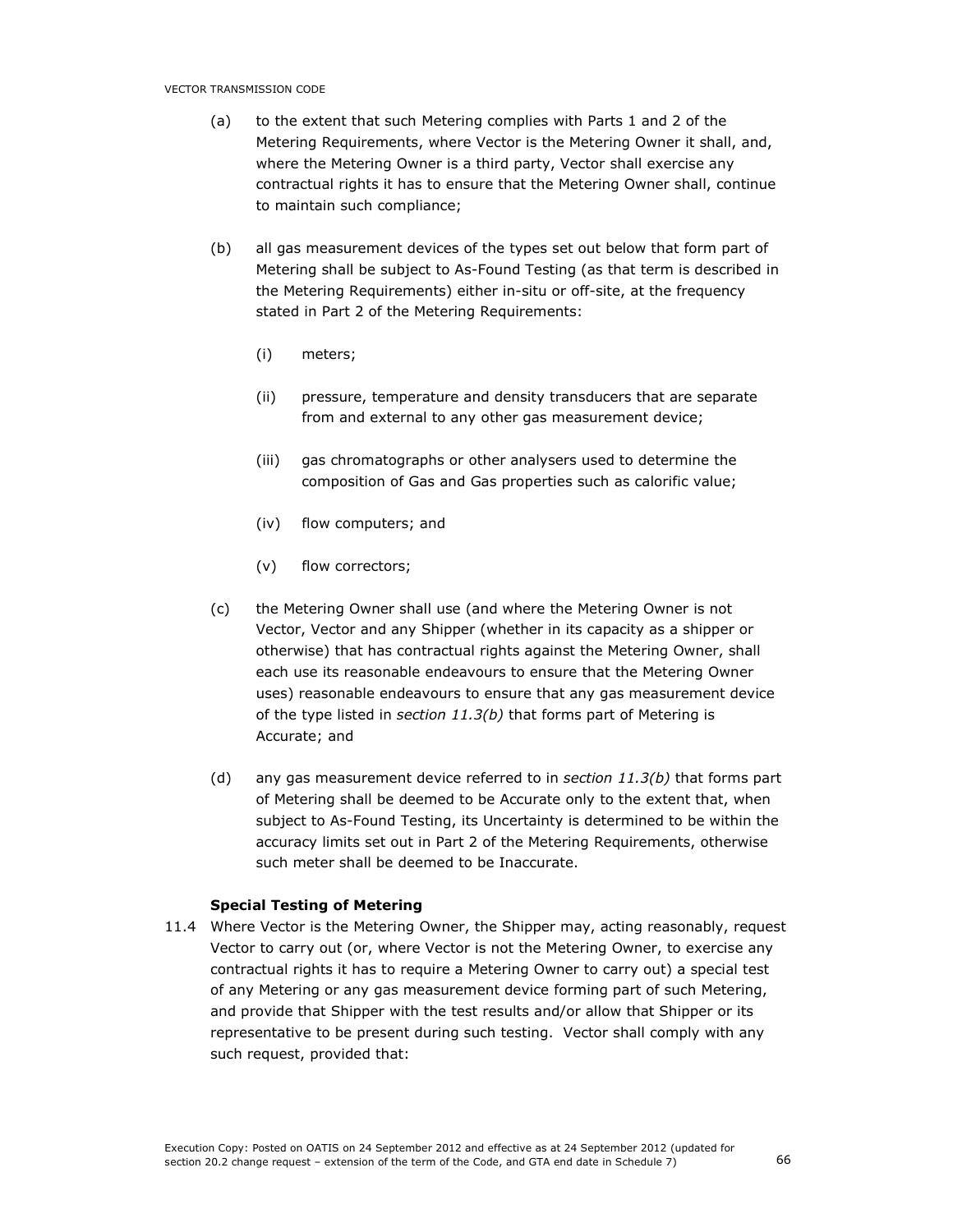- (a) the Metering Owner shall not be required to undertake such special testing of the same gas measurement device:
	- (i) where the Metering Owner has tested the same Metering or gas measurement device within 1 month of the Shipper's request; or
	- (ii) more frequently than once every 3 months;
- (b) where the Metering or gas measurement device is found to be Accurate, the Shipper will reimburse the Metering Owner for all reasonable costs incurred by the Metering Owner in undertaking the testing; and
- (c) where the Metering or gas measurement device is found to be Inaccurate:
	- (i) Vector, where it is the Metering Owner, shall bear all costs incurred by it in undertaking the special test (but not any costs incurred by the Shipper or any other party);
	- (ii) Vector, where it is the Metering Owner, at its own cost and as soon as reasonably practicable, will service, repair, recalibrate or replace the Metering or gas measurement device as may be required to make such Metering Accurate; and
	- (iii) Vector, where it is not the Metering Owner, as soon as reasonably practicable, will exercise any contractual rights it has to require the Metering Owner to service, repair, recalibrate or replace the Metering or gas measurement device as may be required to make such Metering Accurate.

# Corrections for Inaccurate Metering

11.5 Where Metering is found to be Inaccurate then Vector, where it is the Metering Owner, shall ensure and, where Vector is not the Metering Owner, shall exercise any contractual rights it has to ensure, that gas quantities computed by such Metering are corrected in accordance with Part 3 of the Metering Requirements.

### Future contractual arrangements

11.6 Vector shall ensure that all Interconnection Agreements it enters into on or after 1 December 2007 give Vector substantially the same rights as those contemplated by sections  $11.2(b)$ ,  $11.4$  and  $11.5$  (being the rights referred to in those sections enabling Vector to require the relevant metering owner to install, operate and maintain Metering to the relevant standard, carry out special testing of Metering, service, repair, recalibrate or replace Metering as may be required to make such metering Accurate and to make corrections for Inaccurate Metering).

### The Metering Owner

11.7 For the purposes of each TSA, for a Delivery Point, Vector shall be the Metering Owner unless otherwise agreed in writing by Vector and the relevant Shipper. If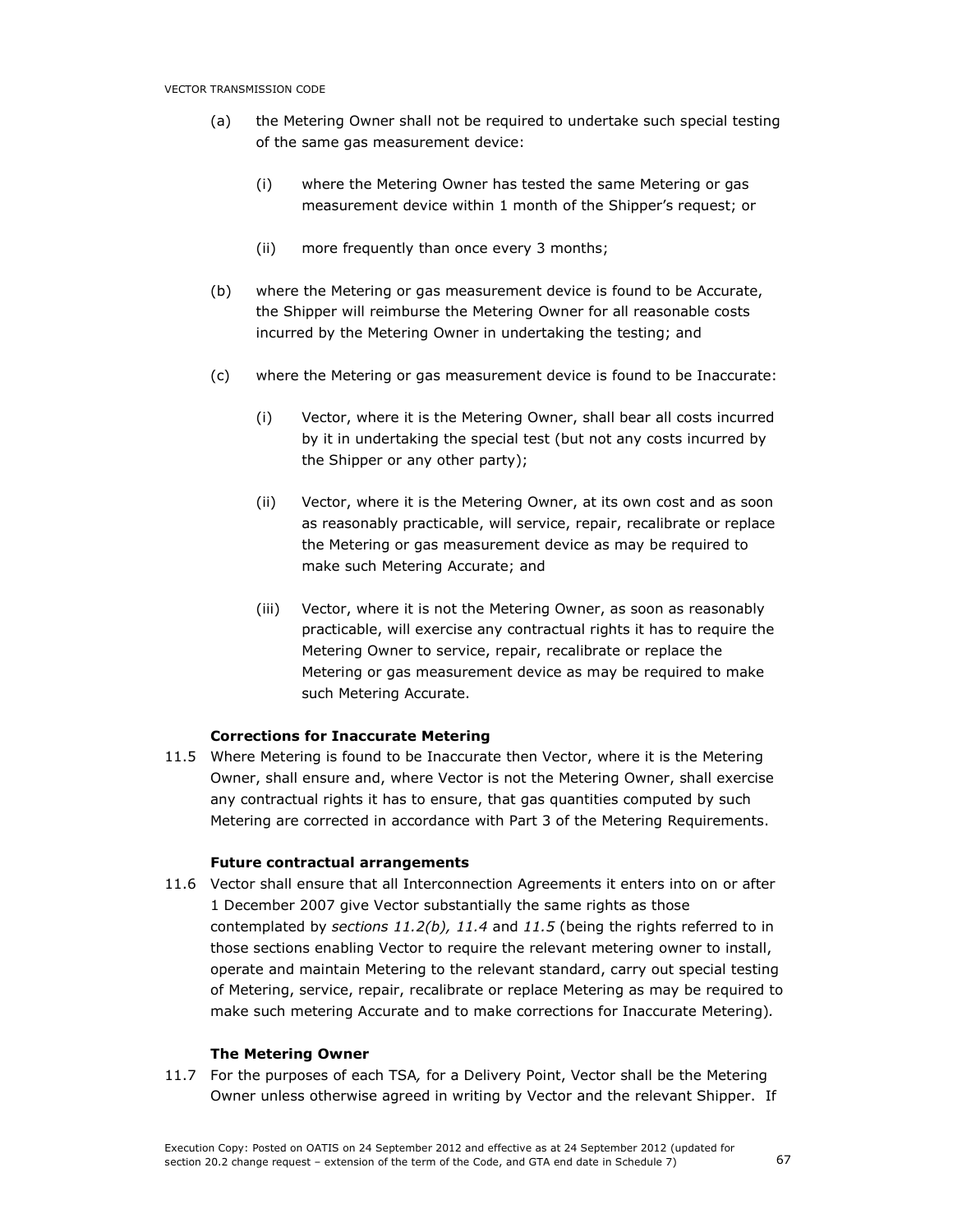a replacement Metering Owner is agreed to in accordance with this section 11.7, that person will remain the Metering Owner unless the relevant Shipper and Vector further agree in writing to appoint another Metering Owner. Without limiting the foregoing sentences, any Shipper requiring transmission services to a Delivery Point shall agree to the appointment of the then current Metering Owner at that Delivery Point.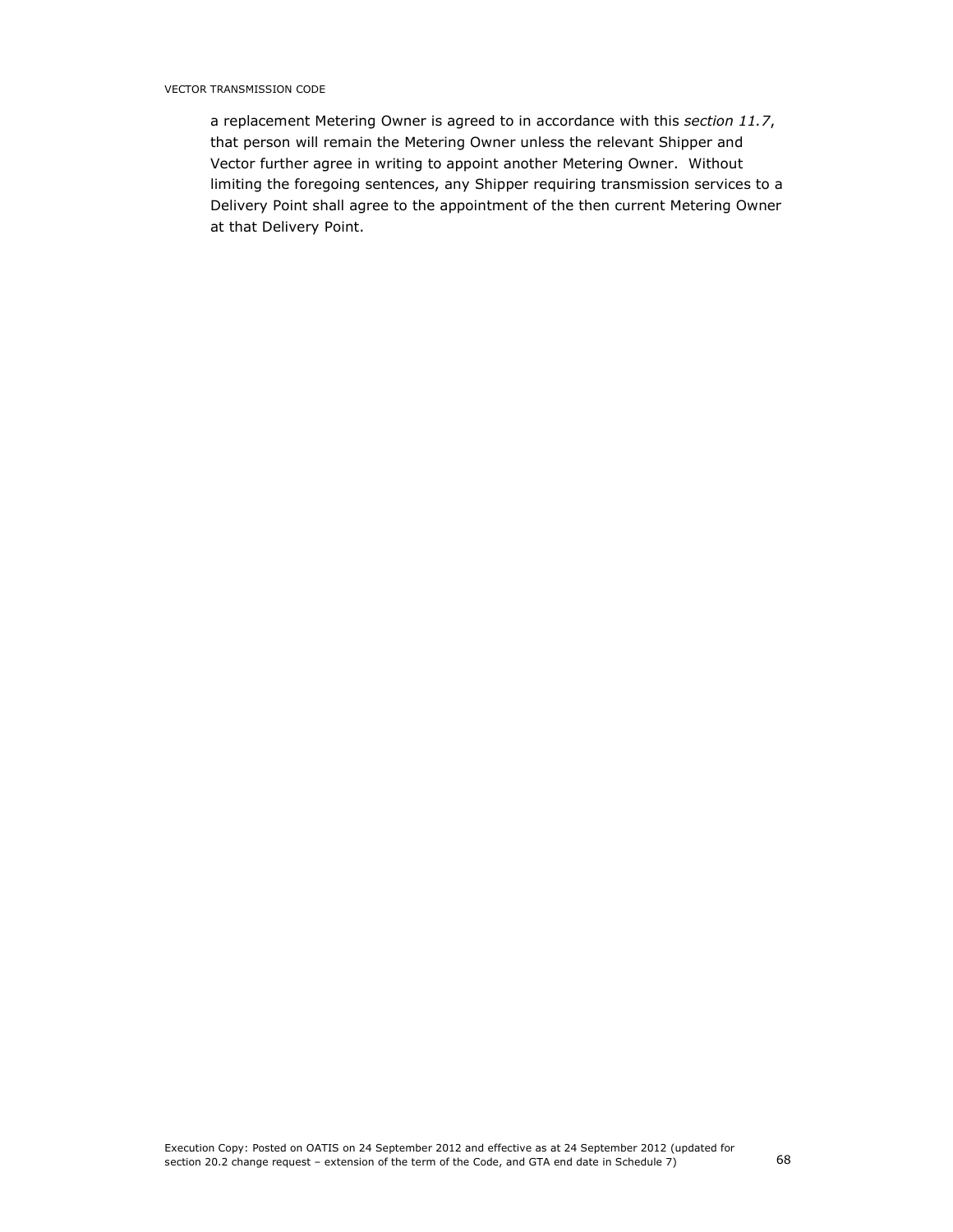# 12 GAS SPECIFICATION

- 12.1 Vector and each Shipper shall ensure that any contract it has with a third party entered into on or after 30 November 2005 for the sale or purchase of gas (excluding any gas trade where the gas for that trade is sourced from a contract entered into before 30 November 2005) where such gas will enter, or is in, a Pipeline includes a requirement that all such gas must comply with the Gas Specification at the delivery point stated in that contract.
- 12.2 Vector shall ensure that any Interconnection Agreement for a receipt point entered into by Vector on or after 30 November 2005:
	- (a) requires the counterparty to ensure that all gas that counterparty injects into a Pipeline complies with the Gas Specification; and
	- (b) gives Vector the right to make the counterparty demonstrate that it has adequate facilities, systems and procedures in place to ensure that it is able to comply with its obligation to inject into a Pipeline only Gas.
- 12.3 Without limiting either Vector's or a Shipper's obligation to act as a Reasonable and Prudent Operator or to mitigate its Loss arising out of or in relation to Non-Specification Gas that enters, or is in, a Pipeline, each Party acknowledges that should Non-Specification Gas enter, or be in, a Pipeline, Vector is unlikely to be able to prevent such Non-Specification Gas from reaching a Delivery Point.
- 12.4 As soon as reasonably practicable upon Vector or a Shipper detecting or, in its reasonable opinion, suspecting that Non-Specification Gas is flowing, or is likely to flow, through a Receipt Point or a Delivery Point, that Party will notify the other Party of the same (except where that Party has first received notice from the other Party of the Non-Specification Gas) and provide any details of which that Party is aware in relation to:
	- (a) the reason why that gas is Non-Specification Gas;
	- (b) the likely period of time during which the Non-Specification Gas will be injected into the Pipeline;
	- (c) the likely period of time during which the Non-Specification Gas will be made available at a Delivery Point; and
	- (d) the nature and extent of the deviation of the gas from the Gas Specification.
- 12.5 Vector, upon receiving a reasonable written request from a Shipper, shall exercise any contractual rights it has to require a party who injects gas into a Pipeline (or the party who injects gas into that party's pipeline) to demonstrate that such party has adequate facilities, systems and procedures in place to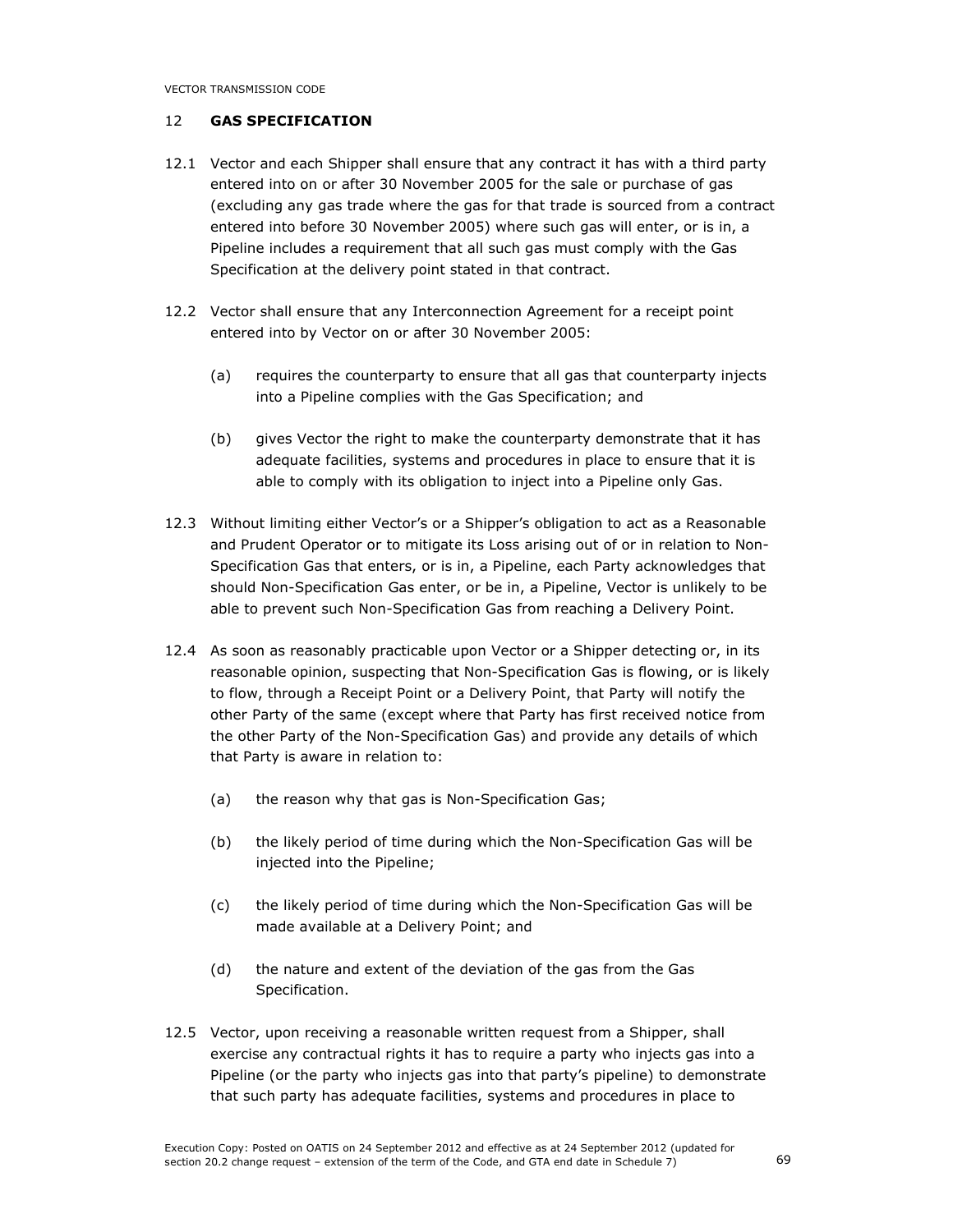ensure that it is able to comply with its obligation to inject only gas which complies with the Gas Specification into a Pipeline, provided that Vector shall not be obliged to exercise such rights where the relevant Shipper can exercise similar contractual rights against such party, whether in its capacity as a shipper or otherwise. Vector shall have no liability to the requesting Shipper by reason only that Vector exercised its rights described in this section 12.5.

- 12.6 Nothing in this *section 12* requires Vector to monitor the quality of Gas entering a Pipeline.
- 12.7 Vector shall indemnify each Shipper for any Loss incurred by that Shipper arising out of or in relation to that Shipper taking Non-Specification Gas at a Delivery Point, except to the extent that such Loss arose from the Shipper causing or contributing to the Non-Specification Gas entering the relevant Pipeline. The indemnity shall not apply to the extent that the Shipper has not mitigated its Loss to the fullest extent reasonably practicable.
- 12.8 Where Vector did not cause Gas to become Non-Specification Gas, the indemnity under section 12.7 will be subject to the limitations and exclusions set out in sections 23.2, 23.3, 23.4 and 23.5.
- 12.9 Where Vector caused Gas to become Non-Specification Gas, the indemnity under section 12.7 will be subject to the limitations and exclusions set out in sections 23.1, 23.2, 23.3, 23.4 (c), (d) and (f) and 23.5.
- 12.10 For the purpose of sections 12.7, 12.8 and 12.9, any Non-Specification Gas will be deemed to have been Non-Specification Gas at the time it was injected or delivered into a Pipeline unless it is shown that Vector caused Gas to become Non-Specification Gas.
- 12.11 Any claim made under section 12.7 shall be without prejudice to any other rights or remedies available to each Shipper.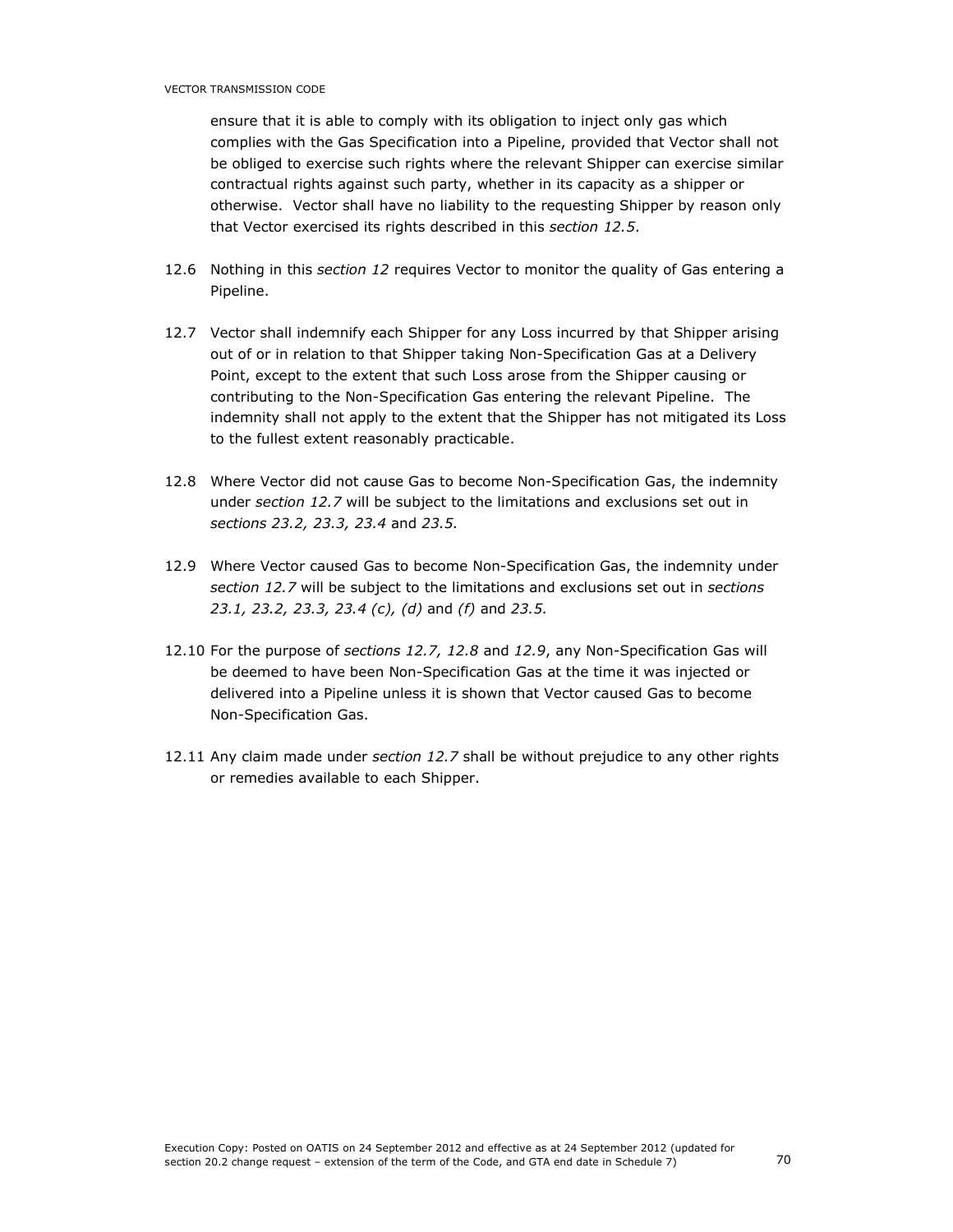VECTOR TRANSMISSION CODE

## 13 ODORISATION

- 13.1 Vector will not odorise Gas in an unodorised Pipeline, or cease to odorise Gas in an odorised Pipeline, unless each shipper using that Pipeline requests in writing that Vector alter the odorisation status of that Pipeline, and if Vector agrees, Vector shall odorise, or cease to odorise, as appropriate, that Pipeline. Notwithstanding the foregoing, Vector may cease to odorise Gas in an odorised Pipeline upon 12 months written notice to each of the shippers using that Pipeline. For the purposes of this section 13.1, references to an "odorised Pipeline" or an "unodorised Pipeline" shall also mean an odorised part of a Pipeline or an unodorised part of a Pipeline, respectively.
- 13.2 Where Vector odorises Gas in a Pipeline in accordance with section 13.1, it will inject such quantities of a suitable odorant into the Gas that, in normal circumstances, ensures that the Gas, when delivered through a typical distribution network, complies with the New Zealand Standard 5263:2003: Gas Detection and Odorisation.
- 13.3 Vector will conduct spot checks from time to time on each odorised Pipeline (but not, for the avoidance of doubt, at all Delivery Points on such Pipeline) to test whether the Gas leaving that Pipeline meets the detectability requirements set out in New Zealand Standard 5263:2003. If Vector becomes aware that such Gas does not meet these requirements, notwithstanding that normal quantities of odorant have been injected, Vector will advise each affected Shipper as soon as reasonably practicable and take all reasonable steps to remedy the situation.
- 13.4 Notwithstanding this section 13, in no event or circumstance shall Vector have any liability whatsoever to any Shipper for any Loss incurred by that Shipper from a loss of odorisation attributable to any change in the composition or properties of the Gas beyond the control of Vector.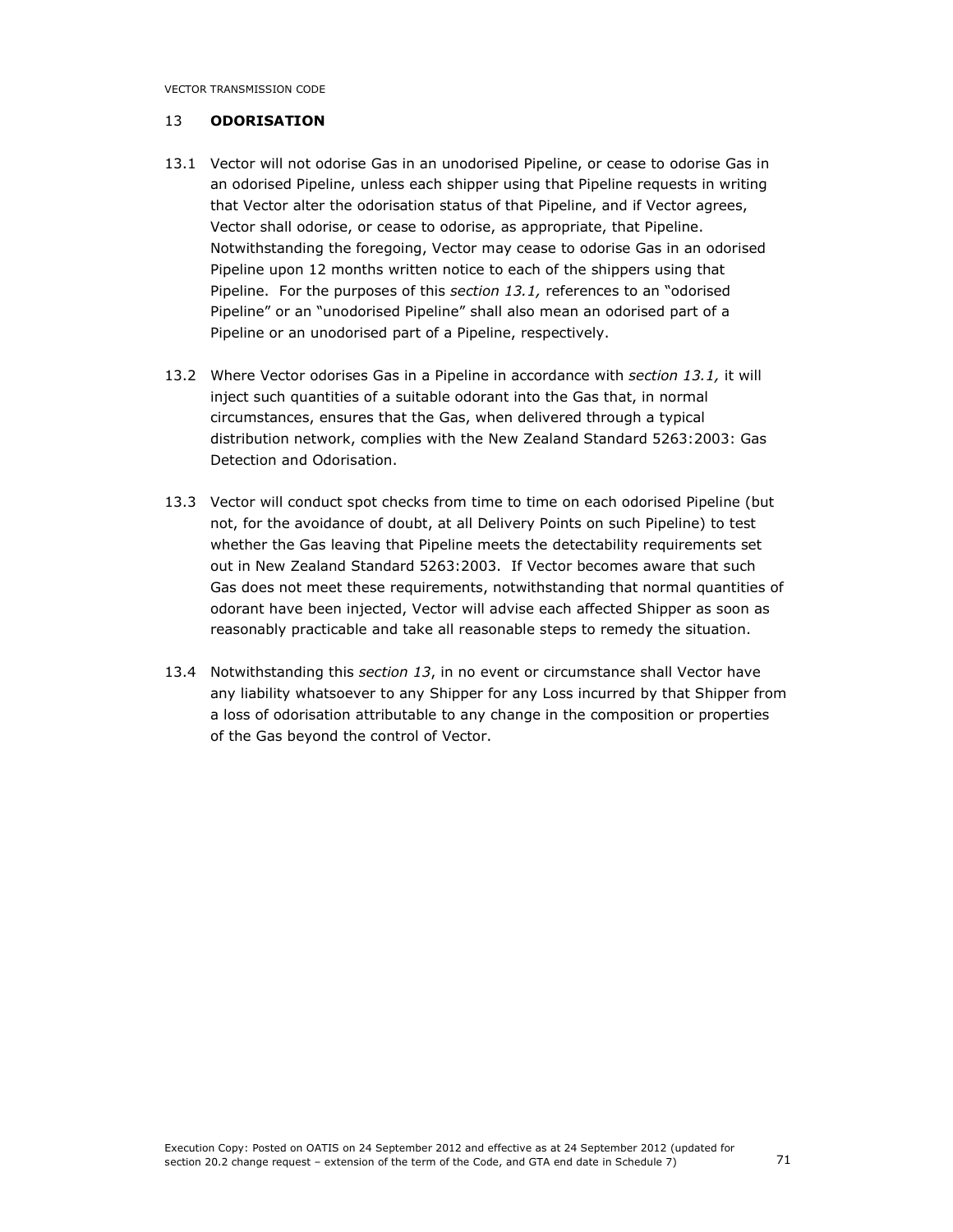## 14 PRUDENTIAL REQUIREMENTS

- 14.1 A reference in sections 14.2 to 14.8 to Vector means Vector acting solely in its capacity under a TSA as provider of transmission services, and a reference in sections 14.9 to 14.13 to Vector means Vector acting in each of its capacities under a TSA as provider of transmission services and as the BPP Trustee.
- 14.2 By 1 January 2008 and at all times until the Shipper has paid all outstanding amounts and all amounts payable or which may become payable in the 30 months following expiry or termination of the Shipper's TSA, each Shipper must comply, at its election, with one of the following:
	- (a) hold an acceptable credit rating in accordance with section 14.3;
	- (b) pay two separate cash bonds, one to Vector and another to the BPP Trustee. Vector and the BPP Trustee will deal with the respective bonds in accordance with this section 14; or
	- (c) arrange for a third party to provide one or a combination of the following securities, for the amount required in accordance with this section 14, provided the party providing the security maintains an acceptable credit rating in accordance with section 14.3:
		- (i) an unconditional payment guarantee or letter of credit in favour of Vector or the BPP Trustee;
		- (ii) an unconditional third party payment guarantee in favour of Vector or the BPP Trustee; or
		- (iii) a security bond in favour of Vector or the BPP Trustee.
- 14.3 For the purposes of sections  $14.2(a)$  and  $(c)$ , an acceptable credit rating means a long term credit rating of at least Baa3 (Moody's Investor Services Inc.), BBB- (Standard & Poors Ratings Group), B (AM Best), B (Fitch), such other equivalent credit rating or other reference from a reputable person which is reasonably acceptable to Vector or the BPP Trustee, as applicable, (including confirmation from an independent auditor that, in its opinion, the relevant Shipper or third party security provider satisfies the criteria that would be applied in the granting of such a credit rating).
- 14.4 The Shipper or third party security provider (as the case may be) will provide such evidence of the acceptable credit rating (as set out in section 14.3), as Vector or the BPP Trustee may from time to time reasonably require.
- 14.5 The amount of a cash bond or the amount which may be payable to Vector or the BPP Trustee pursuant to any security provided pursuant to section 14.2 (as the case may be) shall be: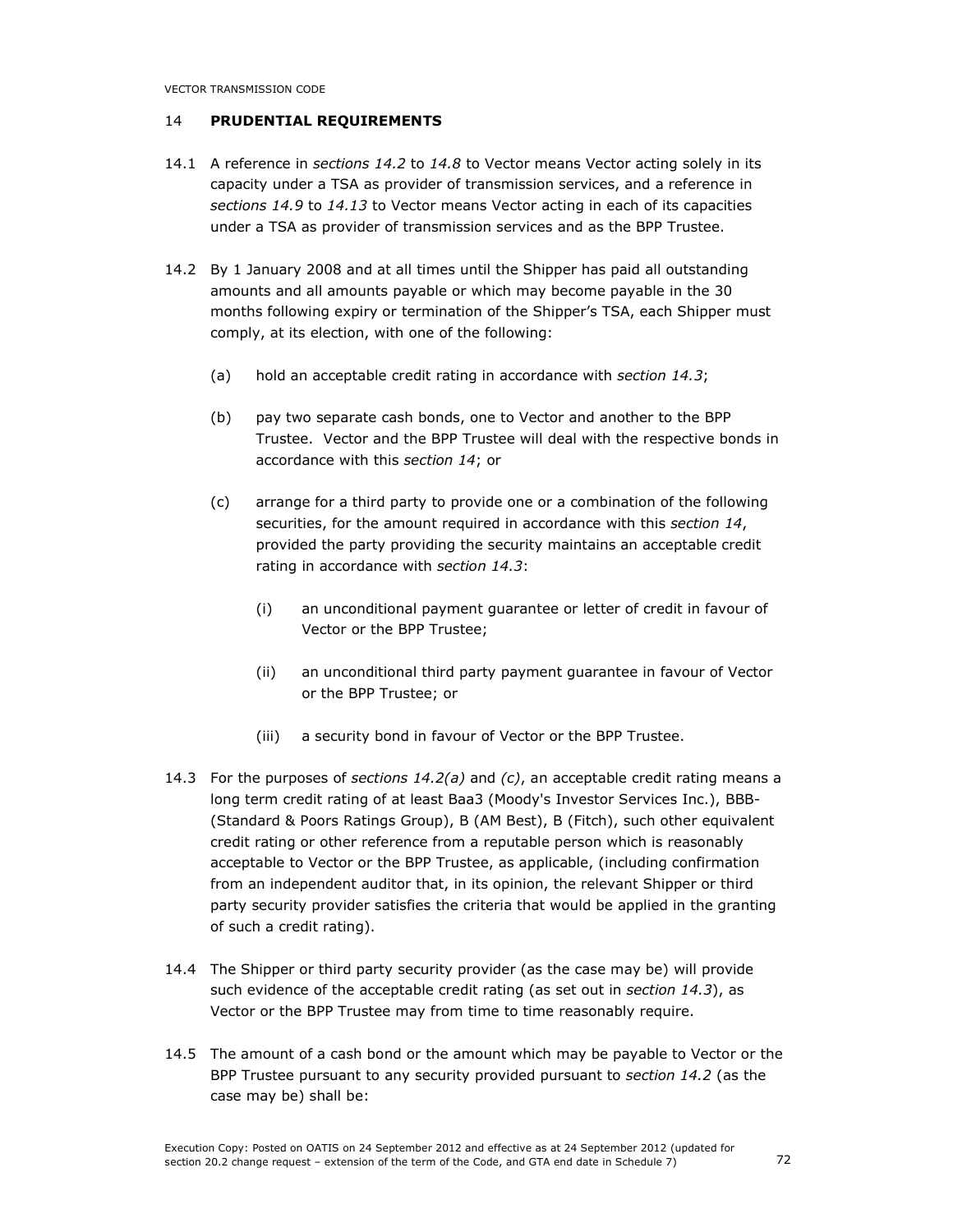- (a) for the BPP Trustee, \$115,000.00; and
- (b) for Vector, Vector's reasonable estimate of three months of the Shipper's Transmission Charges (including GST).
- 14.6 Either the Shipper or Vector may review the amount of the cash bond or security provided pursuant to sections  $14.5(b)$ , and require such amount to be adjusted up or down on a quarterly basis to reflect the Shipper's obligation to pay Transmission Charges.
- 14.7 Where a Shipper has complied with the requirements of section 14.2, that Shipper shall as soon as reasonably practicable notify Vector and the BPP Trustee should any of the following occur:
	- (a) the Shipper ceases to comply with the requirements of section 14.2;
	- (b) the Shipper reasonably believes that its financial position is likely to be materially adversely impaired such that its ability to pay the Transmission Charges will be consequently affected; or
	- (c) a third party security provider (upon which its current satisfaction of the prudential requirements in this section 14 is dependent) no longer holds an acceptable credit rating in terms of section 14.3.
- 14.8 Each of Vector and the BPP Trustee will hold the relevant cash bond paid to it in a separate, interest bearing, trust account with a bank. Any interest paid will accrue and be added to the value of the cash bond, minus any applicable bank fees incurred for that trust account.
- 14.9 If the Shipper fails to pay Vector any amount set out in any invoice issued by Vector pursuant to a TSA on the due date for payment (otherwise than for manifest error or as a result of a dispute under section 16.17) then on the expiry of five days prior written notice from Vector, without limiting any other right Vector may have under that TSA, Vector may:
	- (a) make a claim under any Credit Support to the extent payment is due and the Shipper shall procure such payment;
	- (b) require Credit Support from the Shipper, if Credit Support has not already been provided by the Shipper;
	- (c) require a change to the type of Credit Support provided for the Shipper;
	- (d) require an increase to the level of Credit Support held for the Shipper; and/or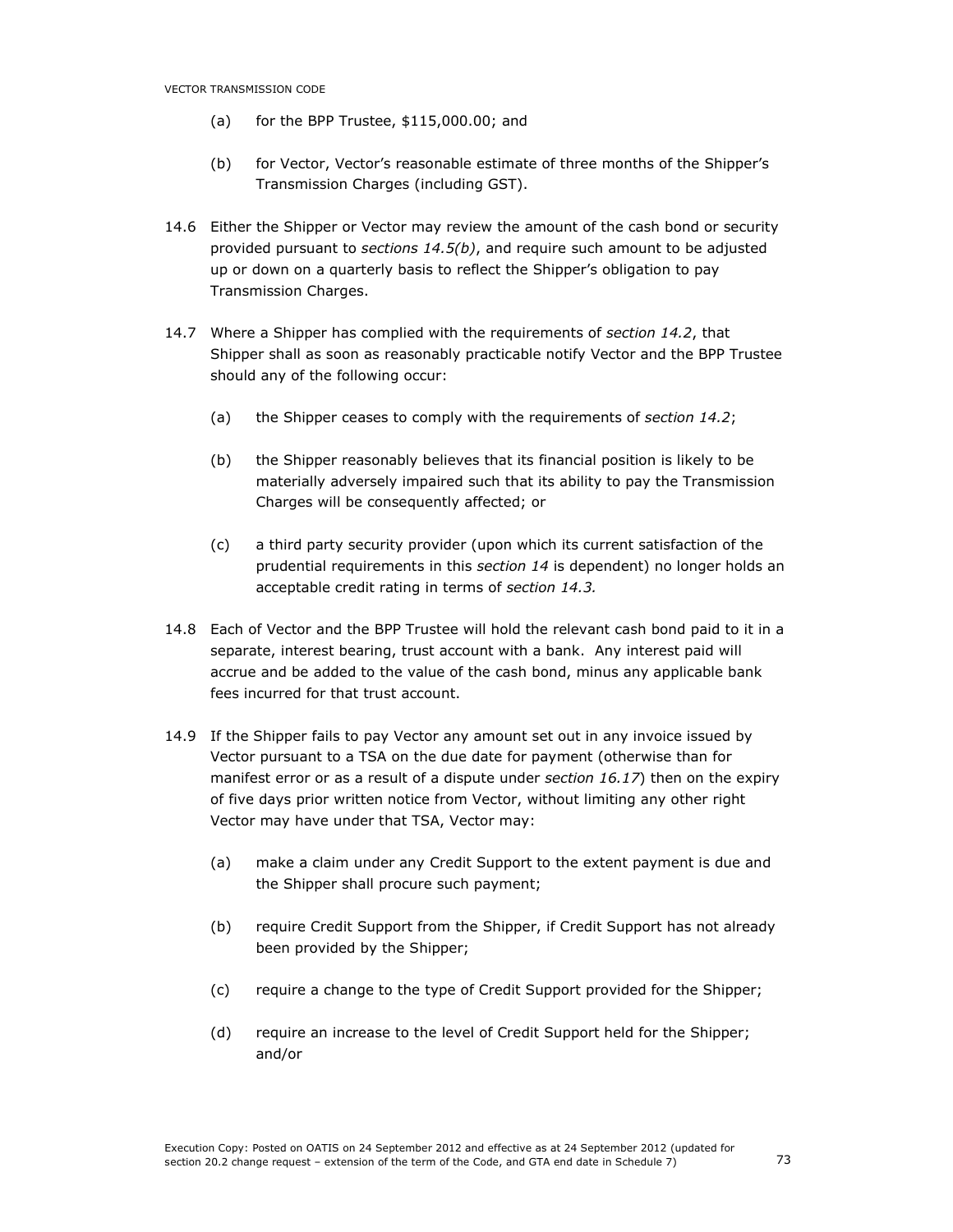- (e) apply any Credit Support claimed by Vector and procured by the Shipper pursuant to section 14.9 in respect of a non-payment to the BPP Account solely for payment to the BPP Account.
- 14.10 Where any claim is made under any Credit Support instrument a Shipper, upon notification from Vector, must procure replacement Credit Support so that the Credit Support requirements set out in section 14.2 continue to be met.
- 14.11 Where a Shipper is required to provide new, replacement or additional Credit Support, it must do so within 20 Business Days of Vector's written request.
- 14.12 If a TSA is terminated, Vector will release any associated security and repay any bond (including any interest accrued under section 14.8, minus any applicable bank fees) to the extent that the relevant Shipper has paid all outstanding amounts and amounts payable under all of its TSAs except to the extent:
	- (a) of any claim made by Vector under such security in accordance with Agreement; and/or
	- (b) the relevant Shipper has not paid all outstanding amounts and all amounts payable or which may reasonably be considered by Vector to become payable in the following 30 months under that TSA.
- 14.13 If required by Vector in writing, a Shipper will show evidence of comprehensive liability insurance covering third party property damage and personal liability for which that Shipper may be legally liable under or in relation to a TSA, up to the Capped Amounts, except to the extent that such insurance is not permitted by law.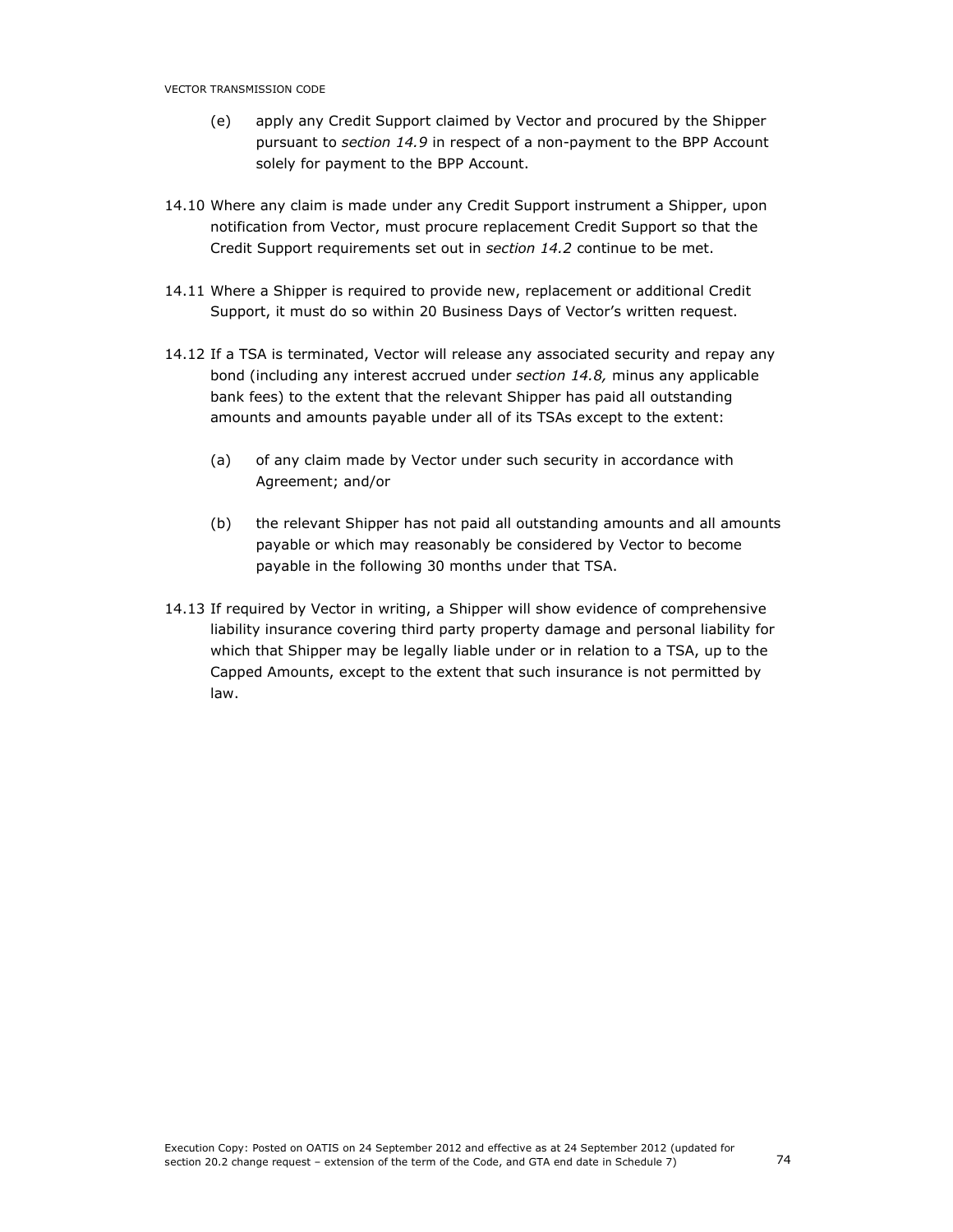VECTOR TRANSMISSION CODE

## 15 FEES AND CHARGES

## Transmission and other Charges

- 15.1 For each Month, each Shipper shall pay to Vector:
	- (a) the Capacity Reservation Charge;
	- (b) the Throughput Charge;
	- (c) the Overrun Authorisation Charge, if any;
	- (d) the Authorised Overrun Charge, if any;
	- (e) the Unauthorised Overrun Charge, if any;
	- (f) the Alternative Transmission Services Charge, if any;
	- (g) any Correction Charges incurred pursuant to section 15.5; and
	- (h) any other charges specified in the Shipper's TSA.

# No Rebate for Reserved Capacity Not Used

15.2 Except as otherwise expressly provided under the relevant TSA, a Shipper shall not be entitled to any rebate for Reserved Capacity or Authorised Overrun Capacity that it does not use.

# Balancing and Peaking Pool Charges and Other Charges

- 15.3 For each Month each Shipper shall pay to Vector all amounts payable by it pursuant to, and determined in accordance with, section 8.
- 15.4 For each Month Vector shall pay to each Shipper and Vector all amounts to which that Shipper or Vector (as applicable) is entitled pursuant to, and determined in accordance with, section 8.

# Correction Charges

- 15.5 A Shipper shall pay to Vector any costs incurred by Vector in having to recalculate Transmission Charges payable by any Shippers that arise from:
	- (a) that Shipper (or its agent) providing incorrect information to an Allocation Agent; or
	- (b) any failure to provide information within the time specified in section 6.2 (except that, where Vector is the Gas Transfer Agent, this section 15.5(b) shall not apply if any failure to provide information within the timeframe specified in section 6.2 was caused by the Gas Transfer Agent),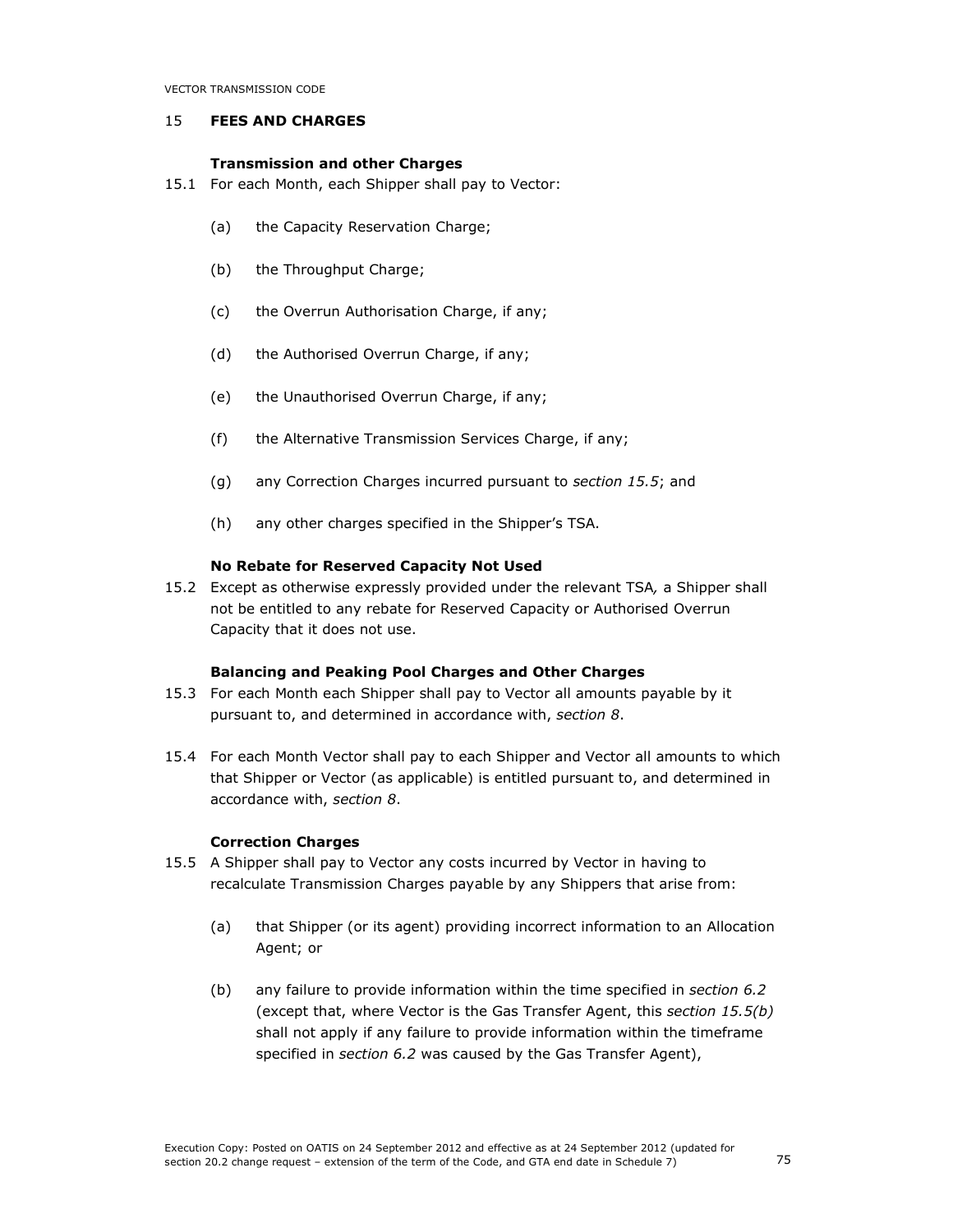on a time basis, calculated as follows:

Correction Fee (\$/hour) x Time

where:

Correction Fee = \$100 per hour; and

Time = the number of hours reasonably expended by Vector staff to recalculate such charges, costs or credits.

### Redetermination and Adjustment of Fees

- 15.6 Vector will give each Shipper notice by 1 June in each year of the provisional fees to be used in the calculation of the Transmission Charges for the Year following that 1 June and the confirmed fees to be used in such calculations by 1 September, such confirmed fees to replace the relevant then current fees and be effective as of, and including, 1 October of that following Year. Vector will post such provisional and confirmed fees on OATIS.
- 15.7 In the event that a Shipper does not accept the confirmed fees, that Shipper may require Vector to submit to the dispute resolution procedure outlined in Schedule Two. In any such process or arbitration, Vector will provide the relevant Shipper and the mediator or arbitrator (or such other authorised person as the case may be) with the prevailing applicable pricing methodology as a basis for examining the fees set, provided that the methodology itself will not be the subject of the dispute resolution procedure or arbitration.
- 15.8 Vector agrees that it will not adjust any of the fees posted on OATIS except when such fees have been amended in accordance with sections 15.5 and/or 15.6, subject to any adjustment that may be required to correct a manifest error or omission.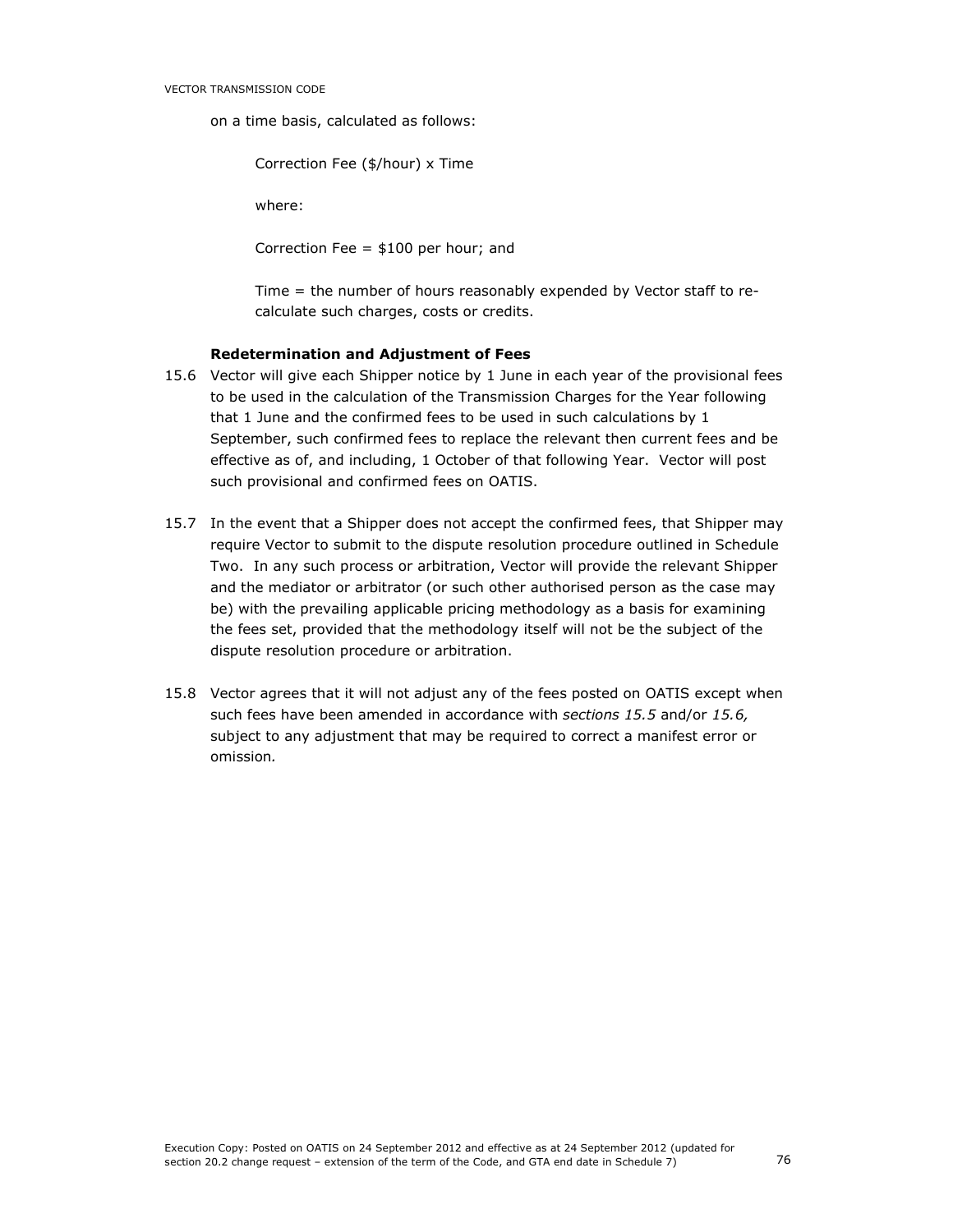# 16 INVOICING AND PAYMENT

# Transmission Service Invoice

16.1 On or before the  $10<sup>th</sup>$  day of each month, (or as soon thereafter as is reasonably practicable), Vector shall invoice each Shipper for all Transmission Charges payable by that Shipper under each TSA with respect to any previous Month.

# Balancing and Peaking Pool Invoice

16.2 On or before the  $14<sup>th</sup>$  day of each month (or as soon thereafter as is reasonably practicable), Vector shall invoice each Shipper and Vector for all BPP Amounts (if any) payable by that Shipper or Vector with respect to any previous Month and any costs payable but not paid. Vector may apply (without prior notice or demand) any credit balance of a Shipper in an invoice under this section 16.2 in or towards satisfaction of any indebtedness then due to it under an invoice under this section 16.2, except where any such credit balance is the subject of a dispute under section 16.17.

## Shipper's Invoice to Balancing and Peaking Pool

16.3 On or before the  $14<sup>th</sup>$  day of each month (or as soon thereafter as is reasonably practicable), Vector shall render to each Shipper a schedule summarising the amount of the payment (if any) to which that Shipper is entitled under its TSA pursuant to section 8 in respect of a previous Month (the BPP Schedule), such BPP Schedule to include the information in sections  $16.6(b)$  and  $(c)$ . Except to the extent of any amount in dispute under section 16.17, each Shipper shall provide an invoice to Vector for the aggregate amount stated in the BPP Schedule within 3 Business Days of the BPP Schedule being rendered (except where Vector has approval from the Commissioner of Inland Revenue to issue a "buyer-created tax invoice", in which case the invoice for such charges shall be provided by Vector and not by the relevant Shipper).

# Contents of Transmission Service Invoice

- 16.4 Invoices rendered for Transmission Charges under section 16.1 shall include the following information:
	- (a) the Delivery Quantities taken by the relevant Shipper on each Day at each Delivery Point in the previous Month;
	- (b) each Transmission Charge payable pursuant to section 15.1 for the previous Month;
	- (c) any change in Transmission Charges payable for any prior Month in accordance with section 16.19; and
	- (d) the GST Amount, if any.

Vector may render a separate invoice for each such Transmission Charge.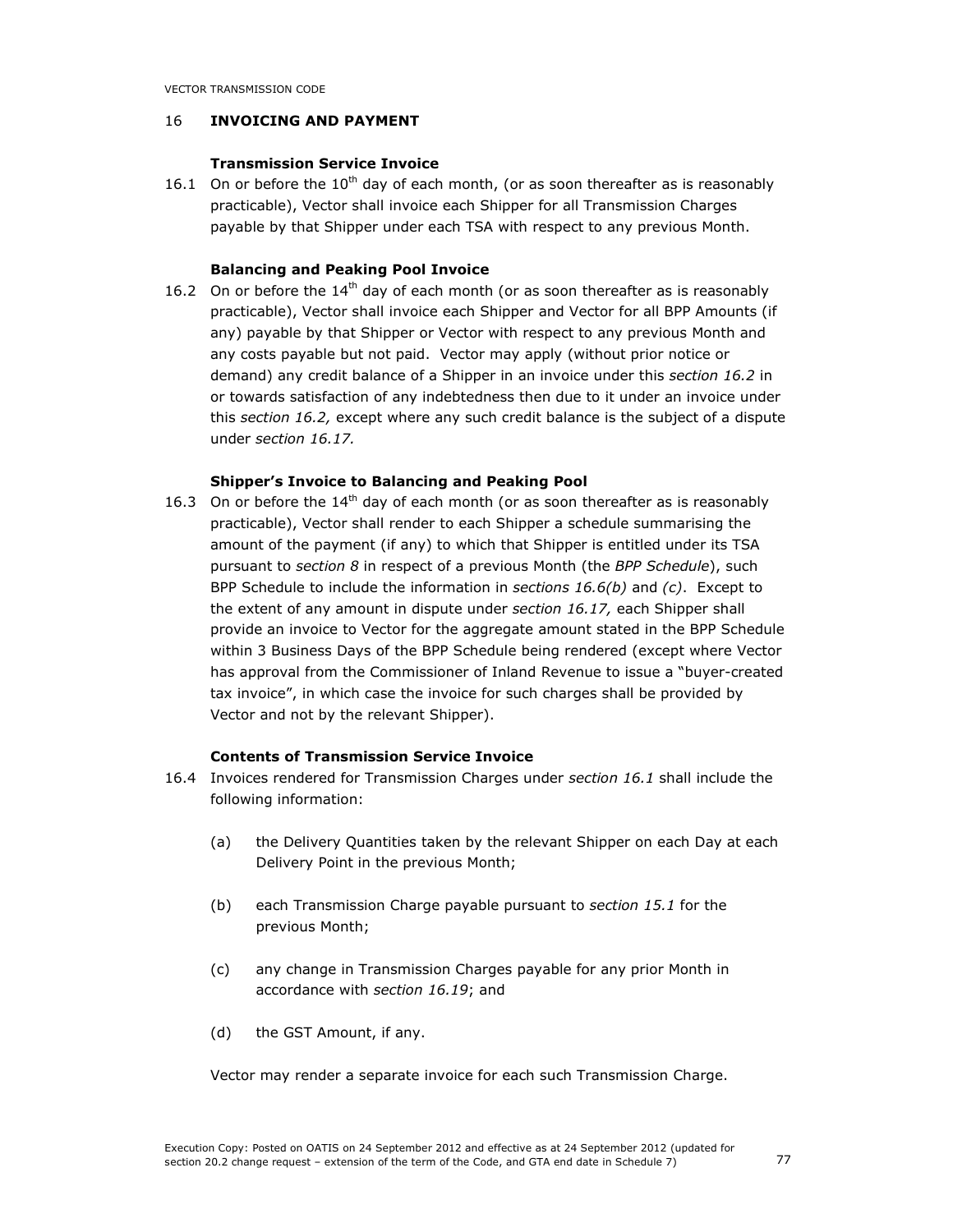# Transmission Services Statements

16.5 On or before the 10th day of each Month (or as soon thereafter as reasonably practicable), Vector shall issue each Shipper with a statement of any Transmission Charges outstanding in respect of that Shipper for any prior Month.

## Contents of Balancing and Peaking Pool Invoices

- 16.6 Any invoice rendered for BPP Amounts under section 16.2 shall include all of the following information, and any invoice rendered pursuant to section 16.3 shall include the information in sections 16.6 (a) and  $(d)$ :
	- (a) any BPP Amounts payable by the relevant Shipper or which the Shipper is entitled to receive for each Day of any previous Month under that TSA;
	- (b) for each Pipeline under that TSA:
		- (i) the relevant Shipper's Mismatch on each Day, and how it was calculated;
		- (ii) the relevant Shipper's Running Mismatch;
		- (iii) the aggregate Running Mismatch on each Day of all Shippers and Non-Code Shippers on that Pipeline with a negative Running Mismatch;
		- (iv) the aggregate Running Mismatch on each Day of all Shippers and Non-Code Shippers on that Pipeline with positive Running Mismatch;
		- (v) debits or credits of Balancing Gas and Cash-out quantities (in GJ) and the associated prices of such Gas; and
		- (vi) the calculation of the relevant Shipper's resulting debits and credits;
	- (c) information regarding the time and magnitude of a Peaking Limit being exceeded and the calculation of the relevant Shipper's debits and credits, which will include:
		- (i) the information received from MDL regarding the relevant Peaking Limit being exceeded (being the Welded Point, the date, time and amount);
		- (ii) which allocation mechanism in section 8 Vector determined was applicable; and
		- (iii) the aggregate contribution of all Shippers (in GJ) and the Shipper's and Non-Code Shipper's contribution (in dollars and GJ);
	- (d) the GST Amount, if any.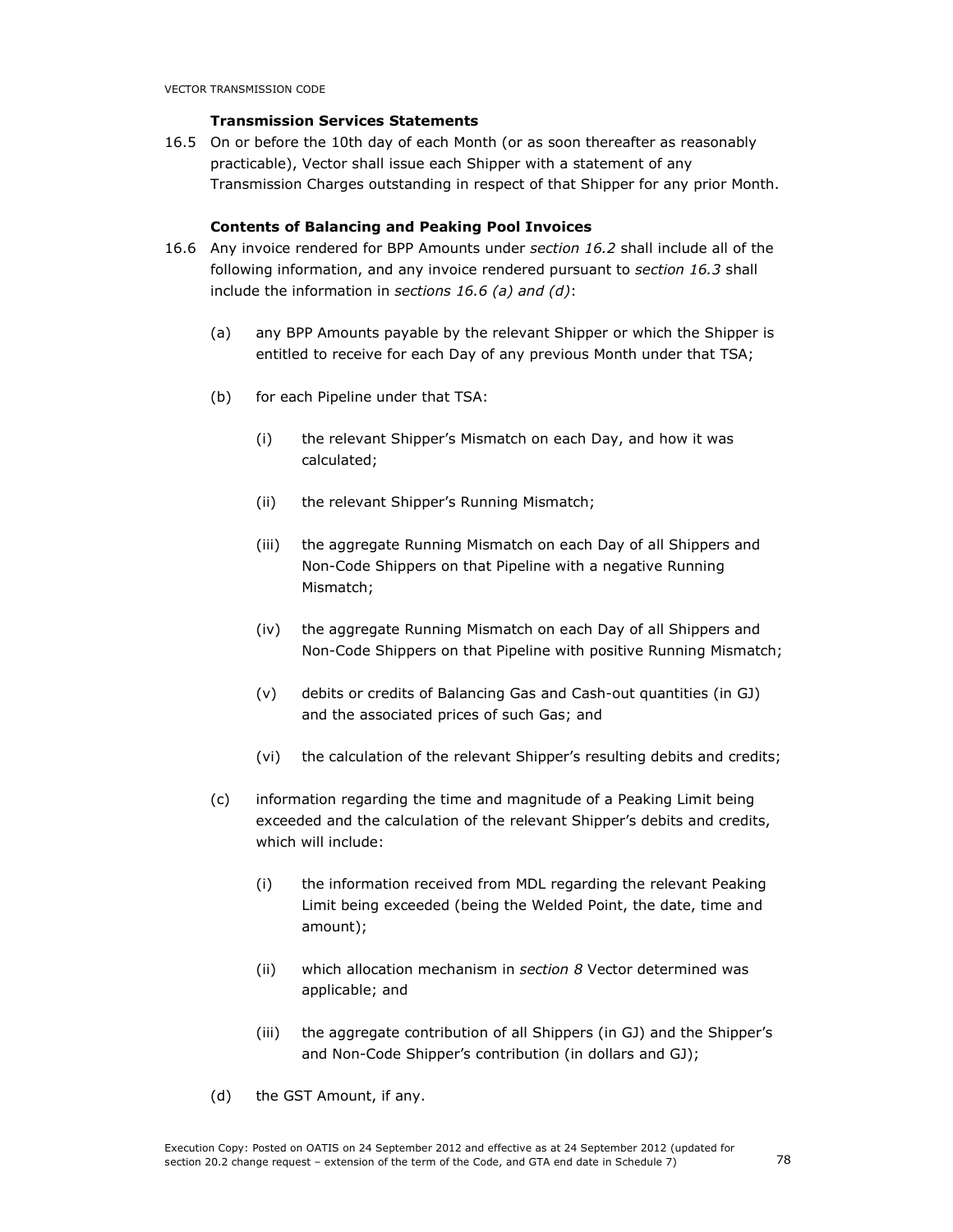## Balancing and Peaking Pool Statements

16.7 On or before the  $14<sup>th</sup>$  day of each Month (or as soon thereafter as reasonably practicable), Vector shall issue each Shipper with a statement of any BPP Amounts outstanding in respect of that Shipper or which that Shipper is entitled to receive for any prior Month.

# Goods and Services Tax

16.8 All amounts payable under a TSA are stated before the calculation of GST, which shall be due and payable at the same time as the payment to which it relates is due (GST Amount). Any invoices provided under this section 16 shall specify the GST Amount and shall meet the requirements for a tax invoice in the Goods and Services Tax Act 1985.

## Other Taxes

- 16.9 In addition to the fees, charges and GST payable pursuant to section 15, each Shipper shall pay to Vector an amount equal to any new or increased tax, duty, impost, levy or charge (but excluding income tax and rates) (each a  $Tax$ ) from time to time directly or indirectly imposed by the Government or any other regulatory authority, and incurred by Vector after 1 December 2007 directly relating to the provision of transmission services by Vector under that Shipper's TSA (including the sale and purchase of Gas by Vector pursuant to section 8), or in respect of any goods or services provided pursuant to the relevant TSA and this Code (including without limitation, any increase of any such Tax). Vector agrees that any decrease of any such Tax will be passed on to the relevant Shippers.
- 16.10 In addition to the fees, charges and GST payable pursuant to section 15, the Parties agree that, should the Government or any other regulatory authority impose an initiative in respect of greenhouse gases or their emission or any emissions trading regime that imposes a cost of any kind on Vector directly relating to the provision of transmission services by Vector under that Shipper's TSA (including the sale and purchase of Gas by Vector pursuant to section 8) then section 16.9 can be amended by Vector (through notification in writing by Vector to each Shipper), following industry consultation, so that the principle of pass-through set out in that section 16.9 extends to that cost.
- 16.11 In the event that Vector requires payment by a Shipper of any Tax pursuant to section 16.9 (including as amended in accordance with section 16.10), it shall provide to that Shipper a certificate from Vector's auditors:
	- (a) confirming the amount is properly payable by Vector;
	- (b) verifying the accuracy of the amount charged by Vector; and
	- (c) where the amount is payable by Vector in respect of all or some of its Shippers, confirming that the proportion payable by that Shipper has been determined on an appropriate and reasonable basis taking into account the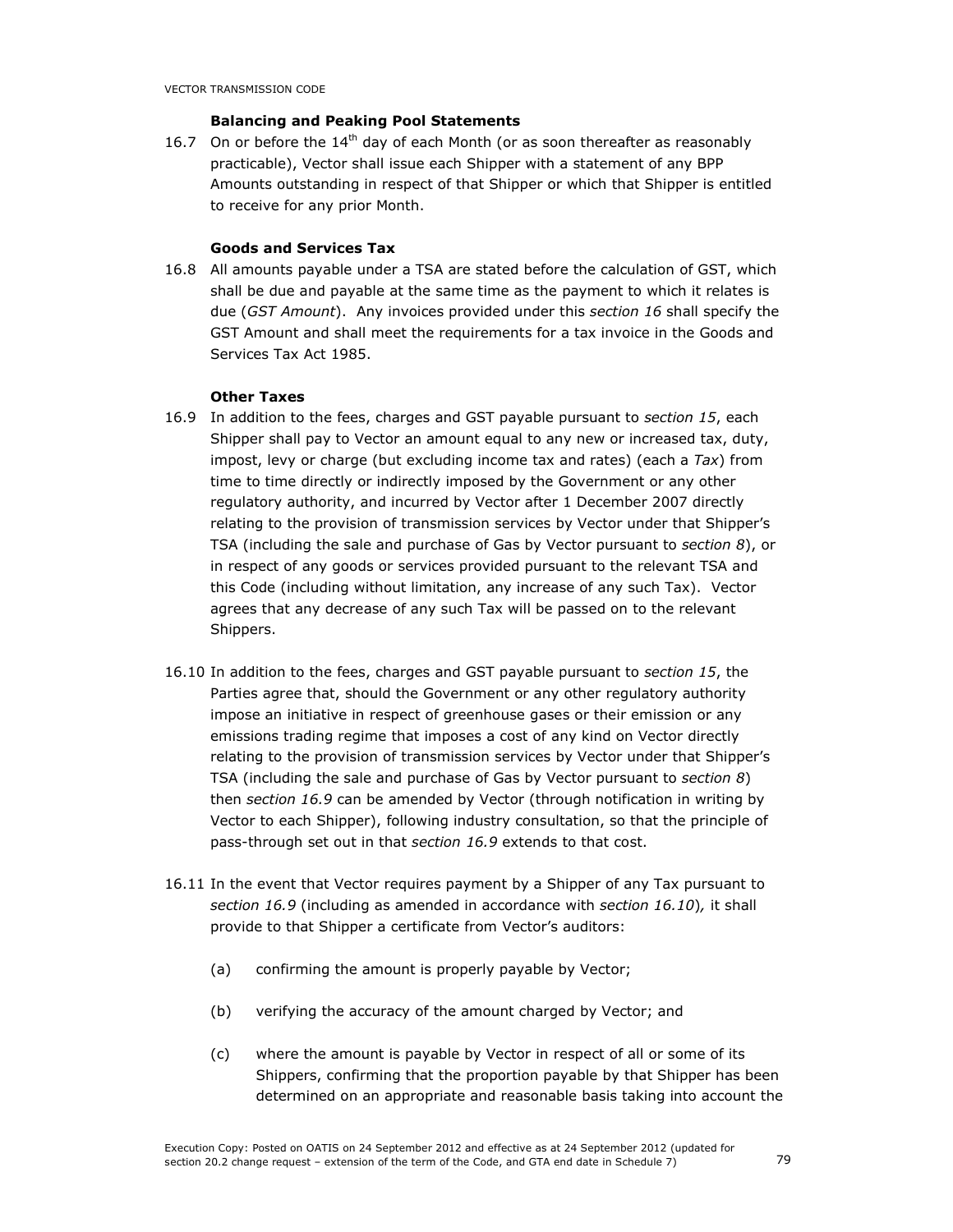quantity of transmission services purchased by the Shipper in comparison to all transmission services purchased from Vector and any other factor relevant to the new or increased Tax.

Vector shall notify each Shipper of the corresponding revision in the amounts payable by that Shipper under the relevant TSA.

# Presentation of Invoices

- 16.12 Vector, in its sole discretion, may issue a BPP Schedule or any invoice under section 16.1 or 16.2 by:
	- (a) e-mailing to a Shipper's e-mail address most recently (and specifically) notified in writing to Vector; and
	- (b) posting the invoice as one or more PDF files on OATIS.
- 16.13 A Shipper may issue any invoice under section 16.3 by e-mail or facsimile transmission to Vector's e-mail or facsimile number most recently (and specifically) notified in writing to that Shipper.

## Payment by the Shipper

- 16.14 Subject to sections 16.17 and 16.19 and receiving an invoice rendered under section 16.1, each Shipper shall pay to Vector the aggregate amount stated in a Vector invoice by direct credit to Vector's bank account by the later of the 20<sup>th</sup> day of the month in which the invoice is rendered or 10 Business Days after receipt of such invoice. Each Shipper shall:
	- (a) ensure that payment of an invoice rendered under section 16.1 is credited to Vector's bank account 030:05390193635:00 or such other bank account as notified by Vector in writing from time to time, or credited in such other manner as may be agreed by the Parties in writing from time to time; and
	- (b) immediately give notice to Vector of the invoice numbers and the respective amounts to which the payment relates.
- 16.15 Each Shipper shall pay to Vector the aggregate amount stated in the invoice rendered by Vector pursuant to section 16.2 within 10 Business Days of receiving such invoice by direct credit into the BPP Account (number 030:539243479:00, or such other bank account as notified by Vector in writing from time to time), or credited in such other manner as may be mutually agreed between the Parties in writing from time to time.

## Payment by Vector

16.16 Subject to sections 16.17 and 16.19 Vector shall pay:

(a) into the BPP Account the aggregate amount stated in any invoice from Vector pursuant to section 16.2 within 10 Business Days of receiving such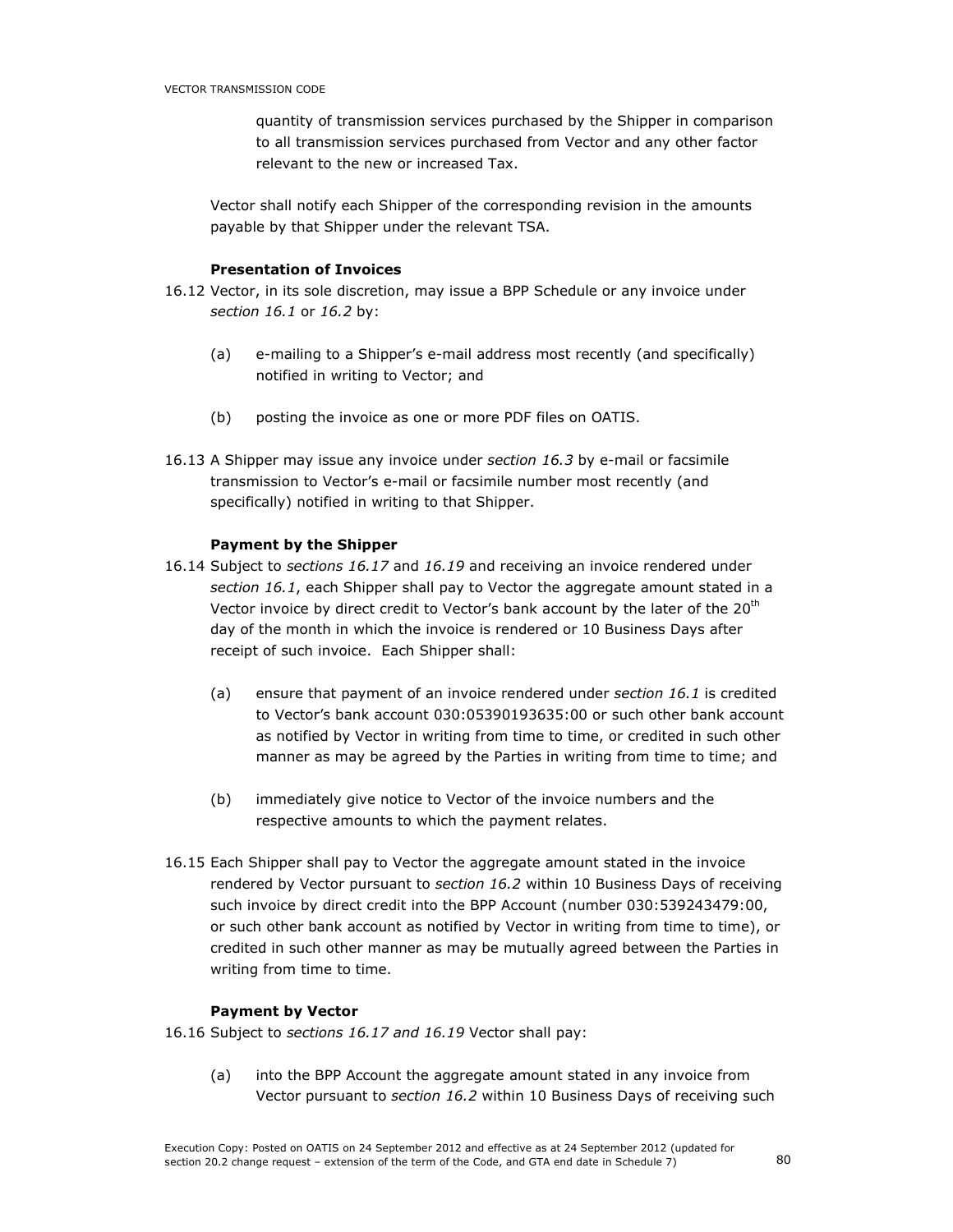invoice by direct credit to the BPP Account (number 030:539243479:00, or such other bank account as notified by Vector in writing from time to time); and

- (b) each Shipper from the BPP Account the aggregate amount stated in the invoice rendered by that Shipper pursuant to section 16.3 by direct credit to the relevant Shipper's bank account (as notified in writing to Vector from time to time) within 10 Business Days of receiving the Shipper's invoice (or within 10 Business Days of providing the Shipper's invoice if it is a "buyer-created tax invoice"); and
- (c) each Shipper the amount of any overcharge.

# Disputed Invoices

16.17 If a Shipper disputes any amount invoiced under section 16.1 or 16.2 or any amount stated in the BPP Schedule under section 16.3 (Dispute), that Shipper shall, within 10 days from the date it received the invoice under section 16.1 or 16.2 or such BPP Schedule (as applicable), notify Vector in writing identifying the amount in dispute and giving full reasons for the dispute (Dispute Notice). The disputing Shipper shall pay the undisputed portion of the invoice under section 16.1 or 16.2 that is in dispute, or issue an invoice under section 16.3 for the portion of that BPP Schedule which is not in dispute. If the Dispute has not been resolved by negotiation between the parties within 15 Business Days of Vector receiving the Dispute Notice under this section, a Party may refer the Dispute to an independent expert for binding resolution in accordance with section 17.2 (which shall mean, for the avoidance of doubt, that Schedule Two will not apply). In the event that a Shipper complies with the provisions of this section, Vector shall not have the right to suspend transmission services by reason only of that Shipper's withholding of the disputed amount or invoice.

# Interest on Disputed Amount

16.18 Where a Party has to pay money to the other as a result of the resolution or determination of a Dispute notified under section 16.17 then, in addition to such payment, interest calculated on a daily basis (compounded monthly) shall be payable from (but not including) the due date for payment of the invoice until actual payment at a rate equal to the Interest Rate.

# Overcharges and Undercharges

- 16.19 If it shall be found at any time that a Shipper or Vector, has been overcharged or undercharged under the provisions of its TSA:
	- (a) if the overcharge or undercharge relates to a BPP Amount calculated in accordance with section  $8$ , Vector is not required to issue a debit note or credit note under the Goods and Services Tax Act 1985 (or refund any amounts paid to any Shipper), except: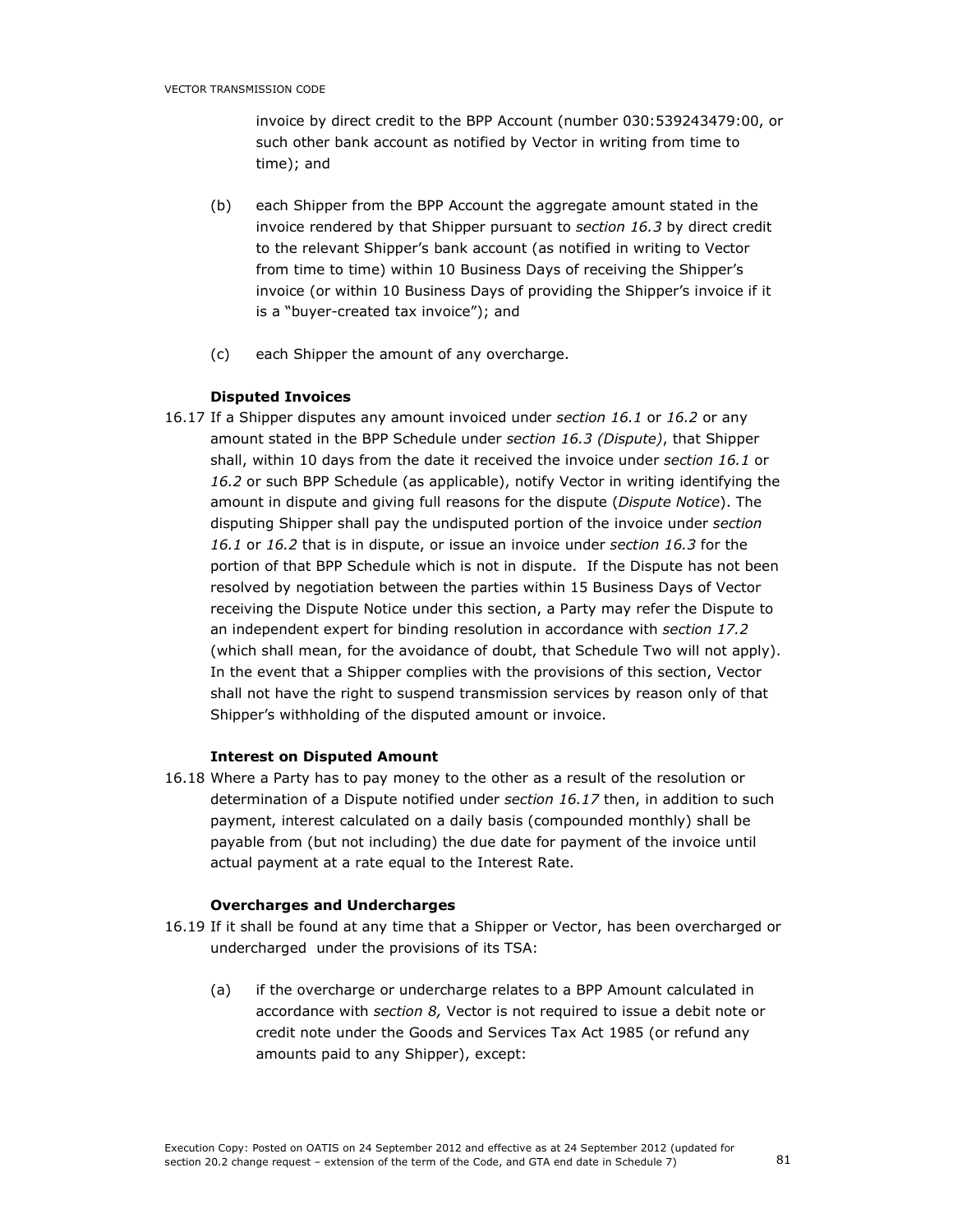- (i) in relation to any manifest error or omission in Vector's use of any Information; or
- (ii) in accordance with section  $8.21(b)(v)$ .
- (b) if the overcharge or undercharge relates to a Transmission Charge under section 16.1 and results from a revised Delivery Quantity, Vector will:
	- (i) if the revised Delivery Quantity results in an undercharge, issue a debit note to the Shipper (in accordance with the Goods and Services Tax Act 1985) with the next invoice issued to the Shipper under section 16.1; or
	- (ii) if the revised Delivery Quantity results in an overcharge, issue a credit note to the Shipper (in accordance with the Goods and Services Tax Act 1985) with the next invoice issued to the Shipper under section 16.1 and where the Shipper has paid the invoices containing such overcharge, refund to the Shipper the amount of any such overcharge;
- (c) for all other overcharges or undercharges, then, within 30 Days after the amount of the overcharge or undercharge has been agreed to by the Parties or determined by an independent expert pursuant to section 17.2, Vector or the relevant Shipper, as appropriate, shall issue a credit note or debit note (as appropriate) in accordance with the Goods and Services Tax Act 1985; and
	- (i) where such Party has actually paid the invoices containing an overcharge refund to the other Party the amount of any such overcharge, or
	- (ii) where an undercharge applies, pay the amount of the undercharge,

in both cases together with interest on the overcharged or undercharged amount at the Interest Rate calculated from the due date for payment of the appropriate invoice to the date of actual payment of the overcharged or undercharged amount.

Subject to section 16.20 there shall be no right to re-open invoices for Transmission Charges or BPP Amounts if more than 18 months has elapsed since the date of the first invoice containing the original Transmission Charges or BPP Amounts.

16.20 Notwithstanding that such period of time set out in section 16.19 may have elapsed;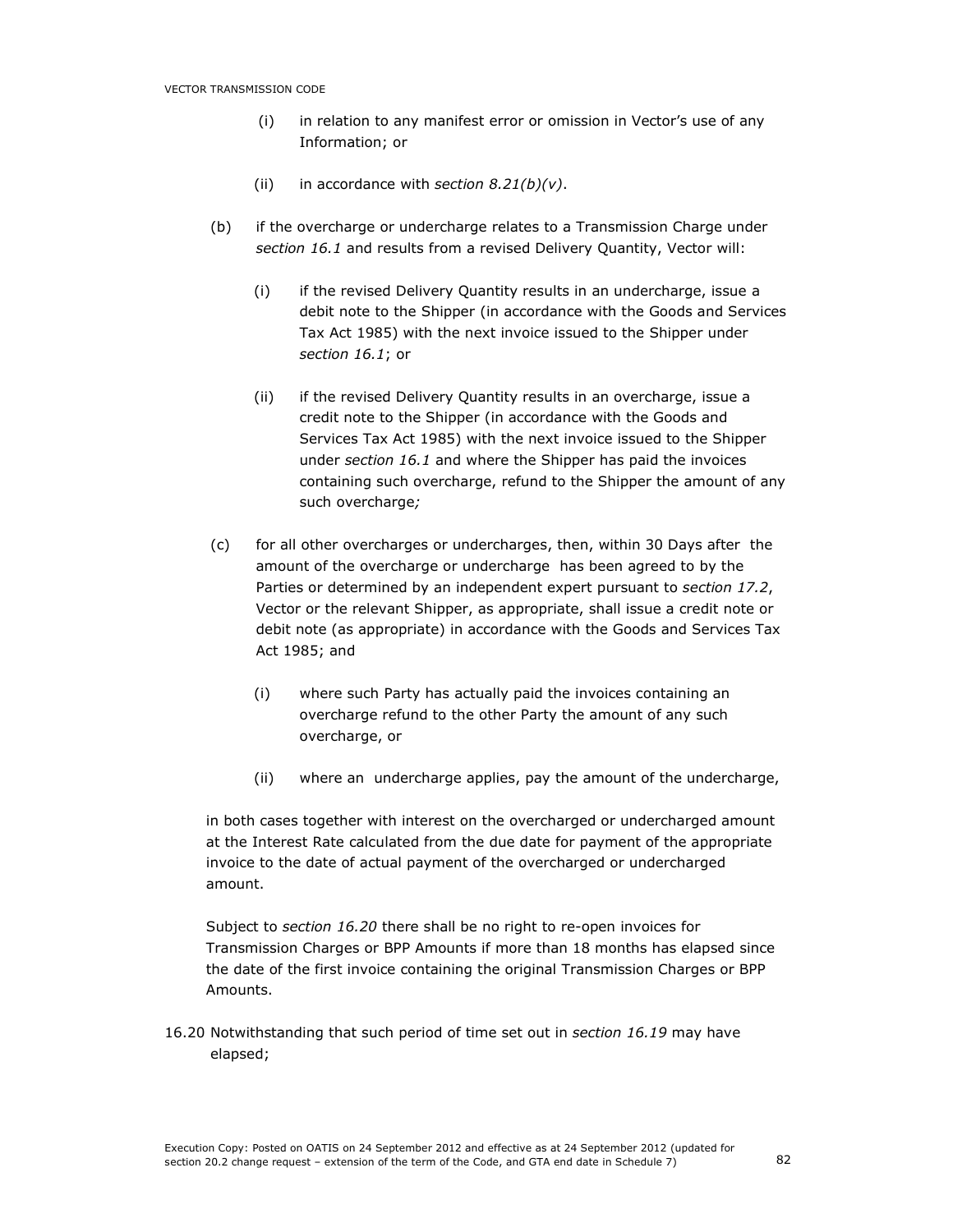- (a) if a dispute under the Maui Gas Contract, a User Contract or the Methanex 20/20 Agreement has been resolved in a manner that means the relevant Shipper has been undercharged or overcharged, then neither Party shall lose its right to re-open the invoice until a date six months after the date that either Party first becomes aware of the resolution of such dispute. Each Party shall notify the other Party of such resolution immediately upon becoming aware of it, except where the second Party becomes aware of it because of such a notice from the first Party.
- (b) if a Shipper's Delivery Quantities change as a result of a special allocation performed under the Downstream Reconciliation Rules, the time period under section 16.19 may be extended for a period of up to 30 months since the date of the first invoice containing the original Transmission Charges.

## Default Interest

16.21 If either Vector or a Shipper makes default without lawful excuse in the payment of money payable under a TSA and this Code on the due date for payment (or, where money is payable upon demand, upon demand being made) then interest shall be payable on the amount unpaid from the due date for payment until actual payment, at a rate equal to the Default Rate, calculated on a Daily basis (compounded monthly).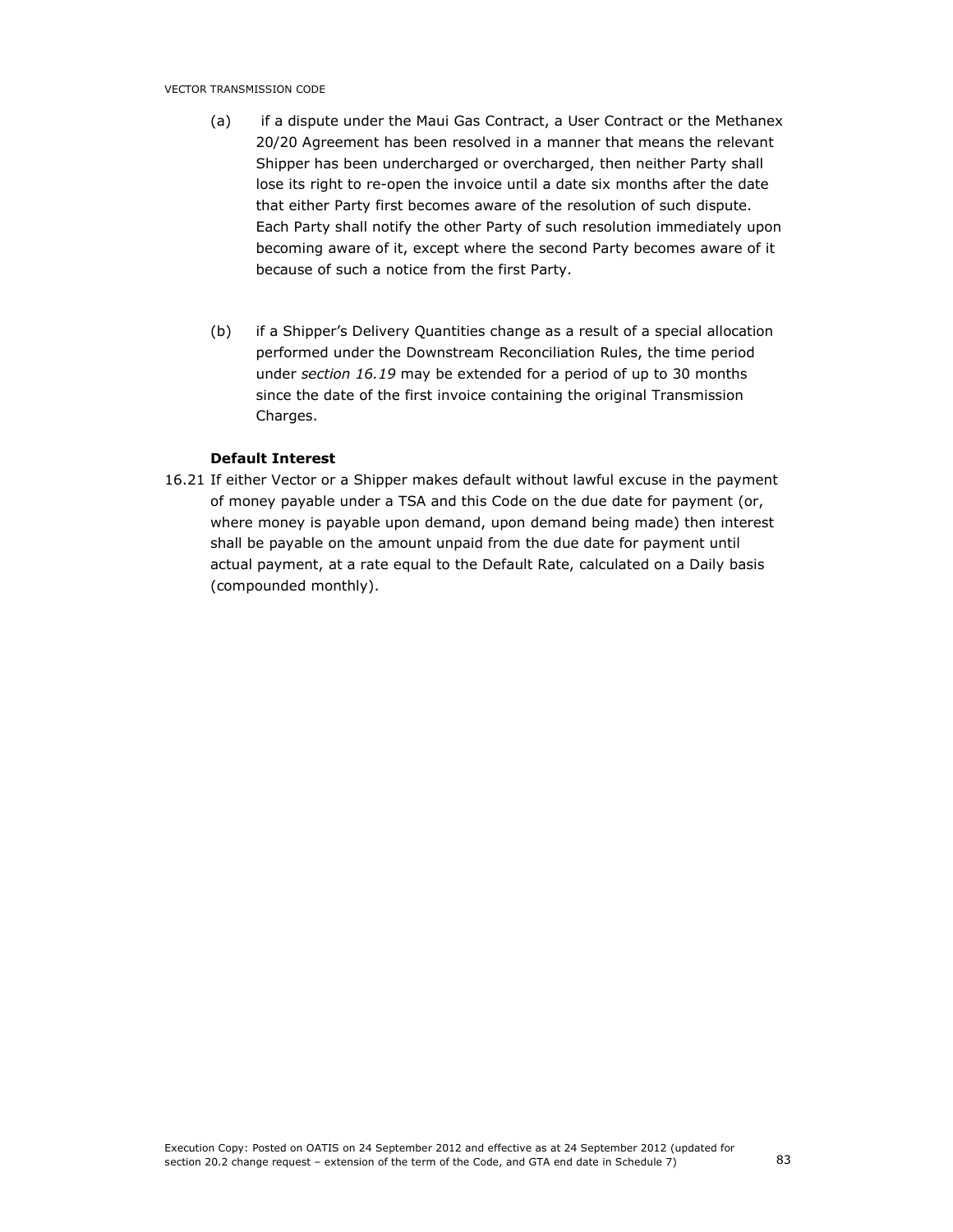VECTOR TRANSMISSION CODE

# 17 DISPUTE RESOLUTION

- 17.1 Subject to section 16.17, in the event of any dispute or difference between Vector and a Shipper arising out of their TSA (Dispute), the Dispute shall be resolved in accordance with the dispute resolution procedure contained in Schedule Two.
- 17.2 If a Party is to refer a Dispute under section 16.17 to an independent expert, that expert is to be nominated in writing by Vector and the relevant Shipper jointly (or, in default of agreement within 20 Business Days from the date that the Dispute Notice is delivered, by the President for the time being of the New Zealand Institute of Chartered Accountants (NZICA)). The determination in writing of the independent expert or the nominee of the President of NZICA on the matter in dispute will be conclusive and binding on the Parties and will be deemed to have been given as an expert and not an arbitrator. The costs of the independent expert or the nominee of the President of NZICA (as the case may be) will be borne as to one half by Vector and as to the other half by the Shipper or as otherwise determined by that independent expert or that nominee. For the avoidance of doubt, the provisions of the Arbitration Act 1996 shall not apply to such determination.
- 17.3 Nothing in section 17 or 18 shall in any way limit or affect the right of a Party to enforce the terms of its TSA by seeking, including by way of court proceedings, relief by way of injunction and/or summary judgment.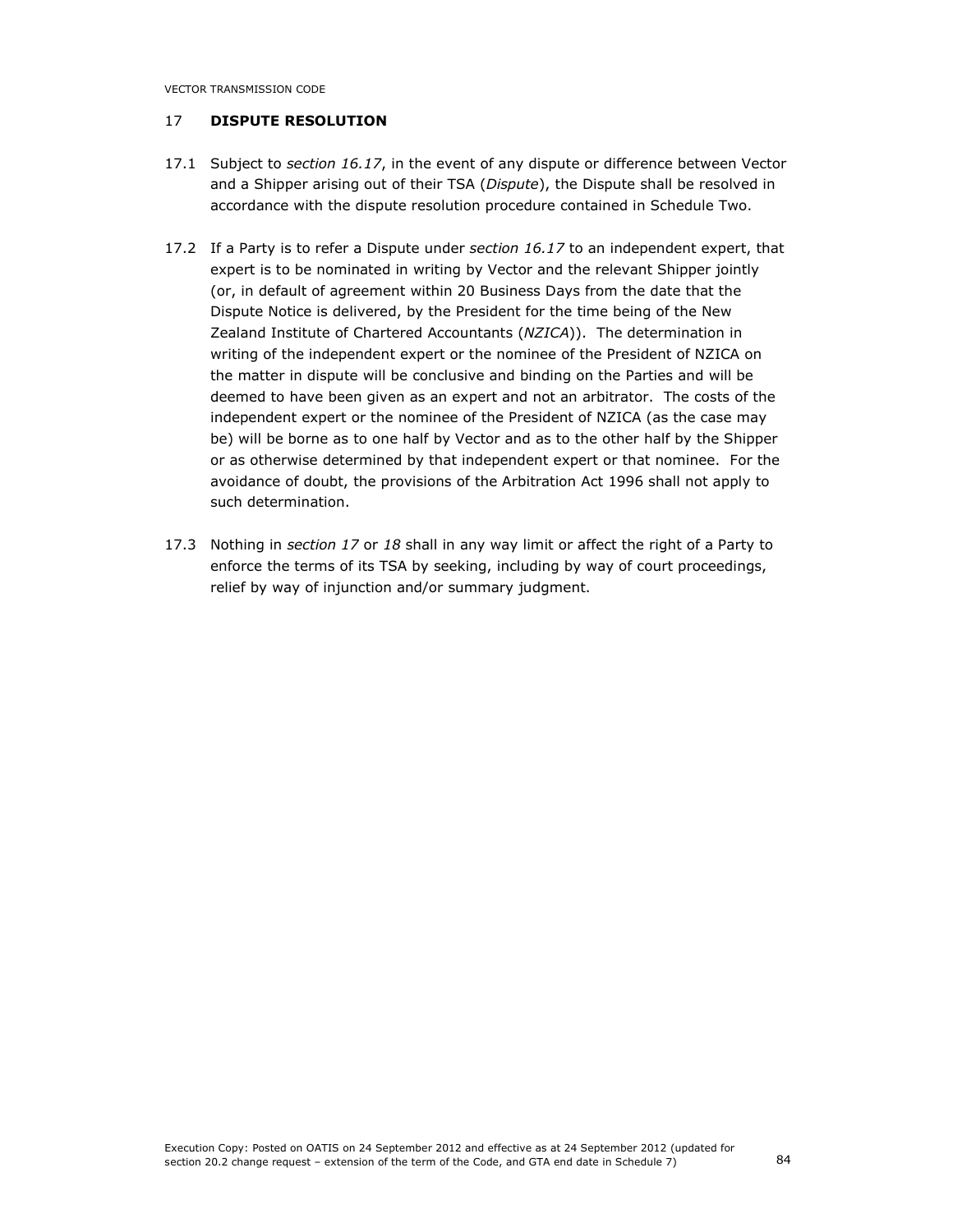## 18 ARBITRATION

- 18.1 Where paragraph 5 of Schedule Two applies, either Vector or the Shipper may submit the Dispute to arbitration in accordance with the Arbitration Act 1996 except that sections 4 and 5 of the Second Schedule to the Arbitration Act 1996 shall not apply.
- 18.2 Either Vector or a Shipper may refer a matter to arbitration in accordance with section 18.1 by giving to the other Party notice in writing stating the subject matter and details of the Dispute and that Party's desire to have the matter referred to arbitration (the Arbitration Notice).
- 18.3 The arbitration shall be by one arbitrator to be agreed upon by the Parties or, in the event that a single arbitrator cannot be agreed within 30 Business Days from the date that the Arbitration Notice is delivered, then an arbitrator for the matter in dispute shall be appointed by the President for the time being of the Arbitrators' and Mediators' Institute of New Zealand Inc.
- 18.4 The final determination of the arbitrator will not, unless otherwise agreed in writing between the relevant parties, be confidential to the relevant Parties.
- 18.5 Pending resolution of any Dispute, the Parties shall continue to perform their obligations pursuant to the provisions of the relevant TSA.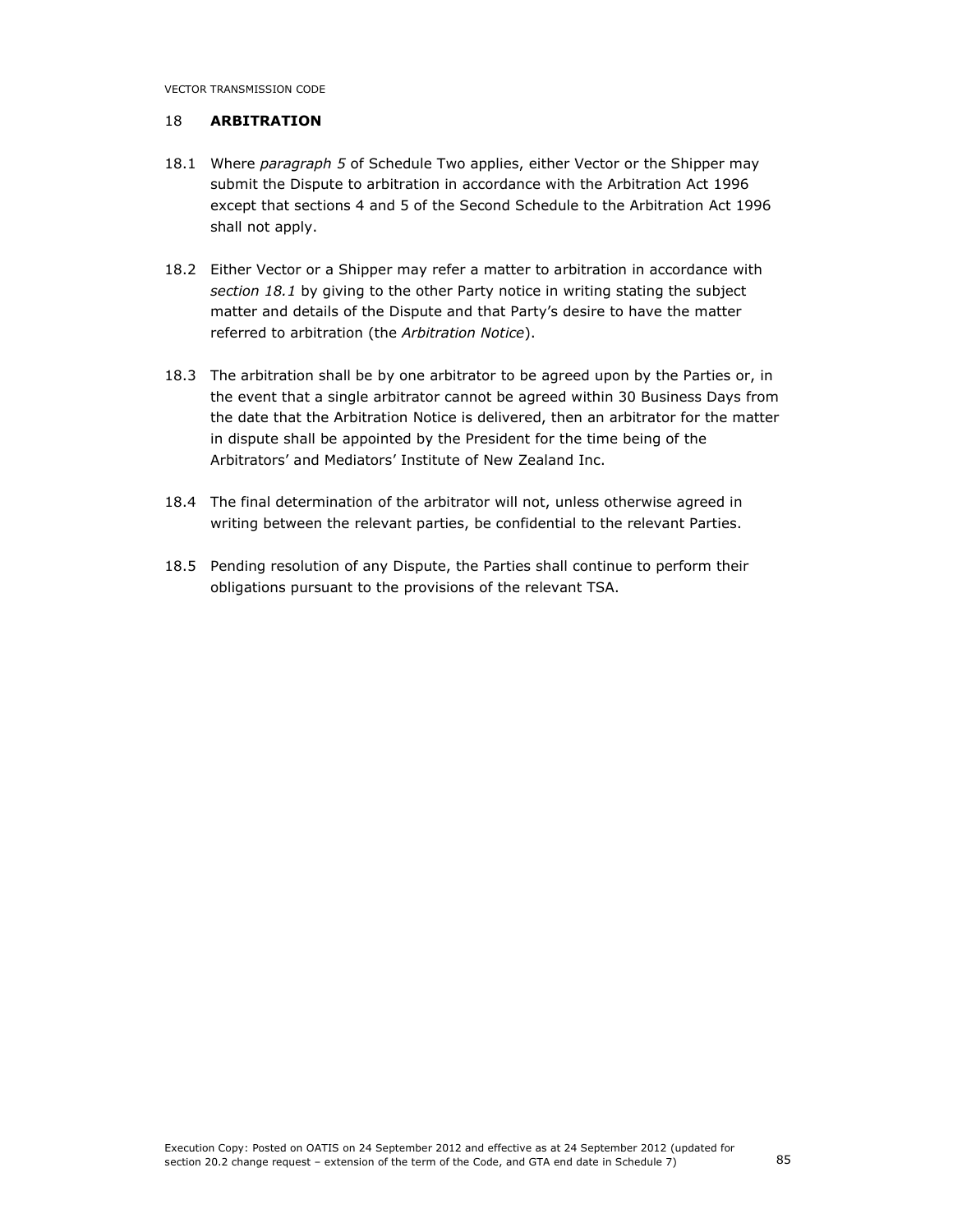## 19 CONFIDENTIALITY

- 19.1 Neither Vector nor a Shipper will use or disclose the provisions of the TSA relevant to that Shipper or any information made available by, on behalf of, or at the request of the other Party in connection with the TSA, except to the extent that:
	- (a) the information becomes public knowledge otherwise than by a breach of this section 19;
	- (b) the information was known to that Party at the Commencement Date and was not subject to any obligation of confidentiality;
	- (c) that Party considers the use or disclosure is necessary to maintain the safety and reliability of the Transmission System, or is required to give effect to that TSA;
	- (d) use or disclosure is required or allowed by that TSA, law (including all information disclosure requirements and/or the listing rules of a recognised stock exchange) or any order of a competent court;
	- (e) use or disclosure is permitted by that TSA;
	- (f) the other Party has consented in writing to the use or disclosure;
	- (g) the information is obtained from a third party, who it believes, in good faith, to be under no obligation of confidentiality;
	- (h) there is disclosure to its professional advisor or its consultant on a need to know basis;
	- (i) there is disclosure to the auditor as contemplated by section  $8$ ; or
	- (i) there is disclosure as part of the dispute procedures set out under sections 16.17, 17, 18 and/or Schedule Two.
- 19.2 To avoid doubt, the information that is set out in each of Schedule Four and Table A of Schedule Five is not subject to any obligation of confidentiality.
- 19.3 Vector will comply with the provisions of Schedule Eight.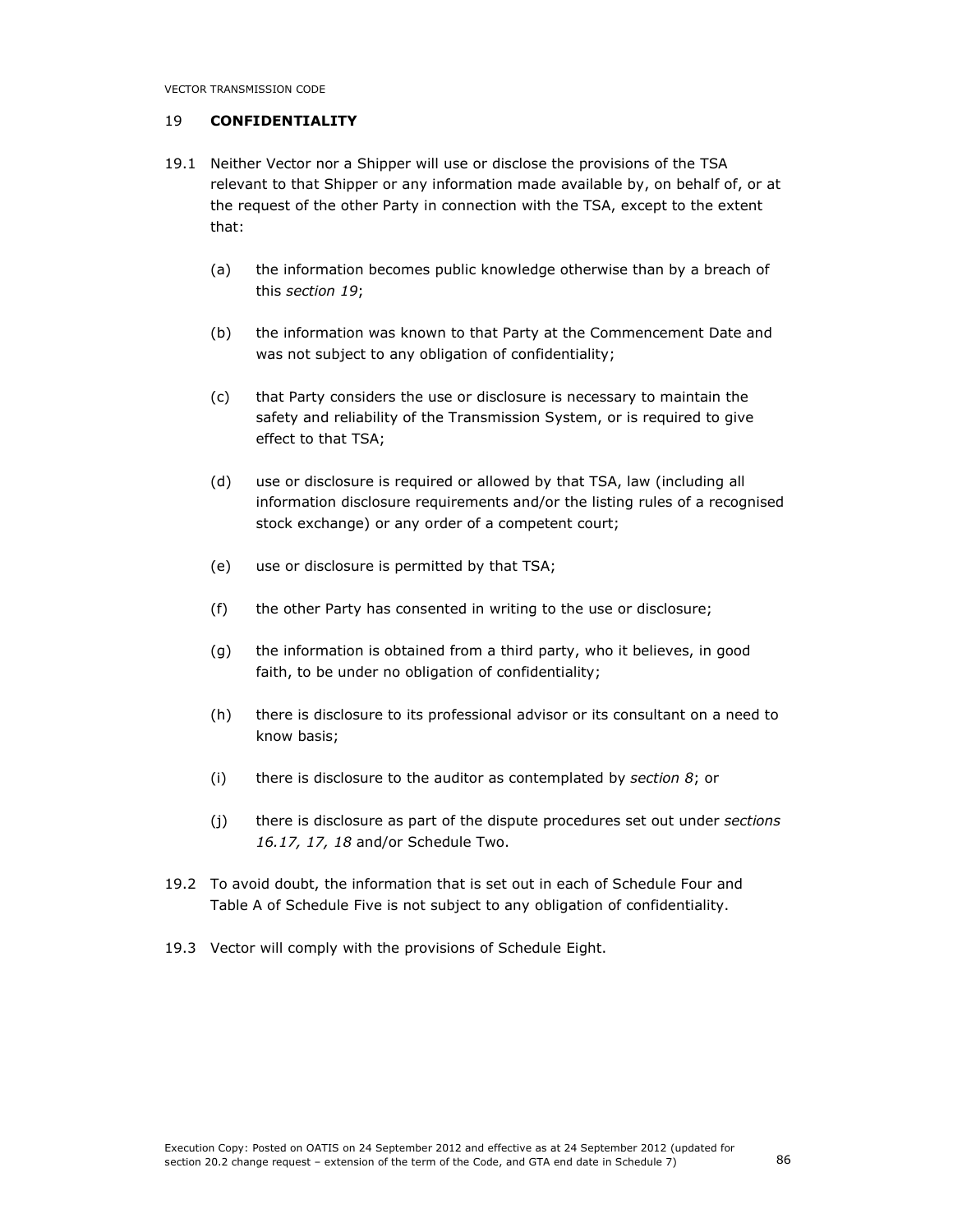## 20 TERMINATION OR SUSPENSION

# Term

20.1 Each TSA shall commence on the Commencement Date and expire on the Expiry Date unless terminated earlier in accordance with this section 20.

## Term of Code

20.2 Except for section  $2.7(e)(i)$ , the terms and conditions of this Code expire from the end of 30 September 2014.

## Defaults May Lead to Termination

20.3 If:

- (a) either Party defaults in payment of any money payable under its TSA (for reasons other than those in section 16.17) for a period of 10 Business Days;
- (b) a Shipper fails to comply with the prudential requirements set out in section 14 for a period of 60 Business Days;
- (c) either Party defaults in the performance of any of the other material covenants or obligations imposed upon it by its TSA;
- (d) a resolution is passed or an order made by the Court for the liquidation of either Party, except for the purposes of reconstruction or amalgamation;
- (e) either Party makes or enters into or endeavours to make or enter into any composition, assignment or other arrangement with or for the benefit of that Party's creditors; or
- (f) a Force Majeure event or circumstance occurs with the result that it is unlikely that one Party could be in a position to perform its obligations under its TSA within one year,

then the Party to the relevant TSA who is not in default or who is unaffected by the circumstances (the Notifying Party) may at its option give notice to terminate the relevant TSA in the following manner:

- (g) the Notifying Party shall give written notice to be served on the other Party (the Defaulting Party) stating specifically the cause for terminating the relevant TSA and declaring it to be the intention of the Notifying Party to terminate the same;
- (h) where the notice is given in respect of a default under sections  $20.3(a)$  to  $20.3(c)$  (a 30 Day Default), the Defaulting Party shall have 30 days after the service of that notice in which to remedy or remove the cause or causes stated in the notice for terminating the relevant TSA. In respect of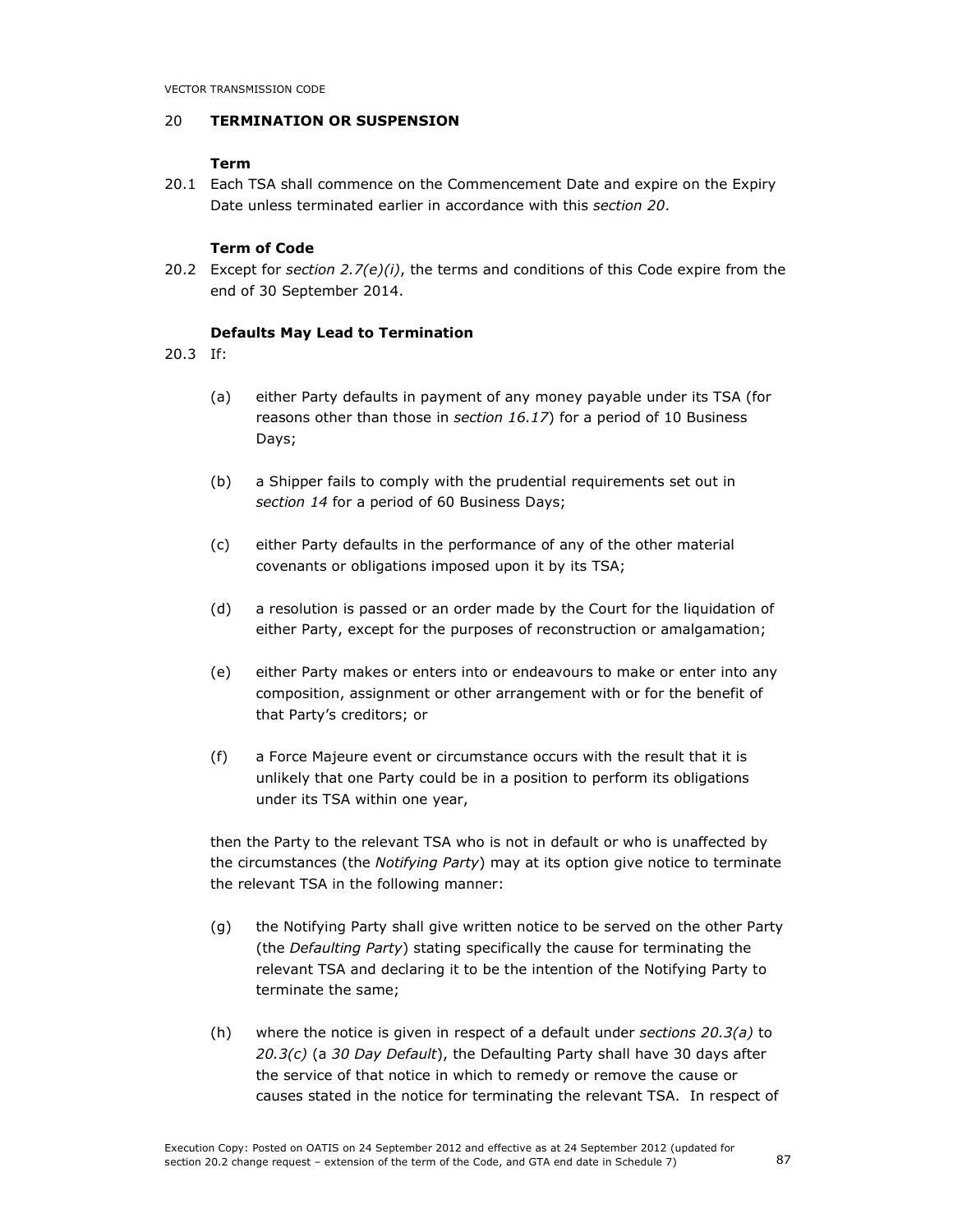a default under section 20.3(d), 20.3(e) or 20.3(f), no such 30 day period shall apply and termination can be effected immediately upon delivery of the notice;

- (i) in respect of a 30 Day Default if, within 30 days after the delivery of a notice under section 20.3(h), the Defaulting Party does remove and remedy the cause or causes, then such notice of default shall be deemed to be withdrawn and the relevant TSA shall continue in full force and effect; and
- (j) in respect of a 30 Day Default if, the Defaulting Party does not so remedy and remove the cause or causes to the satisfaction of the Notifying Party within 30 days, then the Notifying Party shall be entitled to terminate the relevant TSA forthwith.

## Defaults may lead to Suspension

20.4 Notwithstanding section 20.3, if Vector becomes aware that a Shipper is in breach of any material term or condition of that Shipper's TSA, then Vector shall be entitled to suspend any transmission services on the Transmission System provided to that Shipper for the duration of any non-compliance if, and to the extent that, in Vector's opinion, such action is necessary to protect other shippers or the use of the Transmission System by other shippers.

## Shipper May Terminate

20.5 A Shipper shall be entitled to terminate its TSA at the end of any Year provided that it has given Vector notice in writing of its intention to do so on or before the second Friday in August in the Year in question.

# Termination Without Prejudice to the Amounts Outstanding

- 20.6 The expiry or termination of a TSA shall not:
	- (a) relieve a Shipper or Vector of its obligation to pay any money outstanding under that TSA at that time, which (without limiting section  $20.6(d)$ ) in respect of Reserved Capacity, is the Monthly payment of money for Reserved Capacity until the end of that Year;
	- (b) relieve Vector or the Shipper, as the case may be, of its obligation to settle the Shipper's Running Mismatch, which, at Vector's election (where Vector is the terminating Party) but following consultation with that Shipper, may be done either in dollar terms determined using the then current Positive Mismatch Price or Negative Mismatch Price (as applicable) or by making Gas available for delivery to, or taking Gas from, the Shipper;
	- (c) relieve Vector of its obligation to pay any money outstanding in accordance with section 16 at that time; or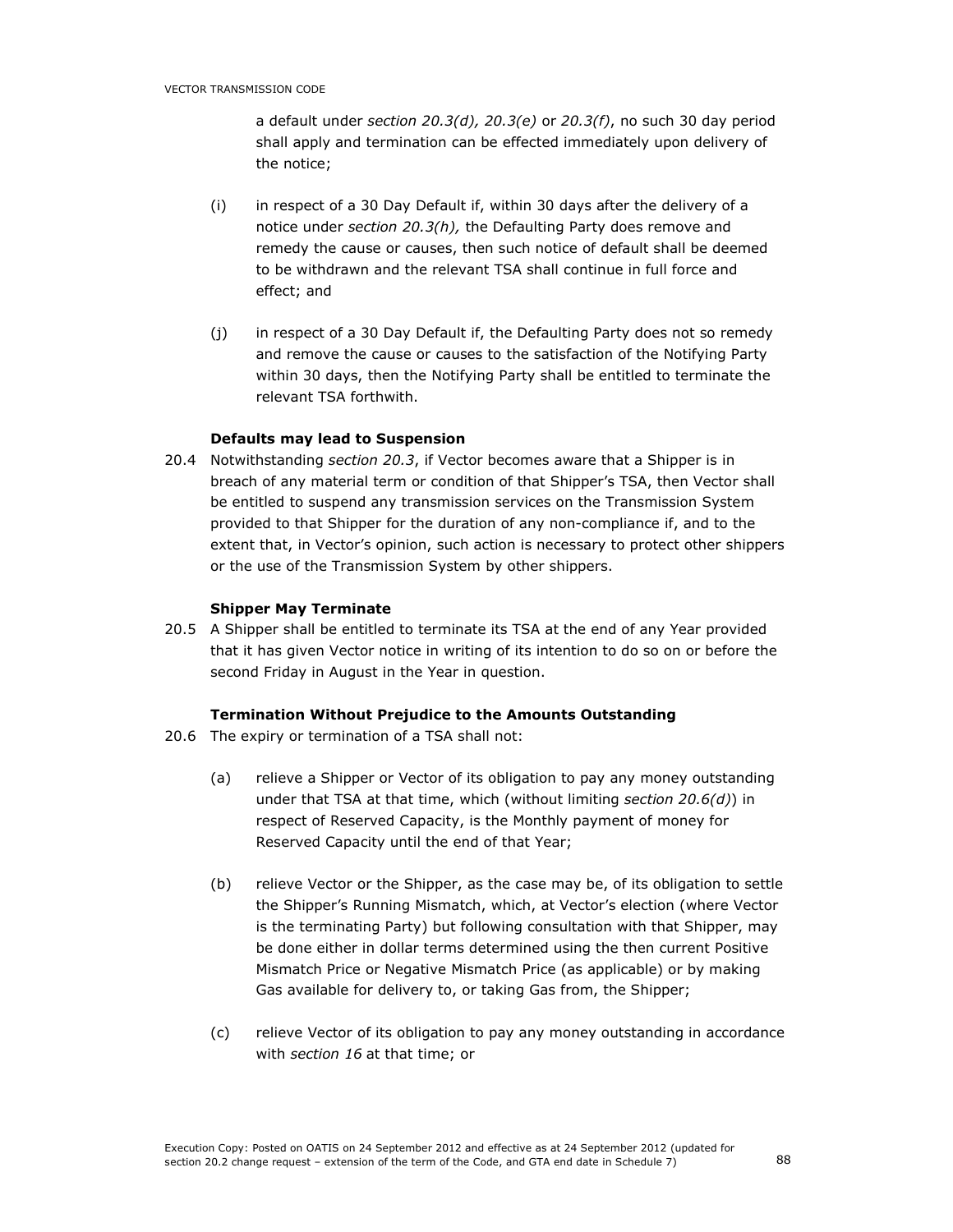(d) constitute a waiver of any remedy to which the Party not in default may be entitled for breach of the relevant TSA.

## Effects of Termination

- 20.7 The termination rights set out in sections 20.3 and 20.5 shall be in addition to, and not in substitution for, any other rights and remedies available to a Party, whether pursuant to a TSA, at law, at equity or otherwise.
- 20.8 The provisions of sections 1, 8.12 to 8.23, 8.27, 8.30, 8.31, 17 to 18, 20.6 to 20.8, 23 and 25 to 33 of this Code shall continue in effect after expiry or termination of the relevant TSA to the extent they relate to an event or circumstance that occurred prior to the date of such expiry or termination. The provisions of section 19 shall continue in effect for 5 years after expiry or termination of the relevant TSA.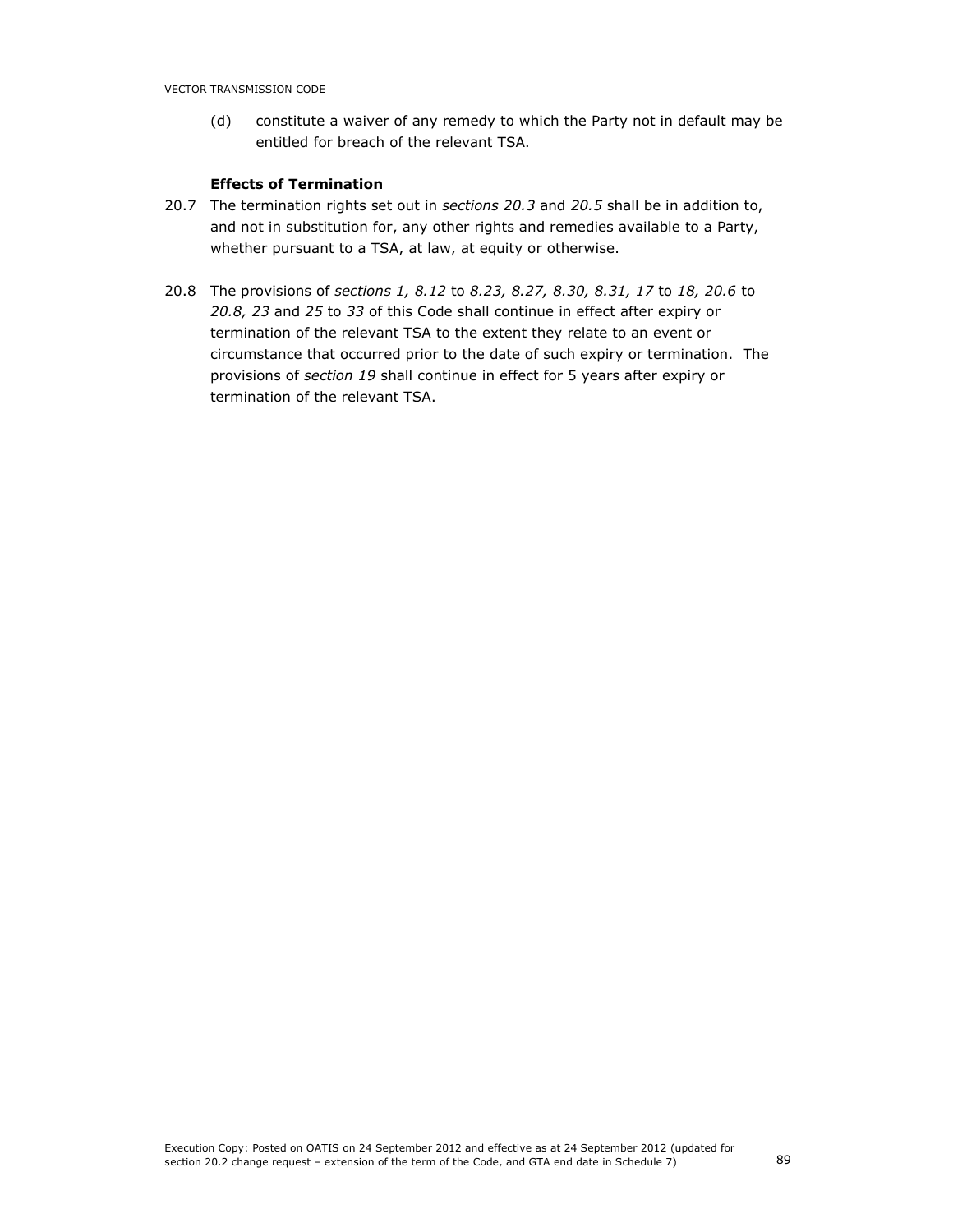VECTOR TRANSMISSION CODE

# 21 RECORDS AND INFORMATION

- 21.1 Each Party shall prepare and maintain proper books, records and inventories of all matters pertaining to the relevant TSA and, subject always to the right of each Party to withhold confidential information or information not related to the performance of the TSA, each Party shall have the right to examine at any reasonable time, the books, records and documents of the other to the extent necessary to carry out an audit for the purposes of verifying any statement, computation or claim made under the provisions of that TSA.
- 21.2 It is hereby acknowledged by each Party that:
	- (a) all information relating to the basis on which Vector sets its fees (other than information required to be disclosed by law) shall be deemed to be confidential for the purposes of section 21.1; and
	- (b) in respect of the derivation of a Shipper's Transmission Charges, a certificate given by Vector's auditors shall be conclusive evidence of the correctness or otherwise of the calculation of that Shipper's Transmission Charges based on the relevant TSA.
- 21.3 Each Shipper shall keep Vector notified at all times of details of its Retailer and Large Consumer customers sufficient to enable Vector to comply with its obligations to issue directions to Retailers and Large Consumers under the CCM Regulations.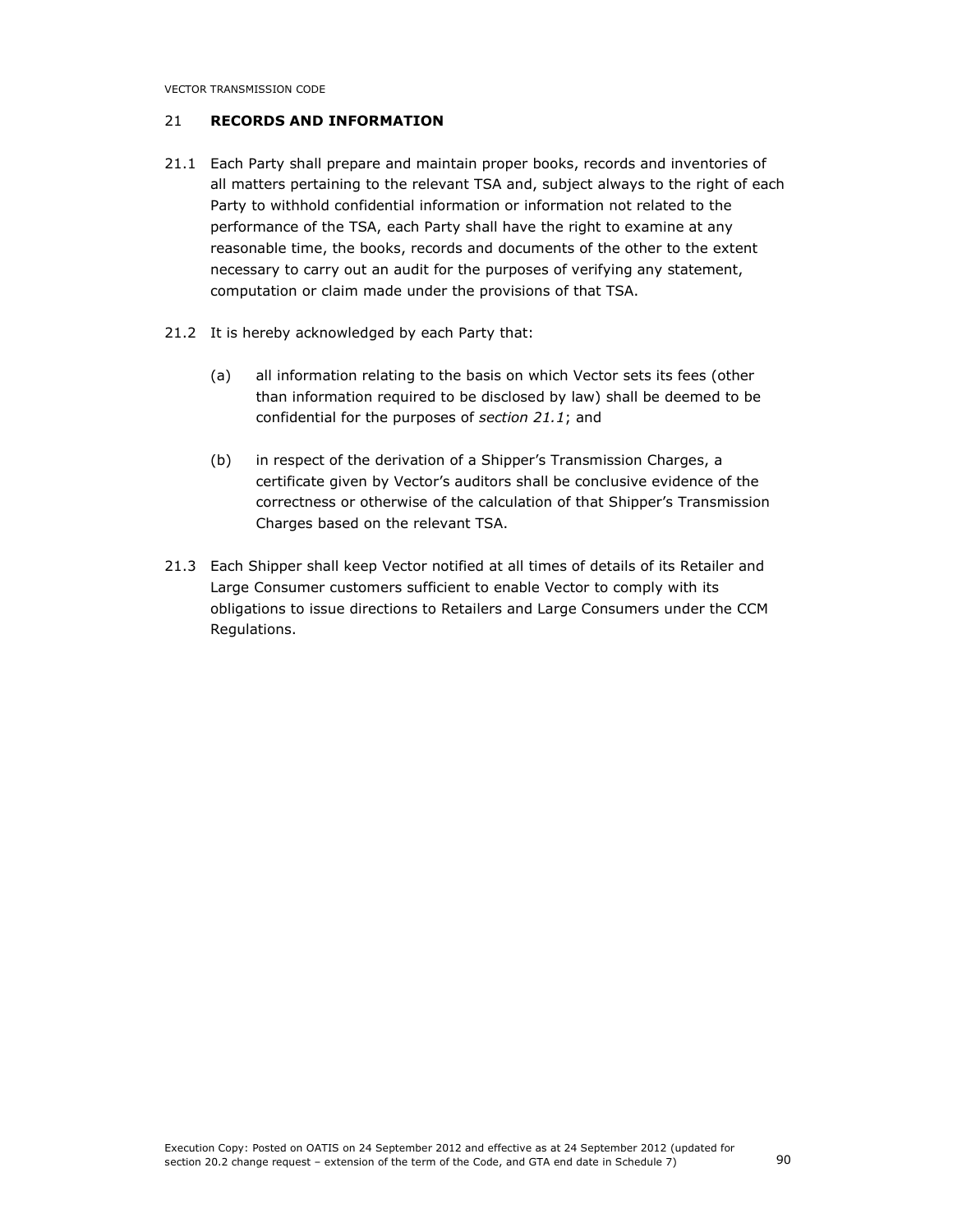## 22 FORCE MAJEURE

- 22.1 Notwithstanding the other provisions of the relevant TSA, but subject to section 22.2, a Party shall be relieved from liability under its TSA:
	- (a) in the case of Vector, to the extent that on account of Force Majeure, Vector has not received at a Receipt Point or made available at a Delivery Point or is unable to receive at a Receipt Point or make available at a Delivery Point quantities of Gas in accordance with that TSA or has failed to perform any of its obligations under such TSA; and
	- (b) in the case of the Shipper, to the extent that on account of Force Majeure, the Shipper has not delivered Gas to Vector or taken delivery of Gas from Vector pursuant to its TSA or has failed to perform any of its obligations under its TSA.
- 22.2 Notwithstanding section 22.1, nothing in this section 22 shall relieve a Party from liability:
	- (a) to pay money due under its TSA;
	- (b) to give any notice which may be required to be given pursuant to its TSA (other than a notice via OATIS where OATIS is affected by such Force Majeure);
	- (c) in relation to a Shipper, for any Mismatch and Running Mismatch that may arise out of or in connection to, or before, during or after, the event of Force Majeure; or
	- (d) in relation to Vector, for any Vector Imbalance and Vector Running Imbalance that may arise out of or in connection to, or before, during or after, the event of Force Majeure,

provided that a Shipper shall be relieved of its obligation to pay the Capacity Reservation Charge relating to Reserved Capacity for a Receipt Point and Delivery Point (or any fixed charge which is not calculated by reference to the throughput of any quantity of Gas), to the extent that Vector cannot receive a quantity of Gas at that Receipt Point or make a quantity of Gas available at that Delivery Point up to such Reserved Capacity on account of that Force Majeure.

- 22.3 If a Party seeks relief under section 22.1, that Party shall, upon the occurrence of any such failure due to Force Majeure:
	- (a) as soon as reasonably practicable but in any event within 48 hours give notice to the other Party of the occurrence of the event or circumstance claimed to be Force Majeure and provide to the other Party full particulars relating to the event or circumstance and the cause of such failure. Such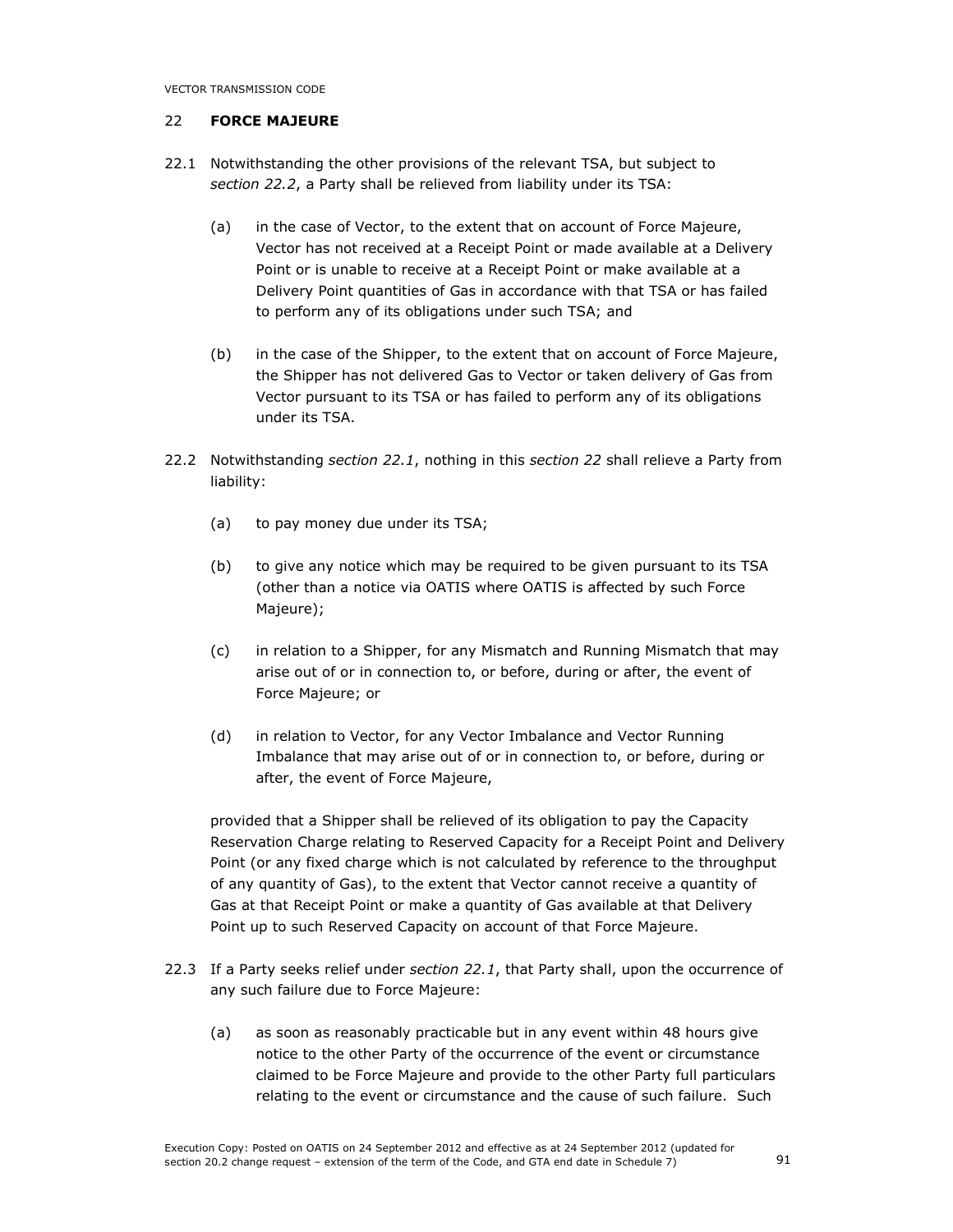notice shall also contain an estimate of the period of time required to remedy such failure;

- (b) render the other Party reasonable opportunity and assistance to examine and investigate the event or circumstance and the matters which caused the event or circumstance and failure;
- (c) as quickly as reasonably practicable, use due diligence and take all reasonable steps which may be necessary to rectify, remedy, shorten or mitigate the event or circumstance giving rise to Force Majeure so as to minimise any loss, damage, expense or other effects of the suspension of obligations suffered or incurred, or likely to be suffered or incurred by the Party; and
- (d) give notice as soon as reasonably practicable but in any event within 48 hours to the other Party upon termination of the Force Majeure.
- 22.4 For the avoidance of doubt, a Shipper will not be able to claim relief from liability under section 22.1(b) solely as a result of the suspended performance, or nonperformance, of obligations of its customers, howsoever caused.
- 22.5 If, as a result of Force Majeure, Vector is not able to provide transmission services on the Transmission System in accordance with the relevant TSA then Vector shall, in good faith, allocate among all shippers any available transmission services, provided that, to the extent a Critical Contingency is determined under the CCM Regulations, Vector shall allocate transmission services in accordance with the CCM Regulations.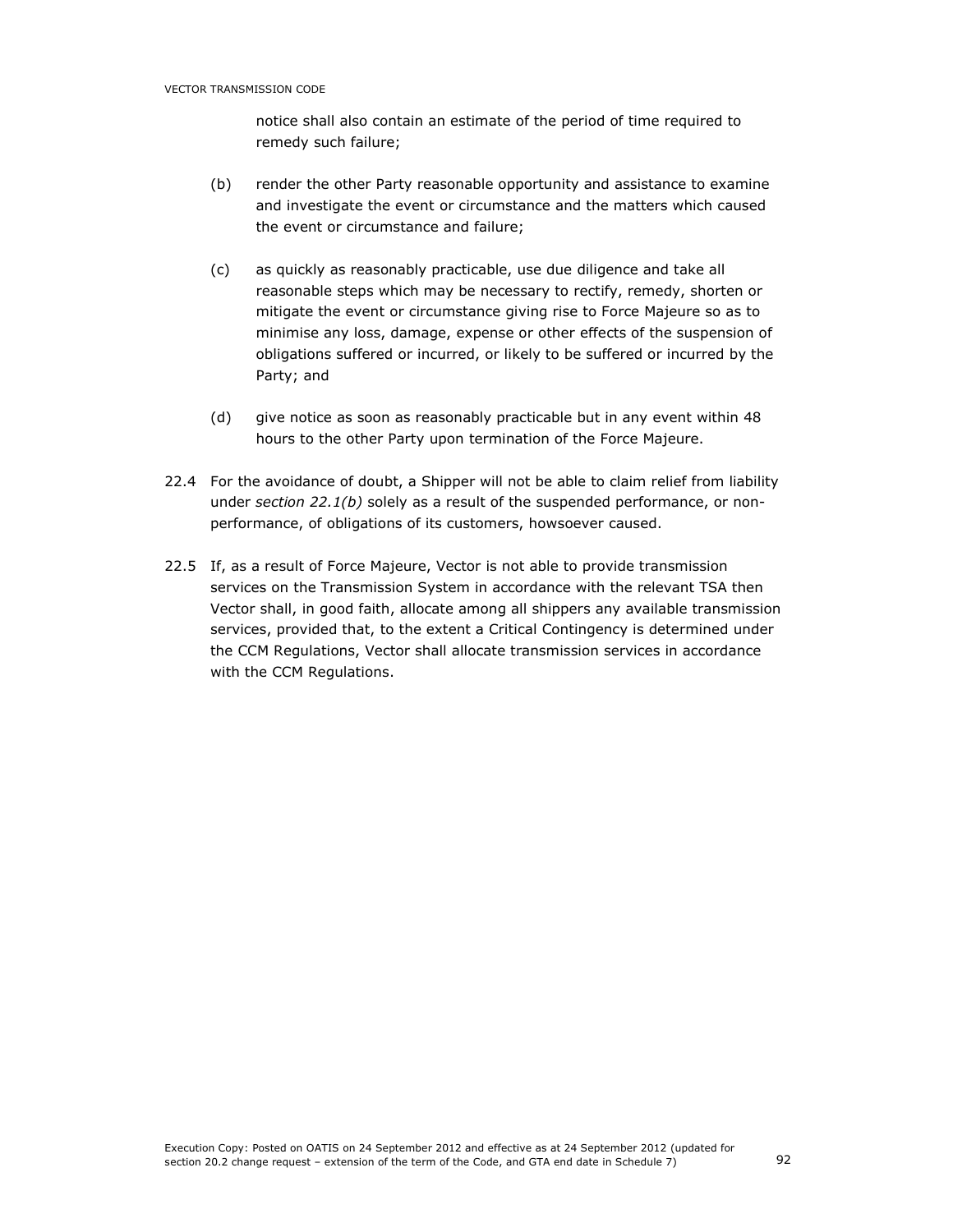# 23 LIABILITIES

#### Exclusion from a Party's Liability

23.1 Subject to any further limitations contained in this section 23, a Party (Liable Party) will not be liable to the other Party (Other Party) in respect of any Loss suffered or incurred by that Other Party that arises out of or in connection with a TSA (in contract, tort or generally at common law, equity or otherwise), except to the extent that such Loss arose from an act or omission of the Liable Party that constituted a failure by it to comply with a provision of that TSA to the standard of a Reasonable and Prudent Operator. The Liable Party shall not be liable to the Other Party to the extent that the Other Party caused or contributed to such Loss (in whole or in part) through breach of that TSA. The Liable Party shall not be liable to the extent that the Other Party has not mitigated its Loss to the fullest extent reasonably practicable.

## Limitation of a Party's Liability

- 23.2 If the Liable Party is liable to the Other Party in respect of any Loss suffered or incurred by that Other Party that arises out of or in connection with a TSA (in contract, tort or generally at common law, equity or otherwise), other than for payment of amounts due pursuant to section 16, the Liable Party will only be liable for direct Loss suffered or incurred by the Other Party excluding (and the Liable Party shall not be liable for):
	- (a) any loss of use, revenue, profit or savings by the Other Party;
	- (b) the amount of any damages awarded against the Other Party in favour of a third party, except where the Liable Party is liable for a payment under sections 4.23 and 12.7; and
	- (c) the amount of any money paid by the Other Party by way of settlement to a third party, except where the Liable Party is liable for a payment under sections 4.23 and 12.7.
- 23.3 The Liable Party shall in no circumstances be liable for any indirect or consequential Loss arising directly or indirectly from any breach of its (or any of the other Party's) obligations under its TSA, whether or not the Loss was, or ought to have been, known by the Liable Party.

# Capped Liability

- 23.4 Where:
	- (a) the Shipper is the Liable Party, the maximum liability of the Shipper to Vector; and
	- (b) Vector is the Liable Party, the maximum liability of Vector to the Shipper and all other Shippers (Third Party Shippers),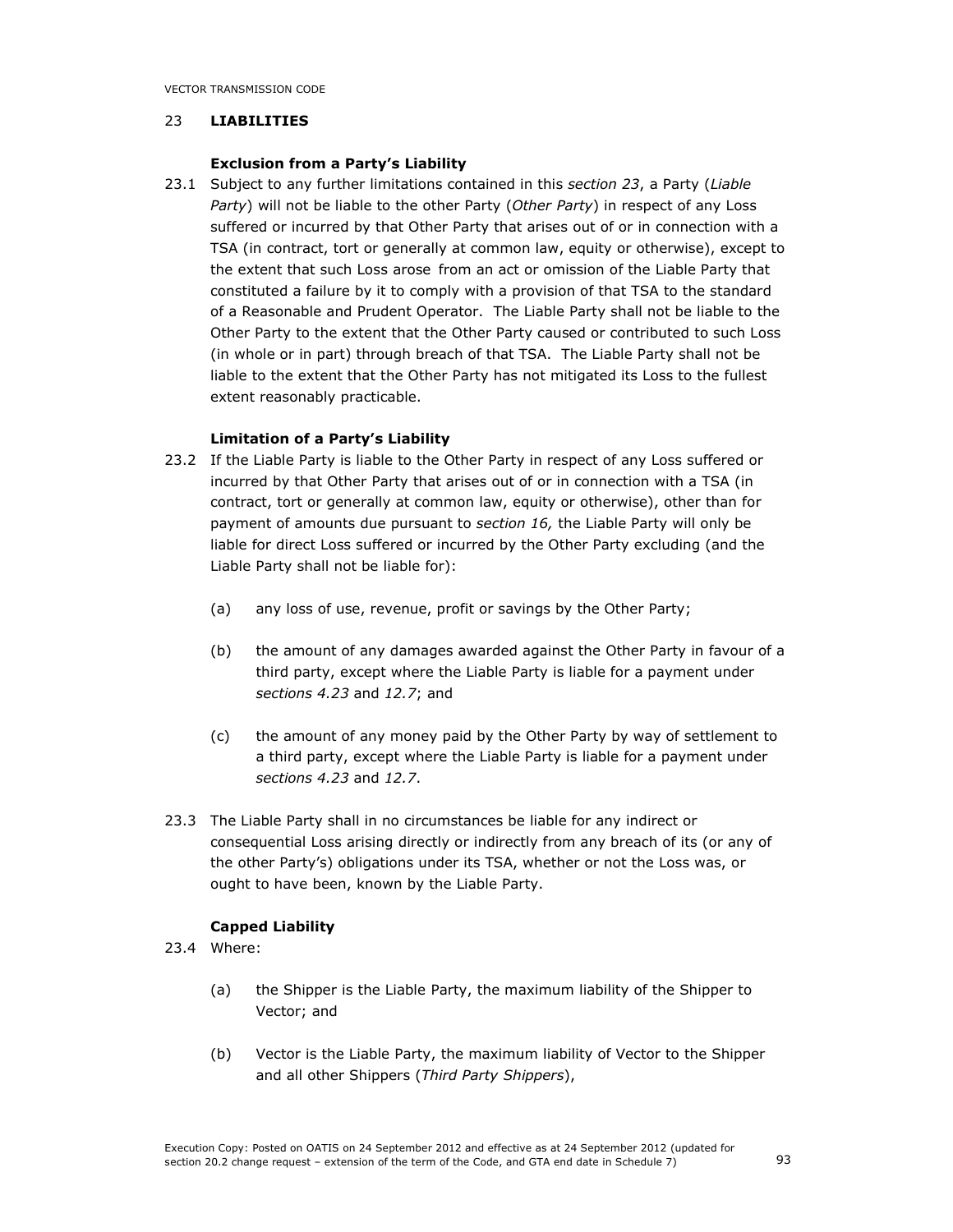(in each case excluding liability, if any, that arises under section 4.23 or 12.7) will be:

- (c) in relation to any single event or series of related events, \$10,000,000 (ten million dollars); and
- (d) in any Year, \$30,000,000 (thirty million dollars), irrespective of the number of events in such period,

(and for this purpose, an event is part of a series of related events only if such event or events factually arise from the same cause) provided that:

- (e) where Vector is the Liable Party arising out of or in connection with more than one TSA and/or Interconnection Agreement, but Vector's liability is wholly or partially caused or contributed to by a breach of more than one different TSA and/or Interconnection Agreement by one or more Third Party Shipper and/or Interconnected Party (Liable Third Parties), and Vector recovers (using all reasonable endeavours to pursue and seek recovery of such amounts) any amount from those Liable Third Parties in respect of that breach, then Vector's liability as the Liable Party shall be limited to the aggregate of the amount so recovered plus any Vectorcaused liability (where the Vector-caused liability is any amount for which Vector is liable as a result of failing to act as a Reasonable and Prudent Operator, which in any event shall be limited to the Capped Amounts); and
- (f) the Capped Amounts shall each be adjusted annually on 1 October of each Year by multiplying each Capped Amount by the following adjustment factor:

Adjustment Factor =  $PPI_n / PPI_{(n-1)}$ 

where:

 $PPI_n$  means the most recently published PPI Index for the then preceding June quarter; and

 $PPI_{(n-1)}$  means the most recently published PPI Index for the June quarter in the Year before the Year in which the adjustment is being made.

The first such adjustment will take place on 1 October in the Year following the Commencement Date and the adjusted Capped Amounts calculated pursuant to this section  $23.4(f)$  shall be rounded up to the nearest whole number.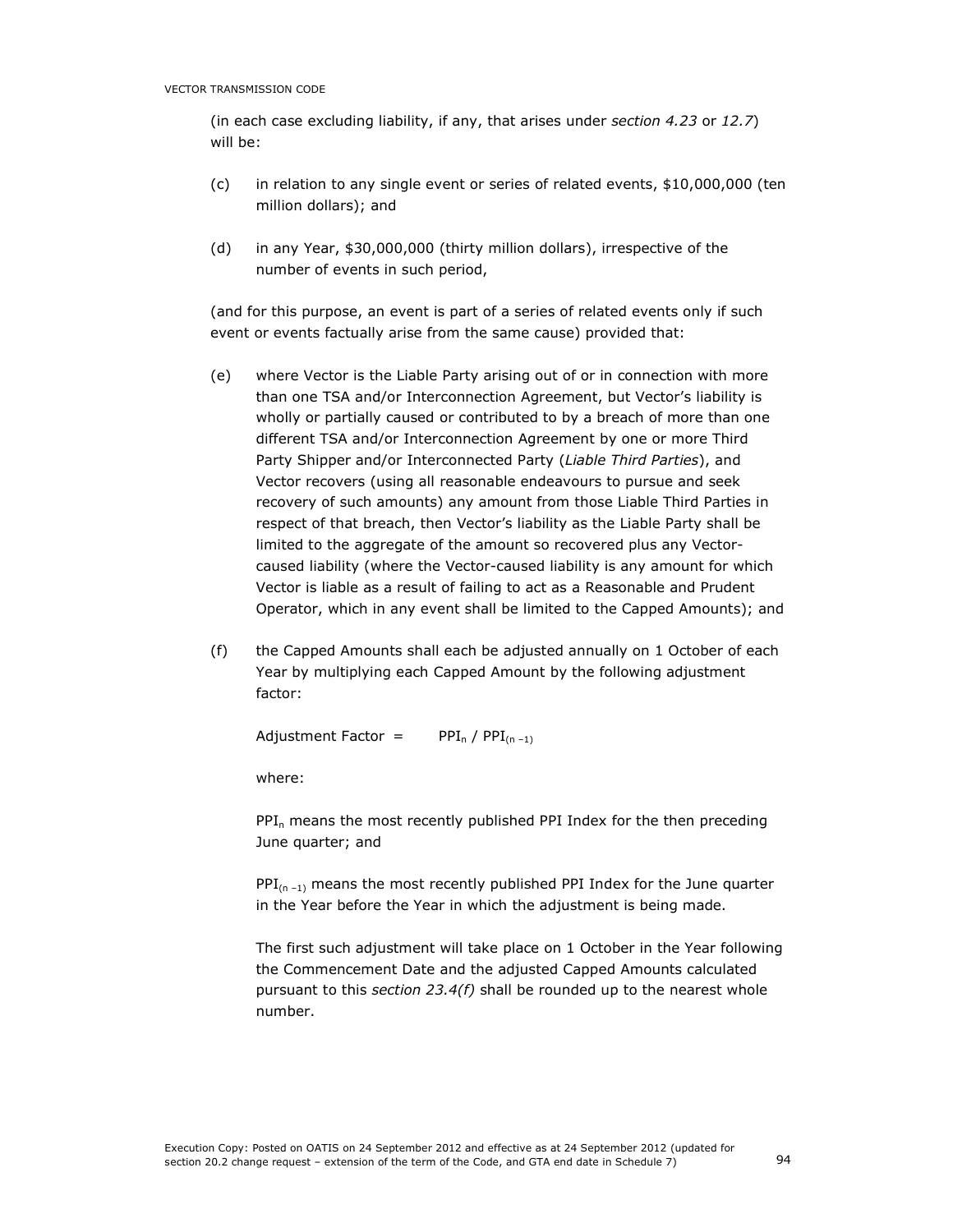For the purposes of this section 23.4:

"PPI" means the Producer Prices Index (Inputs All Industries excluding administration, health and education) published by Statistics New Zealand or, if that index ceases to be published or in the opinion of the Government Statistician (or his/her replacement as the case may be) the basis for it changes significantly, such other producer price index as Vector, acting reasonably, considers most closely approximates the purpose and composition of PPI and the date from which that substitute index shall apply to the extent that any substitute index (or adjusted formula) and the date for its application will, to the extent reasonably possible, have the same economic effect as would have been the case had PPI continued to be published on the basis it was published for the quarter ending 30 June 2007. Vector shall give notice to each Shipper of any change of the Capped Amounts or substitute index promptly upon such change occurring; and

"Capped Amounts" means the amounts specified in sections 23.4(c) and/or  $(d)$  (as applicable), as adjusted in accordance with section 23.4(f).

Liability where Vector is the Liable Party under multiple agreements

23.5 If Vector is the Liable Party under more than one TSA and/or Interconnection Agreement and the sum of Vector's liability to the Other Party and those Third Party Shippers and/or Interconnected Parties is greater than the relevant amount of Vector's liability as the Liable Party calculated in accordance with section 23.4(e), Vector shall divide that amount among the Other Party and those Third Party Shippers and/or Interconnected Parties in the proportion that Vector's liability to each such party bears to the sum of Vector's liability to all such parties.

# General

- 23.6 Each limitation or exclusion of this section 23 and each protection given to Vector or a Shipper or its respective officers, employees, or agents by any provision of this section 23 is to be construed as a separate limitation or exclusion applying and surviving even if for any reason any of the provisions is held inapplicable in any circumstances and is intended to be for the benefit of and enforceable by each of the Party's officers, employees, and agents.
- 23.7 Nothing in a TSA shall limit the right of Vector or a Shipper to enforce the terms of its TSA by seeking equitable relief, including injunction and specific performance, in addition to all other remedies at law or in equity.
- 23.8 If Vector is the subject of a claim by a Claimant, where the claim is caused by a purported breach of a TSA by a Defending Party, the following procedure shall apply:
	- (a) Vector shall immediately give notice of the claim to the Defending Party;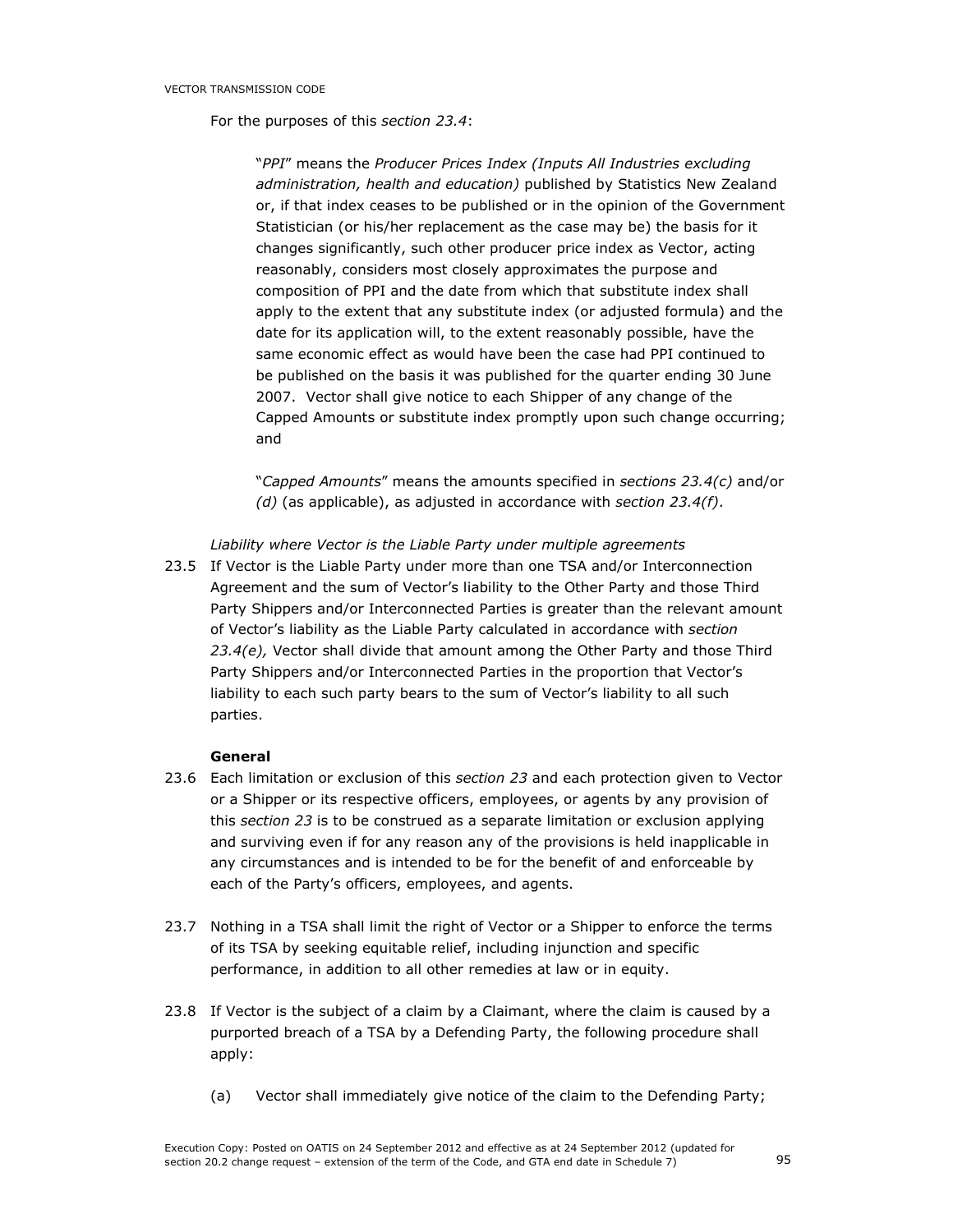- (b) Vector will not make any payment or admission of liability in respect of the claim without the prior written consent of the Defending Party. The Defending Party will not unreasonably withhold or delay its consent under this section 23.8(b);
- (c) the Defending Party (and its legal representatives) may elect to defend in the name of Vector any third party claim involving any litigation. The Defending Party must notify Vector of its election within 14 Business Days of receiving notice of the claim. Vector shall provide or procure to be provided such assistance as the Defending Party may reasonably require if:
	- (i) the Defending Party first agrees in writing to indemnify Vector against any liabilities resulting from such claim and/or defence of that claim except to the extent that Vector has caused such liabilities; and
	- (ii) the Defending Party agrees that it will pay reasonable costs of Vector in providing assistance in defending the claim,

provided that Vector shall not be required to render any assistance to the Defending Party pursuant to this section 23.8(c) (other than allowing a defence in Vector's name) in circumstances where Vector reasonably believes that its reputation could be damaged or impaired by such assistance;

- (d) if the Defending Party elects to defend a claim under section  $23.8(c)$  then it may choose its own counsel for such defence. The costs of that counsel will be met by the Defending Party;
- (e) Vector will not take any active steps which could reasonably be expected to directly result in the occurrence of an event for which an indemnity is payable under section  $23.8(c)(i)$ ; and
- (f) the Defending Party shall not be required to make any payment in respect of any claim under this section 23.8 based on a contingent liability until the contingent liability becomes an actual liability and is due and payable.
- 23.9 A Shipper shall not make any claim, demand or commence proceedings directly against another Shipper in relation to that other Shipper's breach of its transmission services agreement with Vector or negligence in relation to any matter pertaining to or dealt with in that agreement. Neither a Shipper nor Vector shall make any claims, demands or commence proceedings against each other in relation to any matter dealt with by a TSA (including a claim that Vector or a Shipper has been negligent in relation to any matter pertaining to or dealt with in that TSA) except in accordance with that TSA. For the avoidance of doubt, nothing shall prevent: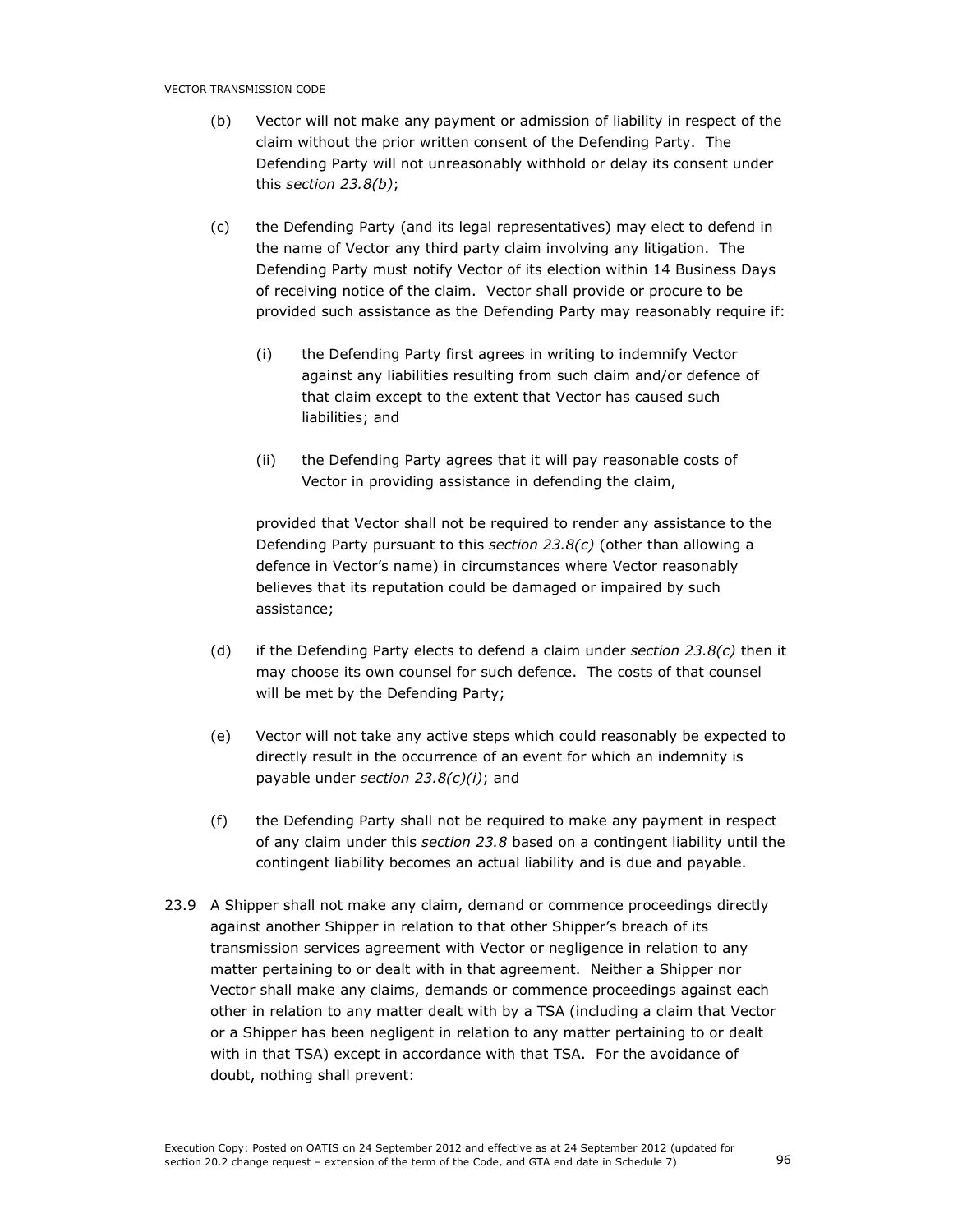- (a) Vector from exercising its rights and remedies under its interconnection agreement with a welded party connected to the Transmission System; or
- (b) a transferor, transferee or Gas Transfer Agent from exercising its rights and remedies under a Gas Transfer Agreement.
- 23.10 Prior to Vector making any claim against any Liable Third Parties, Vector shall first consult any Shipper who is a Claimant and provide an opportunity for such Shipper to have its Loss included in Vector's claim(s).
- 23.11 Nothing in this section 23 shall affect any liability a Party may have under the MPOC.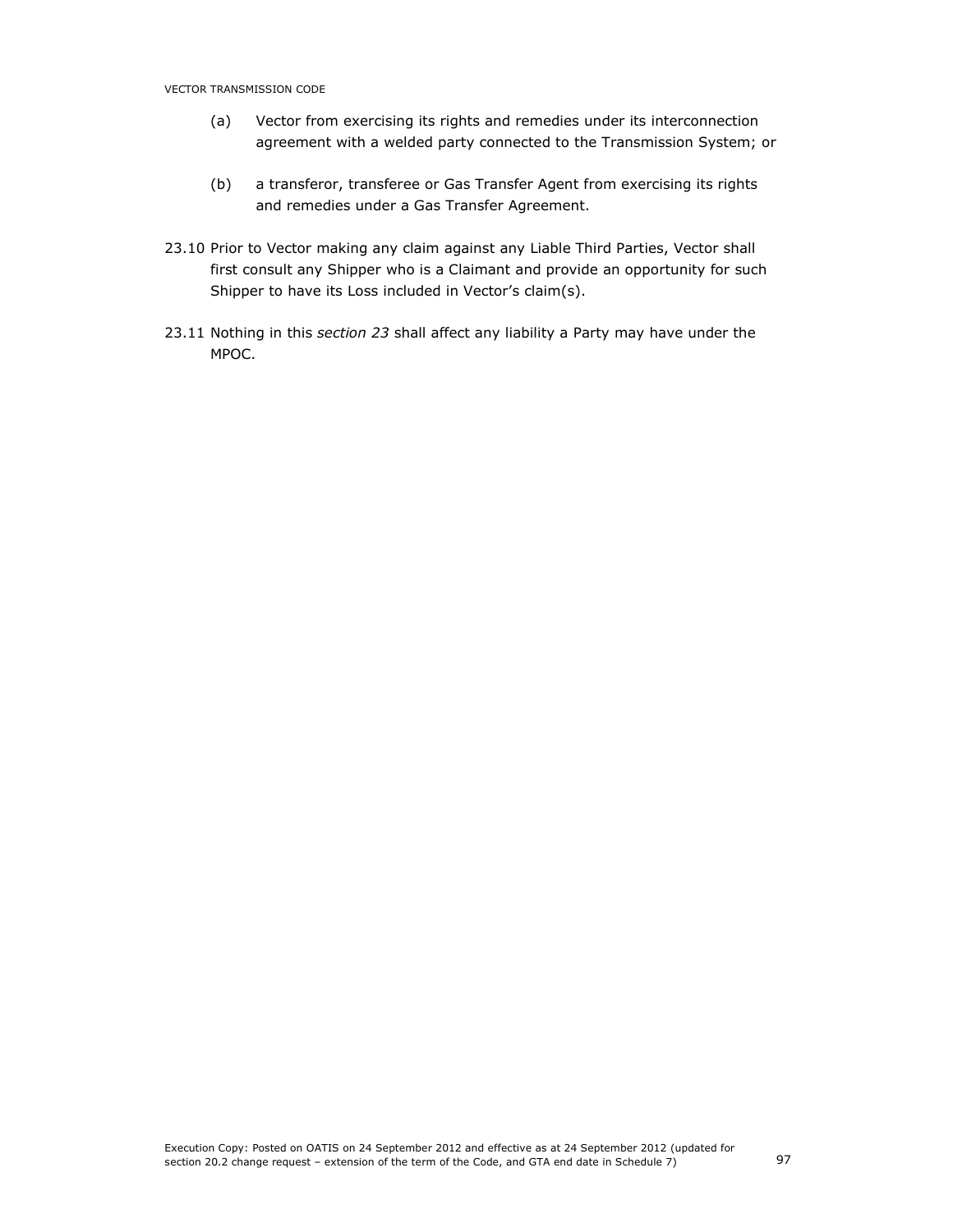# 24 ASSIGNMENT

- 24.1 A Shipper shall not assign or transfer any of its rights and obligations under a TSA, unless it has obtained Vector's prior written consent, such consent not to be unreasonably withheld or delayed.
- 24.2 Vector shall not assign or transfer any of its rights and obligations under any TSA, unless it believes, acting as a Reasonable and Prudent Operator, that the assignee is capable of meeting Vector's obligations under that TSA.
- 24.3 In the event of assignment or transfer by a Shipper (if it has obtained Vector's prior written consent to such assignment or transfer) or Vector (in each case, the assignor), the assignor shall remain liable to the other Party for the due performance of all obligations under the relevant TSA as primary obligor and not merely as surety or guarantor only, unless that other Party has given its prior written consent to the release of the assignor from its obligations.
- 24.4 Prior to any assignment, the assignor shall obtain execution by the assignee of a "Deed of Covenant" binding the assignee (consequent upon the assignment) to observe and perform all the duties and obligations arising to be observed and performed under the relevant TSA.
- 24.5 Notwithstanding any assignment, the assignor shall remain liable for any costs payable by it up to the end of the month during which the assignment takes place.
- 24.6 Notwithstanding sections 24.2 to 24.5, each Shipper agrees to any novation of a TSA by Vector to a Related Company (as "Related Company" is defined in the Companies Act 1993).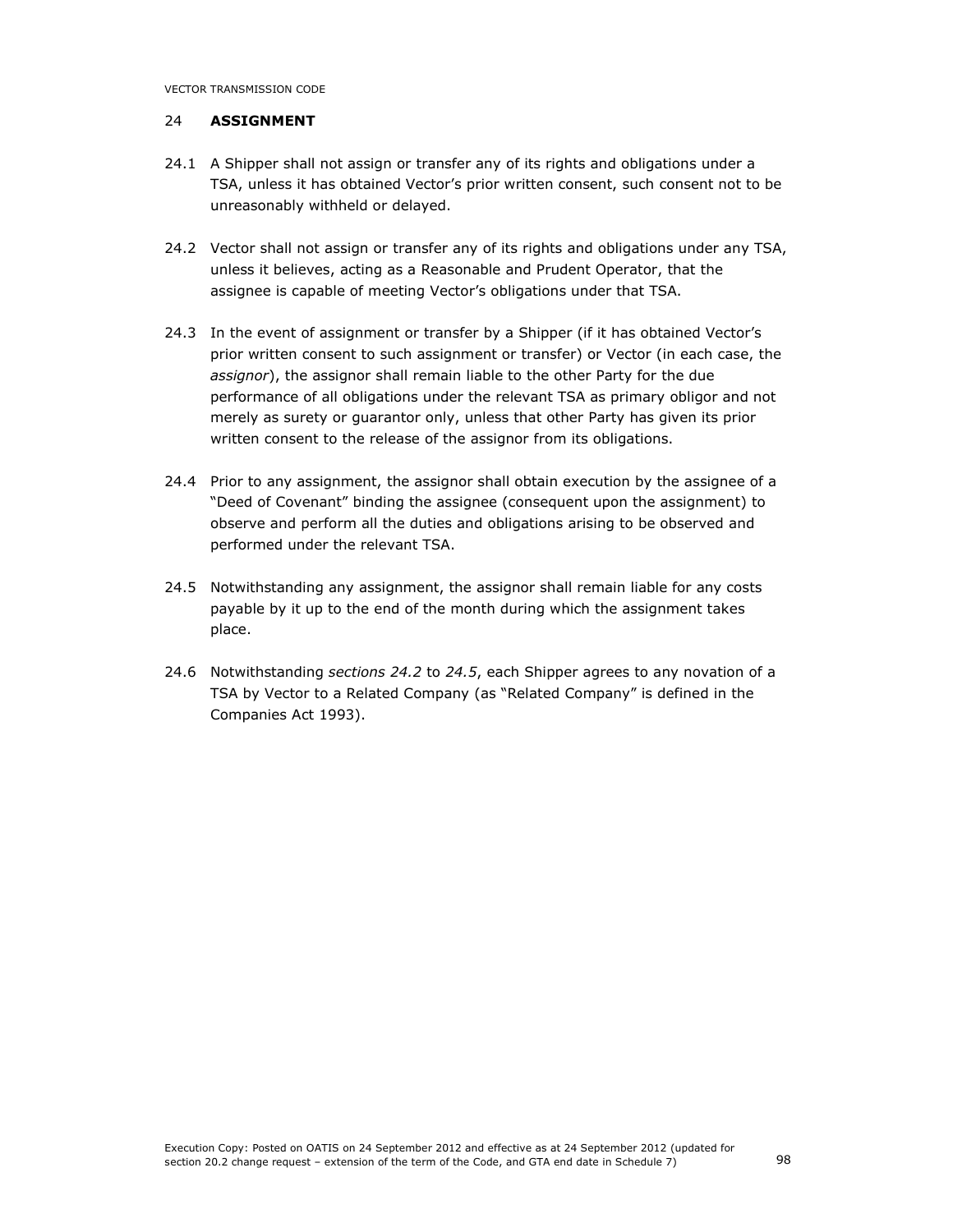# 25 AMENDMENT / NOTIFICATIONS

- 25.1 Except as expressly set out in sections 16.10 and 25.2, no variation, modification or waiver of any provision of this Code (but not including any document incorporated by reference into this Code) shall be of any force or effect unless it is in writing and signed by Vector and all Shippers.
- 25.2 Notwithstanding any provision of this Code, Vector may, immediately and without consultation or prior notice, make any changes to this Code that are required by law, including any applicable regulation or the order of a Court of competent jurisdiction.
- 25.3 To the extent that a change to this Code is required by law or an applicable regulation, and there is sufficient time for the procedure in section 25.5 to be followed before that requirement takes effect, and the requirement is not prescriptive, then such change may be treated as a Change Request under section 25.4.
- 25.4 If any Shipper or Vector wishes to amend this Code and each affected TSA, it shall submit to the other a written request specifying the reasons for the amendment and the nature, intended impact, effect of that amendment and the date on which the amendment will take effect (a Change Request). If a Shipper has notified Vector of a Change Request, within 5 Business Days after receiving that Shipper's written Change Request, Vector must provide to each other Shipper a copy of the Change Request. Vector or any Shipper may request that the party making a Change Request provide additional, relevant detail about that Change Request, and if that request is reasonable, the requesting party must provide that detail to every other party as soon as practical following that request.
- 25.5 Subject to section 25.8, Vector shall amend this Code (and each Shipper agrees to amend its TSA accordingly) in a timely manner after implementing the following procedure:
	- (a) within 15 Business Days of all Shippers receiving a copy of the Change Request:
		- (i) Vector shall notify each Shipper in writing whether or not it consents to the Change Request; and
		- (ii) each Shipper shall notify Vector in writing whether or not it consents to the Change Request;
	- (b) Vector's consent under section  $25.5(a)(i)$  shall not be unreasonably withheld or delayed, and without limiting the previous part of this section  $25.5(b)$ , it will not be considered unreasonable for Vector to withhold its consent where the Change Request would: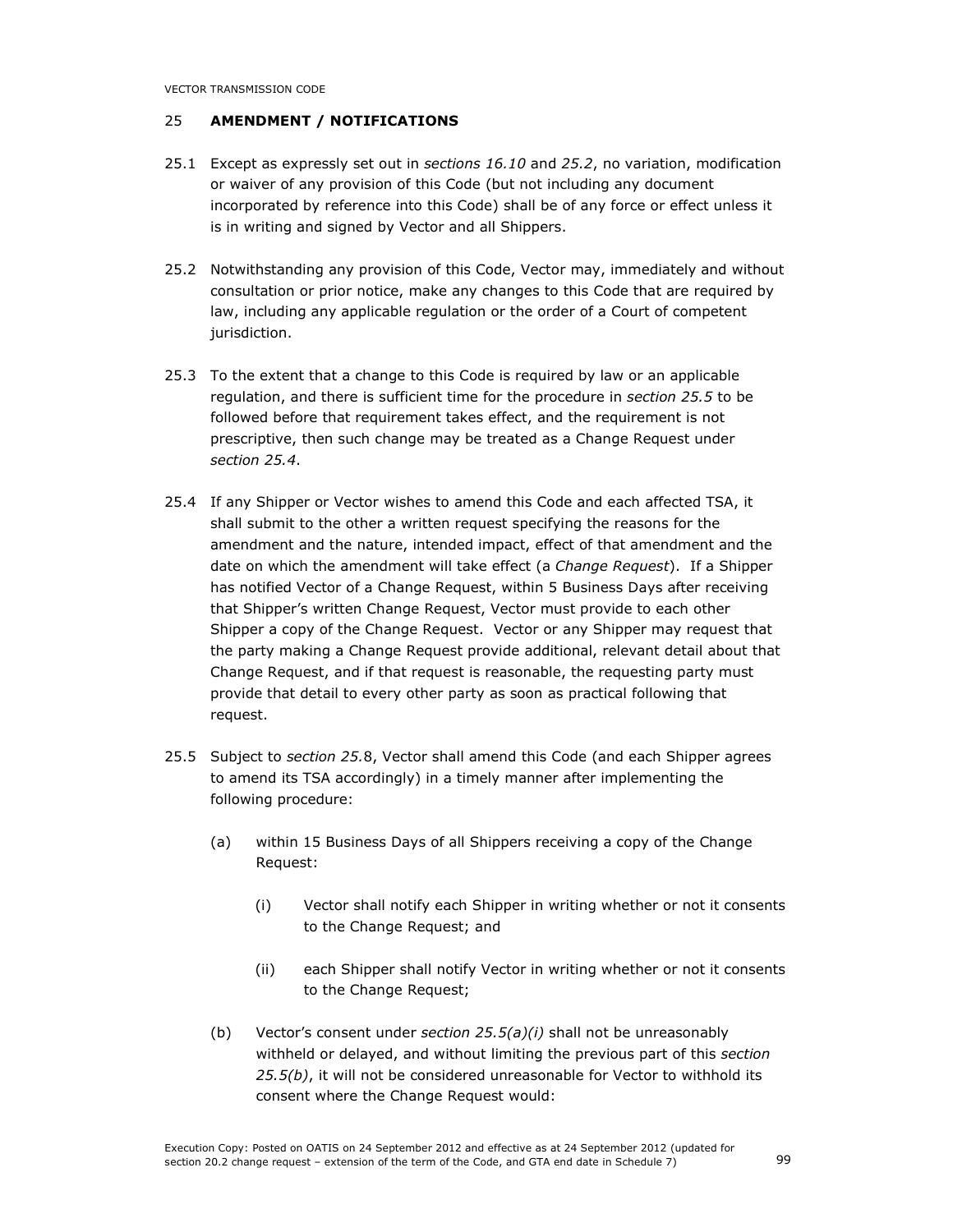- (i) require Vector to incur capital expenditure that Vector does not wish to incur or considers that expenditure to not be economically viable to incur;
- (ii) require Vector to incur operating expenses or costs that it cannot reasonably expect to recover; or
- (iii) be likely to adversely affect:
	- (A) the structure of Vector's transmission services, business structure or the structure or magnitude of Vector's transmission revenues; or
	- (B) the compatibility of Vector's Transmission System open access regime and the open access regime on the Maui Pipeline; and
- (c) if, and only if:
	- (i) Vector and at least 75% of all Shippers who respond pursuant to section 25.5(a) consent to the Change Request; or
	- (ii) Vector or a Shipper has appealed to the Gas Industry Company in accordance with section 25.6 and the Gas Industry Company has given a written recommendation in accordance with section 25.6 in support of the Change Request,

shall the relevant change be made to this Code, to have effect on the date specified in the Change Request.

- 25.6 If, acting reasonably:
	- (a) a Shipper who considers that Vector has invalidly withheld consent under section 25.5(b) for that Change Request;
	- (b) a Shipper who responded but did not give consent, under section 25.5(a)(ii);
	- (c) a Shipper who did give consent under section  $25.5(a)(ii)$  to a Change Request where the relevant change was not made; or
	- (d) Vector,

wishes to lodge an appeal to the Gas Industry Company (or any entity granted formal jurisdiction in place of the Gas Industry Company) to seek to have the relevant Change Request allowed or not allowed (as the case may be), then it must do so within 5 Business Days of the expiry of the 15 Business Day period in section 25.5(a) and must provide full particulars as to its reasons.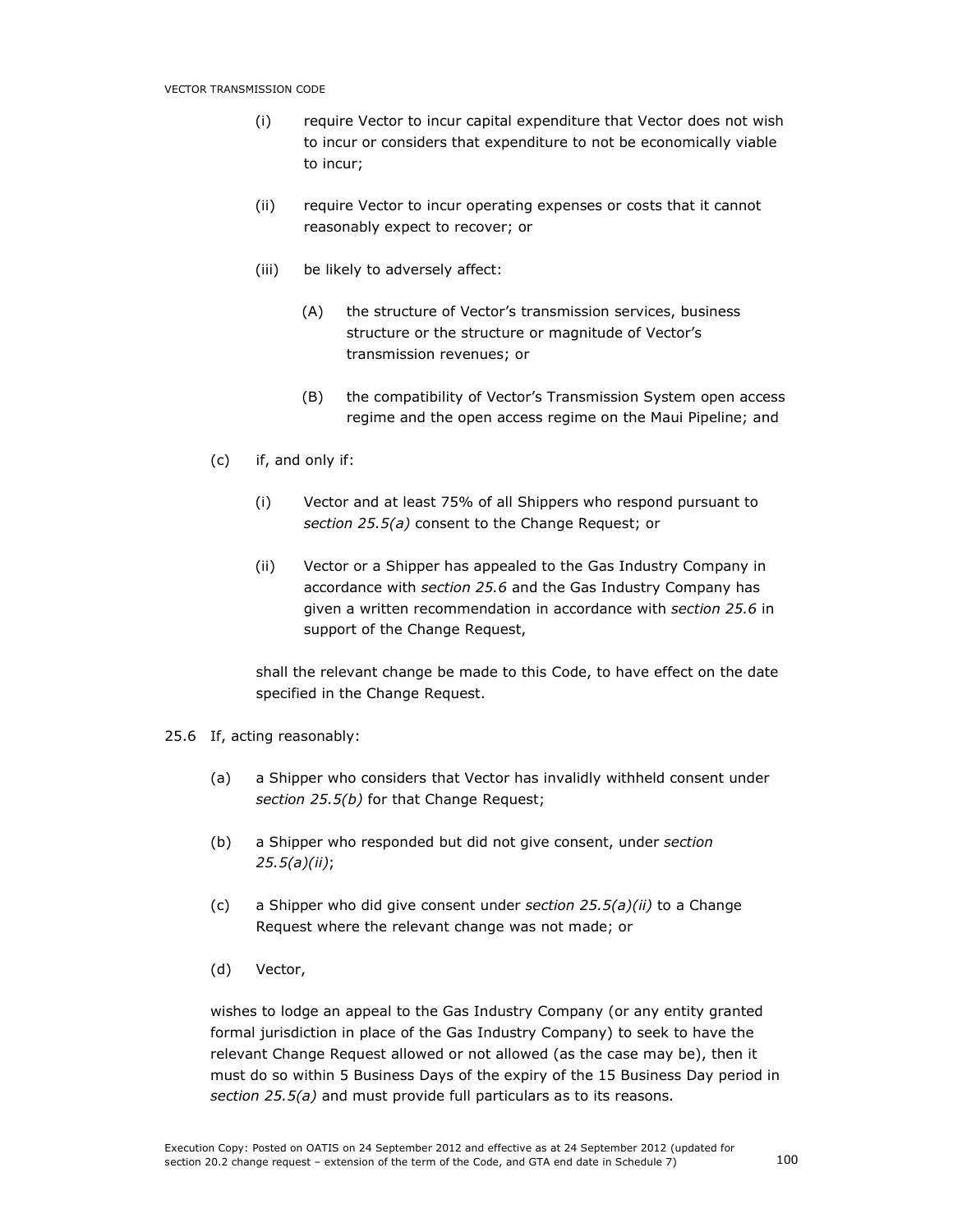- 25.7 The Gas Industry Company (or any entity granted formal jurisdiction in place of the Gas Industry Company) shall consider the matter and, following appropriate consultation, shall make a written recommendation supporting or not supporting the Change Request or finding that Vector has or has not validly withheld consent under section 25.5(b). The Gas Industry Company:
	- (a) shall not be involved in the amendment process in this section 25 except to the extent set out in this section 25.7; and
	- (b) may recommend that an appeal not be considered valid on the grounds that it is vexatious,

and any recommendation given by it shall be final and binding.

To avoid doubt, a change made to the Code shall continue in full force and effect until otherwise notified by the Gas Industry Company (or any entity granted formal jurisdiction in place of the Gas Industry Company) and then in accordance with that notice.

25.8 Where:

- (a) Vector has withheld consent under section  $25.5(b)$ ; and
- (b) the relevant Change Request would require Vector to incur a cost as described in sections  $25.5(b)(i)$  and/or (ii),

Vector shall only be obliged to make a change to this Code in accordance with section  $25.5(a)(i)$  as a result of the operation of section  $25.5(c)(ii)$  if the Gas Industry Company has regulated that Vector or another party shall bear that cost, or the Shipper seeking the Change Request has agreed with Vector in writing that such Shipper or another party (not being Vector) will bear that cost.

- 25.9 For the purposes of this section 25, each Shipper and its related companies shall only be entitled to receive one notification of a Change Request, and to give one notification of whether or not it consents under section  $25.5(a)(ii)$  in relation to a Change Request, regardless of how many TSAs that Shipper and its related companies are a party to, provided that each SOE shall each have the right to receive and give such notifications.
- 25.10 Vector shall not withhold its consent to a proposed amendment to the MPOC made in accordance with the process in section 29.4 of the MPOC where:
	- (a) all parties with whom Vector has an agreement who would or might be affected by the proposed amendment, including all Shippers, any Interconnected Party and any party with whom Vector has a standing contractual arrangement for Gas, agree in writing to such proposed amendment;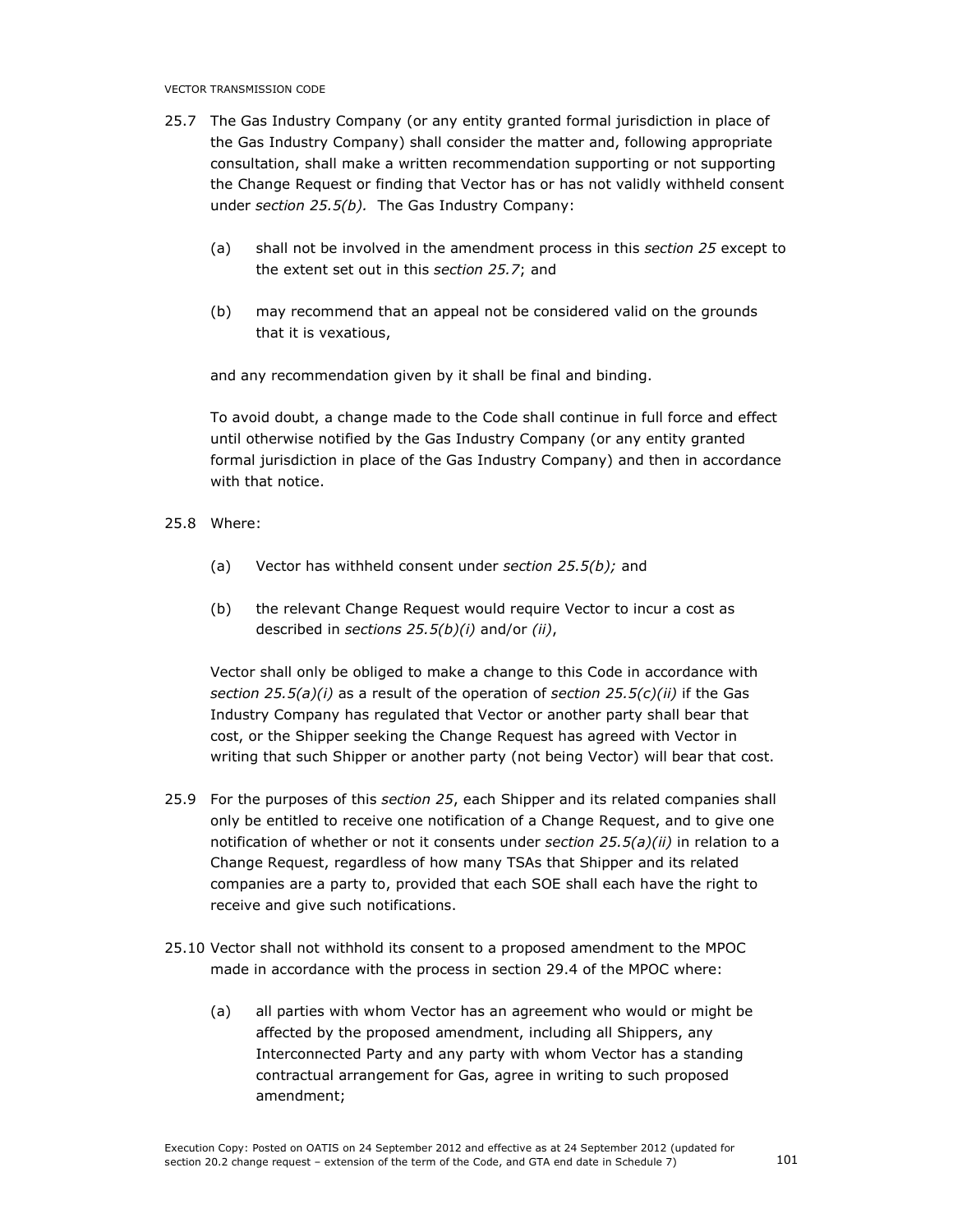- (b) such proposed amendment would not:
	- (i) require Vector to incur capital expenditure;
	- (ii) require Vector to incur operating expenses or costs that cannot be recovered;
	- (iii) adversely affect Vector's transmission pipeline business or any part of it;
	- (iv) cause Vector to breach the provisions of any agreement to which it is a party;
	- (v) in Vector's reasonable opinion, require a change to the rules for participating in an industry-wide market (as described in section 2.11); and/or
	- (vi) in Vector's reasonable opinion, adversely affect the compatibility of Vector's open access regime on the Transmission System, or operation of its Transmission System, with any Distribution System; and
- (c) any of the circumstances in sections  $25.10(a)$  and/or  $(b)(iv)$  apply and each such affected counterparty agrees to amend its agreement with Vector in the manner that Vector, acting reasonably, determines is necessary.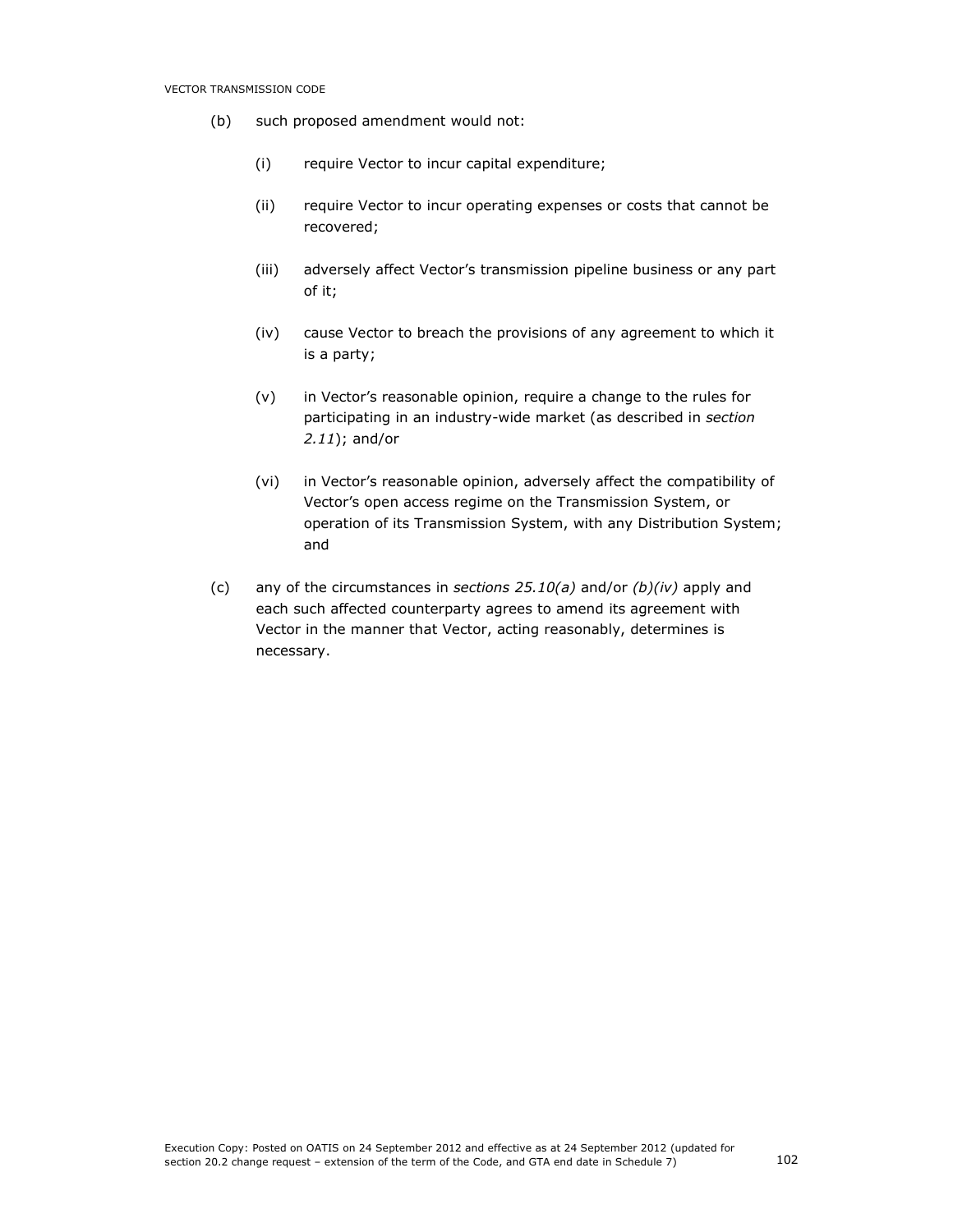### 26 NOTICES

- 26.1 Each Party shall provide written notification to the other at the earliest practicable time of any factor, event or impending event known to it which may affect its ability to meet the requirements of a TSA.
- 26.2 Any notice or other communication relating to Vector's invoices must be addressed to:

Manager – Transportation Accounting Vector Gas Limited Private Bag 39980 Wellington Mail Centre

Facsimile: (04) 462 8626.

26.3 Subject to sections 26.2 and 26.4 all notices, demands, consents and requests required or permitted to be given or made to either Party pursuant to a TSA, shall be in writing and shall be deemed to be sufficiently given or made if personally delivered, if sent by registered mail, e-mail or facsimile addressed, in the case of Vector as set forth below, and, in the case of the Shipper to the address, e-mail address or facsimile number (as the case may be) specified in the relevant TSA, or in either case to such other address as the Party to be notified shall designate by written notice given to the other Party:

## Vector

Divisional Manager – Gas Transportation Services Vector Gas Limited Private Bag 39980 Wellington Mail Centre

Facsimile: (04) 462 8626 Telephone: (04) 462 8700 Email: GTS@vector.co.nz

- 26.4 For the avoidance of doubt, section 26.3 shall not apply in respect of operational notifications given via OATIS pursuant to a TSA, except where Vector, acting as a Reasonable and Prudent Operator, declares that OATIS is not operational in whole or in part.
- 26.5 A notice:
	- (a) sent by registered mail shall be deemed served on the earlier of the date of receipt or on the second Business Day after the same was committed to post;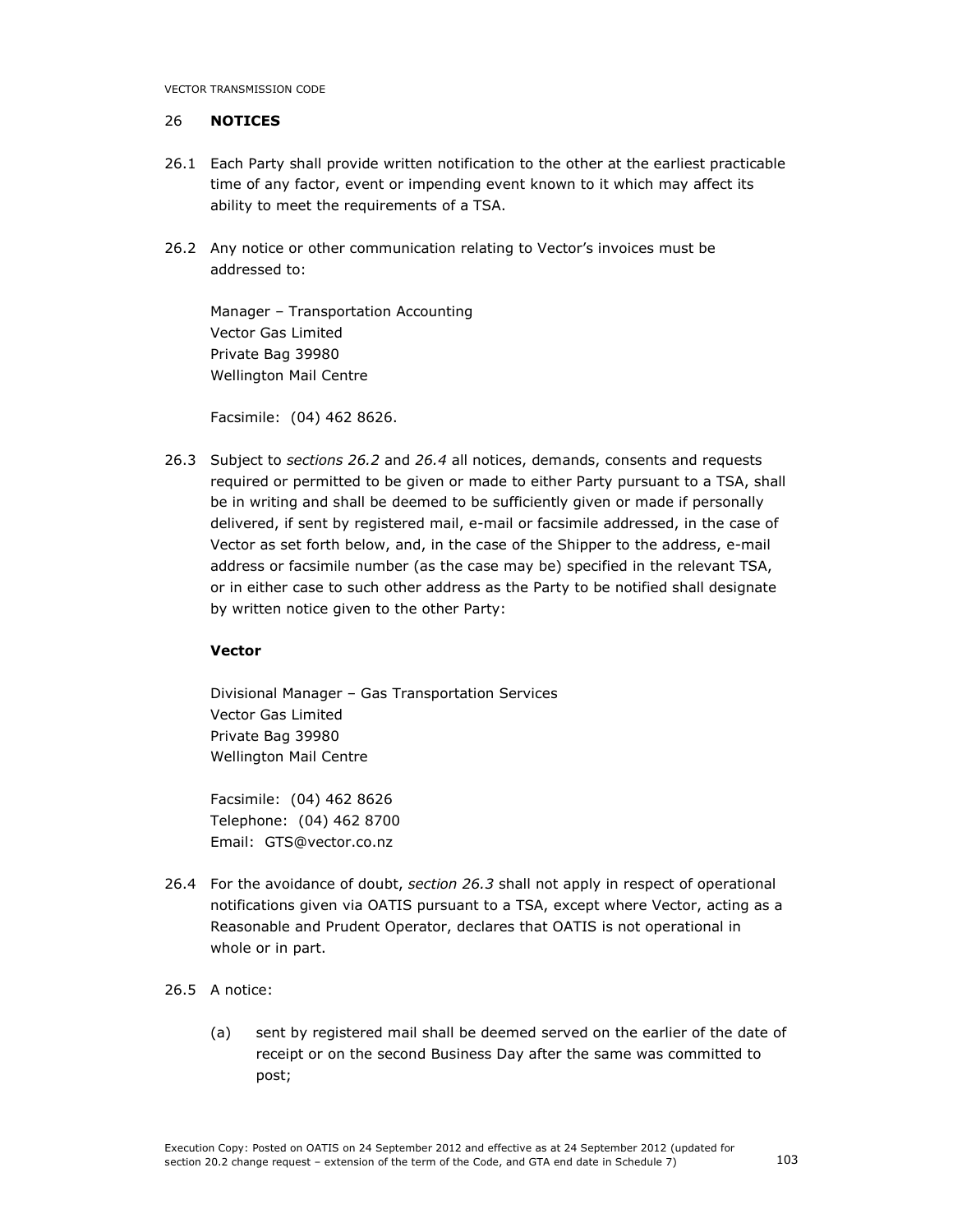- (b) posted on OATIS shall be deemed to be served on the date and at the time it is first posted on OATIS; and
- (c) sent by facsimile transmission or e-mail shall, if sent prior to 4.00 p.m. on any Business Day, be deemed served on that Business Day. If sent after 4.00 p.m. on any Business Day, it shall be deemed served on the next Business Day.
- 26.6 Vector and a Shipper must notify the other Party as soon as reasonably practicable of any change of its address, facsimile, e-mail address or telephone numbers.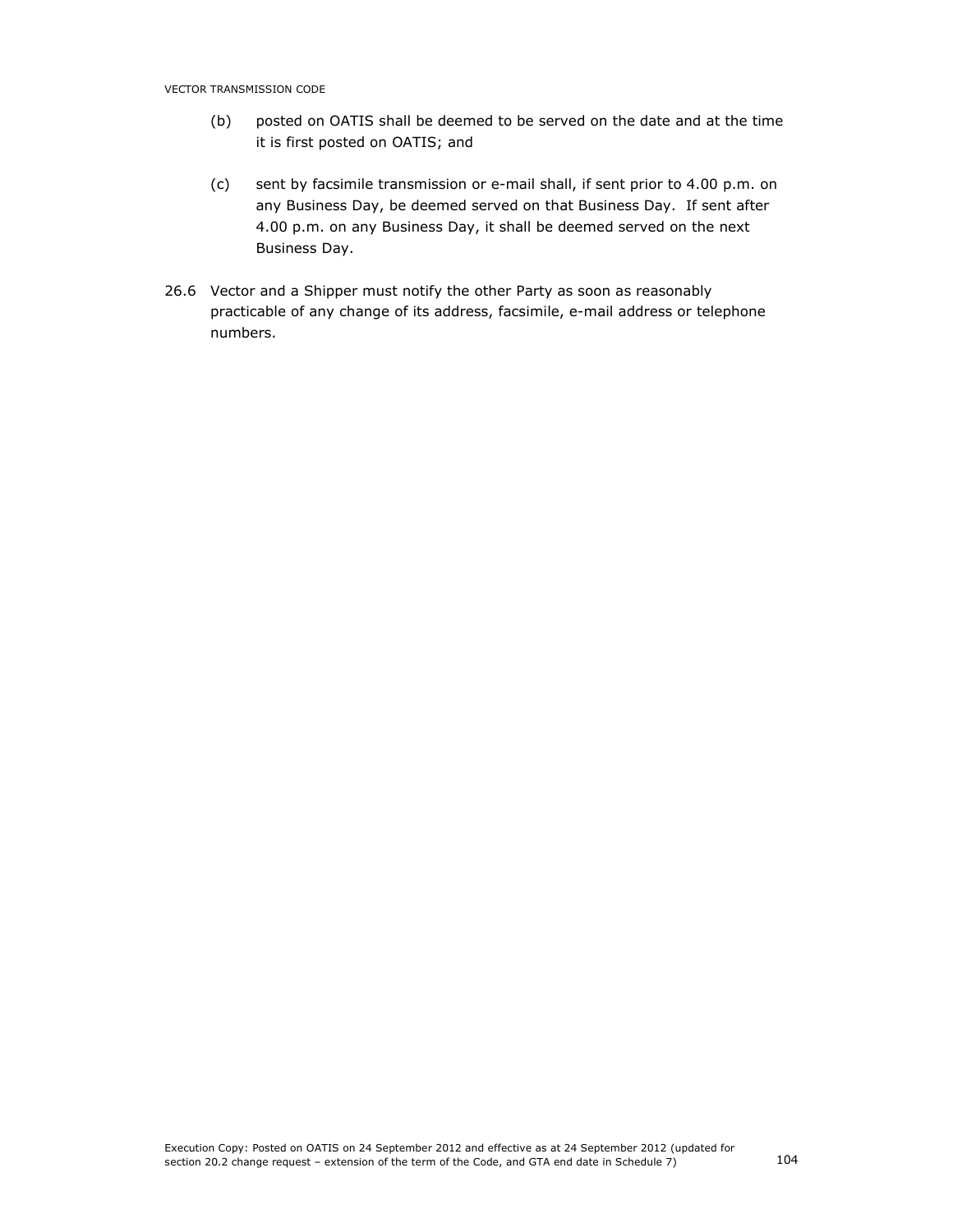VECTOR TRANSMISSION CODE

# 27 WAIVER

 Any failure or delay by either Party in exercising any of its rights under a TSA shall not operate as a waiver of its rights, or acquiescence to the other Party's acts or omissions, and shall not prevent such Party from subsequently enforcing any right or treating any breach by the other Party as a repudiation of that TSA.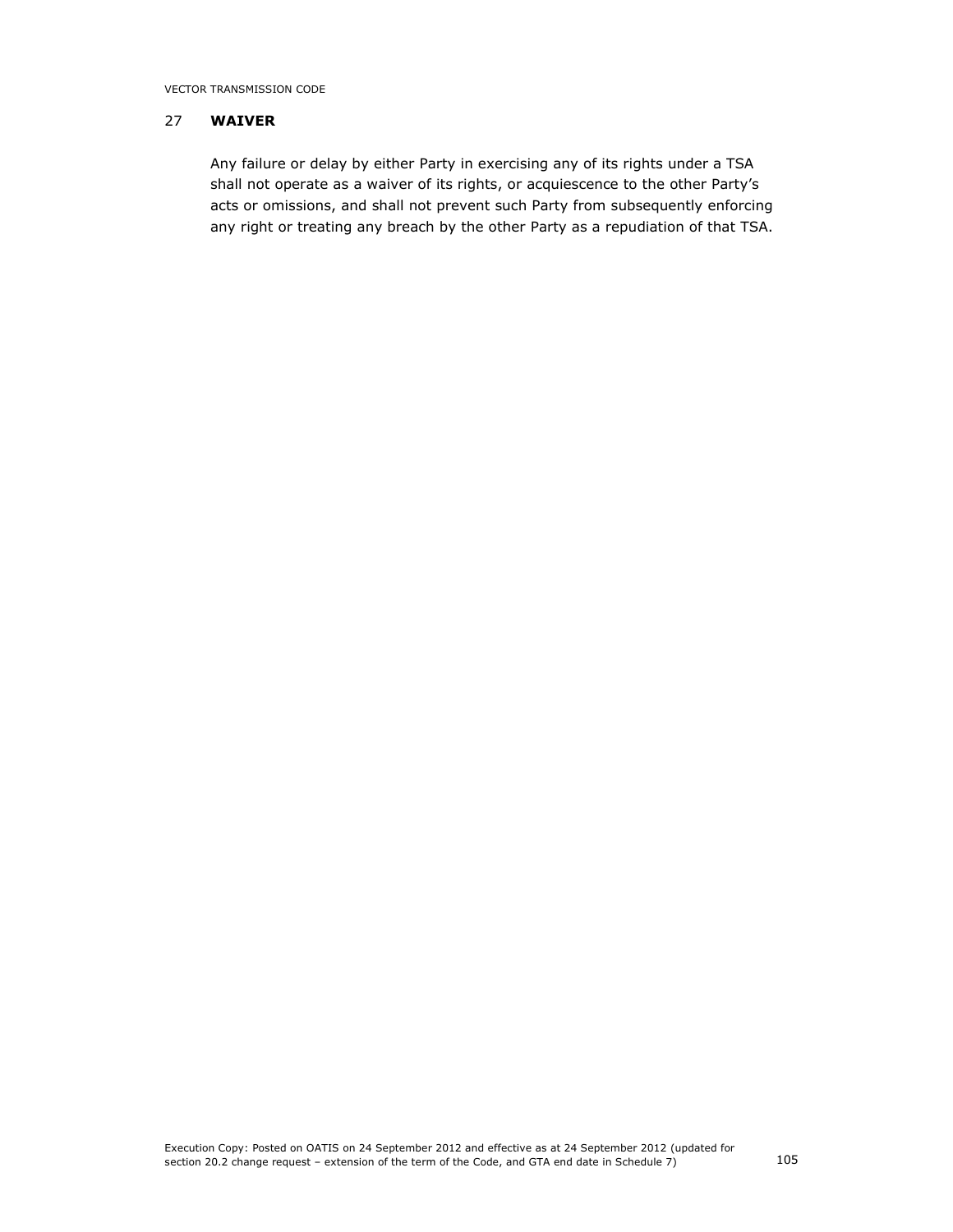## 28 ENTIRE AGREEMENT

Each TSA constitutes the entire agreement between the Parties from the Commencement Date in relation to the subject matter of that TSA and supersedes all prior negotiations, representations and agreements between the Parties.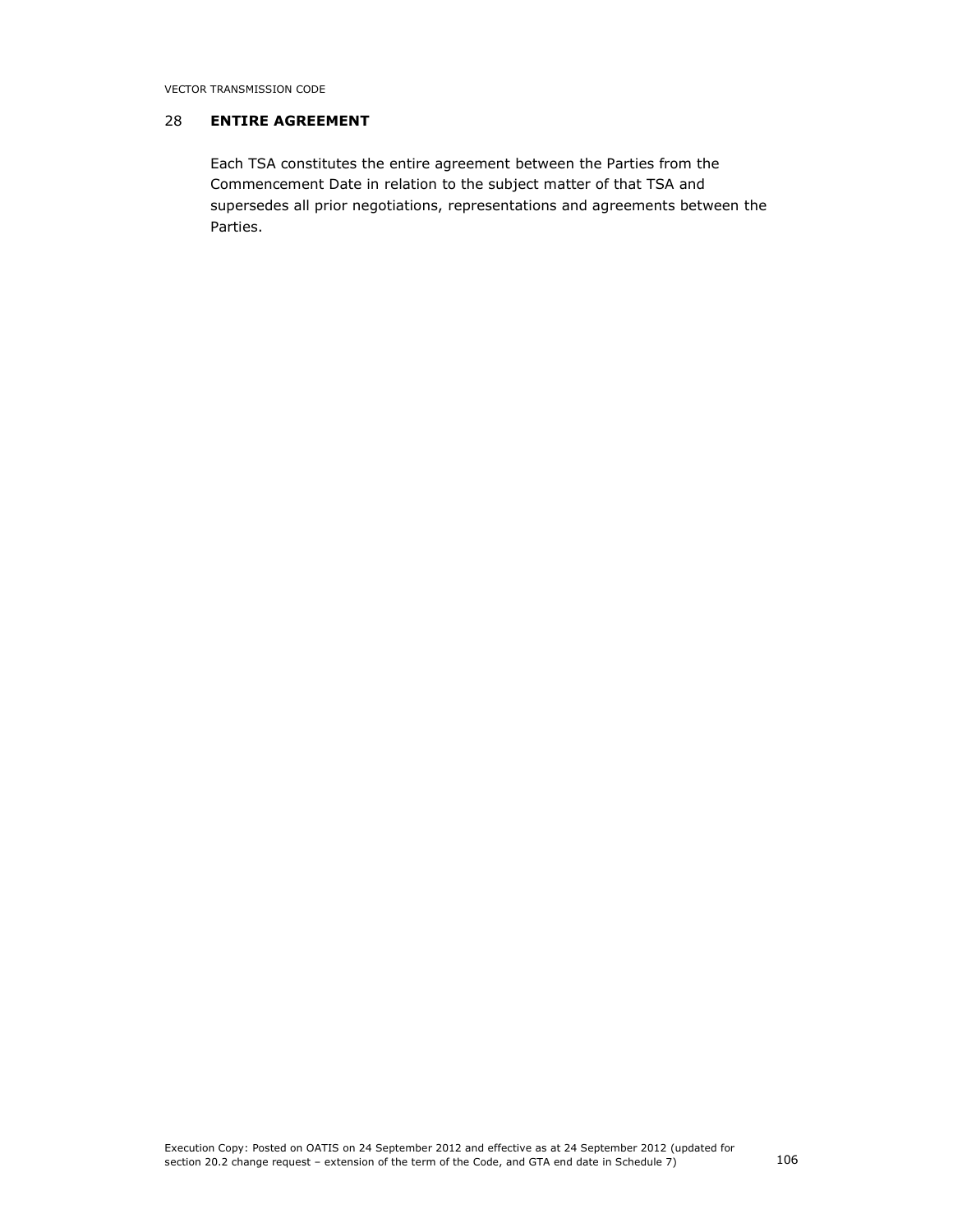# 29 EXCLUSION OF IMPLIED TERMS

All terms and conditions relating to a TSA that are implied by law or custom are excluded to the maximum extent permitted by law.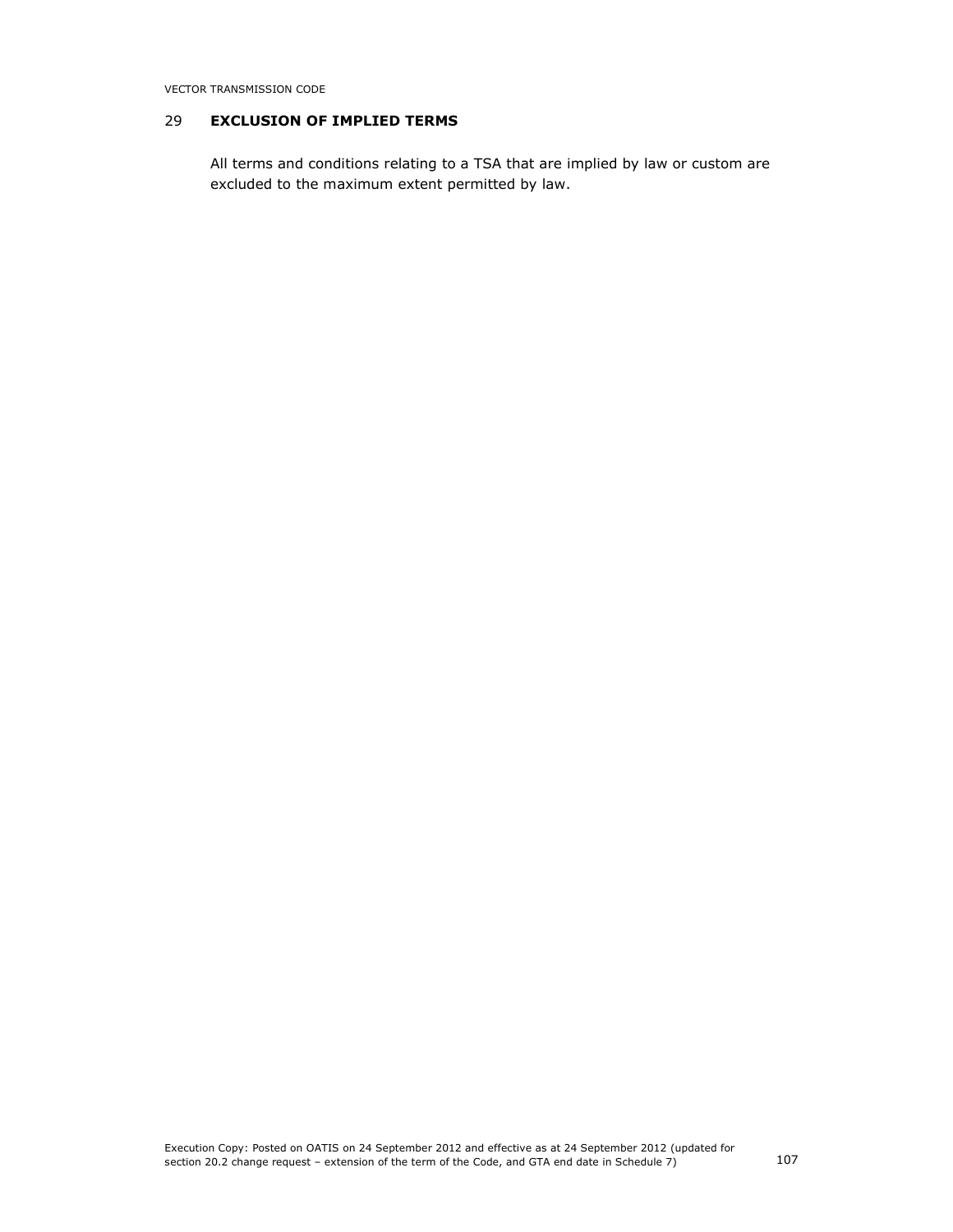## 30 CONTRACT PRIVITY

A TSA shall not, and is not intended to, confer any benefit on or create any obligation enforceable by any person not a Party to that TSA.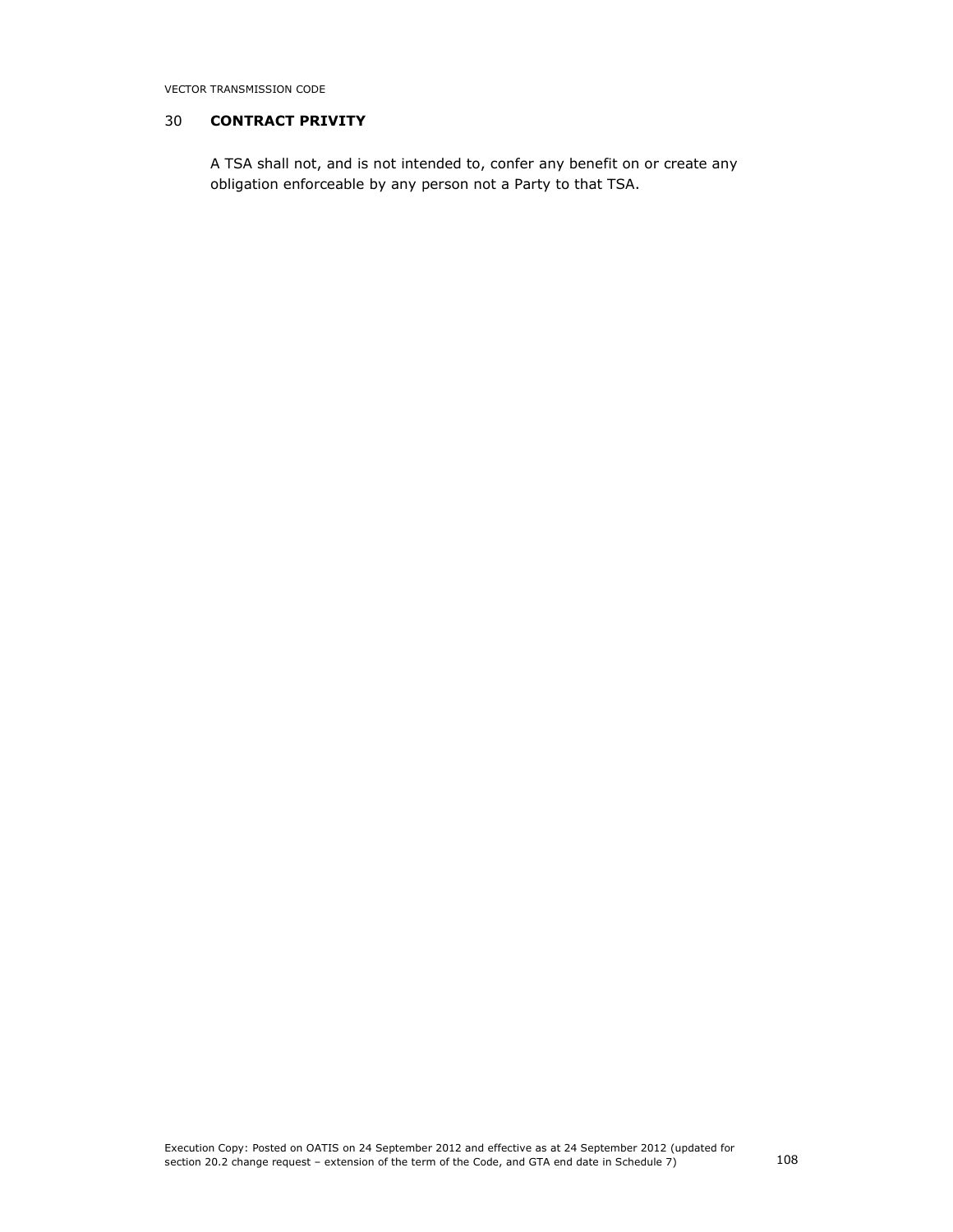# 31 SEVERABILITY AND SURVIVAL

If any section or provision of a TSA shall be held illegal or unenforceable by any judgment of any Court or tribunal having competent jurisdiction, such judgment shall not affect the remaining provisions of the relevant TSA which shall remain in full force and effect as if such section or provision held to be illegal or unenforceable had not been included in that TSA, but only if such severance does not materially affect the purpose of, or frustrate, the TSA, in which case, such severed section or provision shall be modified to the extent necessary to render it legal, valid and enforceable and to reflect the economic and operational effect of the severed section or provision to the maximum extent practicable.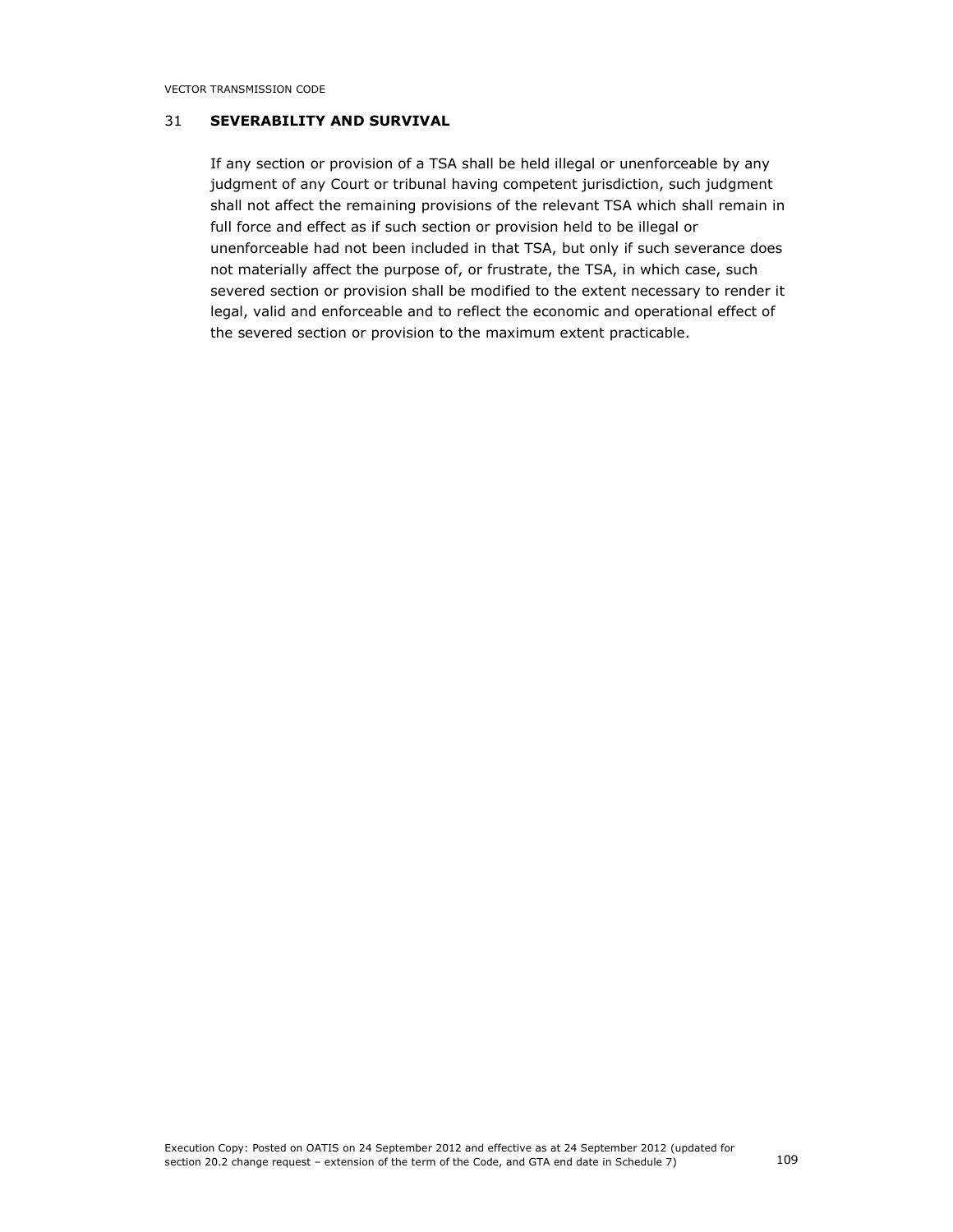## 32 CONSUMER GUARANTEES ACT

Each Shipper represents and warrants that it has entered into its TSA solely for business purposes. Nothing in the Consumer Guarantees Act 1993 is to apply to any right or obligation under a TSA.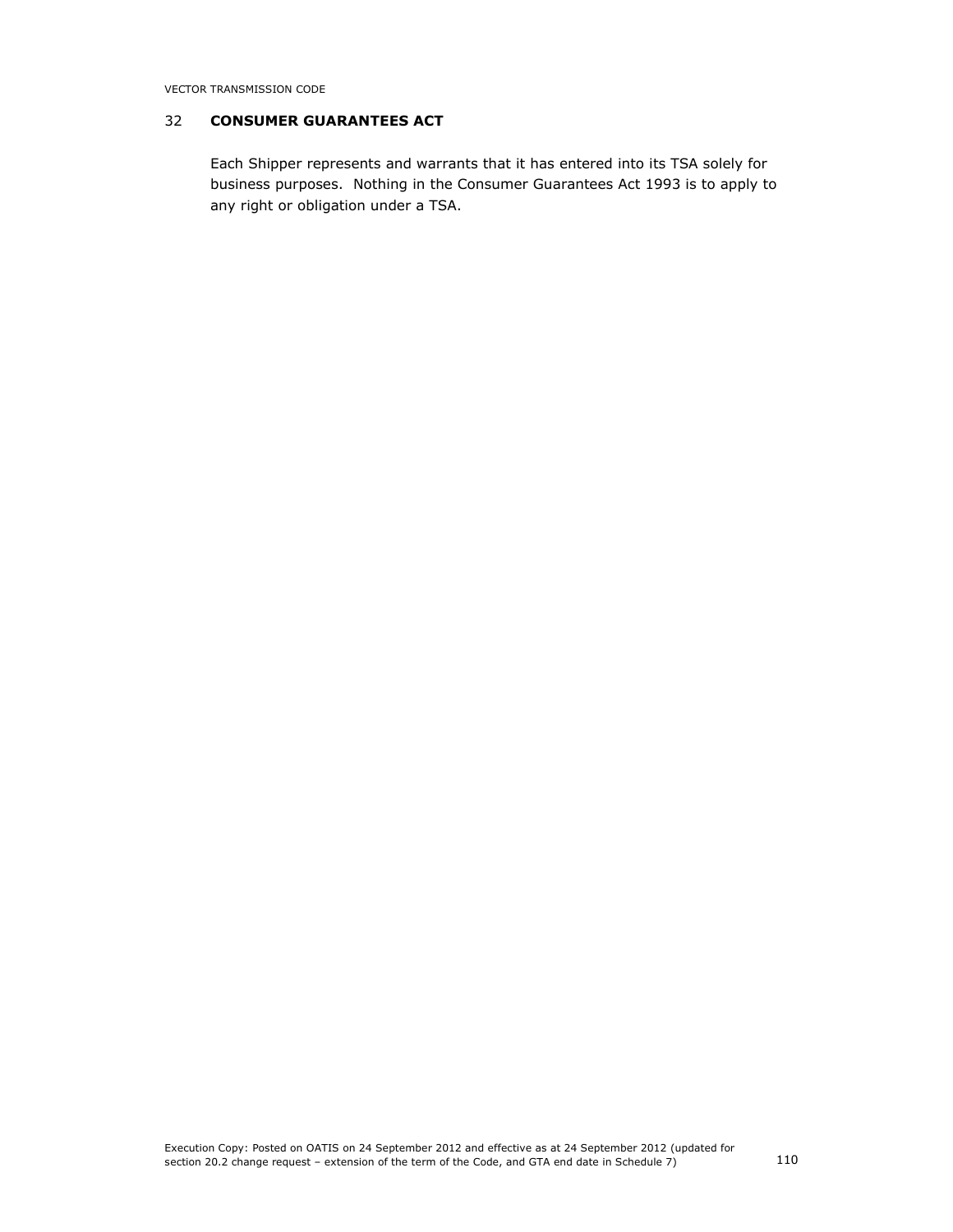## 33 GOVERNING LAW

Each TSA shall be construed and interpreted in accordance with the law of New Zealand and the Parties submit to the non-exclusive jurisdiction of the New Zealand courts.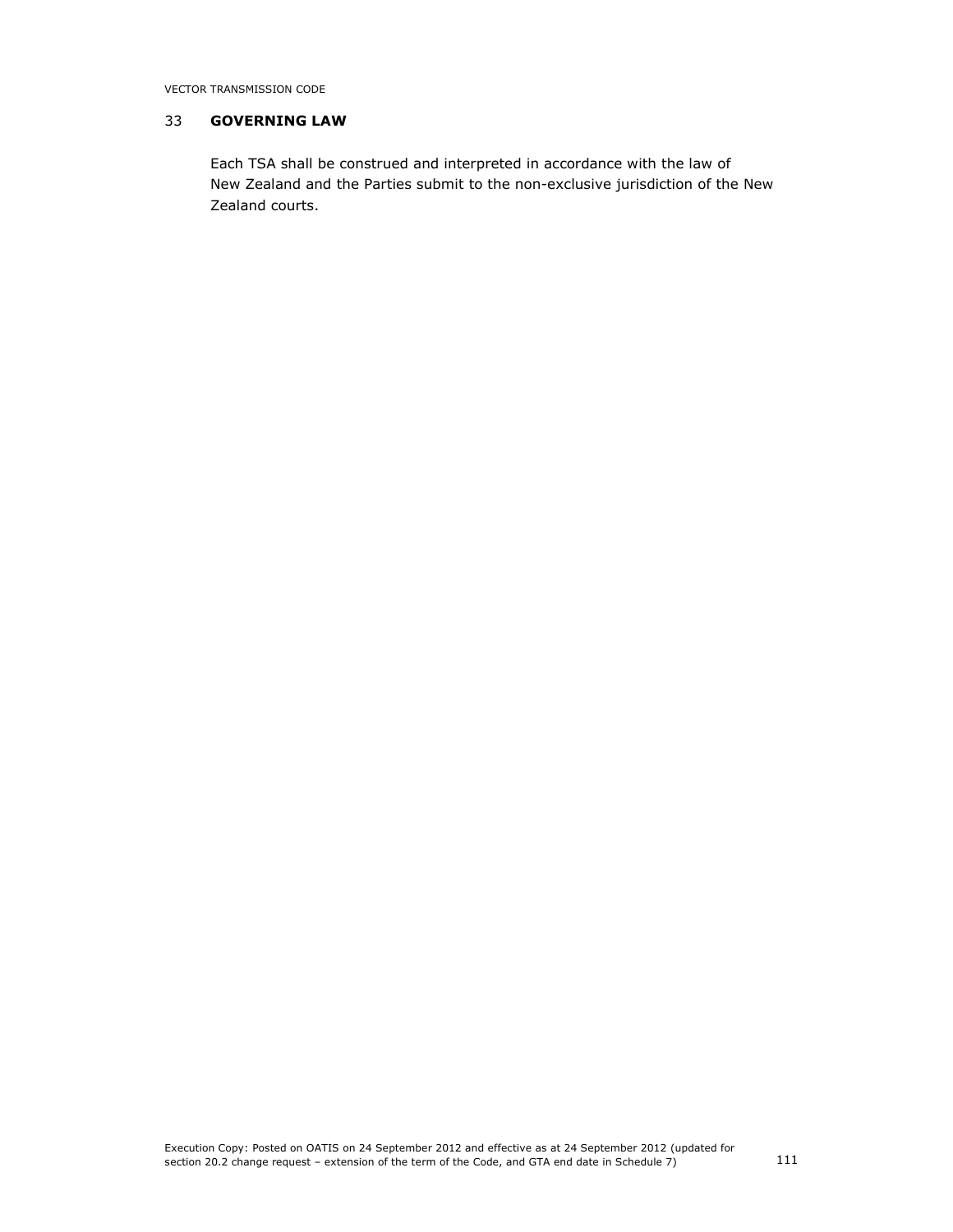# SCHEDULE ONE: TRANSMISSION SERVICES AGREEMENT

DATE:

### PARTIES

Vector Gas Limited (Vector)

[ ] Limited (the Shipper)

### **BACKGROUND**

- A Vector is engaged in the transmission of Gas.
- B The Shipper wishes Vector to transmit Gas on its behalf.
- C Vector wishes to transmit such Gas on behalf of the Shipper on the terms and conditions set out in this transmission services agreement.

### AGREEMENT:

### PART A: INDIVIDUAL INFORMATION

### 1 SHIPPER'S CONTACT DETAILS

Physical Address:

Postal Address:

Facsimile Number:

# 2 COMMENCEMENT DATE

 $[$   $]$ 

# 3 EXPIRY DATE

 $[$   $]$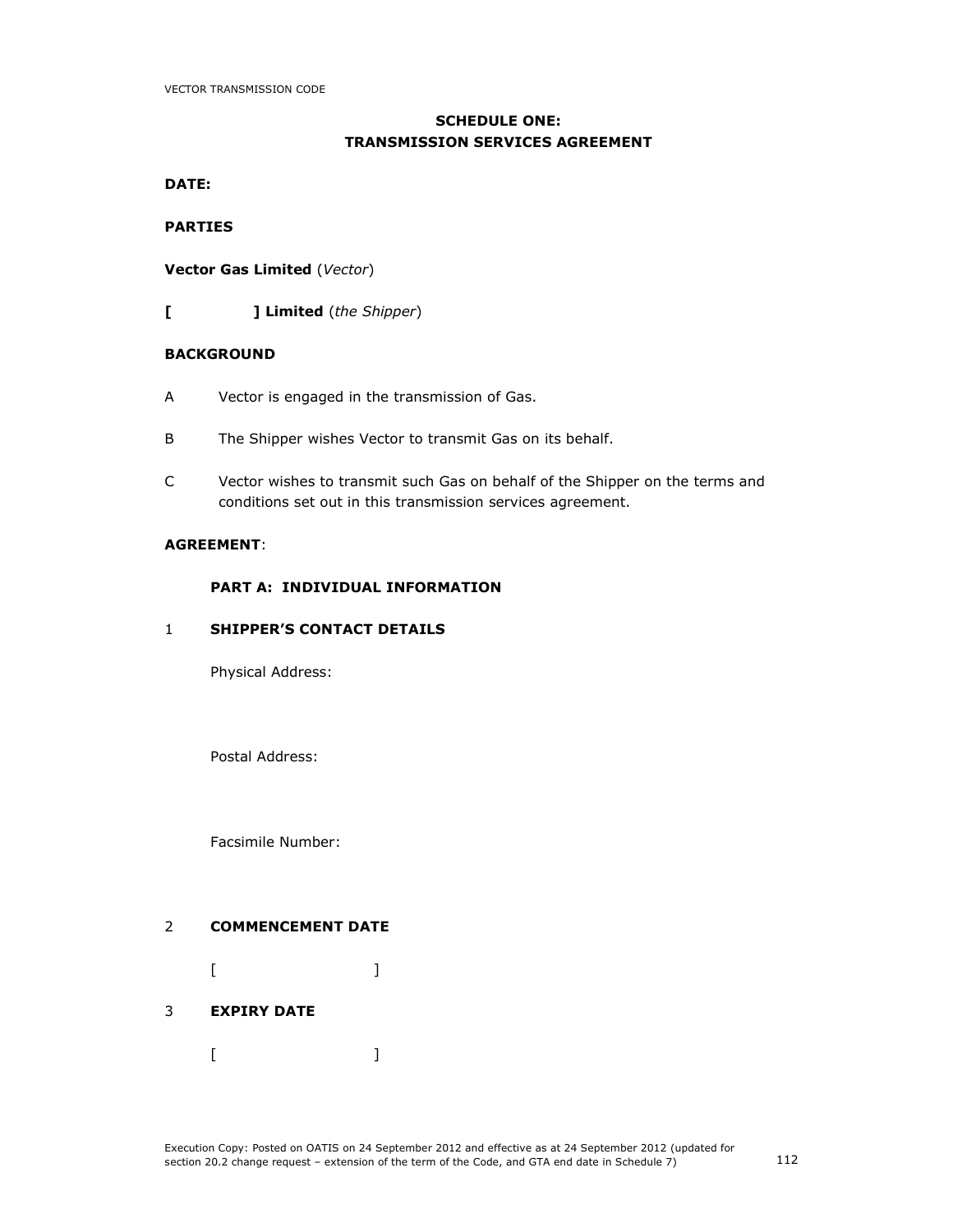## 4 RECEIPTS POINTS

- 4.1 The following Receipt Points are valid under this transmission services agreement:
	- (a) all Welded Points; and
	- $(b)$   $[$   $]$ .

# 5 DELIVERY POINTS

- 5.1 The following Delivery Points are valid under this transmission services agreement:
	- (a) all Delivery Points listed in Vector's current Transmission Posted Price Schedule as posted on OATIS from time to time; and
	- $(b)$  [ ].

# 6 RESERVED CAPACITY

The Shipper's Reserved Capacity shall be as recorded by Vector in the Shipper's Tracking Table from time to time.

### 7 FEES AND CHARGES

### Capacity Reservation Charge

7.1 The Capacity Reservation Charge for each Day of the relevant Month and in respect of each Receipt Point and Delivery Point between which capacity has been reserved under this TSA shall be equal to:

> Capacity Reservation Fee ( $\frac{4}{G}$  of Reserved Capacity)  $\times$  Reserved Capacity  $(GJ) \div 365$  (or 366 in a leap year)

where:

Capacity Reservation Fee = the applicable capacity reservation fee (subject to adjustment in accordance with section 15.6 of the Code), as posted on OATIS; and

Reserved Capacity = the Shipper's Reserved Capacity as defined in the Code.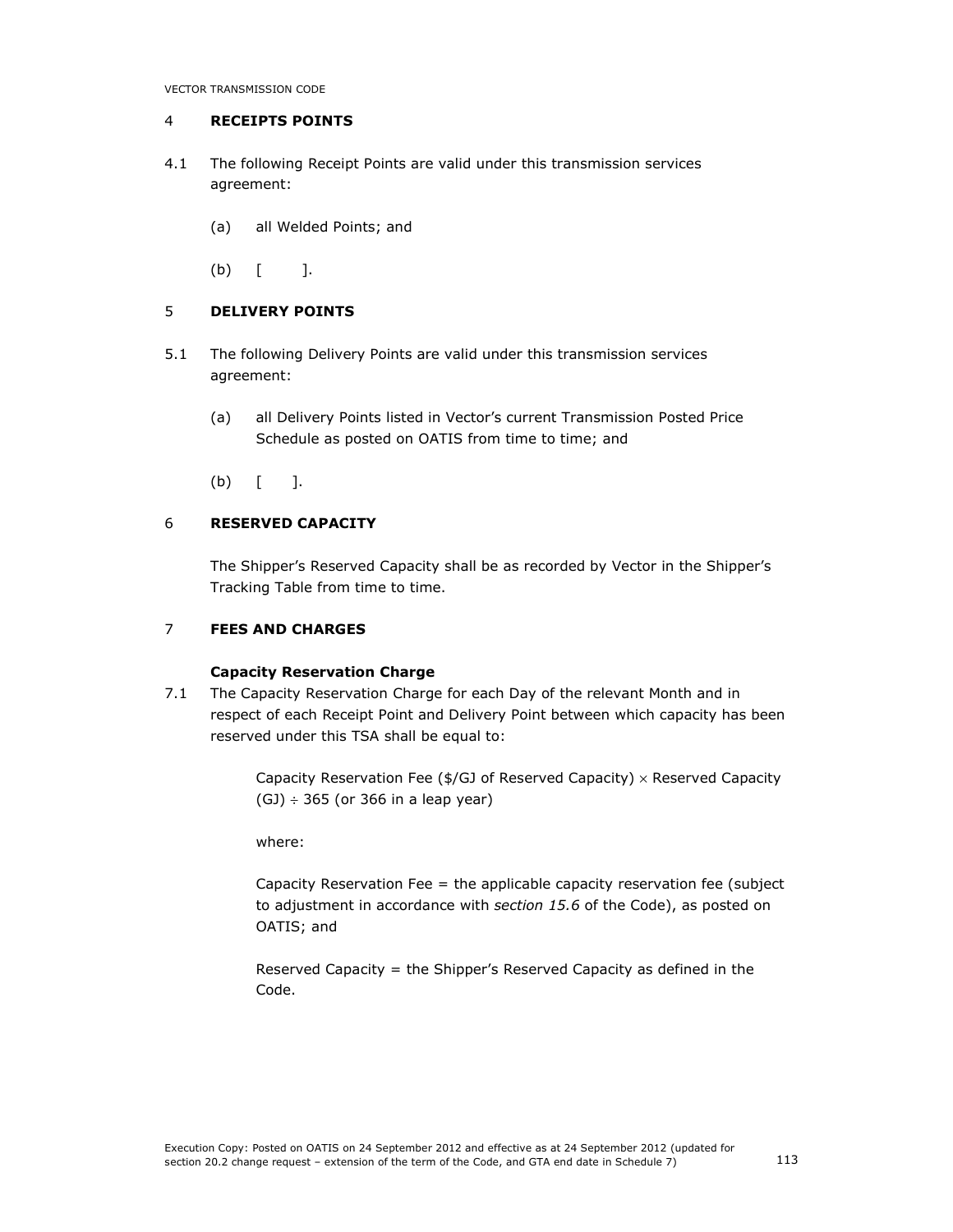## Throughput Charge

7.2 The Throughput Charge for each Day of the relevant Month and in respect of each Delivery Point where the Shipper takes or transfers Gas shall be equal to:

```
Throughput Fee (\frac{4}{G}) × Delivery Quantity (GJ)
```
where:

Throughput Fee = the applicable throughput fee (subject to adjustment in accordance with section 15.6 of the Code), as posted on OATIS.

#### Overrun Authorisation Charge

7.3 The Overrun Authorisation Charge between the relevant Receipt Point and relevant Delivery Point for each Day of the relevant Month shall be equal to:

> Capacity Reservation Fee (\$/GJ) x Authorised Overrun Quantity (GJ)  $\div$  365 (or 366 in a leap year)

where:

Capacity Reservation Fee = the applicable capacity reservation fee referred to in clause 7.1 of this transmission services agreement; and

Authorised Overrun Quantity = the Authorised Overrun Quantity, as defined in section 1 of the Code.

#### Authorised Overrun Charge

7.4 The Authorised Overrun Charge between the relevant Receipt Point and relevant Delivery Point for each Day of the relevant Month shall be equal to:

> Capacity Reservation Fee (\$/GJ) x 8 x Overrun Quantity Within Authorisation (GJ)  $\div$  365 (or 366 in a leap year)

where:

Capacity Reservation Fee = the applicable capacity reservation fee referred to in *clause 7.1* of this transmission services agreement; and

Overrun Quantity Within Authorisation = the Shipper's Delivery Quantity at the relevant Delivery Point on that Day that exceeds the Shipper's Reserved Capacity for that Delivery Point for that Day but which falls within the Shipper's Authorised Overrun Quantity for that Delivery Point for that Day.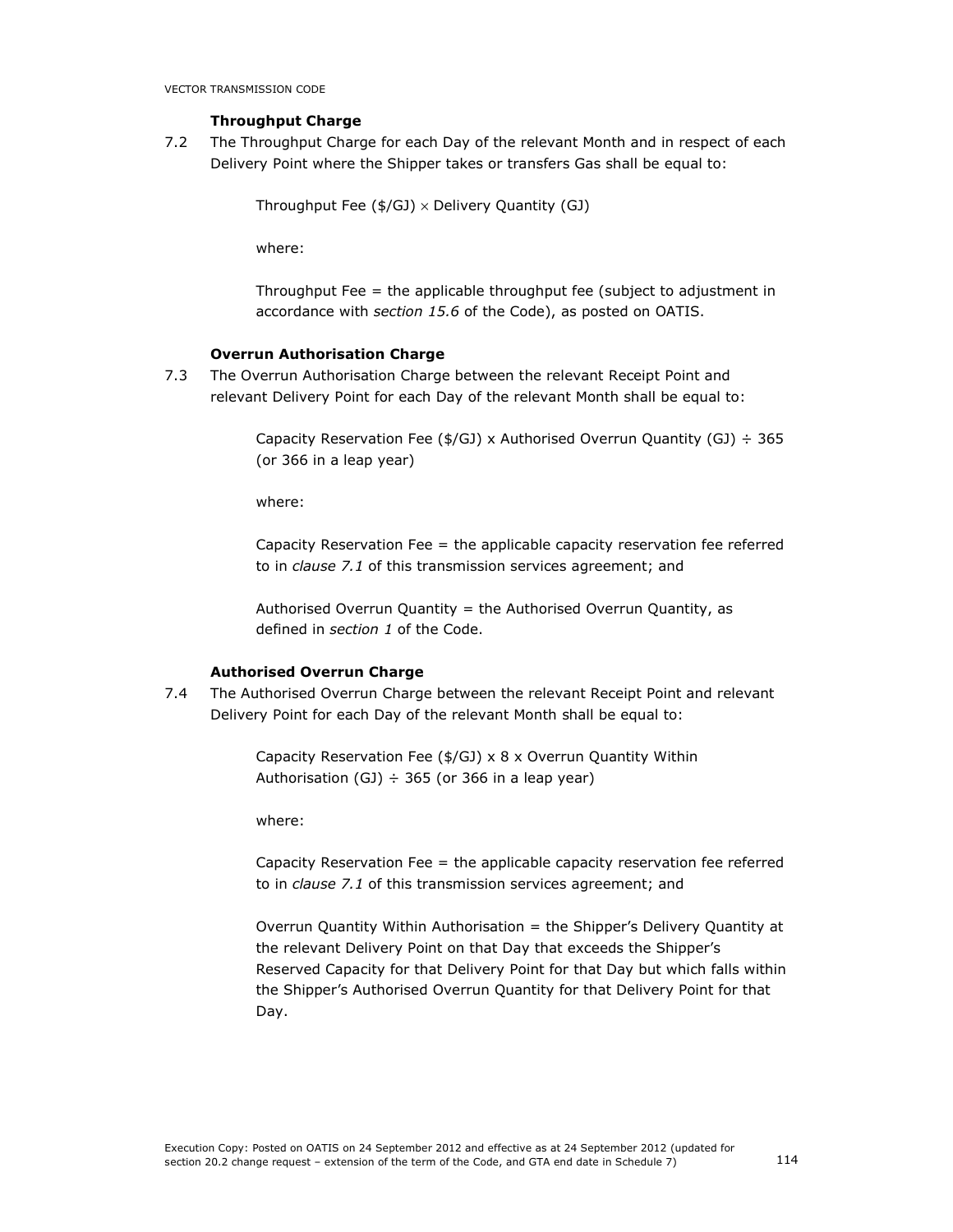### Unauthorised Overrun Charge

7.5 The Unauthorised Overrun Charge for each Day of the relevant Month and in respect of each Delivery Point at which the Shipper incurs an Unauthorised Overrun Quantity shall be equal to:

> Capacity Reservation Fee (\$/GJ)  $\times$  10  $\times$  Unauthorised Overrun Quantity  $(GJ)$  ÷ 365 (or 366 in a leap year)

where:

Capacity Reservation Fee  $=$  the applicable capacity reservation fee as referred to in clause 7.1 of this transmission services agreement; and

Unauthorised Overrun Quantity = the Unauthorised Overrun Quantity, as defined in section 1 of the Code.

#### Payment Period

7.6 The Shipper shall pay to Vector the Transmission Charges monthly in arrears in accordance with section 16 of the Code.

### PART B: INCORPORATION OF CODE

Each Party agrees that this transmission services agreement (once duly completed and executed) and the Vector Transmission Code released by Vector, a copy of which was posted on OATIS on 23 November 2007, as amended in accordance with its terms (the Code) together comprise the agreement between the Parties in relation to gas transmission services between the Receipt Points and Delivery Points for which the Shipper has Reserved Capacity. Each Party agrees to comply with and be bound by the terms and conditions of the Code as if they were set out in full in this transmission services agreement. Except as the context otherwise requires, all terms used in this transmission services agreement that are defined in the Code shall have the same meaning where used in this transmission services agreement.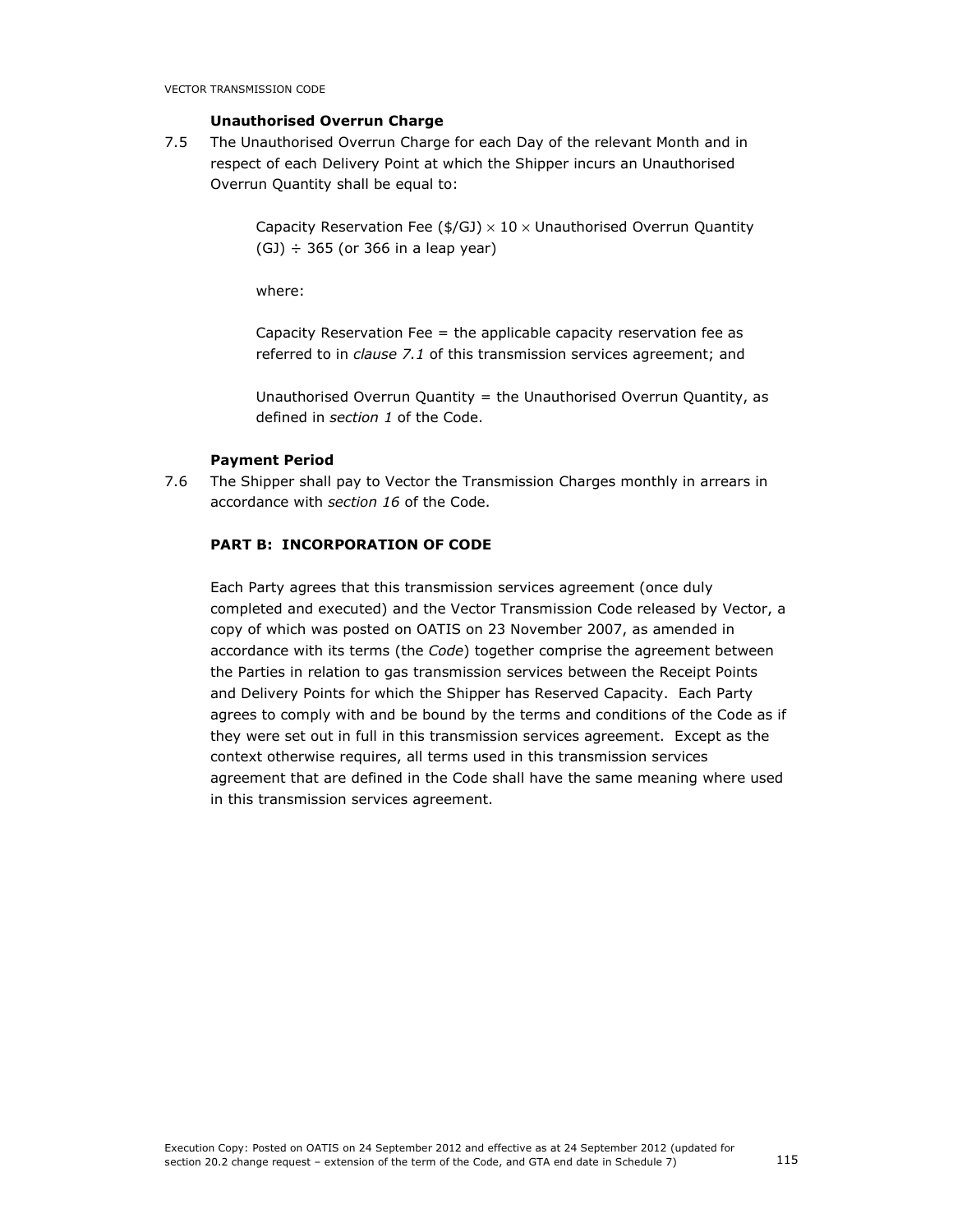IN WITNESS WHEREOF this transmission services agreement was executed by the Parties on the date first written above:

| Signed for and on behalf of          | Signed for and on behalf of |
|--------------------------------------|-----------------------------|
| Vector Gas Limited (including in its | [the Shipper]               |
| capacity as the BPP Trustee) by:     | by:                         |
| Authorised Signatory                 | Authorised Signatory        |
| in the presence of:                  | in the presence of:         |
| Signature                            | Signature                   |
| Name                                 | Name                        |
| Occupation                           | Occupation                  |
| Address                              | Address                     |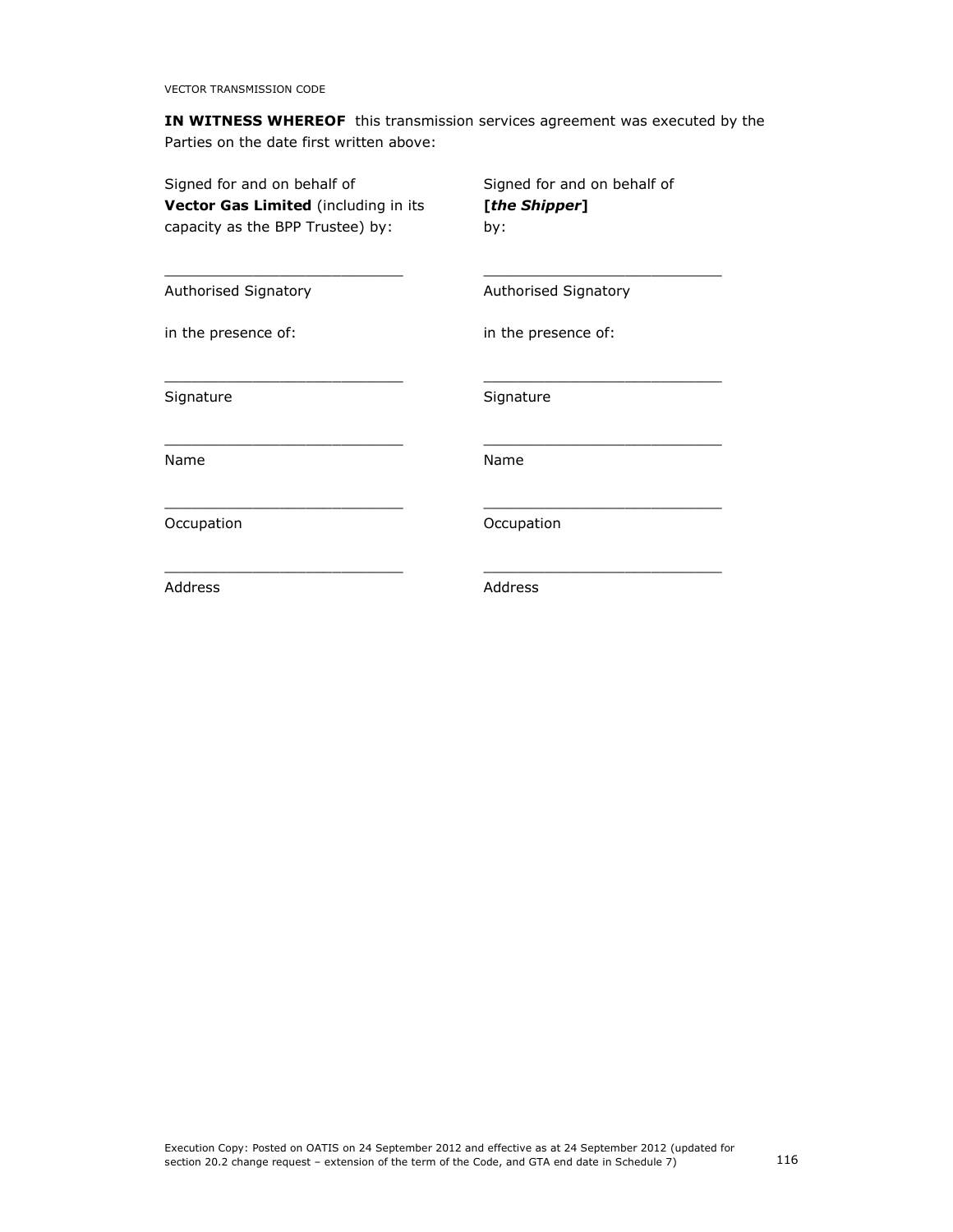#### SCHEDULE TWO: DISPUTE RESOLUTION PROCEDURE

### 1 CONSTRUCTION

Unless otherwise defined or the context otherwise requires, all terms which are capitalised in this Schedule Two shall bear the same meaning as in the main body of the Code.

### 2 INITIATING RESOLUTION

If a Dispute arises, the Parties agree to make a genuine effort to resolve the Dispute without resorting to litigation, using the procedure set out in this Schedule Two. Either Party may initiate these procedures by giving written notice to the other Party.

### 3 NEGOTIATIONS

The Party who initiates the procedures set out in this Schedule Two must name its representative in the negotiations when giving written notice to the other Party. The Party receiving such written notice must within three Business Days of receiving that notice give written notice to the other Party naming its representative in the negotiations. Each representative must have authority to settle the Dispute. As soon as possible after both Parties have been so advised of each others' representatives, the representatives must enter into negotiations to try to resolve the Dispute.

### 4 ALTERNATIVE DISPUTE RESOLUTION

- 4.1 If the Dispute is not resolved within 8 Business Days of both Parties being advised of each other's representatives under paragraph 3 of this Schedule Two, then within a further 5 Business Days, the Parties must either:
	- (a) initiate any available standard industry dispute resolution procedure if such a procedure has been agreed to by both Parties in writing with respect to the particular Dispute; or
	- (b) in the event that *paragraph 4.1(a)* of this Schedule Two does not apply, attempt to agree on a process for resolving the Dispute, such as further negotiations, mediation, or independent expert determination, but not arbitration or litigation. Agreement on a process is to include agreement on:
		- (i) the procedure and timetable for any exchange of documents and other information relating to the Dispute;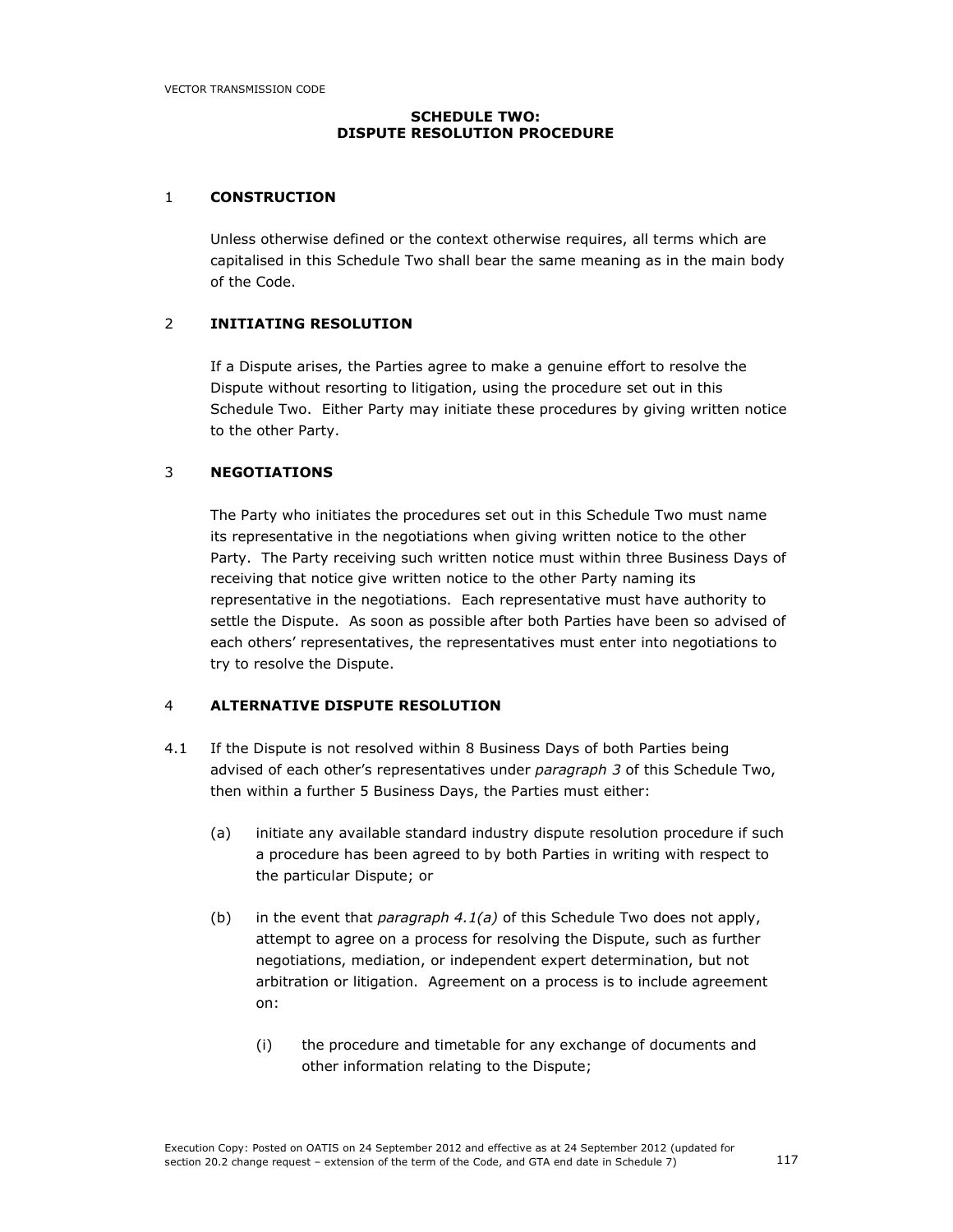- (ii) procedural rules and a timetable for the conduct of the selected method of proceeding;
- (iii) a procedure for selection and compensation of any neutral person who may be employed by the Parties in dispute; and
- (iv) whether or not the decision of any mediator or independent expert, or other neutral person who may be employed by the parties in dispute or other decision reached as a result of further negotiation or other dispute resolution process, will be final and binding on the Parties.
- 4.2 The Parties must maintain the confidentiality of any documents or other information made available to, or coming to the knowledge of, any Party in the course of negotiations or other dispute resolution process established under this paragraph 4 of this Schedule Two. The Parties may use such information in settling the Dispute, but not for any other purpose. They may not rely on, or introduce as evidence in any arbitral, judicial or other proceeding:
	- (a) views expressed or suggestions made by either Party or another party on a possible settlement of the Dispute;
	- (b) any admission or concession made by either Party or another party in the course of negotiations or any other agreed process to resolve the Dispute;
	- (c) proposals made or views expressed by a neutral person employed by the Parties to the Dispute; or
	- (d) the fact that either Party had or had not indicated willingness to accept a proposal for settlement.
- 4.3 Where a time limit is set in the procedures set out in this Schedule Two for doing something the Parties' representatives may agree in writing to extend that time limit.

### 5 ARBITRATION

If:

- (a) the Parties fail to agree on a standard industry dispute resolution procedure or dispute resolution process within the applicable time limit under paragraph 4 of this Schedule Two; or
- (b) using an agreed dispute resolution process (including any standard dispute resolution procedure initiated under paragraph  $4.1(a)$  of this Schedule Two) the Parties fail to resolve the Dispute within a further 20 Business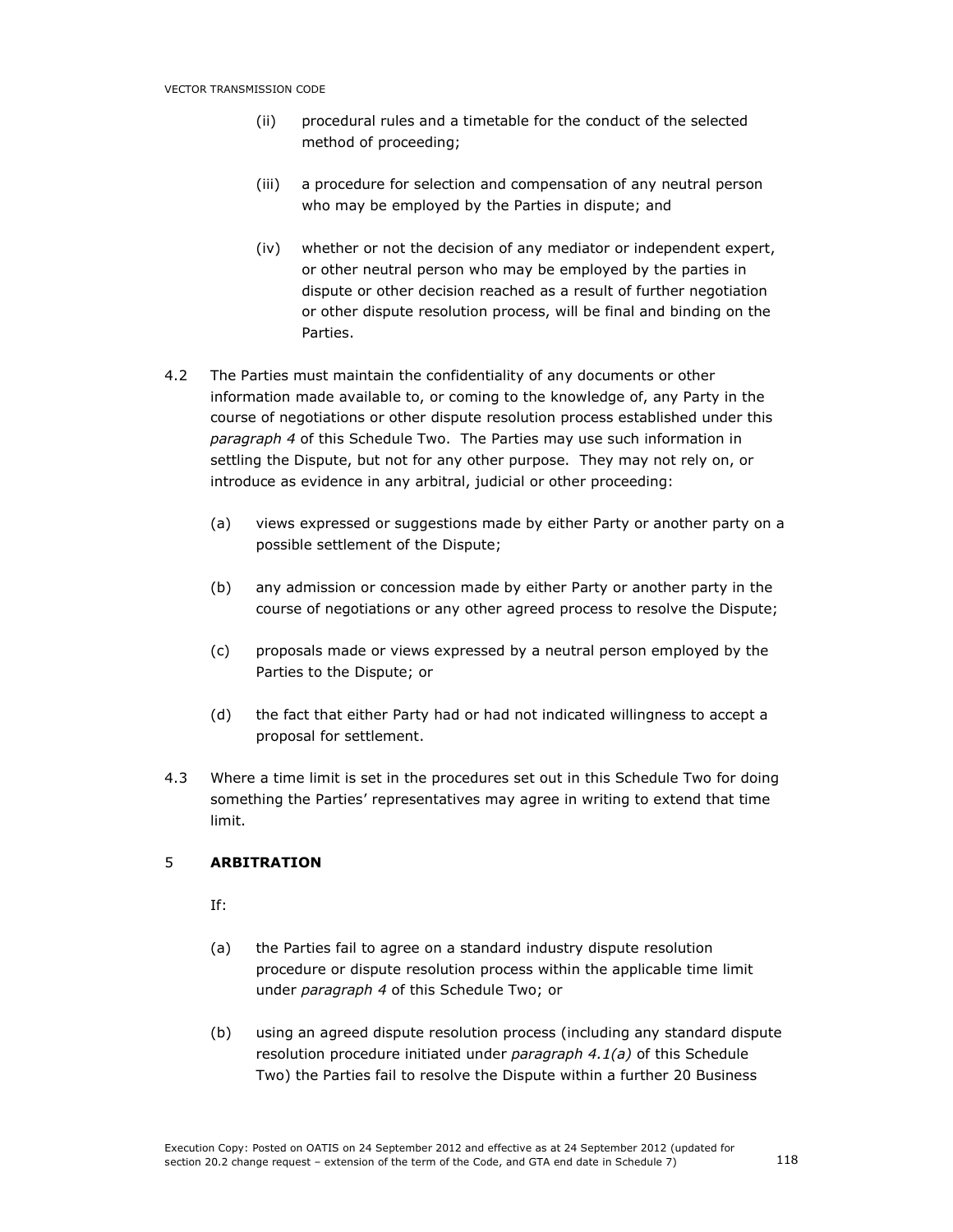Days from the date that the agreed dispute resolution process was initiated or agreed,

subject to any agreement made pursuant to paragraph  $4.1(b)(iv)$  of this Schedule Two, the Parties shall refer the Dispute to arbitration in accordance with the Arbitration Act 1996 pursuant to section 17 of the Code.

## <sup>6</sup> JOINING SHIPPERS TO DISPUTE

- 6.1 Without limiting clause 2 of the Second Schedule to the Arbitration Act 1996, if a Party wishes to have any other shipper or shippers participate in a Dispute, it can do so if both Parties to that Dispute and that other shipper or shippers consent in writing to that other shipper or shippers so participating.
- 6.2 If a Shipper participates in a Dispute pursuant to this paragraph 6, a reference to "Party" in this Schedule Two shall be read to include the other shipper or shippers, unless the context requires otherwise.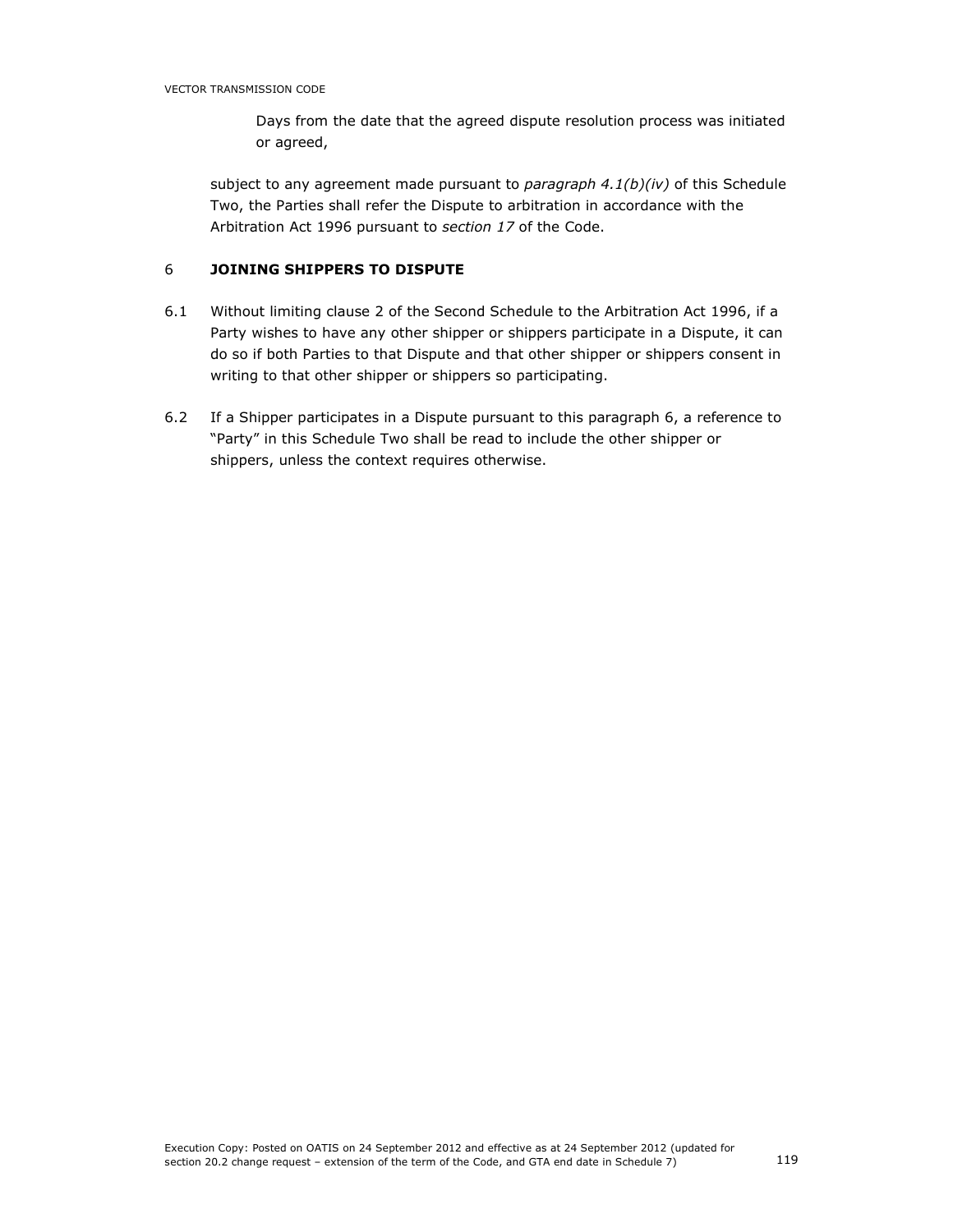## SCHEDULE THREE: TERMS AND CONDITIONS OF ACCESS TO AND USE OF OATIS

Each Shipper agrees to be bound by the terms of this Schedule Three and the Code when using or accessing OATIS.

### Ownership of Content

The materials posted on OATIS (including without limitation, all real time or other information, notices, data, text, materials, graphics, software, tools, results, names, logos and trade marks on OATIS) (Content) are protected by copyright, trade mark and other intellectual property laws unless expressly indicated otherwise on OATIS. All rights, title and interest in and to the Content are owned by Vector or Vector's licensor(s). If the owner of any material posted on OATIS is not Vector, a Shipper's rights in respect of that material will be as defined by the copyright owner of the material concerned.

#### Access to and use of Content

A Shipper may use OATIS only if it has logged-in using the relevant username given to that Shipper by Vector and the relevant password. If a Shipper has been appointed as an agent, or granted an authorisation by another person (Authorisation), that Shipper shall log onto OATIS using the username and password applicable to that Authorisation on each occasion the Shipper exercises that Authorisation. A Shipper shall not use that user name and password when using OATIS for purposes other than exercising the Authorisation.

A Shipper may only use OATIS for its own business use and information or that of the person who has given that Shipper an Authorisation, except for any disclosure permitted under section 19 of the Code. Vector grants each Shipper a non-exclusive licence to view and print the Content and make such copies as are reasonably necessary for that Shipper to obtain and retain information about its gas transportation arrangements. A Shipper shall ensure that any copies of the Content that it makes retains all applicable copyright and other notices on OATIS. Except as provided above, a Shipper may not copy, store (either in hard copy or in an electronic retrieval system), use, modify, transmit, publish, reproduce, post, distribute, sell, license, or otherwise transfer any Content to a third party.

A Shipper shall not use OATIS or the Content in any manner or for any purpose, which is unlawful or in any manner which violates any right of Vector or the owner of any Content.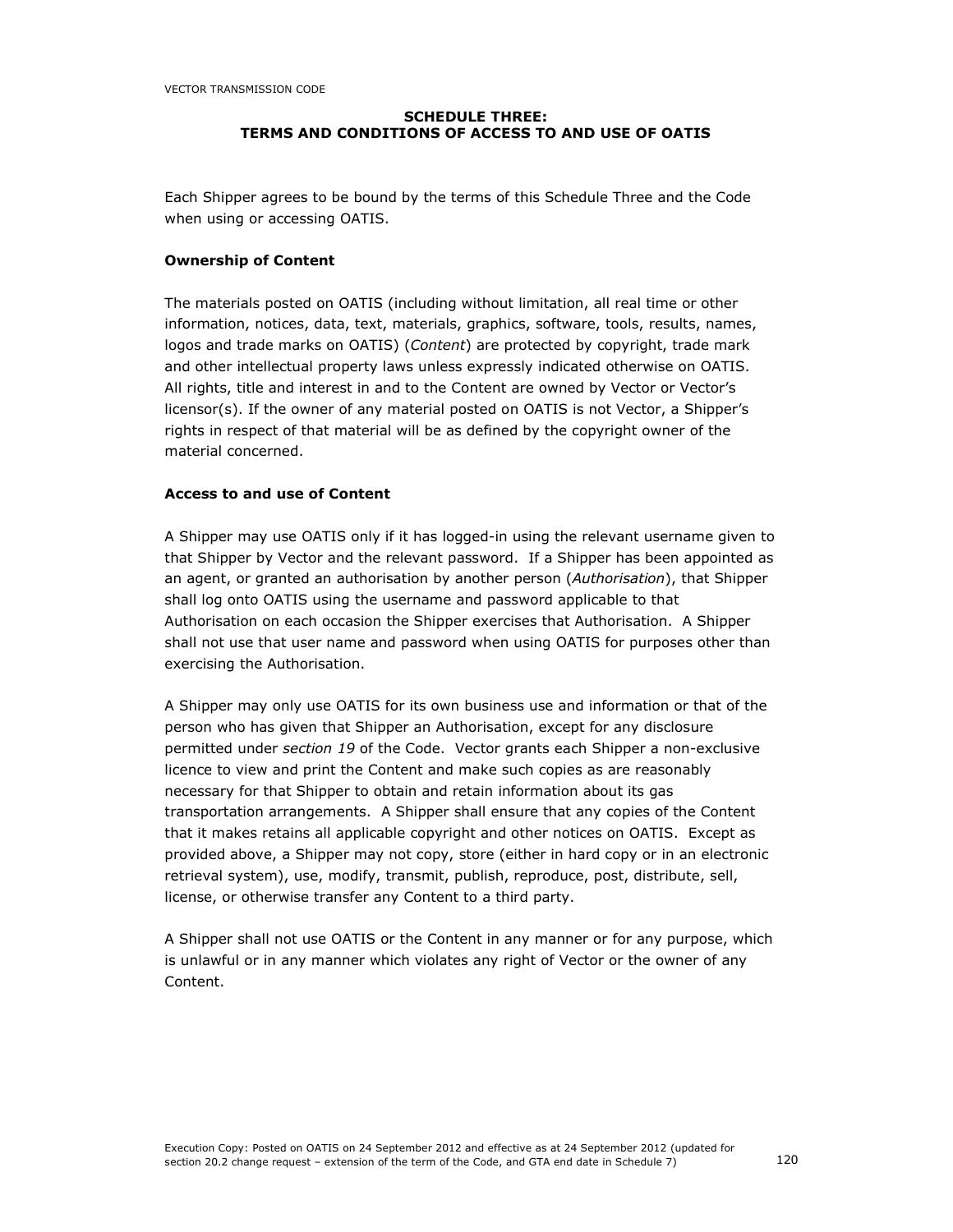### Disclaimer

Vector and its directors, officers, agents, employees or contractors do not warrant that any of the functions contained in OATIS or a Shipper's access to OATIS will be uninterrupted or error-free, and Vector will have no liability arising therefrom.

### Liability

Each Shipper acknowledges that metering data and information received from a party other than Vector, and any information derived from any of the above may not be accurate or complete. Vector will use reasonable endeavours to rectify any material error in any of the above information as soon as reasonably practicable upon being notified that such information is materially inaccurate or incomplete.

#### Linking to and from this Site

OATIS may from time to time contain links to third party web sites (Other Websites). Other Websites may not be under the control of Vector, and Vector takes no responsibility under any TSA for the content of Other Websites. The inclusion of any link on OATIS does not imply any endorsement by Vector of Other Websites.

Vector prohibits caching, unauthorised hypertext links (including deep linking) to OATIS and the framing of any Content without Vector's prior written consent. Vector reserves the right to disable any unauthorised links or frames and disclaims any responsibility for the Content available on Other Websites by links to or from OATIS.

### Cookies

A cookie is a small text file, which Vector may put on the Shipper's computer's hard disk in order to recognise a Shipper's computer at a later time. A cookie cannot read a Shipper's hard drive or perform any commands on that Shipper's computer and does not contain that Shipper's name, address, telephone number, or email address. A Shipper may configure its web browser to not accept cookies, however it may experience a loss of functionality as a result. Amongst other things, Vector may use the information collected by cookies to track OATIS usage patterns or display Content more relevant to a Shipper based on information Vector collects when that Shipper visits OATIS.

#### Prevention of Harm

Each Party will use its best endeavours to ensure that it does not introduce any virus, trojan horse or malicious computer programming code into OATIS which would have the effect of disrupting, impairing, disabling or otherwise adversely affecting, shutting down or denying access to any other user of OATIS.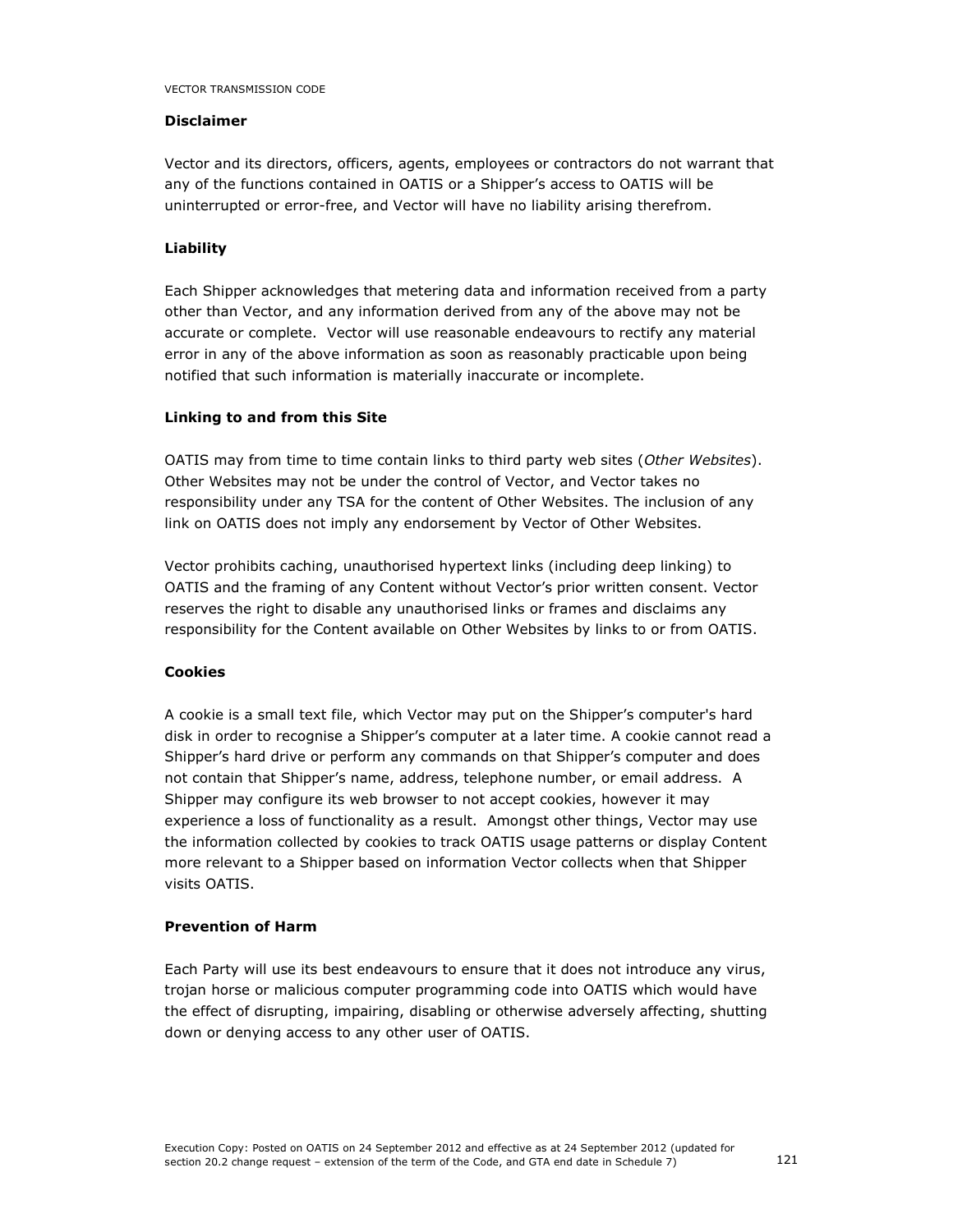## Violations of this Schedule Three

Vector reserves the right to seek all remedies available at law for violations of this Schedule Three, including, without limitation, the right to block access from a particular internet address to OATIS.

## Information Systems Technical Configuration Requirements

The following is the minimum configuration for accessing OATIS. This list does not constitute an endorsement for any of the specific products listed. Other products meeting the minimum technical characteristics described may be used.

PC HARDWARE PU: Pentium4 level processor (or equivalent) Memory (RAM): 256MB or greater

OPERATING SYSTEM Windows 2000 or XP Display Resolution of 1024 x 768

**SOFTWARE** MS Excel 2000 or 2003 WinZip 6 or above Internet Explorer 6.0 with current level service pack applied Adobe Reader 7.0

CONNECTION 256kbs or greater per connection (available bandwidth) Cookies enabled IE scripting enabled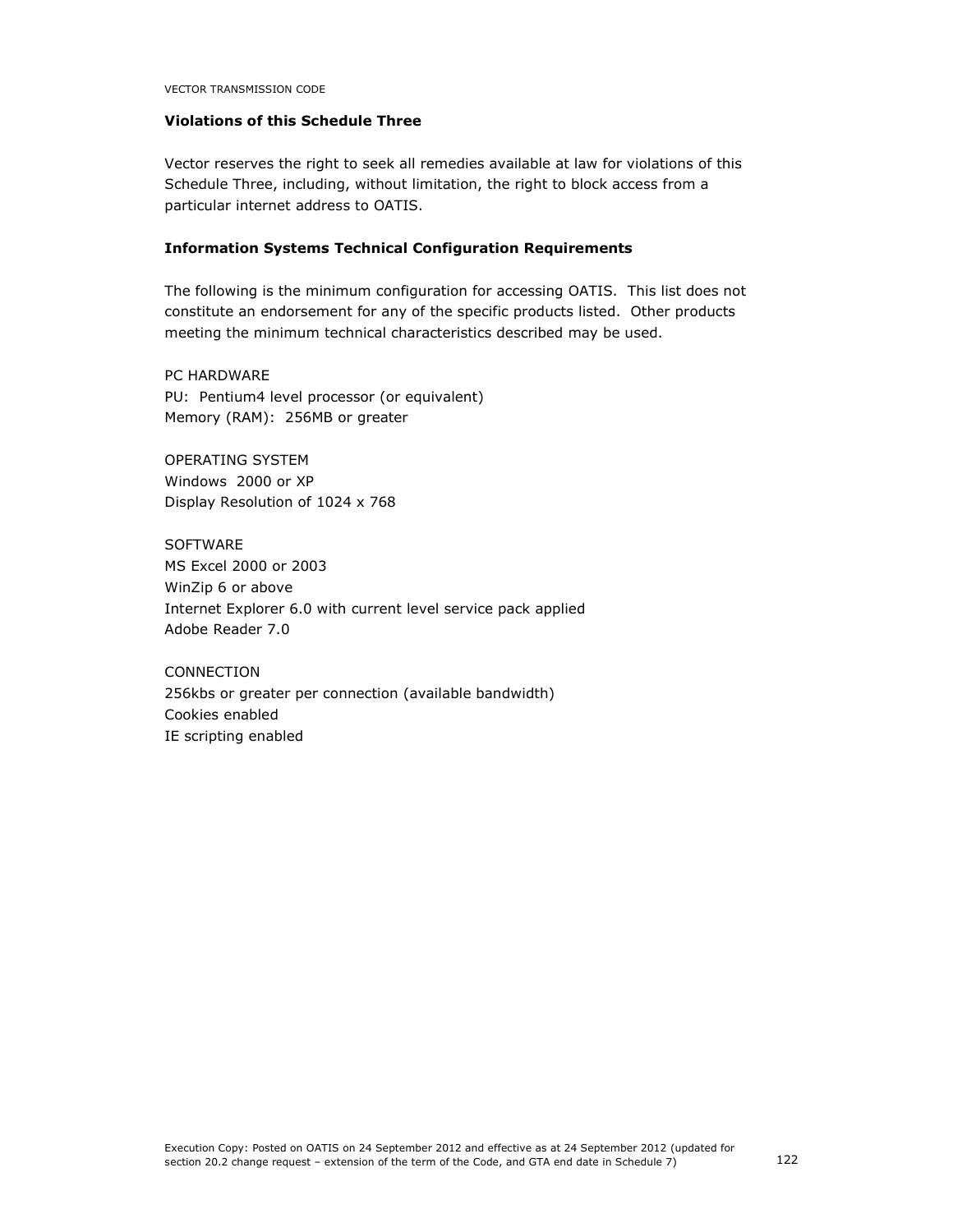### SCHEDULE FOUR: INFORMATION ON OATIS

# Table 1: Scheduled Quantities and Operational Imbalances

| <b>Welded Point</b> | <b>Scheduled</b><br><b>Quantity Posted to</b><br><b>OATIS</b> | <b>Operational</b><br><b>Imbalance</b><br><b>Posted to OATIS</b> | <b>ROI Posted to</b><br><b>OATIS</b> |
|---------------------|---------------------------------------------------------------|------------------------------------------------------------------|--------------------------------------|
| Rotowaro            | As soon as                                                    |                                                                  |                                      |
| Pokuru              | reasonably<br>practicable after it is                         | Daily                                                            | Daily                                |
| Frankley Rd         | agreed with MDL                                               |                                                                  |                                      |

## Table 2: Line Pack

| <b>Pipeline</b>          | <b>Data Source</b> | Data<br><b>Presentation</b>                             | <b>Data Posted</b><br>to OATIS | <b>Operational</b><br>Limits                 |
|--------------------------|--------------------|---------------------------------------------------------|--------------------------------|----------------------------------------------|
| Bay of Plenty            |                    |                                                         |                                |                                              |
| Frankley Rd to<br>Kapuni | SCADA calc         |                                                         | Unvalidated<br>Hourly,         |                                              |
| Kapuni to<br>Rotowaro    |                    | Graphical display<br>+ table - rolling<br>48 hours data | Validated next<br>Business Day | As amended by<br>Vector from<br>time to time |
| Morrinsville             |                    |                                                         |                                |                                              |
| <b>North</b>             |                    |                                                         |                                |                                              |
| South                    |                    |                                                         |                                |                                              |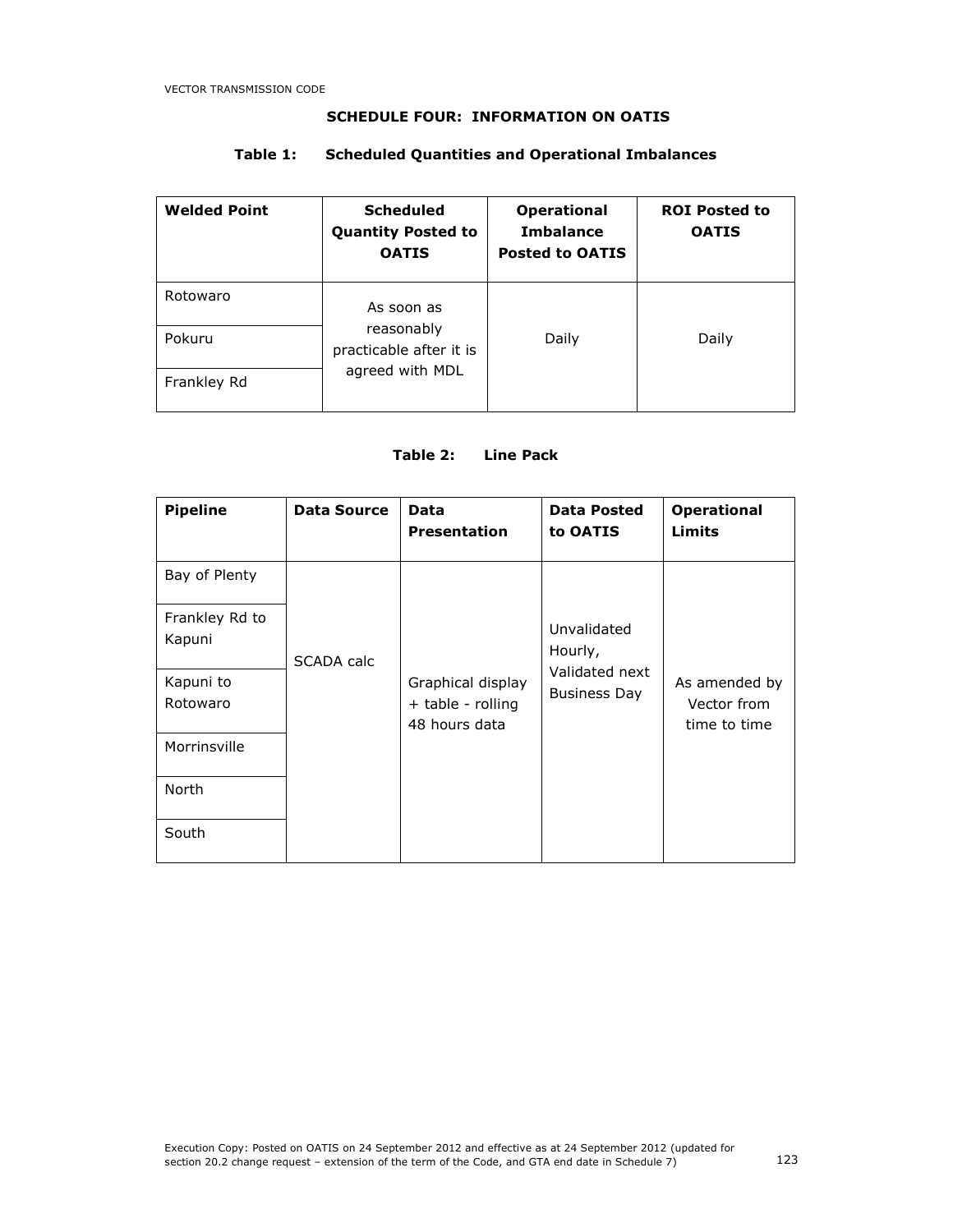| Welded<br><b>Point</b> | Data Type            | Data<br><b>Collection</b><br>Method | Data<br>Posted to<br><b>OATIS</b> | <b>DDRs</b><br><b>Available</b>                     | <b>HDRs</b><br><b>Available</b> |
|------------------------|----------------------|-------------------------------------|-----------------------------------|-----------------------------------------------------|---------------------------------|
| Rotowaro               |                      | <b>SCADA</b>                        | Hourly                            |                                                     |                                 |
| Pokuru                 | Energy<br>Quantities | <b>SCADA</b>                        | Hourly                            | Validated by 14:00 on the<br>following Business Day |                                 |
| Frankley Rd            |                      | <b>SCADA</b>                        | Hourly                            |                                                     |                                 |

## Table 3: Energy Quantities for Large Welded Points

## Table 4: Energy Quantities for Small Welded Points

| <b>Metering Data Collection</b><br><b>Method</b> | <b>DDRs Available</b>                                                        | <b>HDRs Available</b> |
|--------------------------------------------------|------------------------------------------------------------------------------|-----------------------|
| Telemetry                                        | Unvalidated by 10:00, Validated by 14:00 on the<br>following Business Day    |                       |
| Manual                                           | Validated by 12:00 on 4 <sup>th</sup> Business Day of the following<br>Month |                       |

### Table 5: Energy Quantities for Receipt Points and Delivery Points other than Welded Points

| <b>Metering Data</b><br><b>Collection Method</b> | Data Posted to<br><b>OATIS</b> | <b>DDRs Available</b>         | <b>HDRs Available</b>                                 |
|--------------------------------------------------|--------------------------------|-------------------------------|-------------------------------------------------------|
| <b>SCADA</b><br>Telemetry                        | Next Business Day              | on the following Business Day | Unvalidated by 10:00, Validated by 14:00              |
| Manual                                           | After Month-end                | the following Month           | Validated by 12:00 on 4 <sup>th</sup> Business Day of |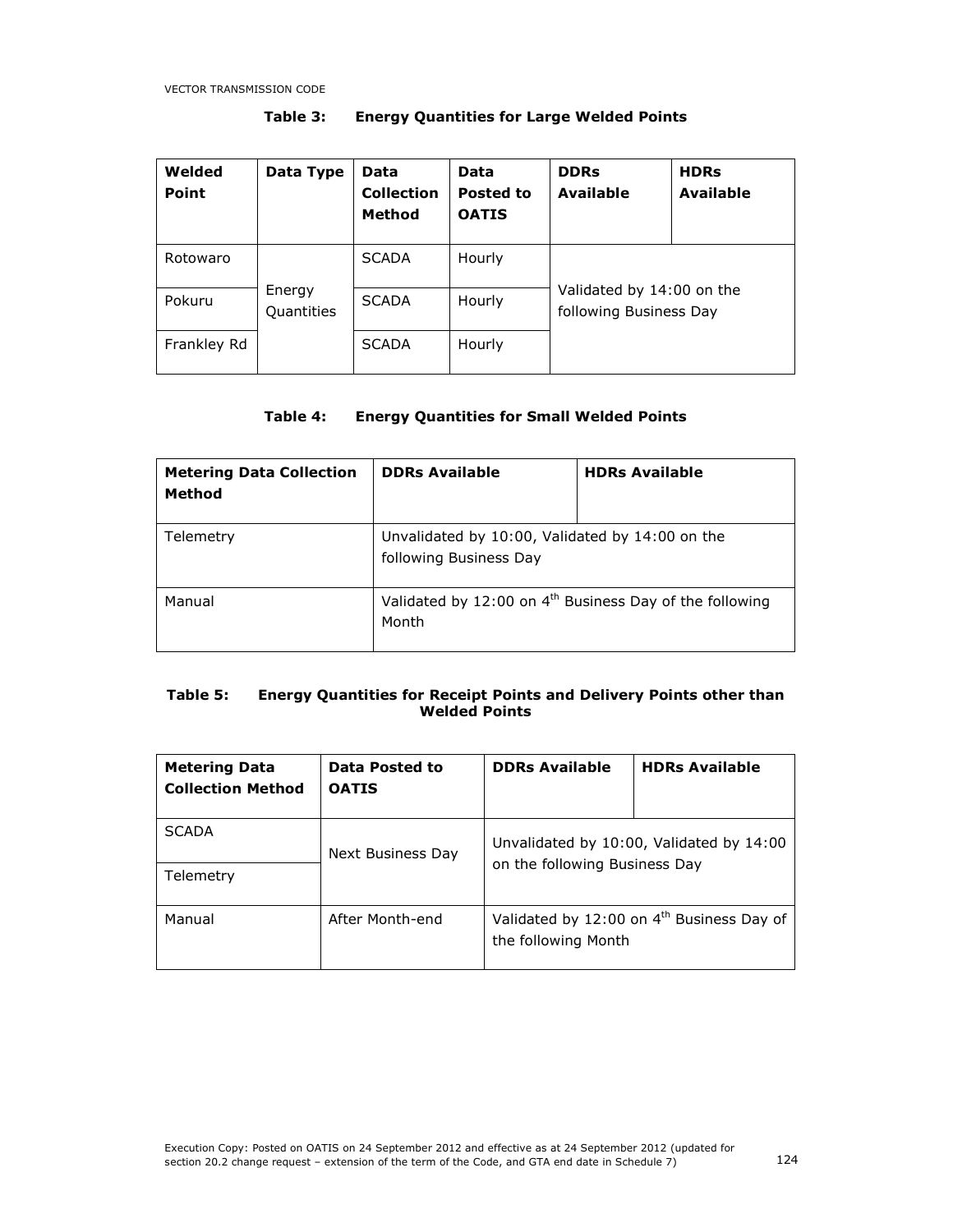### Definitions Applicable to this Schedule Four

**DDR** means daily delivery report, in the format notified by Vector from time to time;

HDR means hourly delivery report, in the format notified by Vector from time to time;

Hourly means the frequency at which data is posted to OATIS. Data sourced from SCADA is normally posted shortly after each hour rolls over. Depending on the frequency at which SCADA polls the Metering at a site, refreshed data may not be available until a further hour rolls over; and

**SCADA calc** means that the relevant Line Pack is calculated within SCADA using key pressures obtained from pressure-measuring instruments on the pipeline.

#### Over-Writing of Previously Published Data

Unvalidated data may be over-written without notice.

Validated data may not necessarily be of "billing quality" when posted to OATIS.

Validated data previously published will not be over-written however. Previously published data will be kept along with any new version.

### Availability

The information set out in this Schedule Four will be made available to each Shipper in accordance with section 3.3 of the Code.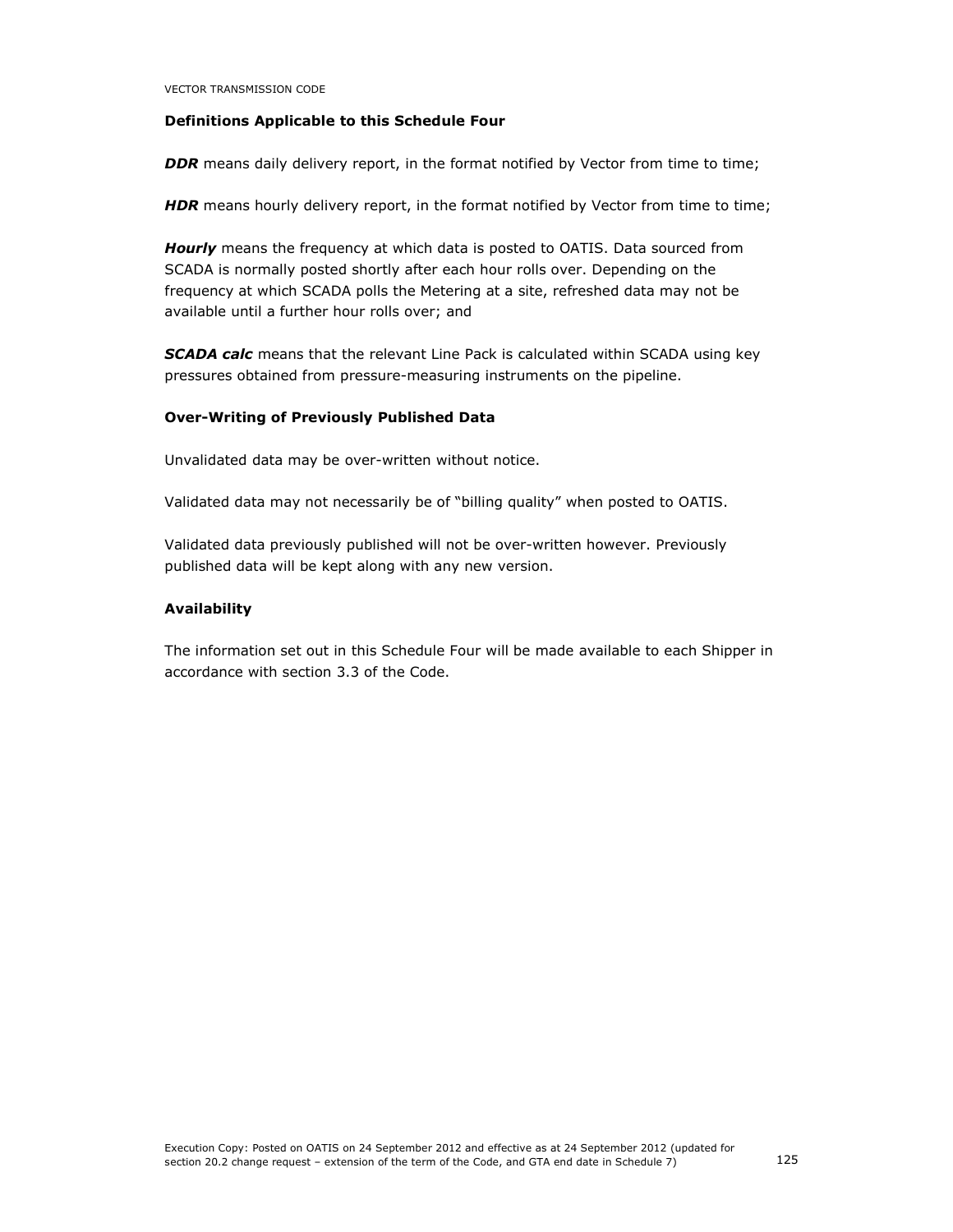# SCHEDULE FIVE: INFORMATION TO BE AVAILABLE VIA OATIS

# Table A: Information generally available on OATIS

| <b>Information Type</b>                                                                                      | <b>Frequency of Posting</b>                                                                                                                         | <b>Necessary</b><br><b>Information</b> |
|--------------------------------------------------------------------------------------------------------------|-----------------------------------------------------------------------------------------------------------------------------------------------------|----------------------------------------|
| Capacity Reservation Fee (section 15.6)                                                                      | Annually, with the provisional fee<br>for Year $_{(n+1)}$ by 1 June and the<br>confirmed fee for Year $_{(n+1)}$ by 1<br>September in Year $_{(n)}$ | $\times$                               |
| Throughput Fee (section 15.6)                                                                                | Annually, with the provisional fee<br>for Year $_{(n+1)}$ by 1 June and the<br>confirmed fee for Year $_{(n+1)}$ by 1<br>September in Year $_{(n)}$ | $\times$                               |
| Correction Fee (section 15.5)                                                                                | As soon as reasonably practical<br>after being amended in<br>accordance with the Code, but no<br>more than annually                                 | $\times$                               |
| <b>Transmission Posted Price Schedule</b>                                                                    | Annually                                                                                                                                            | $\times$                               |
| Defined gas types and certain properties of<br>each gas type for each Business Day at each<br>Delivery Point | By 1200 hours on each Business<br>Day following the Day on which<br>the Shipper takes that gas                                                      | $\times$                               |
| Notice of delivery of Non-Specification Gas<br>(section 12)                                                  | As soon as reasonably practicable<br>upon detecting or suspecting such<br>occurrence                                                                | $\sqrt{}$                              |
| Request for Tenders issued in accordance<br>with section 8.4                                                 | Issued by Vector as required                                                                                                                        | $\times$                               |
| Each Tender for Gas (including the details<br>specified in section $8.4(c)(ii)$ )                            | As soon as reasonably practicable<br>following the period for submitting<br>tenders                                                                 | $\times$                               |
| The Acceptable Operational Limits (section<br>1.1)                                                           | At the Commencement Date and<br>updated as soon as reasonably<br>practicable following amendment                                                    | $\times$                               |
| The Code (Part B of Schedule One)                                                                            | At the Commencement Date and<br>updated as soon as reasonably<br>practicable following amendment                                                    | $\times$                               |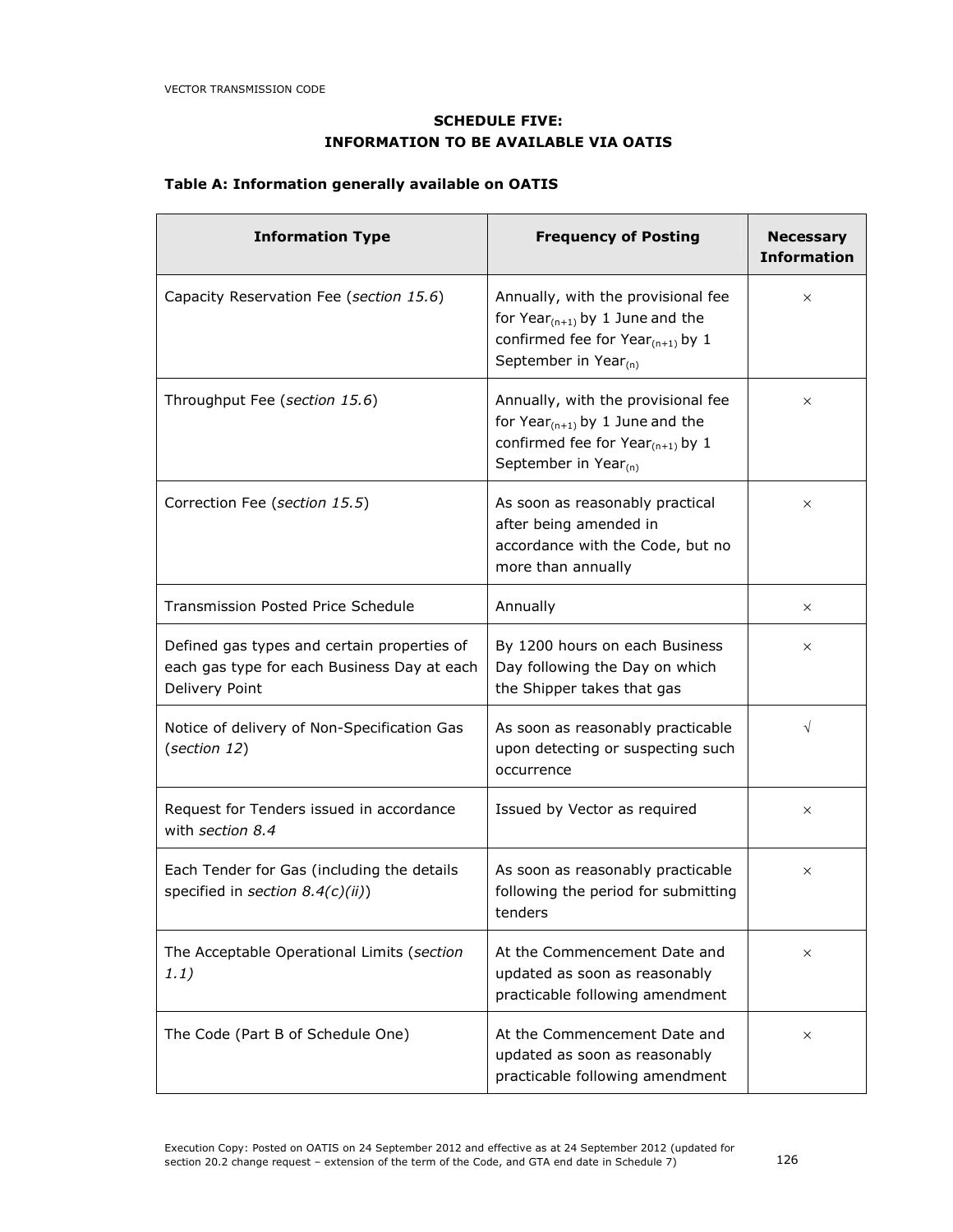| <b>Information Type</b>                                                                                                                                                                                                         | <b>Frequency of Posting</b>                                                                                                                                                                    | <b>Necessary</b><br><b>Information</b> |
|---------------------------------------------------------------------------------------------------------------------------------------------------------------------------------------------------------------------------------|------------------------------------------------------------------------------------------------------------------------------------------------------------------------------------------------|----------------------------------------|
| Notice that Line Pack has reached or is<br>outside of the Acceptable Operational Limits<br>(section 8.4)                                                                                                                        | As soon as reasonably practicable                                                                                                                                                              | X                                      |
| Each response from MDL to a notification<br>given to MDL of Peaking Limit under section<br>13.2 of the MPOC (section 8.22)                                                                                                      | As soon as reasonably practicable                                                                                                                                                              | $\sqrt{}$                              |
| Schedule of Shippers including the Receipt<br>Points and Delivery Points to which each<br>such shipper's transmission services<br>agreement relates (and other information<br>that Vector may post pursuant to section<br>2.10) | In respect of (a) a transmission<br>services agreement, as soon as<br>reasonably practicable after<br>execution of each such agreement<br>and (b) other information, at<br>Vector's discretion | $\times$                               |
| Each Inter-Pipeline Point (section 1.1)                                                                                                                                                                                         | At the Commencement Date and<br>updated as soon as reasonably<br>practicable following amendment                                                                                               | $\times$                               |
| Status of each Shipper's TSA under section<br>2.12                                                                                                                                                                              | As required under section 2                                                                                                                                                                    | X                                      |
| UFG - Actual for previous month                                                                                                                                                                                                 | As soon as practicable after<br>calculation at the start of the<br>following month                                                                                                             | X                                      |
| Notice that section 2.6 may be invoked<br>(section 4.2)                                                                                                                                                                         | As soon as reasonably practicable<br>following the receipt by Vector of<br>the Provisional Reservation<br>Requirements                                                                         | X                                      |
| Notice that Peaking Limit may be exceeded<br>(section 8.23)                                                                                                                                                                     | As soon as reasonably practicable                                                                                                                                                              | V                                      |
| Operational Flow Order (section 10.2)                                                                                                                                                                                           | As soon as reasonably practicable<br>after Vector gives notice under<br>section 10.2                                                                                                           | V                                      |
| Force Majeure Notice (section 22.3)                                                                                                                                                                                             | As soon as reasonably practicable<br>after Vector gives notice under<br>section 22.3                                                                                                           | $\sqrt{}$                              |
| Metering Requirements for Receipt Points<br>and Delivery Points (section 1.1)                                                                                                                                                   | At the Commencement Date and<br>updated as soon as reasonably                                                                                                                                  | ×                                      |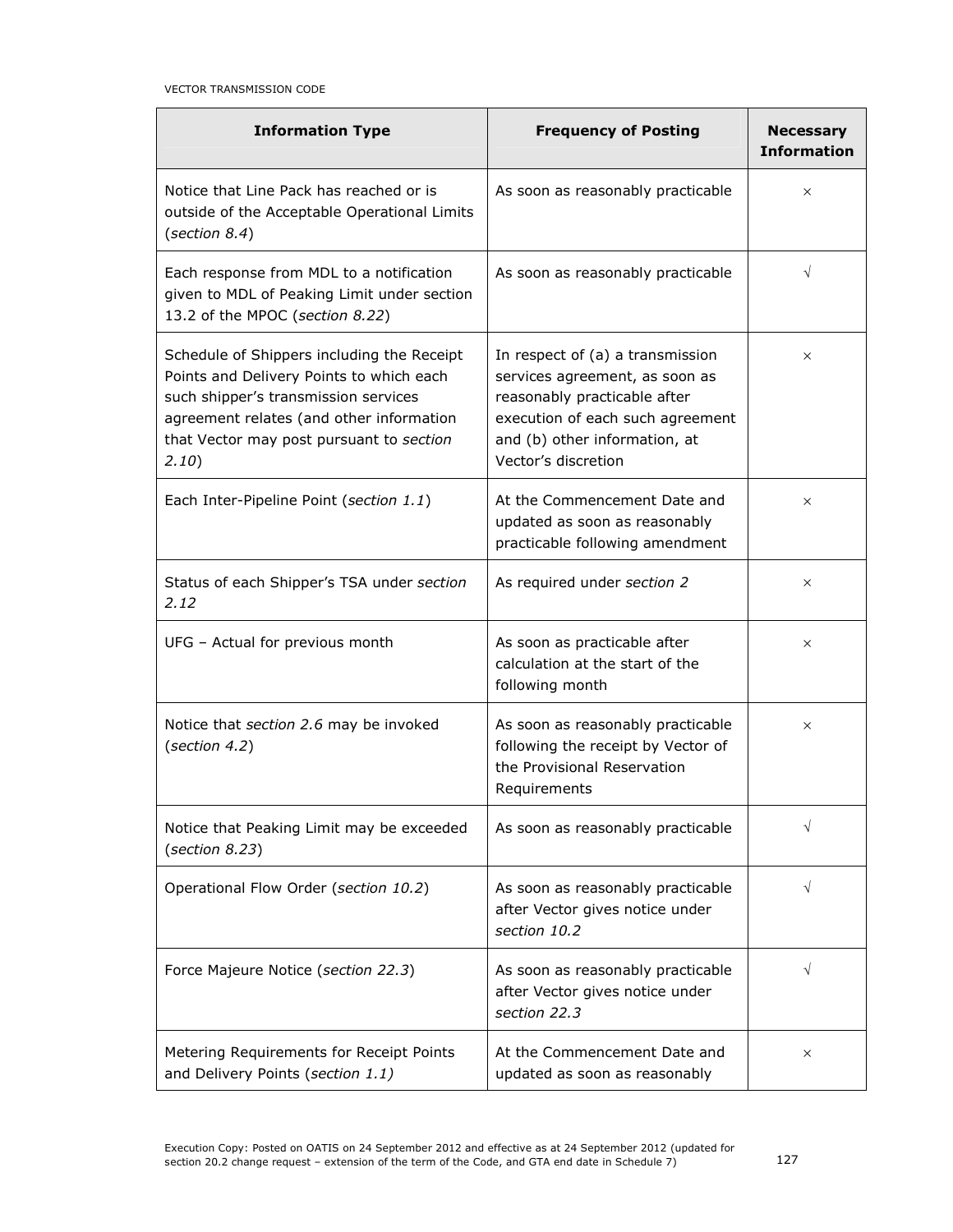| <b>Information Type</b>                                                                                                                                      | <b>Frequency of Posting</b>                                                                                                                                                                              | <b>Necessary</b><br><b>Information</b> |
|--------------------------------------------------------------------------------------------------------------------------------------------------------------|----------------------------------------------------------------------------------------------------------------------------------------------------------------------------------------------------------|----------------------------------------|
|                                                                                                                                                              | practicable following amendment                                                                                                                                                                          |                                        |
| Vector's Contribution to an Imbalance Limit<br>Overrun Notice                                                                                                | The day after Vector receives the<br>Imbalance Limit Overrun Notice<br>(section $8.5(b)$ )                                                                                                               | $\times$                               |
| Description of Pipelines (section 1.1)                                                                                                                       | At the Commencement Date and<br>updated as soon as reasonably<br>practicable following amendment                                                                                                         | $\times$                               |
| Tender Terms (section 1.1)                                                                                                                                   | At the Commencement Date and<br>updated following amendment                                                                                                                                              | $\times$                               |
| Imbalance Limit Overrun Notices                                                                                                                              | As soon as reasonably practicable<br>following receipt by Vector<br>(section $8.5(a)$ )                                                                                                                  | $\sqrt{ }$                             |
| Vector Running Imbalance (whether positive<br>or negative) on each Day for each Pipeline                                                                     | The day Vector issues invoices to<br>Shippers under section 16.2                                                                                                                                         | $\times$                               |
| All remaining notices issued to Vector as a<br>Welded Party under the MPOC that Vector<br>determines are relevant to the Shipper                             | As soon as reasonably practicable<br>following receipt by Vector                                                                                                                                         | $\times$                               |
| Scheduled Maintenance (section 10.1(i))                                                                                                                      | At least 30 days before the date<br>on which the Scheduled<br>Maintenance is expected to occur                                                                                                           | $\sqrt{}$                              |
| Description of Transmission System (section<br>1.1)                                                                                                          | Annually, as part of pipeline<br>capacity disclosure                                                                                                                                                     | $\times$                               |
| List of odorised Pipelines, notice of intention<br>to change the odorisation status of a<br>Pipeline and notice that a change has<br>occurred (section 13.1) | At the Commencement Date, at<br>least 12 months prior to the<br>change in odorisation status and<br>as soon as reasonably practicable<br>following any change to the<br>odorisation status of a Pipeline | ×                                      |
| Independent Auditors' Report of BPP<br>Account (as required by sections 8.28 and<br>8.29                                                                     | Annually, as soon as reasonably<br>practicable following receipt by<br>Vector or as otherwise required                                                                                                   | $\times$                               |
| The Posted Terms and Conditions for<br>Displaced Gas Nominations, and any<br>Consent Form - Displaced Gas Nominations                                        | At the Commencement Date and<br>updated following amendment                                                                                                                                              | $\times$                               |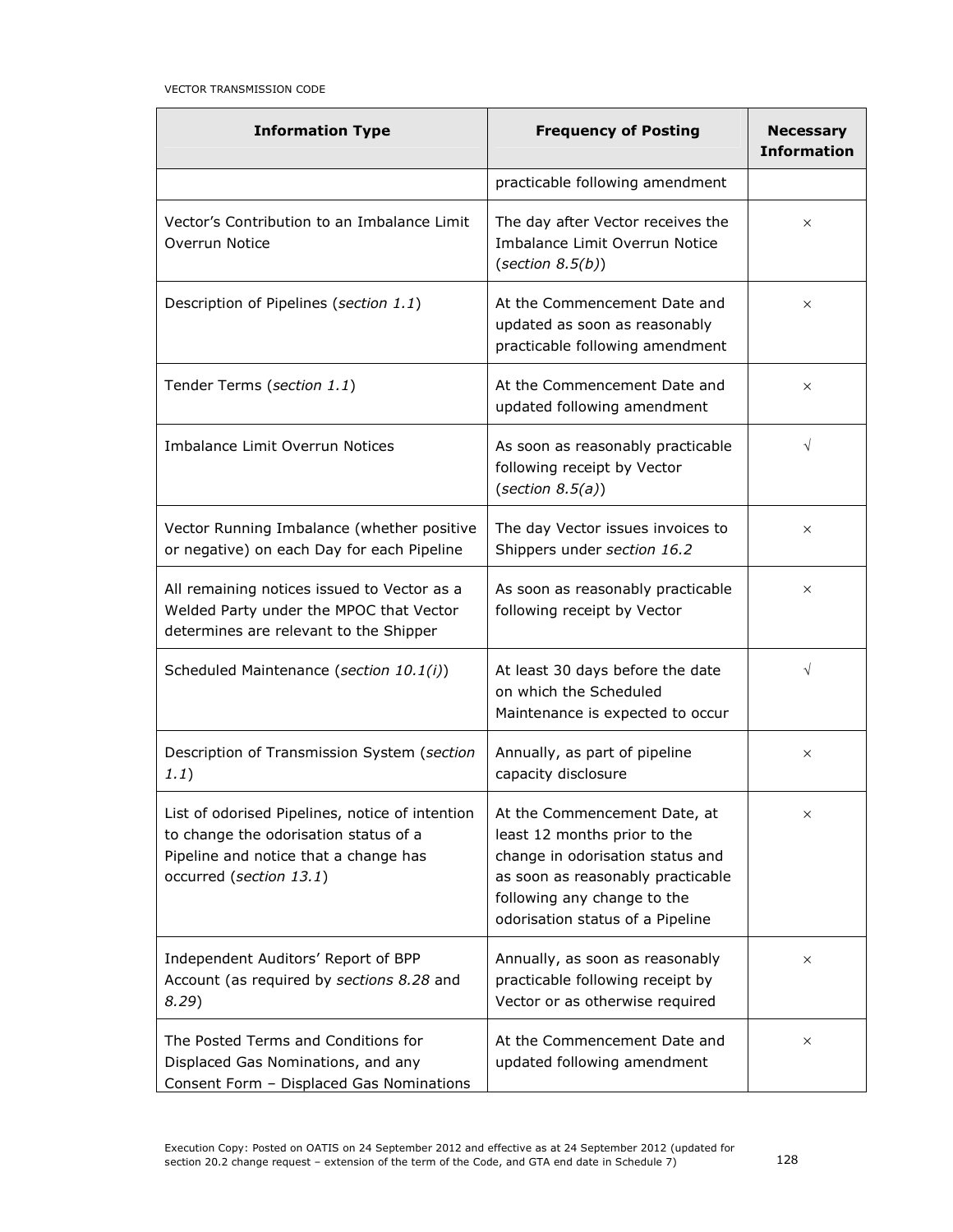| <b>Information Type</b>                               | <b>Frequency of Posting</b>                                                                                                                                                                                                                       | <b>Necessary</b><br><b>Information</b> |
|-------------------------------------------------------|---------------------------------------------------------------------------------------------------------------------------------------------------------------------------------------------------------------------------------------------------|----------------------------------------|
| (sections 1.1 and $9.2(a)$ )                          |                                                                                                                                                                                                                                                   |                                        |
| Critical Contingency Management Plan<br>(section 1.1) | At the Commencement Date and<br>as soon as reasonably practicable<br>following its amendment or<br>replacement                                                                                                                                    | $\times$                               |
| ATS Notice (sections 1.1 and 2.21)                    | As soon as reasonably practicable<br>where transmission services are<br>curtailed or shutdown under<br>section $10.1(a)$ or $(c)$ .<br>At the same time as a 30 Day<br>notice is published under section<br>10.1(i) for Scheduled<br>Maintenance. | V                                      |

## Table B: Information restricted to each Shipper on OATIS

| <b>Information Type</b>                                                                                                                                                                         | <b>Frequency of Posting</b>                                                                                                                                                                                                                     | <b>Necessary</b><br><b>Information</b> |
|-------------------------------------------------------------------------------------------------------------------------------------------------------------------------------------------------|-------------------------------------------------------------------------------------------------------------------------------------------------------------------------------------------------------------------------------------------------|----------------------------------------|
| Tracking Table showing the Receipt Point,<br>Delivery Point, Reserved Capacity and<br>Authorised Overrun Quantity for each<br>Receipt Point and Delivery Point (as<br>required under section 4) | Prior to the third Friday in<br>September each Year and as soon as<br>reasonably practicable following any<br>change to a Receipt Point, Delivery<br>Point, Reserved Capacity and/or<br>Authorised Overrun Quantity in<br>accordance with a TSA | $\times$                               |
| All requests by Shippers and responses by<br>Vector under section 4                                                                                                                             | As soon as reasonably practicable                                                                                                                                                                                                               | $\times$                               |
| All requests by Shippers and responses by<br>Vector under section 5 (section 5.6)                                                                                                               | As soon as reasonably practicable                                                                                                                                                                                                               | $\times$                               |
| Acceptance Notice for each Tender(s) (as<br>required by section 8.4                                                                                                                             | As soon as reasonably practicable<br>once accepted by Vector                                                                                                                                                                                    | $\times$                               |
| Reconciled Daily Delivery Reports (DDRs)                                                                                                                                                        | Monthly in arrears, by 0800 hours on<br>the 6 <sup>th</sup> Business Day of the Month                                                                                                                                                           | V                                      |
| The BPP Schedule and invoices issued by<br>Vector under sections 16.1 and 16.2                                                                                                                  | In respect of invoices issued under<br>section 14.1 on or before the 10 <sup>th</sup>                                                                                                                                                           | $\times$                               |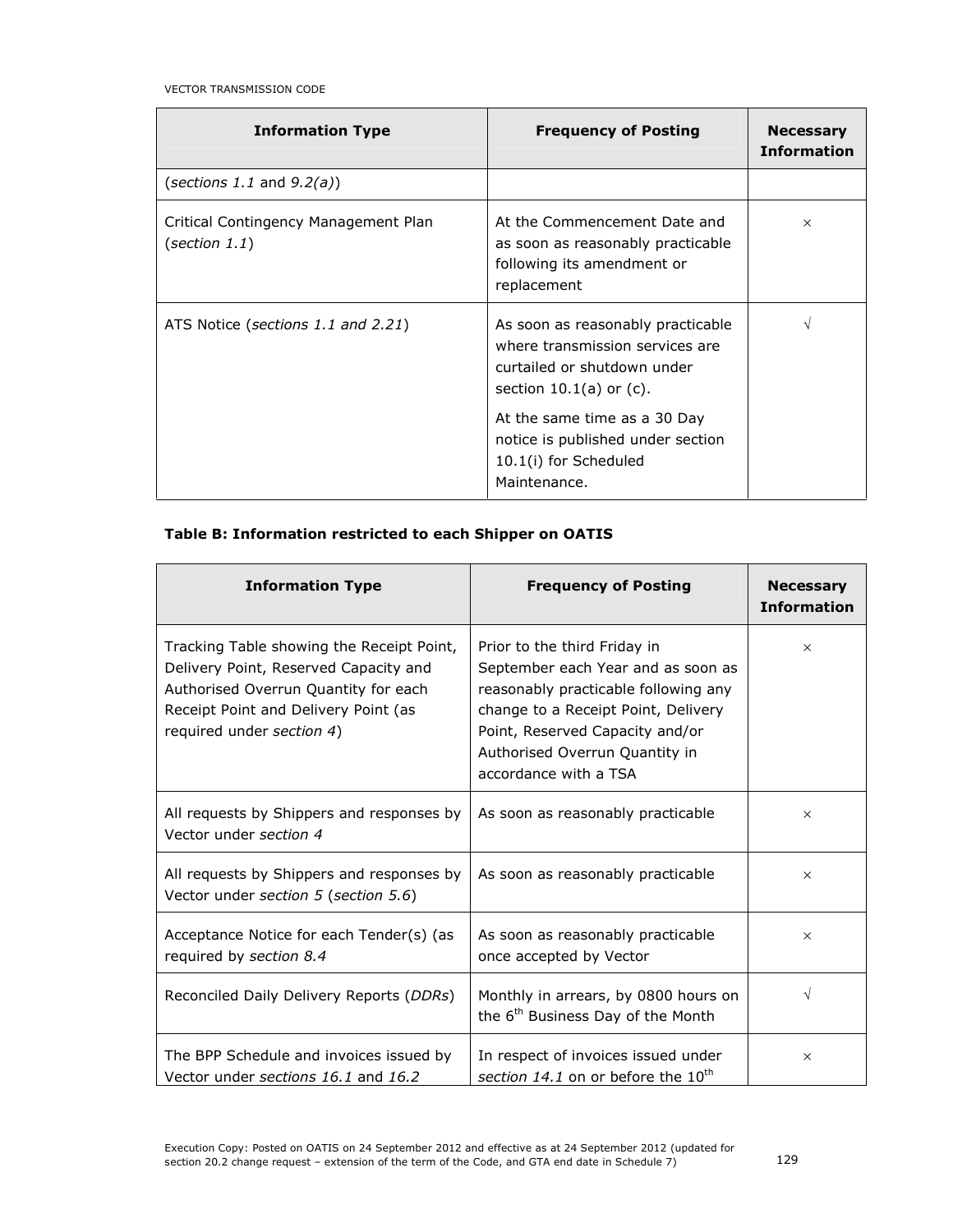| <b>Information Type</b>                                                 | <b>Frequency of Posting</b>                                                                                                          | <b>Necessary</b><br><b>Information</b> |
|-------------------------------------------------------------------------|--------------------------------------------------------------------------------------------------------------------------------------|----------------------------------------|
| where Vector elects to provide them via<br>OATIS under section 16.12(b) | day of each month for the previous<br>Month                                                                                          |                                        |
|                                                                         | In respect of invoices issued under<br>section 14.3 on or before the 14 <sup>th</sup><br>day of each month for the previous<br>Month |                                        |

### PROVIDED THAT:

### Location of Information Available via OATIS

Information described in the above tables that is to be provided by Vector may be included in documents (e.g. Transmission Posted Price Schedule, Transmission System Information Memorandum or the Pipeline Capacity Disclosure) located outside OATIS but accessible from OATIS via a hyperlink to another website.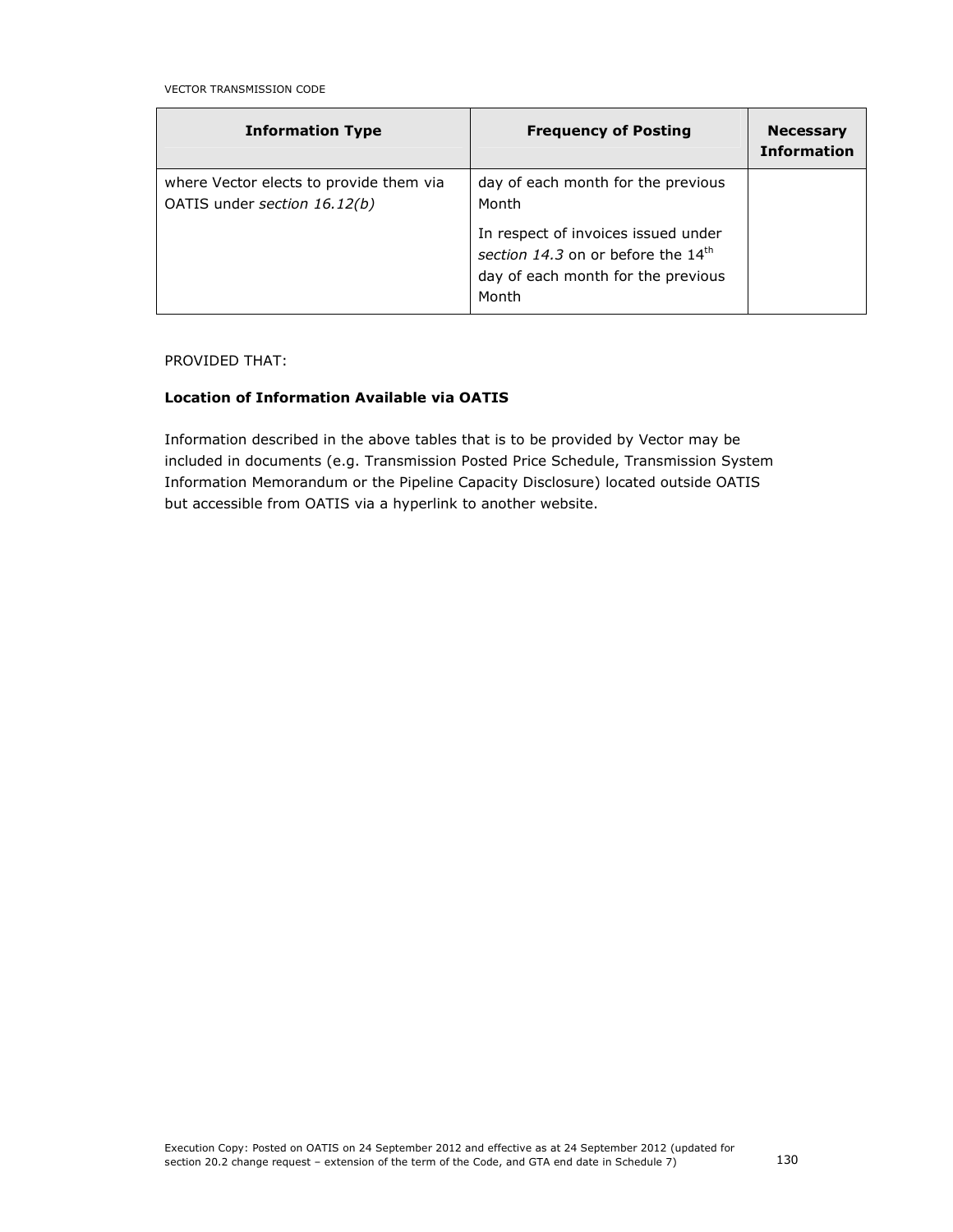## SCHEDULE SIX: REQUIREMENTS OF GAS TRANSFER AGREEMENTS

#### General Requirements

- 1 A Gas Transfer Agreement:
	- 1.1 must:
		- (a) be documented in writing;
		- (b) be executed by the transferor and transferee;
		- (c) be provided to the proposed Gas Transfer Agent at the relevant Receipt Point or Inter-Pipeline Point for consideration and execution and be executed by the Gas Transfer Agent no less than 2 hours before the Gas to which that Gas Transfer Agreement refers is to flow into, out of, or on the Transmission System except where the Gas is to flow on a Day that is not a Business Day, in which case the Gas Transfer Agreement must be provided to the Gas Transfer Agent no less than 8 hours before the Gas is to begin flowing;
		- (d) provide unambiguous mechanisms for determining the quantity of Gas transferred by the transferor to the transferee;
		- (e) specify the order of priority between two or more of the transferor's Gas Transfer Agreements for the same Receipt Point or Inter-Pipeline Point in the event of any inconsistency between those agreements;
		- (f) provide for all Inputs in respect of each Week to which the Gas Transfer Agreement relates to be made available to the Gas Transfer Agent by 1100 hours on the first Business Day of the following Week except where the last Day of a Month is a Sunday or Monday, in which case the Inputs must be made available to the Gas Transfer Agent by the seventh Business Day of the Month following the flow of such Gas; and
		- (g) provide for the Gas Transfer Agent to disclose the Outputs to Vector and to use reasonable endeavours to make that disclosure within two Business Days after the Gas Transfer Agent receives all the Inputs; and
	- 1.2 shall set out transfer rules which:
		- (a) for Receipt Points which are not Inter-Pipeline Points, acknowledge (either explicitly or implicitly) that, except where this Schedule Six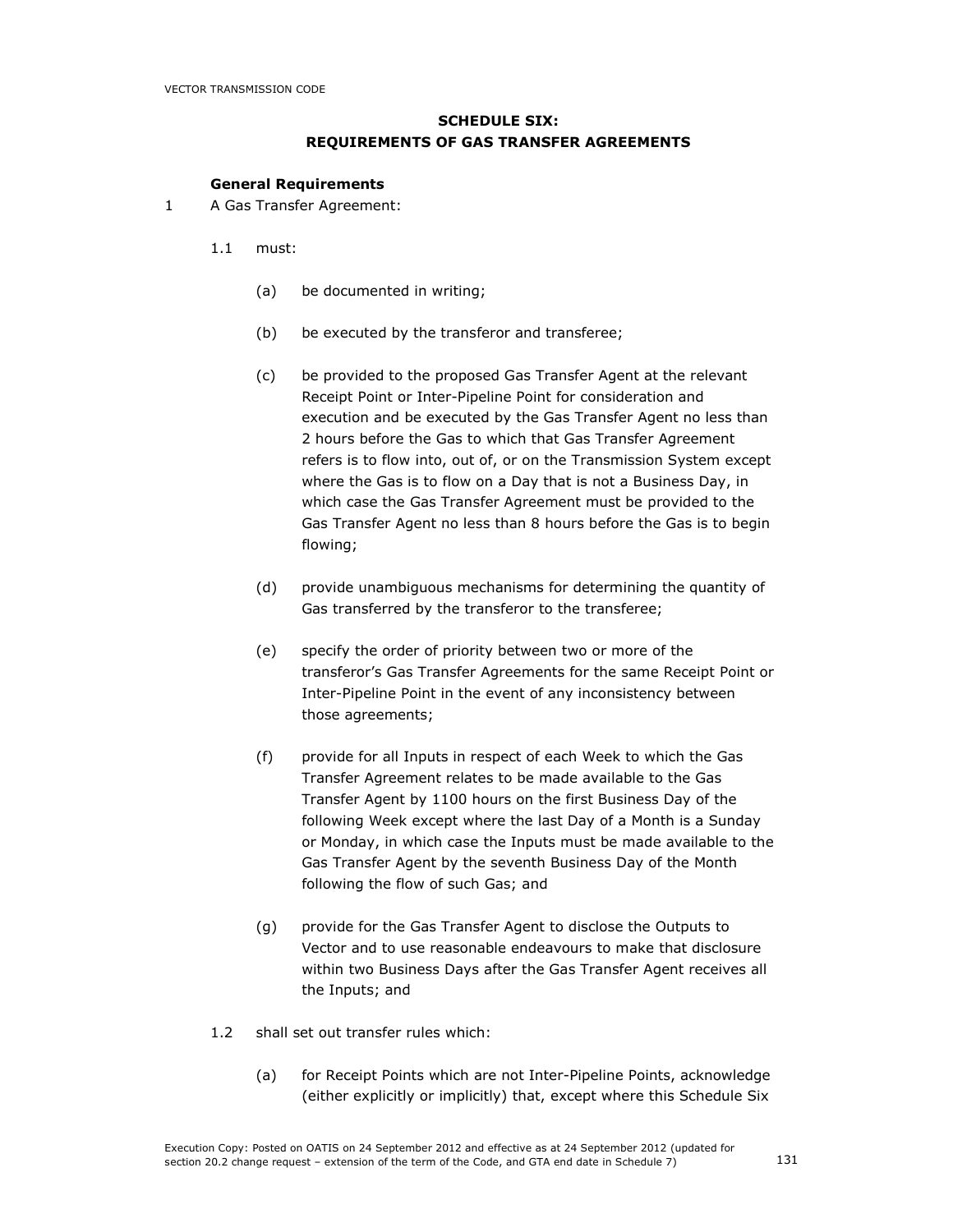allows a transferor to go into negative Mismatch, the total quantity of Gas available on a Day for transfer by a transferor:

- (i) at a Receipt Point which is a Welded Point at which Gas is being injected into the Transmission System, is the transferor's Approved Nomination at that point plus or minus any earlier traded quantities; and
- (ii) at a Receipt Point at which Gas is being injected into the Transmission System which is not a Welded Point, is the metered quantity;
- (b) are compatible with the transferor's other Gas Transfer Agreements in respect of the same Receipt Point or Inter-Pipeline Point; and
- (c) are not conditional on allocated quantities at Delivery Points.

### Specific Requirements

- 2 A Gas Transfer Agreement:
	- 2.1 covering a transfer at an Inter-Pipeline Point must state that:
		- (a) where the Inter-Pipeline Point is the Delivery Point known as Pokuru 2 Delivery, the quantity of Gas transferred will be a quantity equal to the Interruptible Capacity (or the Reduced Interruptible Capacity, as the case may be) as defined under the Shipper's current Interruptible Agreement for the Kapuni to Pokuru 2 pipeline.
		- (b) where the Inter-Pipeline Point is the Delivery Point known as Frankley Road, the quantity transferred is:
			- (i) the Shipper's Approved Nomination for delivery into the Maui Pipeline at that Welded Point; or
			- (ii) where a Shipper requires delivery of a quantity of Gas to that Delivery Point but does not require that Gas to be delivered into the Maui Pipeline, as calculated and advised by the relevant Gas Transfer Agent; and
		- (c) the transferor will go into negative Mismatch to complete the transfer; and
	- 2.2 must:
		- (a) specify that if the quantity of Gas available to the transferor to transfer (as determined by, or calculated by reference to, the Inputs) is insufficient to meet the proposed transfer: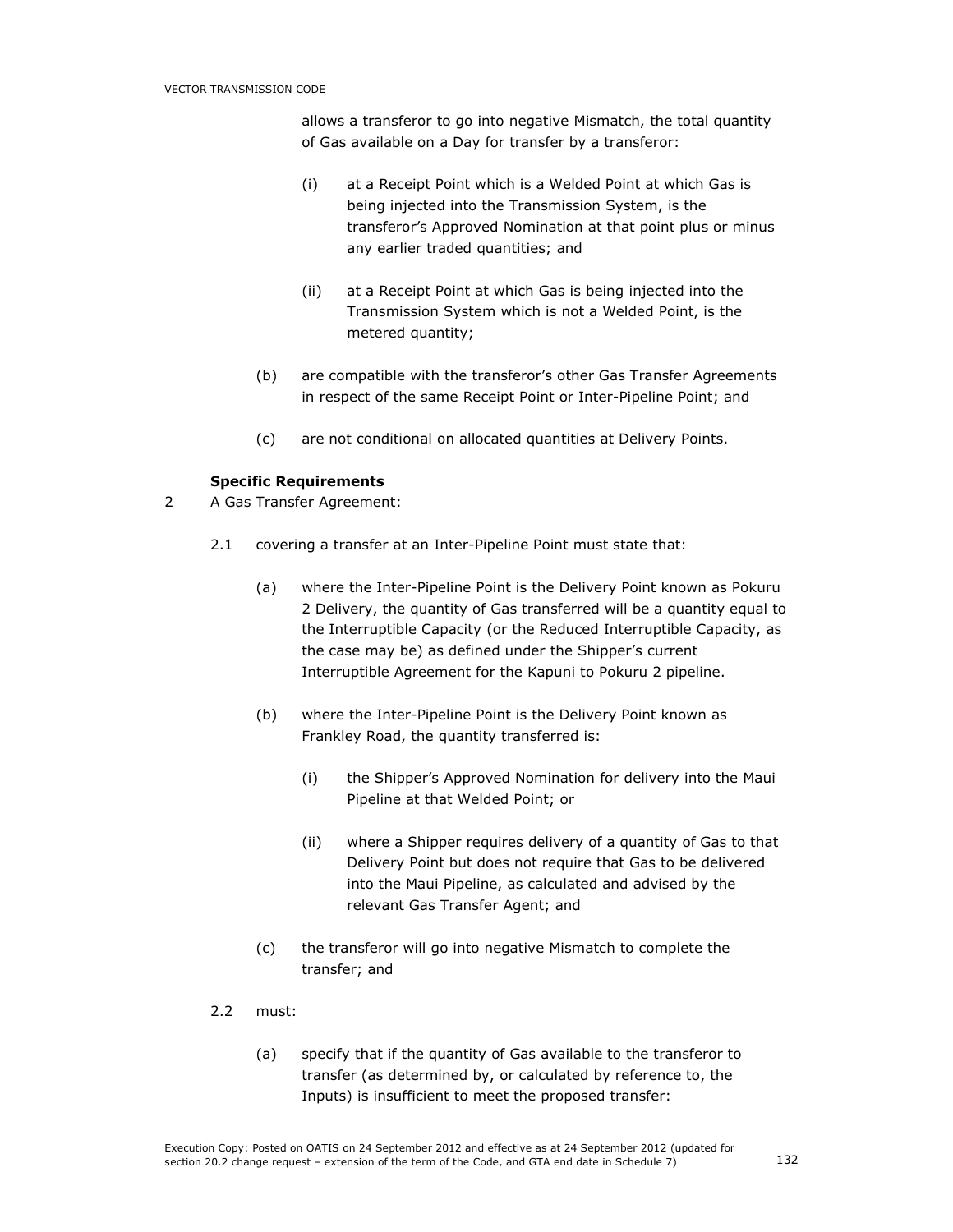- (i) the transferor will go into negative Mismatch to complete the transfer, if that transferor is a Shipper on the Transmission System; and
- (ii) the transfer will not be completed to the extent of the insufficiency, if that transferor is not a Shipper on the Transmission System;
- (b) set out default rules to be applied by the Gas Transfer Agent where:
	- (i) the Inputs are not provided or received in full and within the required timeframes or if they contain any deficiency;
	- (ii) the Inputs cannot be calculated for any reason other than Force Majeure;
	- (iii) the Outputs cannot be calculated for any reason other than Force Majeure;
	- (iv) the quantity of Gas available to the transferor is less than the combined quantities claimed for transfer by the transferee(s) and the transferor is not eligible to go into negative Mismatch to complete the transfer;
	- (v) the quantity of Gas available to be allocated is a metered quantity, and the total quantity claimed by the transferee or transferees does not equal this metered quantity;
	- (vi) there is a dispute between the parties to the Gas Transfer Agreement (or any two of them) as to the Inputs, Outputs or the interpretation of the Gas Transfer Agreement affecting the determination or calculation of those Inputs or Outputs – such mechanism to define the process and ensure the determination of the Outputs by the 12th Day of the Month following the Month in which the Gas flowed and not, under any circumstance, to involve Vector (as the owner and operator of the Transmission System); and
- (c) set out the following rules (the "Fall Back Default Rules") for application by the Gas Transfer Agent if a default rule referred to in paragraph 2.2(b) above fails:
	- (i) where any of the default rules in relation to paragraphs  $2.2(b)(i)$  to (iii) or (vi) of this Schedule Six fails, the Gas Transfer Agent shall determine that no transfer of Gas to the transferee has occurred;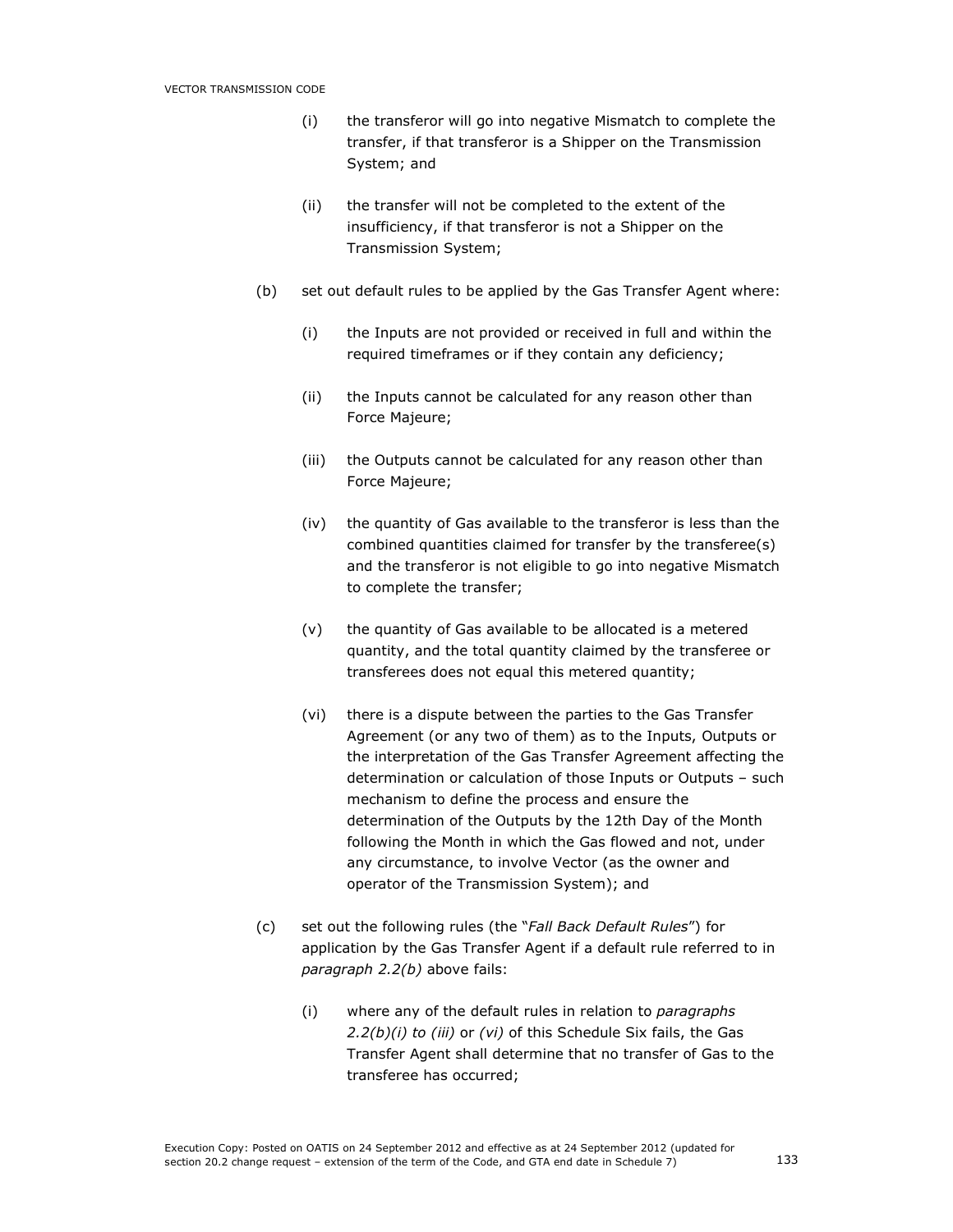- (ii) where the default rule in relation to paragraph  $2.2(b)(iv)$  of this Schedule Six fails, the Gas Transfer Agent shall complete the transfer to the extent of the Gas available but on a pro rata basis, across the transferee's nominations; or
- (iii) where the default rule in relation to paragraph  $2.2(b)(v)$  of this Schedule Six fails, the Gas Transfer Agent shall:
	- A transfer the metered quantity to the transferee, if there is only one transferee; or
	- B split the metered quantity equally between the transferees, if there is more than one transferee.
- 3 In this Schedule Six:

Inputs means the data required to perform the calculations required by the Gas Transfer Rules; and

Outputs means the quantities of gas transferred after application of the relevant transfer rules.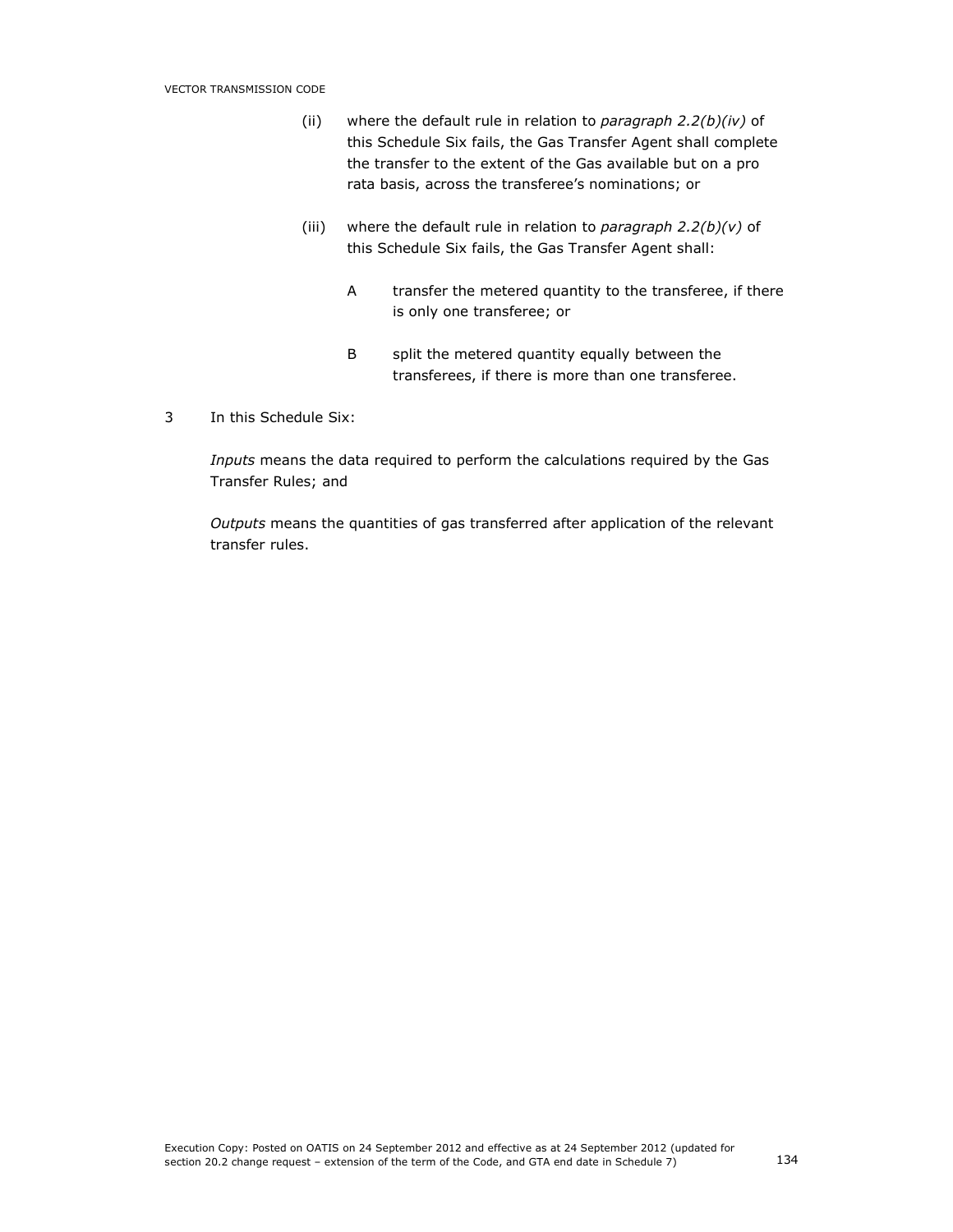# SCHEDULE SEVEN: FORM OF GAS TRANSFER AGREEMENT

| <u> 1989 - Johann Barbara, marka a shekara tsa 1989 - An tsa 1989 - An tsa 1989 - An tsa 1989 - An tsa 1989 - An</u> |  |  |
|----------------------------------------------------------------------------------------------------------------------|--|--|
|                                                                                                                      |  |  |

### GAS TRANSFER AGREEMENT

# 1. Parties

| L. Failles                   |                               |
|------------------------------|-------------------------------|
| <b>Transferor</b>            | Limited                       |
| <b>Transferee</b>            | ] Limited [and [<br>[Limited] |
| <b>Gas Transfer</b><br>Agent | Vector Gas Limited            |

### 2. Agreement - terms that apply

The Transferor, Transferee and the Gas Transfer Agent wish to agree the Gas Transfer Rules in relation to the transfer of gas into, out of and on the Vector Transmission System.

The Transferor, Transferee and the Gas Transfer Agent agree to enter into this Gas Transfer Agreement on the terms set out below.

| <b>Duration</b>         | <b>Start Date:</b>                                                                                                                                                              | <b>End Date:</b> [no later than 30 September 2014]                                                                                                                                                                                                                                                                                                                                                                                                                                                                                                                                                                                                       |  |
|-------------------------|---------------------------------------------------------------------------------------------------------------------------------------------------------------------------------|----------------------------------------------------------------------------------------------------------------------------------------------------------------------------------------------------------------------------------------------------------------------------------------------------------------------------------------------------------------------------------------------------------------------------------------------------------------------------------------------------------------------------------------------------------------------------------------------------------------------------------------------------------|--|
| Receipt<br><b>Point</b> |                                                                                                                                                                                 |                                                                                                                                                                                                                                                                                                                                                                                                                                                                                                                                                                                                                                                          |  |
| <b>Services</b>         | Determination and disclosure of Outputs.                                                                                                                                        |                                                                                                                                                                                                                                                                                                                                                                                                                                                                                                                                                                                                                                                          |  |
| <b>Terms</b>            | <b>Definitions</b><br>1.<br>the Vector Transmission Code);<br>disruption, fire, earthquake or flood;<br>Rules and the Default Rules);<br>(also known as "Higher Heating" basis; | (a) In addition to the terms defined above, in this Agreement:<br>Agreement means this Gas Transfer Agreement (including the Schedule);<br>Default Rules means those rules set out in the Schedule and described as such<br>(including the Fall Back Default Rules set out in, and required by, Schedule Six of<br>Force Majeure Event means any event beyond the reasonable control of a party<br>including any act of God, government, war, terrorism, civil disturbance, labour<br>Gas Transfer Rules means the rules set out in the Schedule (being the Primary<br>GJ means the energy equivalent of a quantity of gas, on a "gross calorific value" |  |
|                         | Inputs means the data required to perform the calculations anticipated by the Gas<br>Transfer Rules;                                                                            |                                                                                                                                                                                                                                                                                                                                                                                                                                                                                                                                                                                                                                                          |  |
|                         | MPOC means the Maui Pipeline Operating Code released by the Ministry of                                                                                                         |                                                                                                                                                                                                                                                                                                                                                                                                                                                                                                                                                                                                                                                          |  |
|                         | Economic Development on 17 August 2005 (called the "Final Operating Code 8<br>August 2005"), as amended from time to time in accordance with its terms;                         |                                                                                                                                                                                                                                                                                                                                                                                                                                                                                                                                                                                                                                                          |  |
|                         |                                                                                                                                                                                 |                                                                                                                                                                                                                                                                                                                                                                                                                                                                                                                                                                                                                                                          |  |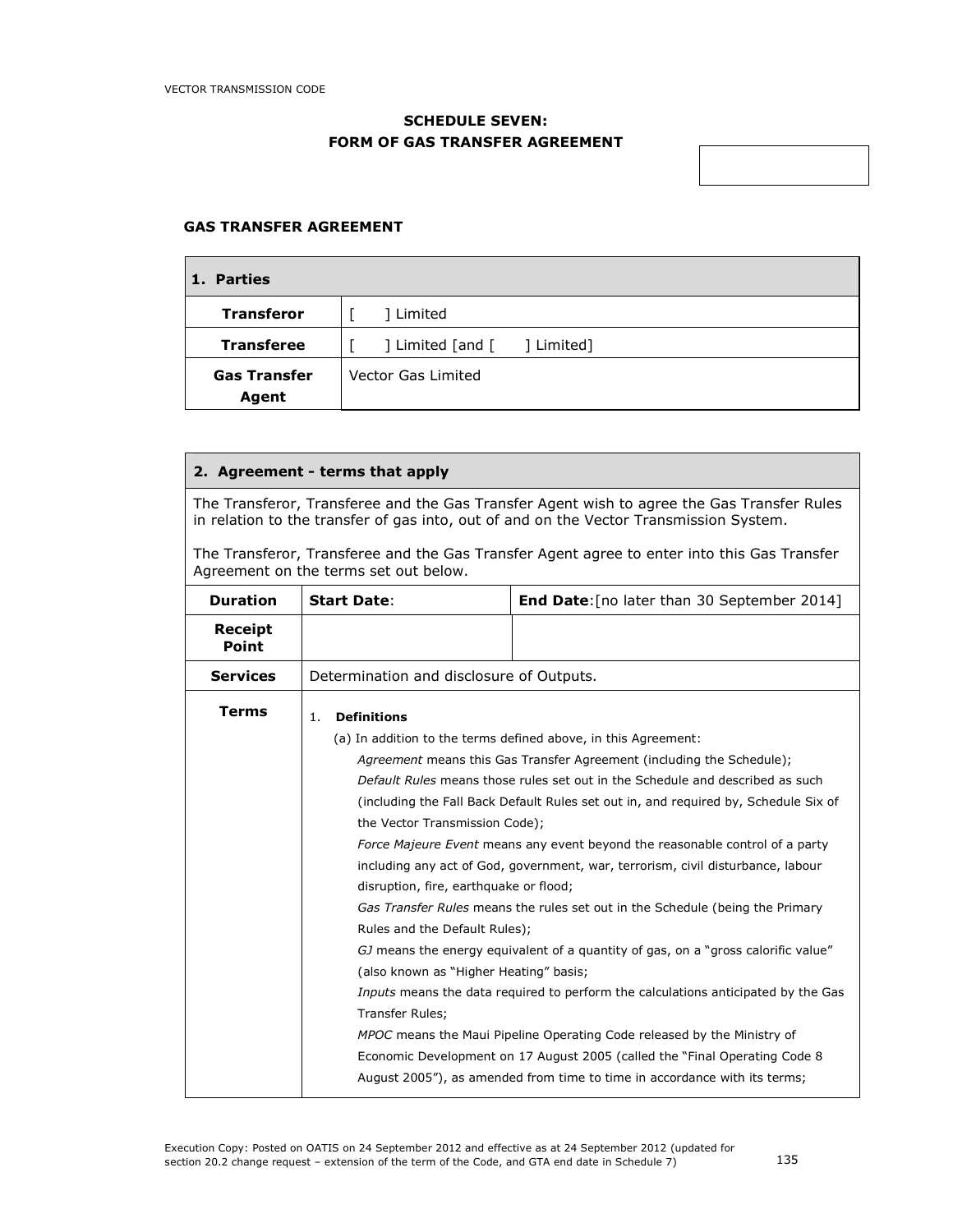|    | Outputs means the quantities of gas calculated to be transferred (in GJ) after<br>application of the Gas Transfer Rules;<br>Party means each of the Gas Transfer Agent, Transferor and Transferee and Parties<br>means all of them;<br>Primary Rules means those rules set out in the Schedule and described as such;<br>Schedule means the schedule entitled "Information and Rules" and beginning on<br>page 4 of this Agreement; and<br>Services means the services described above.<br>(b) Capitalised terms not defined in this Agreement shall have the meaning ascribed to<br>them under the Vector Transmission Code.                                                                                                                                                                                                                                                                                                                                                                                                                                             |
|----|---------------------------------------------------------------------------------------------------------------------------------------------------------------------------------------------------------------------------------------------------------------------------------------------------------------------------------------------------------------------------------------------------------------------------------------------------------------------------------------------------------------------------------------------------------------------------------------------------------------------------------------------------------------------------------------------------------------------------------------------------------------------------------------------------------------------------------------------------------------------------------------------------------------------------------------------------------------------------------------------------------------------------------------------------------------------------|
| 2. | <b>Services</b>                                                                                                                                                                                                                                                                                                                                                                                                                                                                                                                                                                                                                                                                                                                                                                                                                                                                                                                                                                                                                                                           |
|    | (a) The Gas Transfer Agent agrees to provide the Services on the terms and<br>conditions contained in this Agreement.                                                                                                                                                                                                                                                                                                                                                                                                                                                                                                                                                                                                                                                                                                                                                                                                                                                                                                                                                     |
| 3. | Term                                                                                                                                                                                                                                                                                                                                                                                                                                                                                                                                                                                                                                                                                                                                                                                                                                                                                                                                                                                                                                                                      |
|    | This Agreement shall commence on the start date set out above and expire on<br>(a)<br>the end date set out above unless terminated earlier in accordance with <i>clause 5</i><br>of this Agreement.                                                                                                                                                                                                                                                                                                                                                                                                                                                                                                                                                                                                                                                                                                                                                                                                                                                                       |
| 4. | <b>Undertakings</b>                                                                                                                                                                                                                                                                                                                                                                                                                                                                                                                                                                                                                                                                                                                                                                                                                                                                                                                                                                                                                                                       |
|    | The Gas Transfer Agent agrees:<br>(a)<br>to be bound by the terms of Schedule Six of the Vector Transmission Code<br>(i)<br>that apply to a Gas Transfer Agent whilst providing the Services;<br>that in performing the Services, it will exercise the degree of skill, diligence<br>(ii)<br>and foresight that would reasonably and ordinarily be expected from a<br>skilled and experienced operator engaged in New Zealand in the same type<br>of undertaking under the same or similar circumstances including<br>compliance with applicable statutory, similar regulatory and industry<br>requirements and standards; and<br>(iii) to disclose the Outputs to the Transferor and the Transferee for verification,<br>and then to disclose the verified Outputs (or in the event that the Parties<br>cannot agree the verified amounts, the Outputs determined by the Gas<br>Transfer Agent in accordance with the Default Rules) to the persons<br>specified in the Gas Transfer Rules and by the time specified in Schedule Six<br>of the Vector Transmission Code. |
|    | The Transferor and Transferee agree:<br>(b)<br>to provide Gas Transfer Rules that comply with the terms of Schedule Six of<br>(i)<br>the Vector Transmission Code;<br>(ii)<br>to provide (or procure the provision of) the Inputs to the Gas Transfer Agent<br>within the timeframes specified in Schedule Six of the Vector Transmission<br>Code;                                                                                                                                                                                                                                                                                                                                                                                                                                                                                                                                                                                                                                                                                                                        |
|    | to verify or dispute (and notify the Gas Transfer Agent of the same) the<br>(iii)<br>Outputs disclosed by the Gas Transfer Agent for verification in accordance<br>with <i>clause 4(a)(iii)</i> of this Agreement as soon as practicable and in any                                                                                                                                                                                                                                                                                                                                                                                                                                                                                                                                                                                                                                                                                                                                                                                                                       |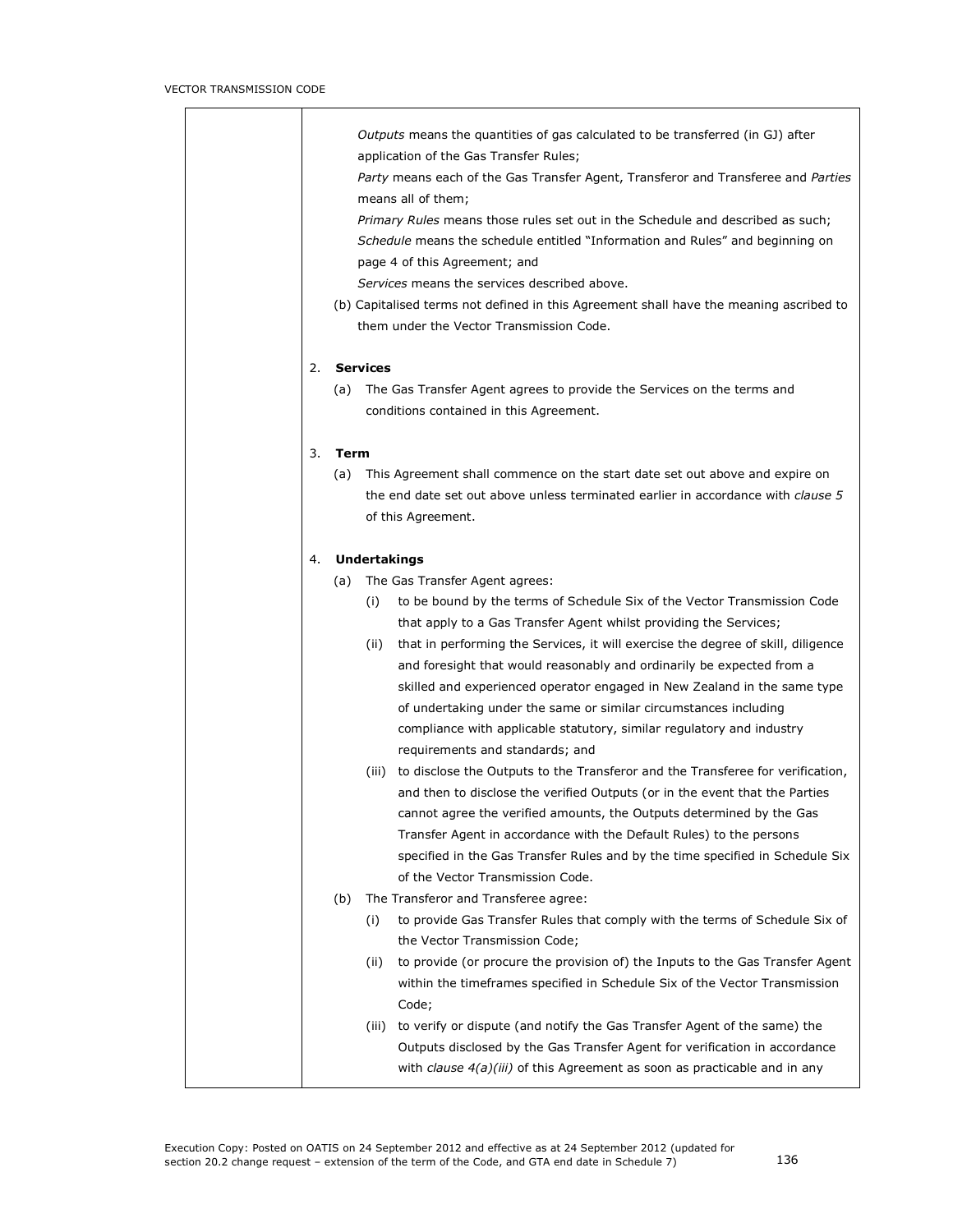|    |     | event within 24 hours of receipt of the Outputs;                                                |
|----|-----|-------------------------------------------------------------------------------------------------|
|    |     | (iv) that in the event that the Inputs are not received in accordance with clause               |
|    |     | 4(b)(ii) of this Agreement, are incomplete, inconsistent, disputed or on the                    |
|    |     | occurrence of any other event specified in the Default Rules (including                         |
|    |     |                                                                                                 |
|    |     | where the Parties cannot agree on the Outputs disclosed for verification in                     |
|    |     | accordance with clause 4(a)(iii) of this Agreement), the Gas Transfer Agent                     |
|    |     | will apply the Default Rules to complete (or in the case of a dispute, to redo)                 |
|    |     | the required calculations;                                                                      |
|    |     | that in performing the Services, the Gas Transfer Agent makes no<br>(v)                         |
|    |     | representation as to the validity or suitability of the Gas Transfer Rules, nor                 |
|    |     | as to whether they comply with Schedule Six of the Vector Transmission                          |
|    |     | Code; and                                                                                       |
|    |     | (vi) that the Outputs depend on the accuracy of the Inputs and information                      |
|    |     | provided to the Gas Transfer Agent in accordance with the Gas Transfer                          |
|    |     | Rules and that the Gas Transfer Agent is not responsible for the accuracy                       |
|    |     | (or otherwise) of those Inputs or the effect they may have on the Outputs.                      |
| 5. |     | <b>Termination</b>                                                                              |
|    | (a) | The Transferor or Transferee may terminate this Agreement at any time by                        |
|    |     | providing to the other Parties prior written notice of at least 1 Business Day.                 |
|    | (b) | The termination of this Agreement:                                                              |
|    |     | is without prejudice to the rights and obligations of a Party accrued up to<br>(i)              |
|    |     | and including the date of termination; and                                                      |
|    |     | will not affect any provisions of this Agreement that are by their nature<br>(ii)               |
|    |     | intended to continue after termination.                                                         |
| 6. |     | <b>Force Majeure</b>                                                                            |
|    | (a) | Non-performance by any Party of any of its obligations under this Agreement will                |
|    |     | be excused, without liability for non-performance, where that non-performance is                |
|    |     | a direct or indirect result of a Force Majeure Event.                                           |
|    | (b) | If a Party believes that it may fail to meet any of its obligations under this                  |
|    |     | Agreement because of a Force Majeure Event, it must:                                            |
|    |     | (i)<br>promptly give notice to the other Parties specifying the cause and extent of             |
|    |     | its inability to perform any of its obligations and the likely duration of that                 |
|    |     | non-performance; and                                                                            |
|    |     | take all reasonable steps to remedy or mitigate the effects of the Force<br>(ii)                |
|    |     | Majeure Event, provided that the notifying party is not required to change                      |
|    |     | the way it would otherwise deal with or settle a labour dispute.                                |
| 7. |     | Liability<br>Except in the case of the negligence or wilful breach by the Gas Transfer Agent in |
|    | (a) | the performance of any of its obligations under this Agreement, the Gas Transfer                |
|    |     | Agent will not be liable for any loss or damage sustained by any Party in relation              |
|    |     | to this Agreement (in contract, tort, generally at common law, equity or                        |
|    |     | otherwise).                                                                                     |
|    | (b) | Where the Gas Transfer Agent is liable, its liability for any single event or series            |
|    |     | of related events will be limited to \$5000 and, in any Year, to \$30,000                       |
|    |     |                                                                                                 |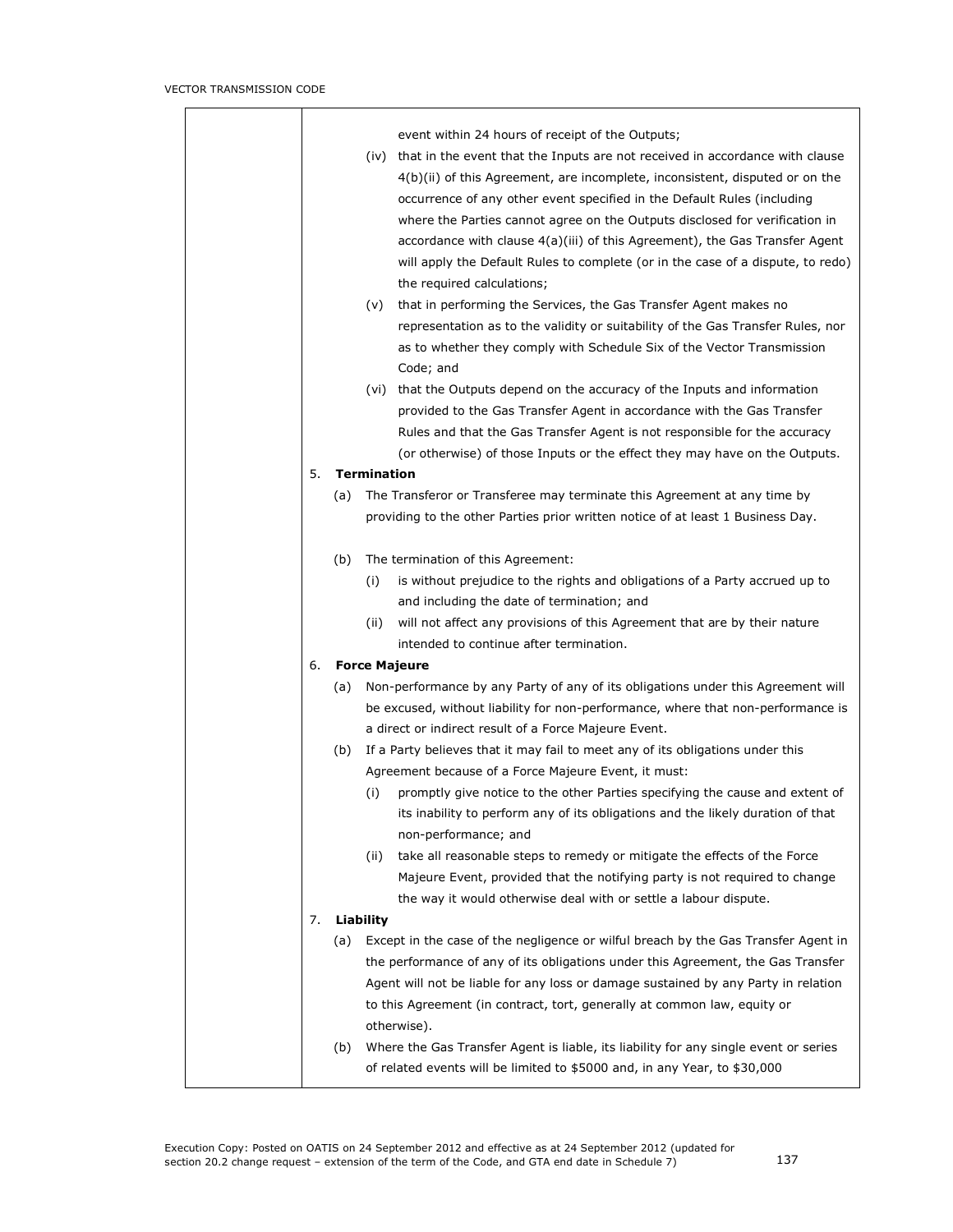T

|    |     | irrespective of the number of events in such period.                                  |
|----|-----|---------------------------------------------------------------------------------------|
|    | (c) | The Transferor and Transferee must each take all reasonable steps to mitigate         |
|    |     | any losses it may suffer or incur arising out of anything done, or not done, by the   |
|    |     | Gas Transfer Agent under this Agreement.                                              |
|    | (d) | Notwithstanding any other provision of this Agreement, the Gas Transfer Agent         |
|    |     | will not be liable to the Transferor or Transferee under this Agreement for:          |
|    |     | any loss of profit, loss of revenue, loss of anticipated savings, loss of use,<br>(i) |
|    |     | loss of contract or loss of goodwill of any person;                                   |
|    |     | any indirect or consequential loss; or<br>(ii)                                        |
|    |     | (iii) any loss of a third party.                                                      |
|    |     |                                                                                       |
| 8. |     | <b>Confidential Information</b>                                                       |
|    |     | Each Party will always keep confidential and secure, and not exploit or otherwise     |
|    | (a) |                                                                                       |
|    |     | misuse, any information of another Party which is confidential or commercially        |
|    |     | sensitive. A Party may only disclose and/or use that information to the extent        |
|    |     | necessary to enable it to perform its obligations under this Agreement, to any        |
|    |     | third party if it has the prior written consent of the proprietary Party, or to the   |
|    |     | extent required by law.                                                               |
|    | (b) | For the purposes of <i>clause</i> $8(a)$ of this Agreement, the Inputs, Gas Transfer  |
|    |     | Rules, Outputs and the existence of this Agreement shall be deemed to be              |
|    |     | confidential and commercially sensitive to the Parties.                               |
|    |     |                                                                                       |
| 9. |     | <b>Intellectual Property</b>                                                          |
|    |     | (a) Any patent, design, trademark, copyright or any other intellectual property right |
|    |     | created by the Gas Transfer Agent in the course of performing the Services            |
|    |     | belongs to the Gas Transfer Agent.                                                    |
|    | (b) | Nothing in this Agreement will confer upon the Gas Transfer Agent any                 |
|    |     | intellectual property right in any of the Inputs or Outputs.                          |
|    |     |                                                                                       |
|    |     | 10. General                                                                           |
|    | (a) | Each Party acknowledges that, subject to clause $4(a)(i)$ , any delay in the          |
|    |     | provision of the Inputs (and consequently, the Outputs) may occur as a result of      |
|    |     | delays in the completion of the processes under section 3.7 of the MPOC and that      |
|    |     | no Party shall be deemed to be in breach of this Agreement nor incur liability        |
|    |     | under <i>clause</i> $7(a)$ this Agreement as a result of such a delay.                |
|    | (b) | The Transferor and Transferee acknowledge that the Services are being provided        |
|    |     | for the purposes of a business and the Consumer Guarantees Act 1993 does not          |
|    |     | apply to them.                                                                        |
|    | (c) | Except as expressly set out in this Agreement, all representations and warranties     |
|    |     | (statutory, express or implied), except any which may not be lawfully excluded,       |
|    |     | are expressly excluded.                                                               |
|    | (d) | No failure to exercise, and no delay in exercising, a right of a Party under this     |
|    |     | Agreement will operate as a waiver of that right, nor will a single or partial        |
|    |     | exercise of a right preclude another or further exercise of that right or the         |
|    |     | exercise of another right. No waiver by a Party of its rights under this Agreement    |
|    |     |                                                                                       |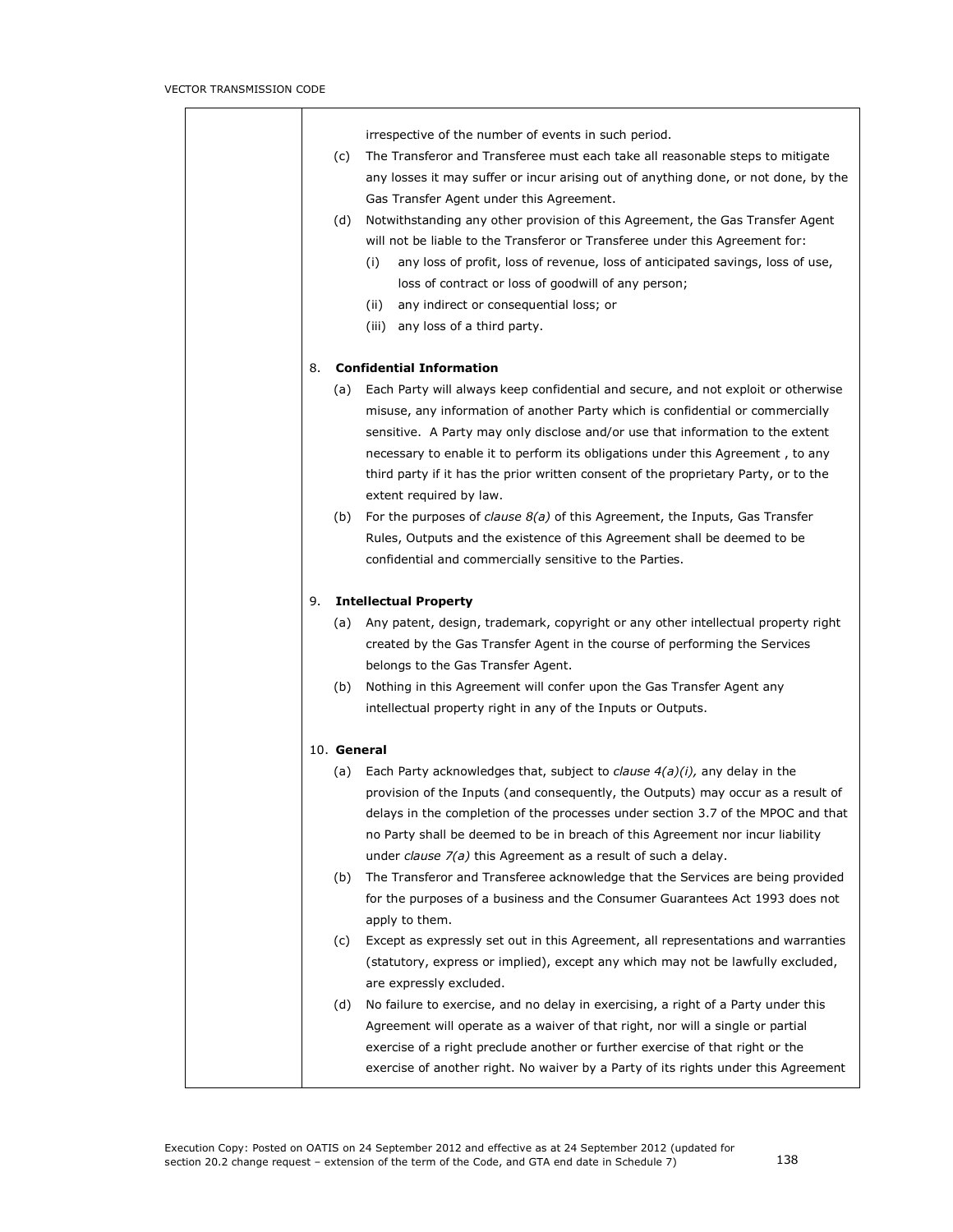$\blacksquare$ 

|     | is effective unless it is in writing signed by that Party.                        |
|-----|-----------------------------------------------------------------------------------|
| (e) | This Agreement constitutes the entire agreement of the Parties in respect of the  |
|     | matters covered by it and supersedes all previous agreements in respect of those  |
|     | matters.                                                                          |
| (f) | Neither the Transferor or the Transferee may assign or transfer any of its rights |
|     | or obligations under this Agreement without the prior written consent of the Gas  |
|     | Transfer Agent.                                                                   |
| (q) | This Agreement shall not, and is not intended to, confer any benefit on or create |
|     | any obligation enforceable by any person not a Party to this Agreement.           |
| (h) | The singular includes the plural and vice versa.                                  |
| (i) | This Agreement shall be construed and interpreted in accordance with the law of   |
|     | New Zealand and the Parties submit to the non-exclusive jurisdiction of the New   |
|     | Zealand courts.                                                                   |
|     |                                                                                   |
|     |                                                                                   |

| 3. Signatures                     |                                   |  |  |  |
|-----------------------------------|-----------------------------------|--|--|--|
| For the Gas Transfer Agent        | <b>For the Transferor</b>         |  |  |  |
| Signature of authorised signatory | Signature of authorised signatory |  |  |  |
| Print name                        | Print name                        |  |  |  |
| Dated:                            | Dated:                            |  |  |  |
| <b>For the Transferee</b>         | [For the Transferee]              |  |  |  |
| Signature of authorised signatory | Signature of authorised signatory |  |  |  |
| Print name                        | Print name                        |  |  |  |
| Dated:                            | Dated:                            |  |  |  |
|                                   |                                   |  |  |  |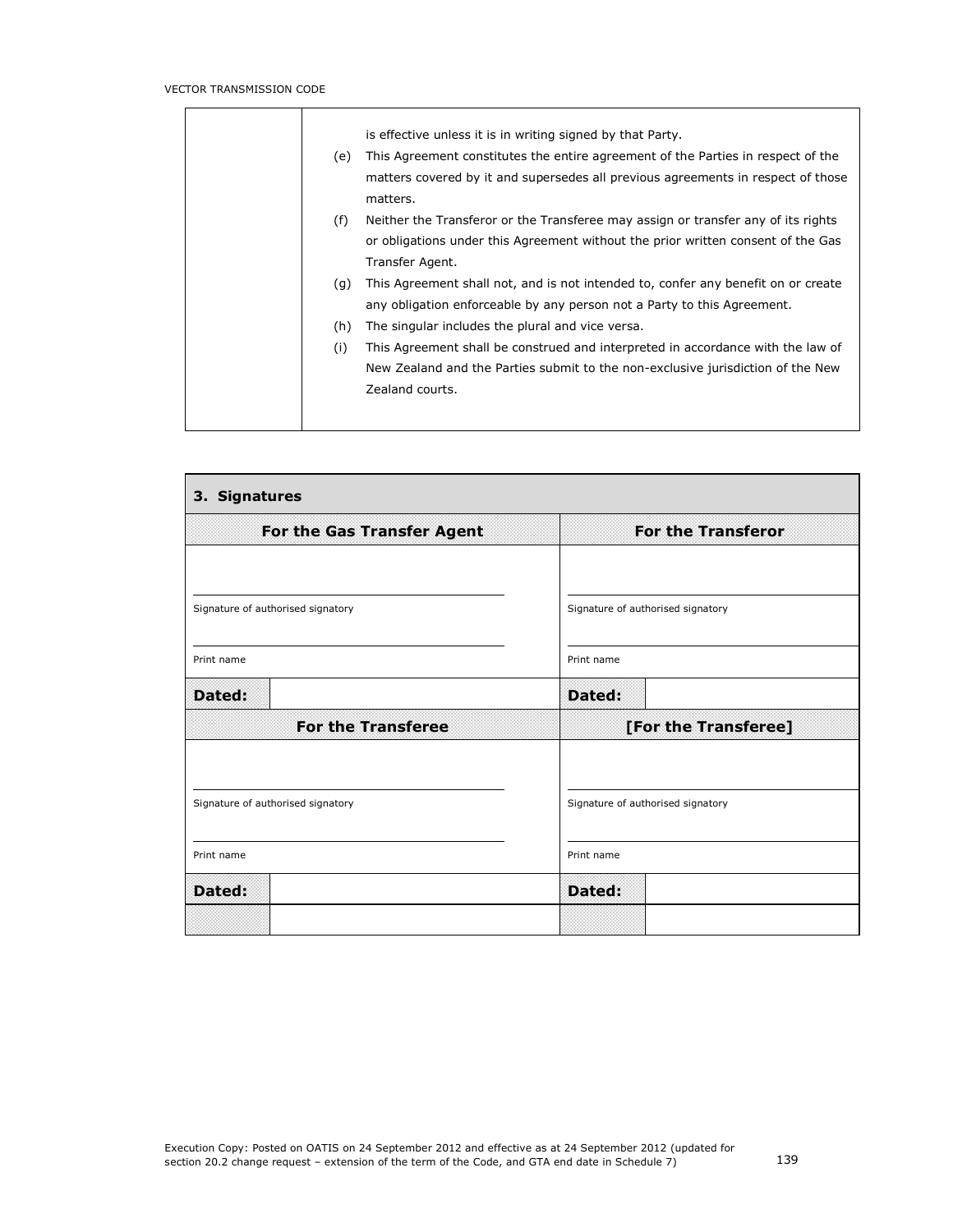#### **SCHEDULE**

#### Information and Rules

#### Gas Transfer Rules

#### Primary Rules

[Provide rules and a formula (or formulae) for calculating the Inputs (if a calculation is required), the Outputs and who the Outputs are to be disclosed to. Reference may be made to the following Input Information and Output Information tables]

Input Information

| <b>Input</b><br><b>Data Code</b> | Input<br>Data<br><b>Name</b> | <b>Person Supplying</b><br>Input | Method of<br><b>Communication to Gas</b><br><b>Transfer Agent</b> |
|----------------------------------|------------------------------|----------------------------------|-------------------------------------------------------------------|
|                                  |                              |                                  |                                                                   |

#### Output Information

| Output Outpi<br>Data Code Data | Output      | <b>Party Receiving</b> | Method of            |
|--------------------------------|-------------|------------------------|----------------------|
|                                | <b>Name</b> | Output                 | <b>Communication</b> |
|                                |             |                        |                      |

#### Default Rules

[Provide Default Rules to be applied by the Gas Transfer Agent including if:

- the Inputs are not provided or received in full and in the required timeframes (as the case may be);
	- the Inputs contain any deficiency;
	- the Inputs cannot be calculated for any reason;<br>• the Transferor has insufficient gas available to it
	- the Transferor has insufficient gas available to it to complete the transfer anticipated by this Agreement;
	- the Outputs cannot be calculated for any reason;<br>• transferee(s) claims for a metered quantity of Ga
	- transferee(s) claims for a metered quantity of Gas do not equal the metered quantity;
	- there is a dispute between the Parties (or any two of them) as to the Inputs, Outputs or interpretation of the Agreement affecting the calculation of those Inputs or Outputs,

and for any other circumstance that the Parties reasonably consider needs covering.

Include the "Fall Back Default Rules" set out in Schedule Six of the Vector Transmission Code.]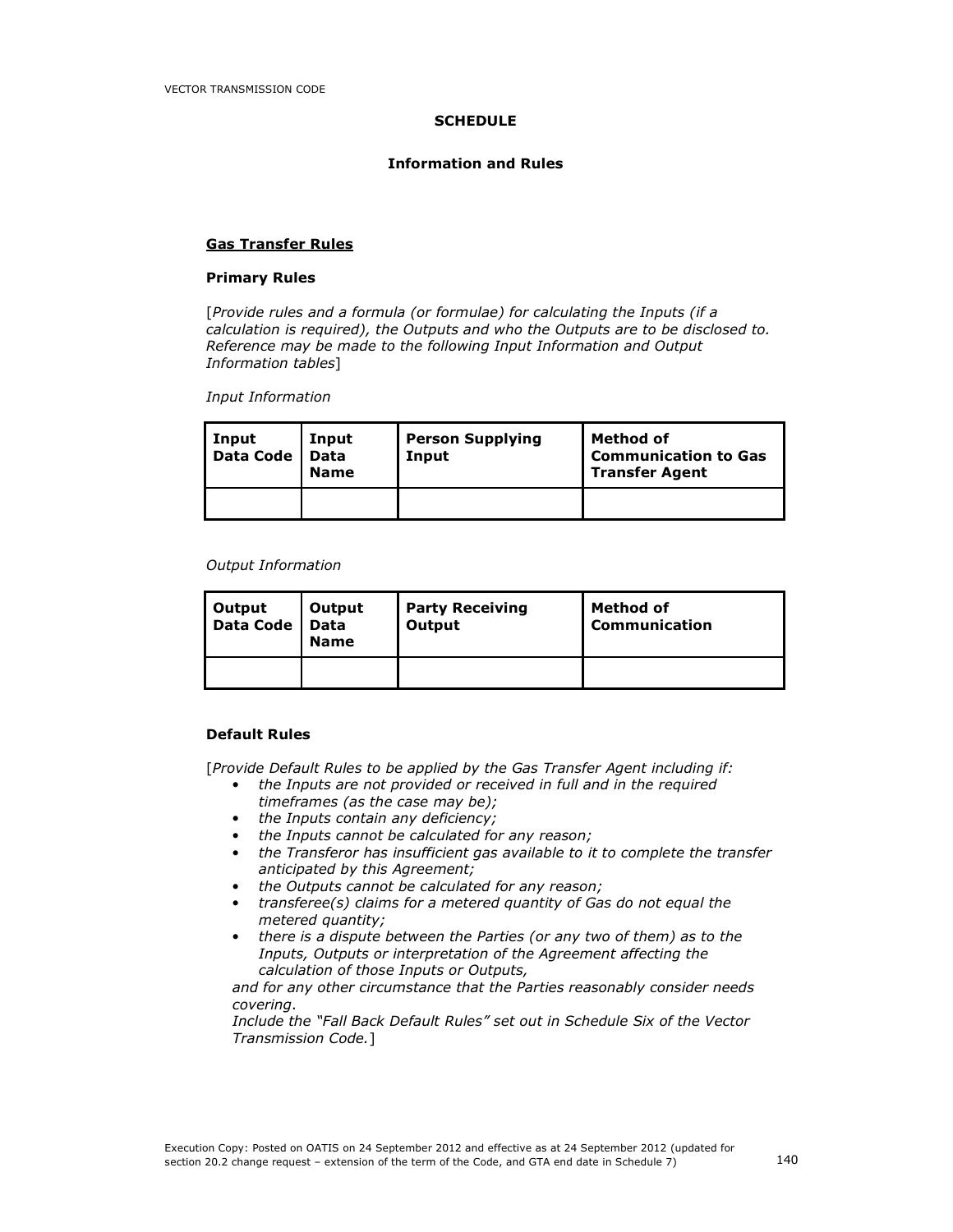# SCHEDULE EIGHT: CONFIDENTIALITY COMMITMENT

#### 1 INTRODUCTION

1.1 This Schedule Eight contains procedures, controls and accountabilities designed to support the values set out in paragraph 3 of this Schedule Eight and to protect the Confidential Information of Shippers.

### 2 DEFINITIONS

2.1 Notwithstanding section 1.1 of the Code, in this Schedule Eight:

Confidential Information means, in relation to Vector and a Shipper, the provisions of a TSA between them or any information made available by, on behalf of, or at the request of either of them in connection with the TSA or this Code excluding any information that may be used or disclosed pursuant to sections 19.1(a) to 19.1(j) of the Code;

Group Assurance Advisor means the assurance advisor of the Vector group appointed by Vector, as the name of that role may change from time to time;

Non-Transmission Pipeline Personnel means any person appointed by Vector who is not Transmission Pipeline Personnel;

Transmission Pipeline Personnel means any person appointed from time to time by Vector in relation to the operation of the Pipeline Business;

Pipeline Business means the Vector business of transporting gas using the Transmission System and includes Vector when acting as Gas Transfer Agent; and

Executive and Support Personnel means any person appointed to the Board of Vector (or any parent company of Vector) or to a role which supports or reviews the Pipeline Business (for example, a member of the Vector executive management team or a legal, financial, IT or audit advisor).

### 3 VALUES

- 3.1 Vector will:
	- (a) deal with all users of the Transmission System on an arm's length basis; and
	- (b) ensure that Confidential Information is kept confidential.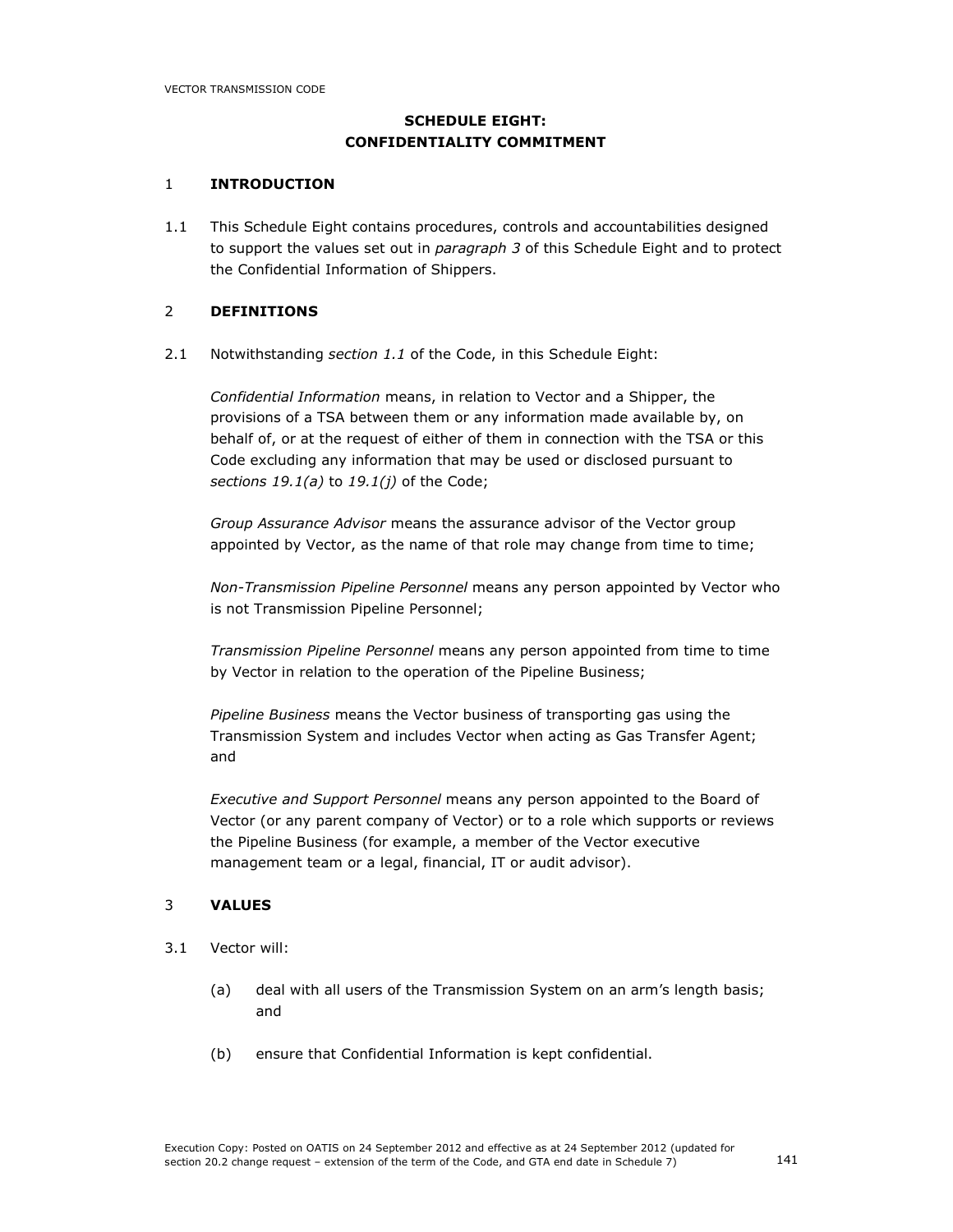## 4 CONTROLS

- 4.1 Subject to paragraph 4.2 of this Schedule Eight, Vector will ensure:
	- (a) Transmission Pipeline Personnel:
		- (i) only use Confidential Information for the purposes of the Pipeline Business unless provided for other purposes;
		- (ii) do not share Confidential Information with Non-Transmission Pipeline Personnel;
		- (iii) do not discuss Confidential Information with Non-Transmission Pipeline Personnel or where it can be overheard by Non-Transmission Pipeline Personnel; and
		- (iv) do not leave Confidential Information where it can be reasonably accessed by Non-Transmission Pipeline Personnel;
	- (b) that where practicable, Transmission Pipeline Personnel directly involved in the day-to-day operations of the Pipeline Business will be located separately from personnel directly involved in any gas trading business operated by Vector (or any of its related companies) and in an area designated for Transmission Pipeline Personnel only;
	- (c) Non-Transmission Pipeline Personnel do not enter areas designated as Pipeline Business areas without the permission of Transmission Pipeline Personnel;
	- (d) the Pipeline Business stores and maintains any hard copy and electronic files containing Confidential Information separate from, and in a manner inaccessible by, Non-Transmission Pipeline Personnel;
	- (e) OATIS has access restrictions so that users only have access to information that they are entitled to access pursuant to the Code and this Schedule Eight;
	- (f) no Transmission Pipeline Personnel will be employed to work in the Pipeline Business and another Vector (or a related company's) business at the same time;
	- (g) a register of personnel with reasonable access to Confidential Information is maintained and that these personnel are trained about the requirements surrounding this information; and